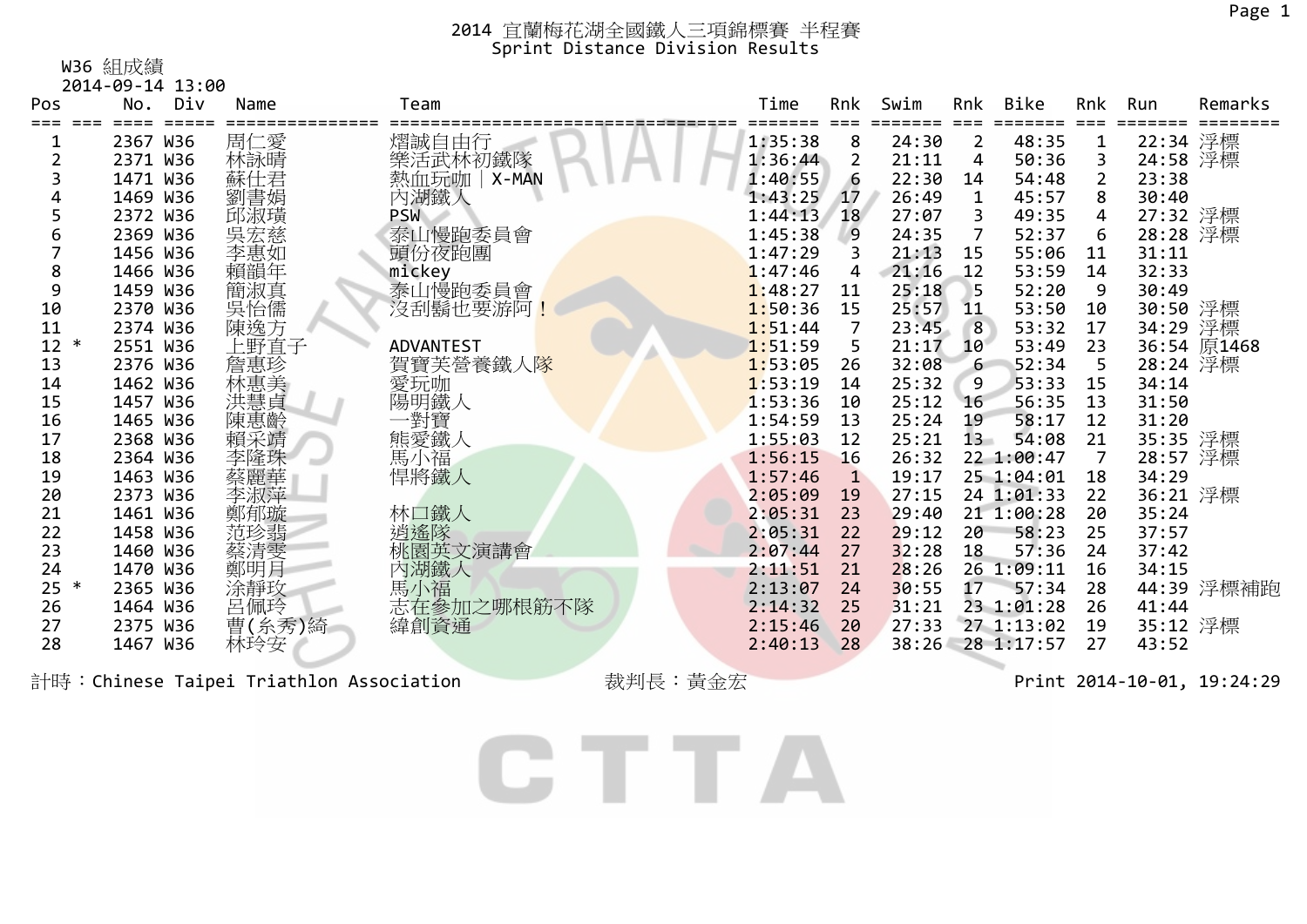W20 組成績

|                | 2014-09-14 13:00                               |            |                              |                       |                |               |                         |            |                |                |         |
|----------------|------------------------------------------------|------------|------------------------------|-----------------------|----------------|---------------|-------------------------|------------|----------------|----------------|---------|
| Pos            | No.<br>Div                                     | Name       | Team                         | Time                  | Rnk            | Swim          | Rnk                     | Bike       | Rnk            | Run            | Remarks |
| $==$           | $=$ $=$ $=$ $=$<br>$=$ $=$ $=$ $=$<br>1391 W20 |            |                              | ====== ===<br>1:24:01 |                | ----<br>19:39 | $===$<br>$\overline{2}$ | ------     | $===$<br>3     | -----<br>22:41 |         |
| 1              |                                                | 王文君        | ZIV優視設計                      |                       | 4              |               |                         | 41:42      |                |                |         |
| $\overline{2}$ | 1450 W20                                       | 李<br>由     |                              | 1:28:19               | $\overline{2}$ | 17:52         | 3                       | 43:33      | 9              | 26:55          |         |
| 3<br>∗         | 1445 W20                                       | 林佩萱        |                              | 1:28:56               | 10             | 22:34         | 4                       | 44:37      | 1              | 21:46          |         |
| 4              | 1448 W20                                       | 藍文吟        |                              | 1:29:36               | 15             | 23:48         | $\mathbf{1}$            | 34:29      | 39             | 31:21          |         |
| 5              | 1438 W20                                       | 張瑋婷        | 賀寶芙營養鐵人隊<br>內湖鐵人<br>沒刮鬍也要游阿! | 1:31:33               | $\overline{3}$ | 19:34         | 8                       | 46:49      | 6              | 25:12          |         |
| 6              | 2342 W20                                       | 虞睿堯        |                              | 1:37:15               | 48             | 28:16         | 6                       | 46:25      | $\overline{2}$ | 22:36 浮標       |         |
|                | 1401 W20                                       | 蔣佳怡        | 蔣佳怡                          | 1:39:55               | 32             | 25:40         | 7                       | 46:29      | 13             | 27:47          |         |
| 8              | 1443 W20                                       | 邱品臻        | 熱血玩咖   X-MAN                 | 1:40:00               | 5              | 19:47         | 10                      | 49:25      | 35             | 30:49          |         |
| 9              | 1400 W20                                       | 黃詩涵        | 虎爹虎娘                         | 1:40:01               | 8              | 21:22         | 12                      | 50:17      | 18             | 28:23          |         |
| 10             | 1440 W20                                       | 郭聖愛華       | 熱血玩咖   X-MAN                 | 1:40:42               | 28             | 25:29         | 5                       | 45:28      | 27             | 29:46          |         |
| 11             | 1417 W20                                       |            | 冬山鐵人隊                        | 1:42:37               | 21             | 24:29         | 14                      | 51:08      | 11             | 27:01          |         |
| 12             | 1424 W20                                       | 陳琬瑜        | Just For Fun                 | 1:43:34               | 17             | 24:00         | 16 <sup>°</sup>         | 51:23      | 17             | 28:11          |         |
| 13             | 1442 W20                                       | 曹芳瑜        | 熱血玩咖   X-MAN                 | 1:44:23               | 22             | 24:32         | 11                      | 49:30      | 30             | 30:22          |         |
| 14             | 2358 W20                                       | 陳佳欣        |                              | 1:44:53               | 39             | 26:37         | 13                      | 50:30      | 14             | 27:48 浮標       |         |
| 15             | 1439 W20                                       | 趙琪欣        | 熱血玩咖   X-MAN                 | 1:45:12               | 41             | 27:04         | 15                      | 51:11      | 10             | 26:58          |         |
| 16             | 2338 W20                                       | 林郁軒        | 馬小福                          | 1:45:16               | 46             | 27:58         | 26                      | 54:07      | $\overline{4}$ | 23:12 浮標       |         |
| 17             | 1434 W20                                       | 楊雅竹        |                              | 1:45:17               | 6              | 19:50         | 19                      | 52:24      | 46             | 33:04          |         |
| 18             | 2359 W20                                       | 駱佳雯        | R2R Triathlete               | 1:46:39               | 18             | 24:05         | 23                      | 54:02      | 20             | 28:32 浮標       |         |
| 19             | 2346 W20                                       | 王宜雅        | 愛人家族                         | 1:47:52               | 34             | 25:59         | 21                      | 53:12      | 21             | 28:42 浮標       |         |
| 20             | 2341 W20                                       |            | 活力羊咩咩                        | 1:47:52               | 23             | 24:36         | 24                      | 54:05      | 24             | 29:12 浮標       |         |
| 21             | 1429 W20                                       | 賴思文<br>張容笙 |                              | 1:48:03               | 44             | 27:49         | 20                      | 52:33      | 12             | 27:41          |         |
| 22             | 1412 W20                                       | 許瑞祈        | 奇奇皮皮                         | 1:48:33               | 12             | 22:45         | 29                      | 55:17      | 33             | 30:32          |         |
| 23             | 1413 W20                                       | 賴玉萍        | 奇奇皮皮                         | 1:48:34               | 11             | 22:40         | 30                      | 55:23      | 32             | 30:32          |         |
| 24             | 1441 W20                                       | 林佳寧        | 熱血玩咖<br>X-MAN                | 1:48:54               | 36             | 26:03         | 28                      | 54:57      | 16             | 27:56          |         |
| 25             | 1411 W20                                       | 夏鳳羲        | 志在参加之哪根筋不隊                   | 1:49:36               | 14             | 23:42         | 36                      | 56:52      | 22             | 29:04          |         |
| 26             | 1419 W20                                       | 林宜蓁        | 人人更更                         | 1:50:04               | 30             | 25:35         | 31                      | 55:24      | 23             | 29:06          |         |
| 27             | 1444 W20                                       | 洪紹晴        | TMAN鐵人隊之曉春百鐵                 | 1:50:35               | 25             | 25:04         | 33                      | 55:46      | 28             | 29:47          |         |
| 28             | 1453 W20                                       | 李明棻        | 宜府鐵人隊                        | 1:51:12               | 16             | $23:53 - 34$  |                         | 55:53      | 40             | 31:27          |         |
| 29             | 1437 W20                                       | 胡凱欣        | 內湖鐵人                         | 1:52:44               | 43             | 27:25         | $25 -$                  | 54:06      | 38             | 31:15          |         |
| 30             | 1426 W20                                       | 翁韻婷        | bagaylo                      | 1:53:23               | 19             | 24:17         | 40                      | 58:29      | 34             | 30:38          |         |
| 31             | 2347 W20                                       | 莊和訢        | 崴強初三鐵                        | 1:54:47               | 58             | 31:55         | 44                      | 59:27      | 5              | 23:26 浮標       |         |
| 32             | 1406 W20                                       | 吳沐愛        | 搭肩勾                          | 1:55:24               | 13             | 23:16         | 27                      | 54:39      | 63             | 37:29          |         |
| 33             | 1421 W20                                       | 力鳳娥        | play your way x 和我一起愛運動      | 1:55:26               | 9              | 21:24         | 41                      | 58:46      | 57             | 35:17          |         |
| 34             | 1452 W20                                       | 魏君帆        | 賀寶芙營養鐵人隊                     | 1:56:20               | 65             | 35:08         | 9                       | 48:31      | 43             | 32:41          |         |
| 35             |                                                |            |                              |                       | 51             |               |                         |            | 26             |                |         |
|                | 1404 W20                                       | 葉昭英        | 礁溪老爺                         | 1:56:29               |                | 29:46         | 37                      | 57:08      |                | 29:35          |         |
| 36             | 1405 W20                                       | 方鈞儀        | 湖邊吹吹風隊                       | 1:56:53               | 37             | 26:19         |                         | 50 1:02:06 | 19             | 28:30          |         |
| 37             | 2343 W20                                       | 張吟敏        | 月半隊                          | 1:56:54               | 38             | 26:25         | 17                      | 51:46      | 65             | 38:44 浮標       |         |
| 38             | 2348 W20                                       | 黃雅雯        | 三缺一                          | 1:56:54               | 26             | 25:10         |                         | 47 1:00:38 | 37             | 31:07 浮標       |         |
| 39             | 1414 W20                                       | 周珮珊        | 台北大學游泳隊                      | 1:57:36               | 1              | 17:27         |                         | 54 1:03:50 | 59             | 36:20          |         |
| 40             | 1403 W20                                       | 陳聖雯        | 礁溪老爺                         | 1:57:59               | 42             | 27:18         | 46                      | 59:35      | 36             | 31:07          |         |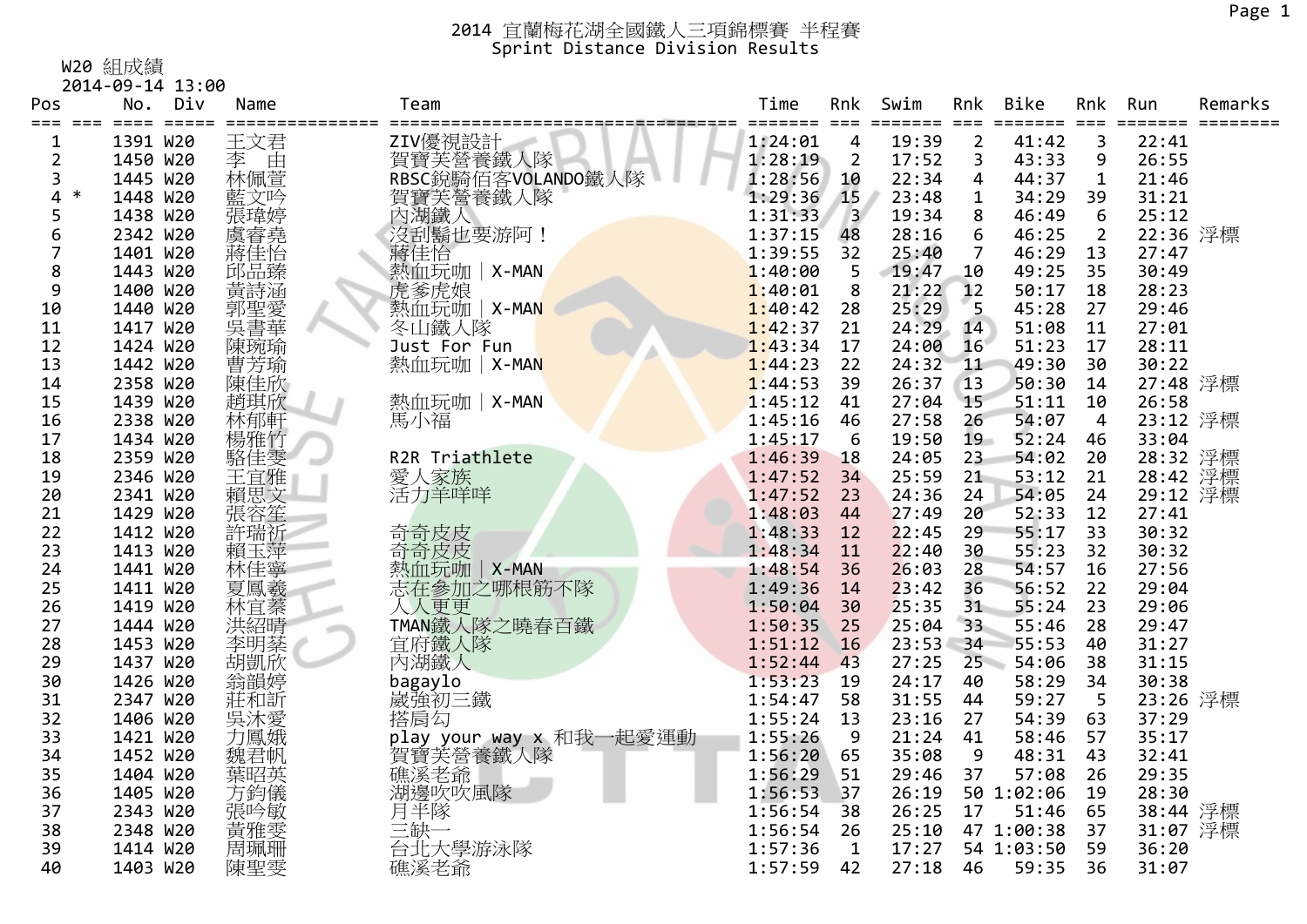| 41           | 1409 W20     | 高玉玲                                     | 我們這一家                      |         | 1:58:27 | 45 | 27:50 | 55:56<br>35    | 55             | 34:42                |                            |
|--------------|--------------|-----------------------------------------|----------------------------|---------|---------|----|-------|----------------|----------------|----------------------|----------------------------|
| 42           | 2351 W20     | 余亞祁                                     | Lai-ki team                |         | 1:59:33 | 60 | 33:30 | 22<br>53:13    | 44             | 32:51 浮標             |                            |
| 43           | 1397 W20     | 郭美君                                     | 郭美君                        |         | 2:00:12 | 63 | 34:28 | 52:13<br>18    | 48             | 33:31                |                            |
| 44           | 1449 W20     | 李佩芸                                     | 賀寶芙營養鐵人隊                   |         | 2:00:24 | 33 | 25:44 | 65 1:08:51     | $\overline{7}$ | 25:49                |                            |
| 45           | 1393 W20     | 黃麒庭                                     |                            |         | 2:02:01 | 35 | 26:00 | 56 1:04:32     | 41             | 31:30                |                            |
| 46           | 1433 W20     | 王若樺                                     | 風神特攻<br>鐵馬牧場               |         | 2:04:35 | 57 | 31:41 | 32<br>55:26    | 62             | 37:29                |                            |
| 47           | 2360 W20     | 卓(人文)能                                  | R2R Triathlete             |         | 2:04:58 | 56 | 31:03 | 59:18<br>43    | 54             | 34:39 浮標             |                            |
| 48           | 1415 W20     | 林倖而                                     | 勝航鐵人<br>我最搖擺鐵人團<br>賀美登養鐵人隊 |         | 2:05:26 | 54 | 30:05 | 49 1:01:44     | 49             | 33:39                |                            |
| 49           | 2345 W20     | 陳婉瑜                                     |                            |         | 2:05:39 | 24 | 24:49 | 61 1:06:54     | 51             | 33:57 浮標             |                            |
| 50           | 2361 W20     | [吳思慧<br>王晴蒂]                            |                            |         | 2:07:05 | 40 | 27:04 | 59 1:06:20     | 50             | 33:42 浮標             |                            |
| 51           | 1408 W20     |                                         | 控肉碰醬                       |         | 2:07:32 | 27 | 25:10 | 60 1:06:23     | 58             | 36:00                |                            |
| 52<br>$\ast$ | 2356 W20     | 施叔君                                     | ЕT                         |         | 2:08:20 | 71 | 40:43 | 39<br>58:25    | 25             |                      | 29:12 折返異常                 |
| 53           | 1430 W20     | 吳薇薇                                     |                            |         | 2:08:25 | 69 | 37:14 | 42<br>59:05    | 42             | 32:06                |                            |
| 54           | 2335 W20     | 楊惠萍                                     | <b>NIKER</b>               |         | 2:09:16 | 64 | 34:38 | 64 1:08:13     | 8              | 26:26 浮標             |                            |
| 55           | 2349 W20     | 劉盈孜                                     | 三缺一                        |         | 2:09:37 | 59 | 32:07 | 63 1:07:17     | 29             | 30:14 浮標             |                            |
| 56           | 1436 W20     | 游含珠                                     | 四處趴趴跑                      |         | 2:09:50 | 20 | 24:26 | 51 1:02:32     | 69             | 42:53                |                            |
| 57           | 2340 W20     |                                         | 環職部                        |         | 2:10:23 | 29 | 25:34 | 66 1:10:31     | 53             | 34:19 浮標             |                            |
| 58           | 1432 W20     | 張毓倩<br>謝佩伶                              |                            |         | 2:11:02 | 31 | 25:38 | 52 1:03:30     | 68             | 41:55                |                            |
| 59           | 1416 W20     | 郭懿萱                                     | 冬山鐵人隊                      |         | 2:11:03 | 53 | 29:56 | 48 1:01:29     | 66             | 39:40                |                            |
| 60           | 2353 W20     | 黃襄(王民)                                  | K15                        |         | 2:12:28 | 50 | 29:37 | 58 1:05:58     | 61             | 36:54 浮標             |                            |
| 61           | 1392 W20     | 陳綺勻                                     | 鬍子阿唐                       |         | 2:12:30 | 68 | 36:19 | $-59:34$<br>45 | 60             | 36:38                |                            |
| 62           | 2352 W20     | 邱筣雯                                     | K15                        |         | 2:12:31 | 62 | 34:13 | 53 1:03:33     | 56             | 34:46 浮標             |                            |
| 63           | 1451 W20     | 周頤幀                                     | 賀寶芙營養鐵人隊                   |         | 2:13:05 | 66 | 35:14 | 57 1:04:58     | 45             | 32:54                |                            |
| 64           | 2350 W20     | 盧芊荺                                     | Love Sport                 |         | 2:14:43 | 61 | 34:13 | 62 1:07:13     | 47             |                      |                            |
| 65           | 2357 W20     | 林怡君                                     | 777999                     |         | 2:15:42 | 55 | 30:33 | 69 1:14:43     | 31             | 33:18 浮標<br>30:27 浮標 |                            |
| 66           | 2344 W20     | 林靈瓏                                     | 新手村出發                      |         | 2:16:46 | 47 | 28:11 | 68 1:14:26     | 52             | 34:10                | 浮標                         |
| 67           | 2362 W20     | 鄭雪紅                                     | 賀寶芙營養鐵人隊                   |         | 2:18:31 | 52 | 29:52 | 67 1:11:08     | 64             | 37:32 浮標             |                            |
| 68           | 1427 W20     | 林維恩                                     | 6453                       |         | 2:20:23 | 7  | 21:20 | 70 1:18:14     | 67             | 40:49                |                            |
| 69           | 1418 W20     | 烏海譯                                     | 健康人生隊                      |         | 2:22:14 | 74 | 56:21 | 38<br>57:58    | 15             | 27:55                |                            |
| 70           | 1407 W20     | 范維珍                                     | 搭肩勾                        |         | 2:33:05 | 49 | 28:30 | 55 1:04:22     |                | 71 1:00:15           |                            |
| 71           | 2334 W20     | 廖芝吟                                     |                            |         | 2:40:29 | 67 | 35:52 | 71 1:18:55     | 70             | 45:42 浮標             |                            |
|              | 1402 W20     | 林怡君                                     | 股市大戶                       |         |         | 73 | 44:56 |                |                |                      |                            |
|              | 2363 W20     | 陳湘庭                                     | 賀寶芙營養鐵人隊                   |         |         | 70 | 40:40 |                |                |                      | 浮標                         |
|              | DNF 2339 W20 | 李映萱                                     | 生命輪轉社                      |         |         | 72 | 44:28 |                |                |                      | SWIM DNF                   |
|              |              |                                         |                            |         |         |    |       |                |                |                      |                            |
|              |              | 計時:Chinese Taipei Triathlon Association |                            | 裁判長:黃金宏 |         |    |       |                |                |                      | Print 2014-10-01, 19:24:29 |

CTTA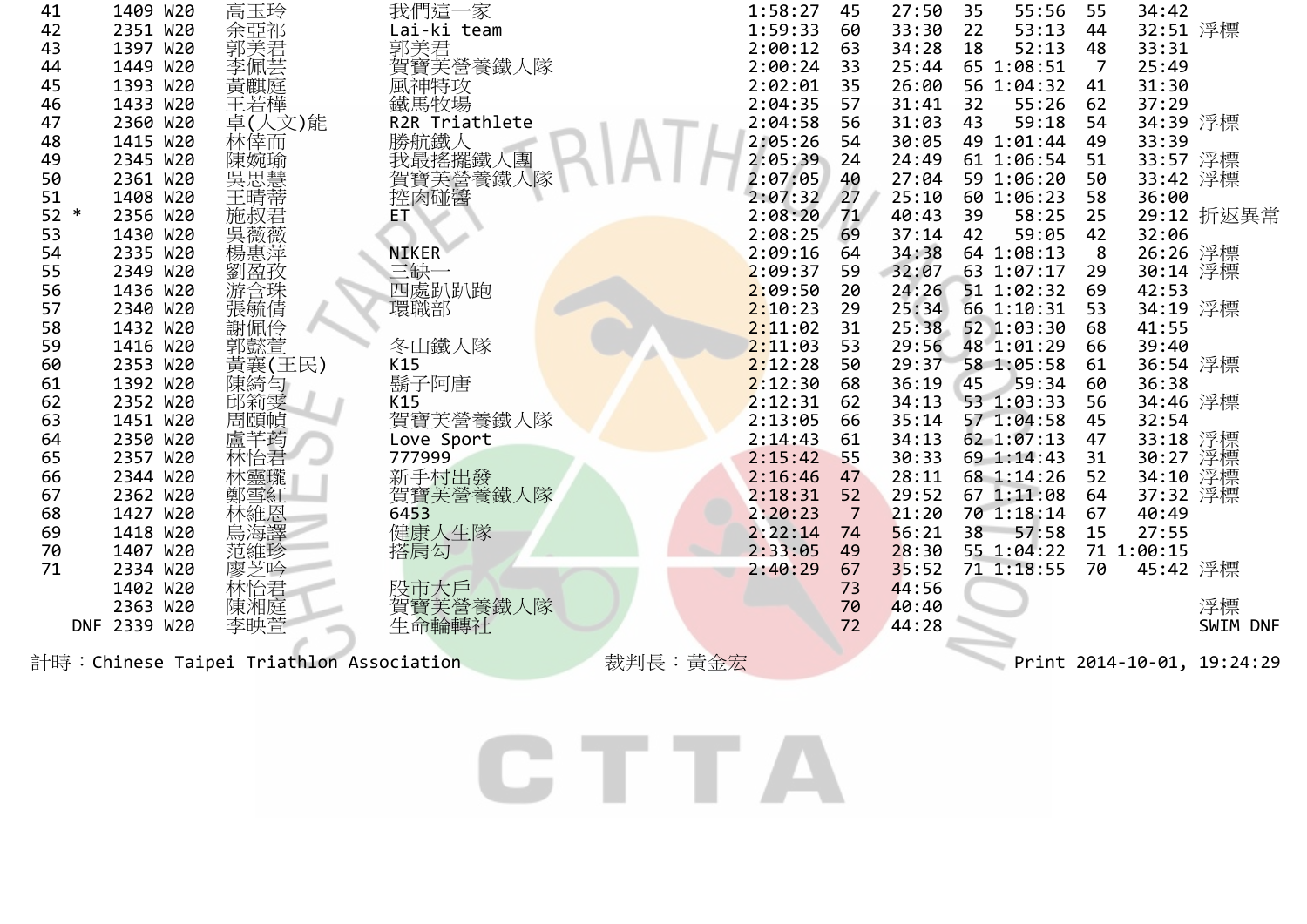W16 組成績

|                | 2014-09-14 13:00     |            |              |                                                |              |                |                |                         |                   |                |       |                                        |
|----------------|----------------------|------------|--------------|------------------------------------------------|--------------|----------------|----------------|-------------------------|-------------------|----------------|-------|----------------------------------------|
| Pos            |                      | No. Div    | Name         | Team                                           | Time         | Rnk            | Swim           | Rnk                     | Bike              | Rnk            | Run   | Remarks                                |
| ı              | 1374 W16             | ==== ===== | 張婷婷          | 維格鐵人隊(古亭國中)                                    | 1:06:18      | $===$<br>6     | 13:10          | $===$<br>$\mathbf{1}$   | 34:27             | $\overline{2}$ |       | 18:42 高中甄試                             |
| $\overline{2}$ | 1371 W16             |            |              | OSTIA啟動自游跑鐵人隊                                  | 1:06:59      | $\overline{2}$ | 12:05          | $\overline{2}$          | 36:39             | $\mathbf{1}$   |       | 18:16 高中甄試<br>19:03 高中甄試<br>20:50 高中甄試 |
| 3              | 1375 W16             |            | <b>黃于千水湯</b> |                                                | 1:11:03      | 5              | 13:04          | 5 <sub>5</sub>          | 38:56             | 3              |       |                                        |
| 4              | 1373 W16             |            |              | 文山高中<br>台東高中                                   | 1:11:24      | $\mathbf{1}$   | 11:56          | $\overline{\mathbf{3}}$ | 38:40             | 6              |       |                                        |
| 5              | 1372 W16             |            | 黃芷妍          | OSTIA啟動自游跑鐵人隊                                  | 1:13:47      | $\overline{7}$ | 13:33          | 6                       | 39:33             | 5              |       |                                        |
| 6              | 1379 W16             |            | 劉淳馥          | RBSC銳騎佰客VOLANDO鐵人隊 中正高中 1:15:13                |              | $\overline{4}$ | 13:01          | $\overline{7}$          | 40:21             | $\overline{7}$ |       | 21:52 高中甄試                             |
| $\overline{7}$ | 1383 W16             |            | 彭璟喻          | RBSC銳騎佰客VOLANDO鐵人隊 花蓮高中 1:16:45                |              | 12             | 15:28          | 8 <sup>8</sup>          | 40:49             | $\overline{4}$ |       | 20:30 高中甄試                             |
| 8              | 1376 W16             |            | 金瑋婕          | RBSC銳騎佰客VOLANDO鐵人隊 虎尾高中 1:18:16                |              | 8              | 14:17          | $^{\circ}$              | 41:43             | 8              |       | 22:17 高中甄試                             |
| 9              | 1382 W16             |            | 彭璟晴          | RBSC銳騎佰客VOL <mark>ANDO</mark> 鐵人隊_花蓮高中 1:20:26 |              | 13             | 15:30          | 10                      | 41:46             | 10             |       | 23:11 高中甄試                             |
| 10             | 1387 W16             |            |              | 東山高中                                           | 1:21:49      | 3              | 12:14          |                         |                   | 17             |       |                                        |
| 11             | 1386 W16             |            |              |                                                | 1:26:29      | 9              | 14:32 11       |                         | 45:46             | 13             |       | 26:12 高中甄試<br>22:56 高中甄試<br>26:34 高中甄試 |
| 12             | 1380 W16             |            |              | RBSC銳騎佰客VOLANDO鐵人隊_瑞祥高中 1:26:40                | 1:28:56      | 15             | 17:16          | 12 <sup>7</sup>         | 46:30<br>46:35 14 | 9              |       |                                        |
| 13<br>14       | 1378 W16<br>1384 W16 |            | 林昱綺<br>江冠葶   | 賀寶芙營養鐵人隊                                       | 1:29:09      | 14<br>11       | 15:48<br>15:27 | 13<br>14                | 49:48             | 12             |       | 23:55 高中甄試                             |
| 15             | 1389 W16             |            | 林芝妤          |                                                | $1:39:31$ 16 |                | 20:47          | 15                      | 55:15             | 11             | 23:29 |                                        |
| 16             | 1388 W16             |            | 劉于寧          | 于寧                                             | $1:49:53$ 17 |                | 21:26          |                         | 16 1:00:15        | 15             | 28:14 |                                        |
| 17             | 1385 W16             |            | 洪子媛          | 191鐵人隊                                         | 2:37:10      | 18             | 53:40          |                         | 17 1:07:50        | 16             |       | 35:42 高中甄試                             |
|                | DSQ 2337 W16         |            | 徐婉庭          | 賀寶芙營養鐵人隊                                       |              |                |                |                         |                   |                |       | 39:30 SWIM DNS                         |
|                | 1377 W16             |            | 孫培瑀          | OSTIA啟動自游跑鐵人隊                                  |              | 10             | 14:49          | $\overline{4}$          | 38:40             |                |       | 高中甄試                                   |
|                |                      |            |              |                                                |              |                |                |                         |                   |                |       |                                        |
|                |                      |            |              | 計時:Chinese Taipei Triathlon Association        | 裁判長:黃金宏      |                |                |                         |                   |                |       | Print 2014-10-01, 19:24:29             |
|                |                      |            |              |                                                |              |                |                |                         |                   |                |       |                                        |
|                |                      |            |              |                                                |              |                |                |                         |                   |                |       |                                        |
|                |                      |            |              |                                                |              |                |                |                         |                   |                |       |                                        |
|                |                      |            |              |                                                |              |                |                |                         |                   |                |       |                                        |
|                |                      |            |              | 手                                              |              |                |                | <b>U</b>                |                   |                |       |                                        |
|                |                      |            |              |                                                |              |                |                |                         |                   |                |       |                                        |
|                |                      |            |              |                                                |              |                |                |                         |                   |                |       |                                        |
|                |                      |            |              |                                                |              |                |                |                         |                   |                |       |                                        |
|                |                      |            |              |                                                |              |                |                |                         |                   |                |       |                                        |
|                |                      |            |              |                                                |              |                |                |                         |                   |                |       |                                        |
|                |                      |            |              |                                                |              |                |                |                         |                   |                |       |                                        |
|                |                      |            |              |                                                |              |                |                |                         |                   |                |       |                                        |
|                |                      |            |              |                                                |              |                |                |                         |                   |                |       |                                        |
|                |                      |            |              |                                                |              |                |                |                         |                   |                |       |                                        |
|                |                      |            |              |                                                |              |                |                |                         |                   |                |       |                                        |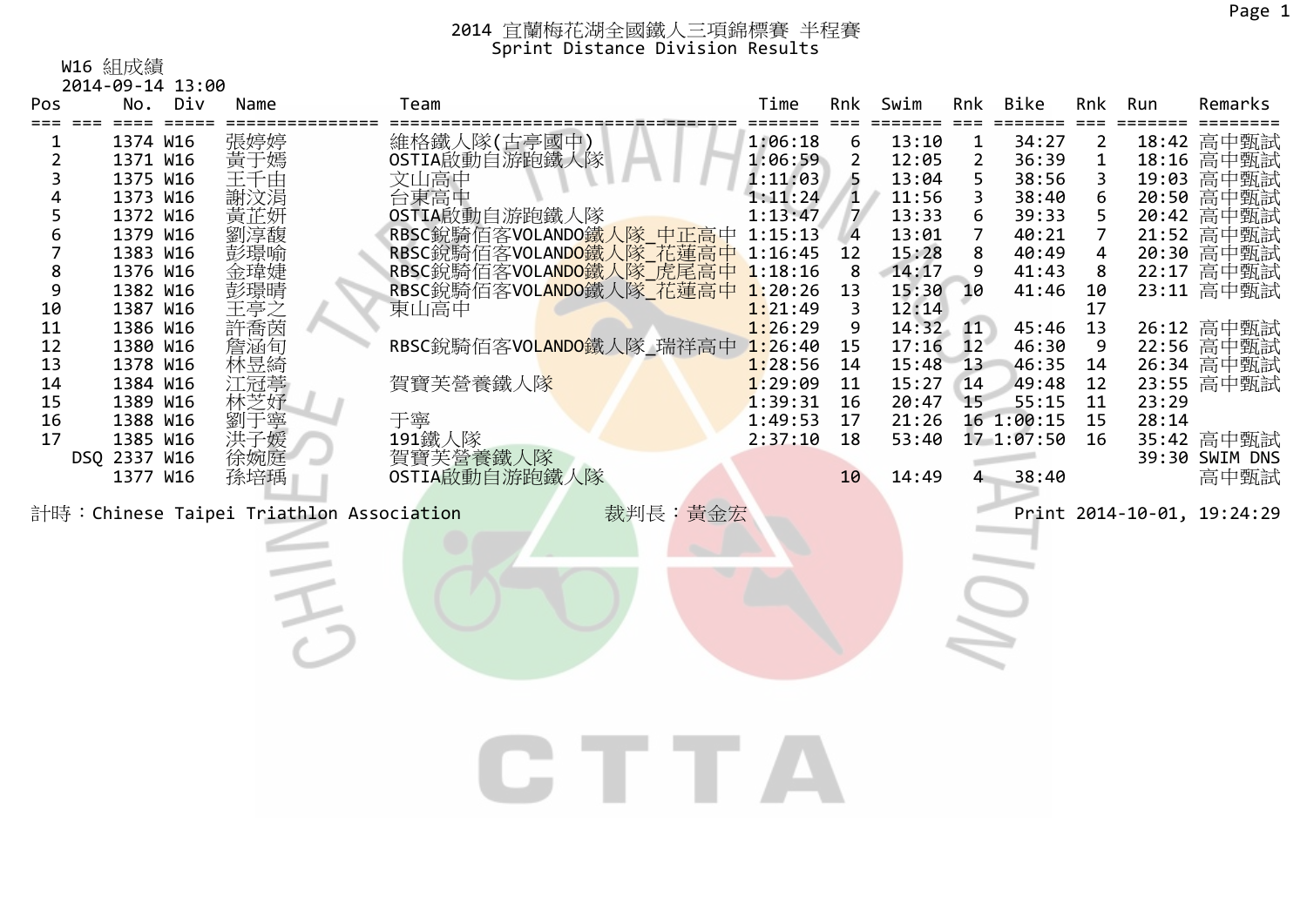W13 組成績

| Swim<br>Bike<br>Div<br>Team<br>Time<br>Rnk<br>Rnk<br>Run<br>Pos<br>No.<br>Name<br>Rnk<br>$== =$<br>$==$<br>$====$<br>$== == == ==$<br>RBSC銳騎佰客VOLANDO鐵人隊_中山女中 1:13:10<br>OSTIA啟動自游跑鐵人隊_壽山國中 1:19:24<br>RBSC銳騎佰客VOLANDO鐵人隊 1:19:35<br> 易李莊余黃陳張張  芝汶蕙泳品卿雅瑈  芝汶蕙泳品  糖筑空 <br>1356 W13<br>12:49<br>40:05<br>20:17<br>2<br>$\mathbf{1}$<br>1<br>$\overline{2}$<br>4<br>$\overline{2}$<br>3<br>1351 W13<br>1:19:24<br>15:18<br>40:58 | Remarks<br>23:09 國中甄試<br>22:10 少圈補跑<br>24:14 國中甄試 |
|-------------------------------------------------------------------------------------------------------------------------------------------------------------------------------------------------------------------------------------------------------------------------------------------------------------------------------------------------------------------------------------------------------------------------------|---------------------------------------------------|
|                                                                                                                                                                                                                                                                                                                                                                                                                               |                                                   |
|                                                                                                                                                                                                                                                                                                                                                                                                                               |                                                   |
| $\ast$<br>3<br>1357 W13<br>6<br>$\overline{2}$<br>3<br>13:01<br>44:25                                                                                                                                                                                                                                                                                                                                                         |                                                   |
| 小魚兒<br>1:20:33<br>5<br>1363 W13<br>15:37<br>13<br>4                                                                                                                                                                                                                                                                                                                                                                           |                                                   |
| 5<br>RBSC銳騎佰客VOLANDO鐵人隊 花蓮女中 1:20:39<br>$\mathbf{1}$<br>1355 W13<br>12:48<br>4<br>5<br>43:39<br>6<br>1358 W13<br>1:31:16<br>12<br>22:15<br>43:36<br>5<br>25:25<br>4                                                                                                                                                                                                                                                           |                                                   |
| 7<br>26:17<br>1361 W13<br>1:33:08<br>17:12<br>8<br>49:40<br>6<br>6                                                                                                                                                                                                                                                                                                                                                            |                                                   |
| 快樂鐵人<br>東風鐵人<br>東風鐵人<br>$\bf 8$<br>1354 W13<br>1:36:09<br>19:30<br>47:36<br>7<br>7<br>7<br>9<br>43:25<br>1353 W13<br>1:37:36<br>11<br>21:37<br>3<br>10                                                                                                                                                                                                                                                                        | 29:04 國中甄試<br>32:35 國中甄試                          |
| 59:34<br>10<br>1:49:53<br>20:13<br>1365 W13<br>8<br>30:06<br>10<br>10                                                                                                                                                                                                                                                                                                                                                         |                                                   |
| <b>、張林謝胡朱拉琇耕佩僑城城安政涓育辰慈</b><br>胡文斌<br>1:52:20<br>20:11<br>59:40<br>32:30<br>11<br>1360 W13<br>11<br>9<br>9                                                                                                                                                                                                                                                                                                                     |                                                   |
| 1:52:57<br>12<br>Taitung T1DM<br>26:42<br>9<br>51:35<br>34:41<br>1359 W13<br>14<br>11<br>林芷筠<br>宜中校友鐵人隊<br>13<br>1:59:27<br>38:25<br>1364 W13<br>8<br>20:06<br>12 1:00:57<br>12                                                                                                                                                                                                                                               |                                                   |
| 石庭禕<br>1352 W13<br>榮富鐵人<br>42:56                                                                                                                                                                                                                                                                                                                                                                                              | 25:11 國中甄試                                        |
| 武星彤<br>22:17<br>1367 W13<br>13                                                                                                                                                                                                                                                                                                                                                                                                |                                                   |
| 裁判長:黃金宏<br>計時:Chinese Taipei Triathlon Association<br>Print 2014-10-01, 19:24:29                                                                                                                                                                                                                                                                                                                                              |                                                   |
|                                                                                                                                                                                                                                                                                                                                                                                                                               |                                                   |
|                                                                                                                                                                                                                                                                                                                                                                                                                               |                                                   |
|                                                                                                                                                                                                                                                                                                                                                                                                                               |                                                   |
|                                                                                                                                                                                                                                                                                                                                                                                                                               |                                                   |
|                                                                                                                                                                                                                                                                                                                                                                                                                               |                                                   |
|                                                                                                                                                                                                                                                                                                                                                                                                                               |                                                   |
|                                                                                                                                                                                                                                                                                                                                                                                                                               |                                                   |
|                                                                                                                                                                                                                                                                                                                                                                                                                               |                                                   |
|                                                                                                                                                                                                                                                                                                                                                                                                                               |                                                   |
|                                                                                                                                                                                                                                                                                                                                                                                                                               |                                                   |
|                                                                                                                                                                                                                                                                                                                                                                                                                               |                                                   |
|                                                                                                                                                                                                                                                                                                                                                                                                                               |                                                   |
|                                                                                                                                                                                                                                                                                                                                                                                                                               |                                                   |
|                                                                                                                                                                                                                                                                                                                                                                                                                               |                                                   |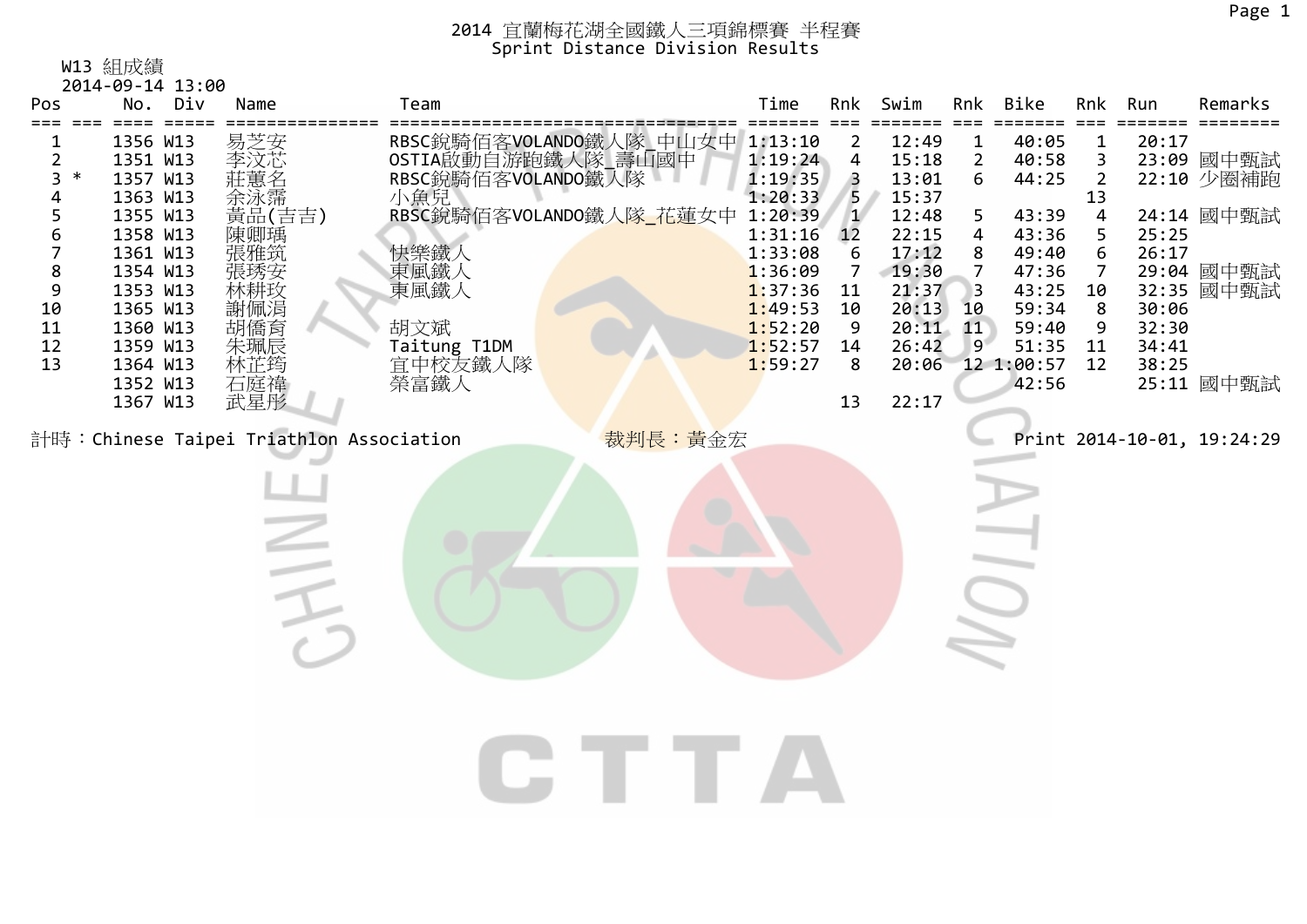S40 組成績

2014‐09‐14 13:00

| Pos                 | No.      | Div | Name       | Team                 | Time        | Rnk                     | Swim           | Rnk             | <b>Bike</b>      | Rnk                  | Run             | Remarks    |
|---------------------|----------|-----|------------|----------------------|-------------|-------------------------|----------------|-----------------|------------------|----------------------|-----------------|------------|
| ===<br>$= = =$<br>1 | 2153 S40 |     | 林文國        | ===========<br>鐵馬牧場  | 1:07:05     | 1                       | =====<br>14:48 | $==$<br>3       | =======<br>35:42 | $==$<br>$\mathbf{1}$ | ======<br>16:36 | ====       |
| $\overline{2}$      | 2152 S40 |     | 莊順發        | RBSC銳騎佰客VOLANDO鐵人隊   | 1:08:49     | 9                       | 17:26          | 1               | 34:28            | $\overline{2}$       | 16:56           |            |
| 3                   | 2151 S40 |     | 吳介文<br>張榮川 | 鐵馬牧場<br>. .          | 1:10:10     | $\overline{\mathbf{3}}$ | 15:48          | 4               | 36:01            | 5                    | 18:22           |            |
| 4                   | 2209 S40 |     |            | 山川鐵人                 | 1:11:59     | $\overline{2}$          | 15:24          | 5               | 36:24            | 10                   | 20:11           |            |
| 5                   | 2178 S40 |     | 吳明忠        | 義泳                   | 1:12:25     | $\overline{4}$          | 16:01          | 8               | 38:44            | $\overline{3}$       | 17:41           |            |
| 6                   | 2303 S40 |     | 蘇英超        | 台北捷運鐵人聯隊             | 1:12:32     | 8                       | 17:10          | 7               | 36:48            | 6                    | 18:35           |            |
| 7                   | 2172 S40 |     | 陳仁和        |                      | 1:13:05     | 21                      | 18:40          | 6               | 36:33            | 4                    | 17:53           |            |
| 8                   | 2293 S40 |     | 李萬得        | 蘆洲鐵人三項<br>蘇澳慢跑-極限鐵人隊 | 1:13:06     | 11                      | 17:55          | $\overline{2}$  | 35:28            | 9                    | 19:44           |            |
| 9                   | 2154 S40 |     | 嚴廣義        | 巴吉拉家族                | 1:19:21     | 32                      | 19:19          | 9               | 38:46            | 15                   | 21:18           |            |
| 10                  | 2203 S40 |     | 行健邦        | 悍將鐵人                 | 1:20:32     | 12                      | 17:56          |                 |                  | 188                  |                 |            |
| 11                  | 2227 S40 |     | 千愛可樂       | 千愛可樂                 | 1:22:27     | 51                      | 20:18          | 11              | 40:21            | 18                   | 21:50           |            |
| 12                  | 2250 S40 |     | 何暠明        | gagago               | 1:23:08     | 40                      | 19:56          | 15 <sup>1</sup> | 42:28            | 11                   | 20:46           |            |
| 13                  | 2162 S40 |     | 張東隆<br>吳宗憲 | 遠東新鐵人隊<br>蘇澳慢跑-極限鐵人隊 | 1:23:24     | 10                      | 17:44          | 16              | 43:24            | 21                   | 22:17           |            |
| 14                  | 2292 S40 |     |            |                      | 1:24:25     | 24                      | 18:53          | 25              | 44:25            | 12                   | 21:08           |            |
| 15                  | 2290 S40 |     | 俞正宏        | 蘇澳慢跑-極限鐵人隊           | 1:24:47     | 26                      | 19:01          | 10              | 40:03            | 58                   | 25:44           |            |
| 16                  | 2329 S40 |     | 於宏宇        |                      | 1:24:54     | 6                       | 16:52          | 21              | 44:08            | 33                   | 23:55           |            |
| 17                  | 2213 S40 |     | 蘇育良        | 宜中校友鐵人隊              | 1:25:48     | 25                      | 19:00          | $23 -$          | 44:13            | 27                   | 22:36           |            |
| 18                  | 2294 S40 |     | 何添旺        | 蘇澳慢跑-極限鐵人隊           | 1:26:51     | 58                      | 20:56          | 17              | 43:32            | 23                   | 22:25           |            |
| 19                  | 2177 S40 |     | 賴建州        | 股市大戶                 | 1:27:16     | 13                      | 17:57          | 30              | 44:59            | 38                   | 24:21           |            |
| 20                  | 2249 S40 |     | 戴文鐘        | Garmin-Yes           | 1:27:44     | 5                       | 16:49          | 20              | 44:05            | 74                   | 26:51           |            |
| 21                  | 2291 S40 |     | 林錫銘        | 蘇澳慢跑-極限鐵人隊           | 1:27:50     | 50                      | 20:15          | 13              | 41:33            | 61                   | 26:03           |            |
| 22<br>$\ast$        | 2305 S40 |     | 葉再麟        | 台北捷運鐵人聯隊             | 1:28:06     | 63                      | 21:10          | 26              | 44:32            | 24                   |                 | 22:25 少圈補跑 |
| 23                  | 2331 S40 |     | 陳文慶        |                      | 1:28:27     | 16                      | 18:22          | 38              | 45:34            | 41                   | 24:32           |            |
| 24                  | 2322 S40 |     | 蔡建發        | 賀寶芙營養鐵人隊             | 1:28:35     | 34                      | 19:32          | 33              | 45:14            | 31                   | 23:50           |            |
| 25                  | 2245 S40 |     | 黃志民<br>洪銘遠 | MINI2+4              | 1:28:49     | 52                      | 20:30          | 22              | 44:08            | 35                   | 24:12           |            |
| 26                  | 2302 S40 |     |            | 台北捷運鐵人聯隊             | 1:29:23     | 88                      | 22:21          | 41              | 45:40            | 17                   | 21:24           |            |
| 27                  | 2266 S40 |     | 黃祖文        |                      | 1:29:32     | 29                      | 19:08          | 37              | 45:31            | 48                   | 24:54           |            |
| 28                  | 2202 S40 |     | 孫紹宸        | 憲光鐵人                 | 1:29:45     | 91                      | $22:24$ 31     |                 | 45:05            | 22                   | 22:18           |            |
| 29                  | 2236 S40 |     | 蔡明欣        | 中興大地防災三鐵康樂隊          | 1:29:53 169 |                         | 27:06          | 12              | 41:31            | 14                   | 21:17           |            |
| 30                  | 2215 S40 |     | 鄒明興        | 回鄉居                  | 1:30:03     | 15                      | 18:12          | 28              | 44:39            | 79                   | 27:13           |            |
| 31                  | 2288 S40 |     | 薛少國        |                      | 1:30:15     | 22                      | 18:44          | 32              | 45:11            | 64                   | 26:21           |            |
| 32                  | 2284 S40 |     | 鄭昭博        |                      | 1:30:19     | 44                      | 20:00          | 19              | 43:54            | 67                   | 26:26           |            |
| 33                  | 2530 S40 |     | 施浩鈞        | 沒刮鬍也要游啊              | 1:30:24 176 |                         | 27:28          | 18              | 43:43            | $\overline{7}$       | 19:14 浮標        |            |
| 34                  | 2194 S40 |     | 林宜正        | 林宜正                  | 1:30:39     | 55                      | 20:35          | 67              | 48:56            | 13                   | 21:09           |            |
| 35                  | 2541 S40 |     | 羅時達        | MAMAMIA              | 1:31:47 120 |                         | 24:02          | 24              | 44:20            | 30                   | 23:26 浮標        |            |
| 36                  | 2330 S40 |     | 岳志豪        | 保德信                  | 1:31:47     | 62                      | 21:07          | 40              | 45:39            | 52                   | 25:03           |            |
| 37                  | 2206 S40 |     | 陳蔚然        | 幽浮                   | 1:31:58     | 93                      | 22:27          |                 |                  | 189                  |                 |            |
| 38                  | 2300 S40 |     | 陳敏政        | 咪路鐵人                 | 1:32:04 100 |                         | 22:57          | 35              | 45:16            | 32                   | 23:52           |            |
| 39                  | 2315 S40 |     | 陳雨霖        | 熱血玩咖<br>$\mid$ X-MAN | 1:32:14     | 54                      | 20:35          | 58              | 47:30            | 34                   | 24:11           |            |
| 40                  | 2283 S40 |     | 江文興        |                      | 1:32:19 123 |                         | 24:16          | 39              | 45:35            | 25                   | 22:29           |            |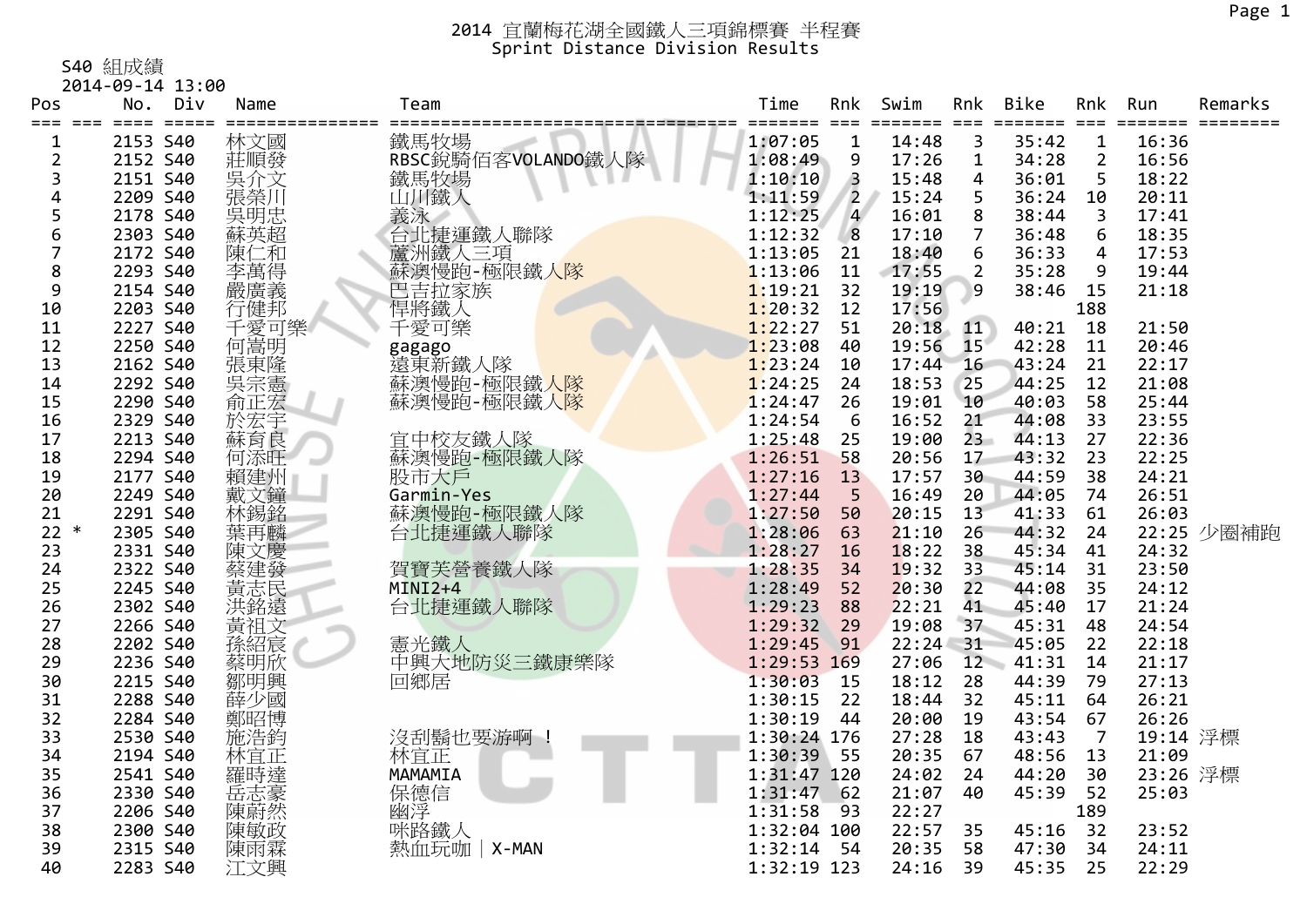| 41   | 2199 S40 | 李天豪                                                                     | 斯巴達鐵人隊                    | 1:32:55<br>-78 | 21:52<br>34   | 45:15<br>59 | 25:48      |
|------|----------|-------------------------------------------------------------------------|---------------------------|----------------|---------------|-------------|------------|
| 42 * | 2518 S40 | 陳文雄                                                                     | 阿雄鐵人團                     | 1:32:56 178    | 27:36<br>14   | 42:20<br>28 | 23:01 轉換異常 |
| 43   | 2289 S40 | 楊斐琳                                                                     |                           | 1:32:57<br>49  | 45<br>20:13   | 46:08<br>68 | 26:36      |
| 44   | 2286 S40 | 何政勳                                                                     |                           | 1:33:00<br>28  | 19:05<br>51   | 46:51<br>77 | 27:05      |
| 45   | 2267 S40 | 林金忠                                                                     |                           | 1:33:19<br>33  | 19:21<br>71   | 49:11<br>46 | 24:49      |
| 46   | 2299 S40 | 陳世源                                                                     | 咪路鐵人                      | 1:33:34<br>43  | 19:57<br>64   | 48:33<br>53 | 25:04      |
| 47   | 2519 S40 | 李世儒                                                                     | 身體健康                      | 1:33:37<br>39  | 19:50<br>49   | 46:44<br>75 | 27:03 浮標   |
| 48   | 2175 S40 | 胡文斌                                                                     | 胡文斌                       | 1:33:47<br>92  | 22:25<br>76   | 49:32<br>19 | 21:52      |
| 49   | 2274 S40 | 田曉平                                                                     |                           | 77<br>1:34:03  | 21:50<br>97   | 50:52<br>16 | 21:21      |
| 50   | 2298 S40 | 陳怡成                                                                     | 咪路鐵人                      | 1:34:10<br>20  | 18:40<br>90   | 50:35<br>50 | 24:56      |
| 51   | 2176 S40 | 胡宏隆                                                                     | 胡宏隆                       | 48<br>1:34:11  | 65<br>20:13   | 48:38<br>55 | 25:22      |
| 52   | 2552 S40 | 莊汝勇                                                                     | 大直營光幫                     | 89<br>1:34:36  | 22:22<br>57   | 47:20<br>49 | 24:55 浮標   |
| 53   | 2229 S40 | 謝享奇                                                                     | 創惟跑跑                      | 1:34:56<br>74  | 42<br>21:45   | 45:58<br>80 | 27:14      |
| 54   | 2228 S40 |                                                                         |                           | 1:34:56 110    | 23:30<br>54   | 46:59<br>39 | 24:29      |
|      |          | 陳信弘                                                                     | 創惟跑跑                      |                |               |             |            |
| 55   | 2263 S40 | 童文昌                                                                     |                           | $1:35:09$ 168  | 43<br>26:56   | 45:58<br>20 | 22:16      |
| 56   | 2260 S40 | 劉文淵                                                                     |                           | 1:35:11<br>-38 | 19:44<br>66   | 48:39<br>73 | 26:49      |
| 57   | 2270 S40 | 嚴裕明                                                                     |                           | $1:35:33$ 109  | 23:25<br>56   | 47:17<br>47 | 24:52      |
| 58   | 2287 S40 | 陳錦木                                                                     |                           | 1:35:34<br>71  | 21:32<br>52   | 46:55<br>78 | 27:08      |
| 59   | 2323 S40 | 徐偉育                                                                     | 賀寶芙營養鐵人 <mark>隊</mark>    | 1:36:01<br>59  | 20:58<br>73   | 49:28<br>57 | 25:36      |
| 60   | 2237 S40 | 李建明                                                                     | 中興大地防災三 <mark>鐵康樂隊</mark> | 1:36:16<br>60  | 53<br>21:00   | 46:55<br>92 | 28:21      |
| 61   | 2555 S40 | 黃松澤                                                                     | 衝就隊                       | $1:36:17$ 151  | 25:56<br>55   | 47:01<br>29 | 23:22 浮標   |
| 62   | 2265 S40 | 符坤龍                                                                     |                           | 1:36:35<br>18  | 18:32<br>59   | 47:36 117   | 30:27      |
| 63   | 2239 S40 | 李志鴻                                                                     | 一對寶                       | 1:36:44<br>85  | 22:11<br>88   | 50:18<br>36 | 24:16      |
| 64   | 2186 S40 | 官銘利                                                                     | 海洋家鐵人隊                    | 1:36:44<br>14  | 18:10 123     | 53:19<br>54 | 25:16      |
| 65   | 2307 S40 | 林尚節                                                                     | 北市大樂活隊                    | 1:37:08<br>27  | 19:03 124     | 53:21<br>44 | 24:45      |
| 66   | 2234 S40 | 黃森逢                                                                     | 個                         | 1:37:19<br>56  | 83<br>20:50   | 50:08<br>65 | 26:23      |
| 67   | 2204 S40 | 陳中和                                                                     | 志在参加之哪根筋不隊                | 1:37:20<br>84  | 22:08         | 190         |            |
| 68 * | 2512 S40 | 陳建中                                                                     | 鳥人組                       | 1:37:22 132    | 24:45         | 193         | 浮標         |
| 69   | 2314 S40 | 張善龍                                                                     | 熱血玩咖   X-MAN              | 1:37:43<br>64  | 21:12<br>44   | 46:02 118   | 30:29      |
| 70   | 2325 S40 | 劉正源                                                                     | 賀寶芙營養鐵人隊                  | $1:37:52$ 104  | 23:10<br>89   | 50:26<br>37 | 24:17      |
| 71   | 2535 S40 | 周冠宏                                                                     | 憲光鐵人                      | 1:37:55<br>98  | 22:47<br>29   | 44:40 119   | 30:29 浮標   |
| 72   | 2304 S40 | 李承達                                                                     | 台北捷運鐵人聯隊                  | 1:38:14<br>79  | 21:53<br>61   | 47:49<br>98 | 28:34      |
| 73   | 2192 S40 | 林文琛                                                                     | 林文琛                       | 1:38:18<br>99  | 22:50         | 191         |            |
| 74   | 2524 S40 | 王國強                                                                     | 磐石保經                      | 1:38:46 142    | 25:26<br>27   | 44:36 100   | 28:46 浮標   |
| 75   | 2310 S40 | 彭乘龍                                                                     | 內湖鐵人                      | 1:39:00 139    | $25:15$ 36    | 45:17<br>95 | 28:29      |
| 76   | 2547 S40 | 羅(日告)恭                                                                  |                           | 1:39:14 185    | 48<br>30:10   | 26<br>46:33 | 22:32 浮標   |
| 77   | 2542 S40 |                                                                         |                           | 1:39:23<br>76  | 95<br>21:47   | 71          |            |
|      |          | 臧仁禎                                                                     | IronManager               |                | 77            | 50:50       | 26:46 浮標   |
| 78   | 2173 S40 | 《蕭莊永秩》<br>「<br><br><br><br><br><br><br><br><br><br><br><br><br><br><br> | 蕭水果                       | 1:39:30<br>17  | 18:29         | 49:36 128   | 31:26      |
| 79   | 2549 S40 |                                                                         |                           | 1:39:44 145    | 25:35<br>- 46 | 46:14<br>87 | 27:56 浮標   |
| 80   | 2155 S40 |                                                                         | 黑軌隊                       | 1:39:59 19     | 18:34 131     | 54:08<br>81 | 27:18      |
| 81   | 2241 S40 |                                                                         | Solon                     | 1:40:03 107    | 23:21 104     | 51:13<br>56 | 25:30      |
| 82   | 2309 S40 |                                                                         | 內湖鐵人                      | 1:40:07<br>57  | 20:52 98      | 50:56<br>91 | 28:21      |
| 83   | 2246 S40 | ·柳蔡志鸿<br>葉<br>葉<br>葉<br>葉<br>葉                                          | MINI2+4                   | 1:40:12<br>66  | 21:22 101     | 51:06<br>84 | 27:45      |
| 84   | 2165 S40 | 鄭俊雄                                                                     | 豆腐岬17餐廳                   | 1:40:25<br>45  | 20:03 107     | 51:50<br>97 | 28:33      |
| 85   | 2277 S40 | 王建盛                                                                     |                           | 1:40:44<br>42  | 19:56<br>-80  | 49:50 124   | 30:59      |
| 86   | 2243 S40 | 林昌興                                                                     | Random Gamma              | 1:40:45<br>87  | 22:20<br>82   | 49:55<br>96 | 28:32      |
| 87   | 2312 S40 | 陳春榮                                                                     | 內湖鐵人                      | 1:40:59<br>86  | 22:17<br>75   | 49:32 104   | 29:12      |
|      |          |                                                                         |                           |                |               |             |            |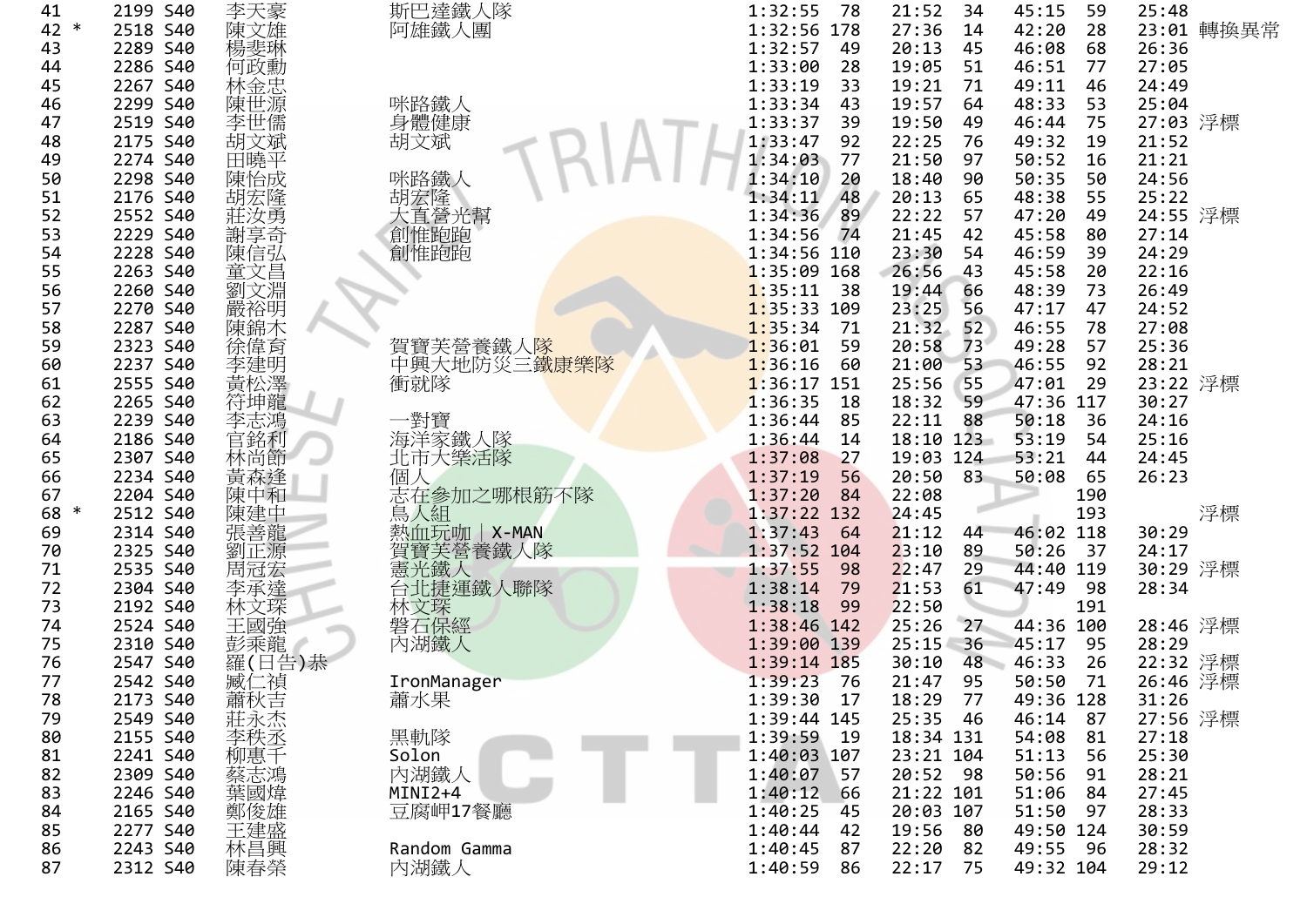| 88  | 2533 S40 | 王中禹                      | 月半隊                            | 1:41:02 149               | 25:46<br>50    | 46:49 94            | 28:28 浮標 |
|-----|----------|--------------------------|--------------------------------|---------------------------|----------------|---------------------|----------|
| 89  | 2536 S40 | 黃家寶                      | 愛跑團<br>羅商綠園                    | $1:41:18$ 80              | 21:58<br>81    | 49:55 107           | 29:26 浮標 |
| 90  | 2179 S40 | 簡世倫                      |                                | 1:41:43<br>- 70           | 21:31 84       | 50:12 114           | 30:00    |
| 91  | 2534 S40 | 李國源                      | 憲光鐵人                           | 1:41:45 180               | 28:02 60       | 47:39<br>62         | 26:04 浮標 |
| 92  | 2235 S40 | 劉敬明                      | 保長石破天驚                         | 1:41:54<br>$\overline{7}$ | 16:57 150      | 57:53<br>- 76       | 27:04    |
| 93  | 2217 S40 | 陳克豪                      |                                | 1:41:56<br>47             | 20:10 87       | 50:16 129           | 31:31    |
| 94  | 2230 S40 | 黃祥洲                      |                                | 1:41:58<br>67             | 21:23 114      | 52:46<br>86         | 27:50    |
| 95  | 2219 S40 | 蔣一方                      | 啦啦隊<br>創惟跑跑<br><u>肩【慢步月球社】</u> | 1:42:05<br>36             | 19:40 91       | 50:37 133           | 31:49    |
| 96  | 2181 S40 | 王錫銘                      | 甥舅倆                            | $1:42:18$ 82              | 22:07 85       | 50:15 113           | 29:58    |
| 97  | 2254 S40 | 盧性亨                      |                                | 1:42:34 101               | 23:01 121      | 53:13<br>- 63       | 26:21    |
| 98  | 2180 S40 | 程立杰                      | 礁溪老爺                           | $1:43:01$ 30              | 19:11 120      | 53:13 123           | 30:39    |
| 99  | 2226 S40 | 朱晃寬                      | 半獸人                            | 1:43:07 53                | 20:31          | 192                 |          |
| 100 | 2297 S40 | 熊競義                      | 緯創資通                           | 1:43:13 173               | $27:21$ 69     | 49:07 72            | 26:47    |
| 101 | 2306 S40 | 張書豪<br>陳世根               | 台北捷運鐵人聯隊                       | 1:43:15 167               | 26:48<br>78    | 70<br>49:45         | 26:43    |
| 102 | 2182 S40 |                          | 生命輪轉社                          | $1:43:19$ 131             | 24:44<br>$-47$ | 46:26 139           | 32:10    |
| 103 | 2272 S40 | 金道一                      |                                | $1:43:22$ 103             | 23:08 125      | 53:33<br>69         | 26:41    |
| 104 | 2184 S40 | 林欣瑞                      | 湖邊吹吹風隊                         | $1:43:43$ 114             | 23:44 72       | 49:23 122           | 30:37    |
| 105 | 2218 S40 | 陳榮輝                      | 商周【慢步月球社】                      | $1:43:56$ 83              | 22:07 70       | 49:10 141           | 32:40    |
| 106 | 2225 S40 | 許銘佳                      | 半獸人                            | $1:44:31$ 155             | 26:08<br>63    | 48:28 112           | 29:55    |
| 107 | 2321 S40 | 高<br>風                   | High ゔY                        | $1:44:34$ 119             | 24:01 109      | 52:09<br>93         | 28:25    |
| 108 | 2280 S40 | 潘宜辰                      |                                | $1:44:35$ 111             | 23:30 100      | 51:01 115           | 30:04    |
| 109 | 2279 S40 |                          |                                | $1:44:36$ 23              | 18:52 68       | 49:02 168           | 36:43    |
| 110 | 2269 S40 | 林以文<br>葉俊毅               |                                | 1:44:38<br>31             | 19:18 119      | 53:13 138           | 32:09    |
| 111 | 2256 S40 | 柯麟耀                      |                                | $1:44:41$ 136             | 25:01 136      | 55:02 43            | 24:39    |
| 112 | 2278 S40 | 趙碧池                      |                                | $1:44:48$ 160             | 26:28 99       | 51:00<br>83         | 27:22    |
| 113 | 2201 S40 | 高雲鵬                      | 我們這一家                          | $1:44:52$ 75              | 21:47 126      | 53:35 108           | 29:31    |
| 114 | 2252 S40 | 何中青                      | <b>FOCUS</b>                   | $1:45:04$ 61              | 21:06<br>96    | 50:50 143           | 33:09    |
| 115 | 2160 S40 | 陳銀貴                      | 阿貴                             | 1:45:36 159               | 26:16<br>74    | 49:28 111           | 29:53    |
| 116 | 2529 S40 | 陳建良                      |                                | 1:46:01 124               | 24:16<br>79    | 49:46 134           | 31:59 浮標 |
| 117 | 2189 S40 |                          | 熊愛鐵人<br>正昕鐵人隊                  | $1:46:13$ 41              | 19:56 105      | 51:22 157           | 34:55    |
| 118 | 2193 S40 | 劉祖誠崇                     | 林小崇                            | $1:46:18$ 181             | 28:20 115      | 53:00 51            | 25:00    |
| 119 | 2559 S40 | 鄭劉銘<br>莊忠衛               | <b>FSP</b>                     | $1:47:12$ 164             | 94<br>26:41    | 50:46 110           | 29:46 浮標 |
| 120 | 2301 S40 |                          | 咪路鐵人                           | $1:47:20$ 105             | $23:16$ 92     | 50:40 145           | 33:25    |
| 121 | 2248 S40 | 賴俊明                      | MAMAMIA                        | 1:47:23 113               | 23:36 133      | 54:54 103           | 28:54    |
| 122 | 2216 S40 | 蔡政興<br>黄錫隆               | 回鄉居                            | $1:47:38$ 81              | 21:58 102      | 51:07 156           | 34:34    |
| 123 | 2197 S40 |                          | 新北歡樂隊                          | 1:47:49 106               |                | 23:20 112 52:30 135 | 32:00    |
| 124 | 2244 S40 | 林柏志                      | <b>PSW</b>                     | $1:47:53$ 65              | 21:22 113      | 52:32 151           | 34:00    |
| 125 | 2313 S40 | 王昱昌                      | 内湖鐵人                           | 1:48:09 138               | 25:14 132      | 54:19 99            | 28:37    |
| 126 | 2220 S40 |                          | 哈爾普斯                           | 1:48:15<br>- 72           | 21:35 155      | 58:35 89            | 28:07    |
| 127 | 2545 S40 |                          |                                | $1:48:21$ 97              | 22:47 135      | 54:59 121           | 30:36 浮標 |
| 128 | 2311 S40 |                          | 內湖鐵人                           | $1:48:21$ 94              | 22:36 145      | 56:57 101           | 28:49    |
| 129 | 2531 S40 | 魏張黃林蘇林周‼ <br> 韓国の国語の「国民」 | 正崴精密工業股份有限公司職工福利委              | 1:48:22 156               | 26:08 103      | 51:08 125           | 31:07 浮標 |
| 130 | 2522 S40 |                          | 豪氣小鐵人                          | 1:48:43 112               | 23:34 110      | 52:12 142           | 32:58 浮標 |
| 131 | 2166 S40 |                          | 豆腐岬17餐廳                        | $1:48:45$ 129             | 24:33 130      | 54:02 116           | 30:12    |
| 132 | 2544 S40 |                          |                                | 1:48:51 148               | 25:40 108      | 51:56 127           | 31:16 浮標 |
| 133 | 2546 S40 | ;吴俊宏<br>廖君彥              |                                | 1:49:14 177               | 27:32 111      | 52:28 105           | 29:15 浮標 |
| 134 | 2295 S40 |                          |                                | $1:49:15$ 37              | 19:41 153      | 58:23 126           | 31:11    |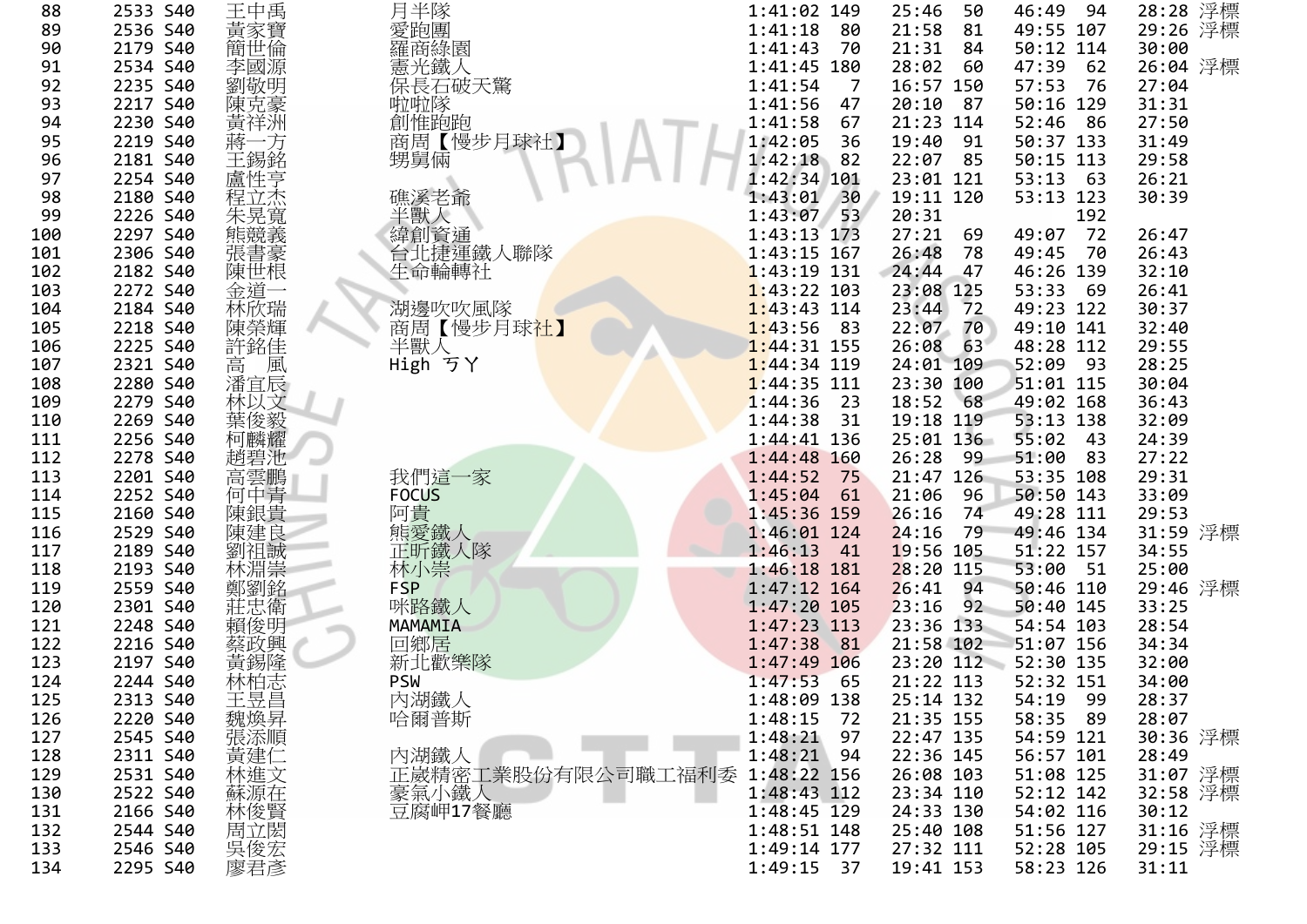| 136<br>2268<br>張政雄<br>S40<br>137<br>2528<br>特搜小新<br>S40<br>劉立新<br>蘭陽單車<br>138<br>2168<br>S40<br>139<br>武穆勇士<br>2188<br>S40<br>陳春<br>韓慶福<br>湖邊吹吹<br>140<br>2185<br><b>S40</b><br>141<br>2261<br>S40<br>邦傑<br>142<br>2259 S40<br>黃建中<br>143<br>蘇真弘<br>2170 S40<br>蘇真弘<br>瑞銀鐵人<br>144<br>陳泰廷<br>2526 S40<br>吳志勇<br>145<br>2190 S40<br>正昕鐵人<br>卡之屋網<br>146<br>陳建仲<br>2550 S40<br>147<br>2275 S40<br>林建志<br>148<br>林智雄<br>斯巴達鐵<br>2198 S40<br>149<br>2157<br>S40<br>馬嘉<br>馬小福<br>鐵僕<br>150<br>羅國良<br>2161 S40<br>松榮<br>賀寶芙營<br>151<br>2326 S40<br>吳傳洋<br>152<br>2296 S40<br>緯創資通<br>153<br>2513 S40<br>組<br>周<br>建<br>刑事警察<br>154<br>2233 S40<br>周安然<br>155<br>2159 S40<br>陳東郁<br>陳東郁<br>156<br>邱什<br>2163 S40<br>腐岬17<br>157<br>2231 S40<br>陳奠琨<br>158<br>2328 S40<br>張國強<br>159<br>營<br>2327<br>S40<br>宗翰<br>寶<br>160<br>2221<br>S40<br>台積鐵<br>妊<br>161<br>2537<br>歐陽遠中<br>S40<br>不能放棄<br>162<br>2520 S40<br>楊世帆<br>超人<br>163<br>2205 S40<br>蔡國義<br>彰化銀行<br>164<br>2282 S40<br>游敏材<br>165<br>2532 S40<br>林金倉<br>林<br>金<br>166<br>荒野鐵人<br>2174 S40<br>施敏雄<br>167<br>林勝<br>2210 S40<br>屁屁鴨<br>168<br>2271 S40<br>陳建<br>TMAN鐵人<br>169<br>2319 S40<br>170<br>2247<br>S40<br>MINI2+4<br>171<br>2320<br>S40<br>₹偉<br>R2R Tria<br>172<br>2318 S40<br>吳怡昌<br>TMAN鐵人<br>林宗坤<br>173<br>2317 S40<br>TMAN鐵人<br>曾國政<br>174<br>2556 S40<br>正昕鐵人<br>175<br>2191 S40<br>王建軍<br>馮輝桂<br>176<br>2264 S40<br>吳官動<br>177<br>平安<br>2207 S40<br>洪瑞遠<br>178<br>2554 S40<br>貂族<br>179<br>2521 S40<br>林泰發<br>2543 S40<br>陳宗欽<br>180<br>181<br>2156<br>S40<br>張立蔭 | 135 | 2515 S40 | 張富傑 | 飛虎跑步     |
|-------------------------------------------------------------------------------------------------------------------------------------------------------------------------------------------------------------------------------------------------------------------------------------------------------------------------------------------------------------------------------------------------------------------------------------------------------------------------------------------------------------------------------------------------------------------------------------------------------------------------------------------------------------------------------------------------------------------------------------------------------------------------------------------------------------------------------------------------------------------------------------------------------------------------------------------------------------------------------------------------------------------------------------------------------------------------------------------------------------------------------------------------------------------------------------------------------------------------------------------------------------------------------------------------------------------------------------------------------------------------------------------------------------------------------------------------------------------------------------------------------------------------------------|-----|----------|-----|----------|
|                                                                                                                                                                                                                                                                                                                                                                                                                                                                                                                                                                                                                                                                                                                                                                                                                                                                                                                                                                                                                                                                                                                                                                                                                                                                                                                                                                                                                                                                                                                                     |     |          |     |          |
|                                                                                                                                                                                                                                                                                                                                                                                                                                                                                                                                                                                                                                                                                                                                                                                                                                                                                                                                                                                                                                                                                                                                                                                                                                                                                                                                                                                                                                                                                                                                     |     |          |     |          |
|                                                                                                                                                                                                                                                                                                                                                                                                                                                                                                                                                                                                                                                                                                                                                                                                                                                                                                                                                                                                                                                                                                                                                                                                                                                                                                                                                                                                                                                                                                                                     |     |          |     |          |
|                                                                                                                                                                                                                                                                                                                                                                                                                                                                                                                                                                                                                                                                                                                                                                                                                                                                                                                                                                                                                                                                                                                                                                                                                                                                                                                                                                                                                                                                                                                                     |     |          |     |          |
|                                                                                                                                                                                                                                                                                                                                                                                                                                                                                                                                                                                                                                                                                                                                                                                                                                                                                                                                                                                                                                                                                                                                                                                                                                                                                                                                                                                                                                                                                                                                     |     |          |     |          |
|                                                                                                                                                                                                                                                                                                                                                                                                                                                                                                                                                                                                                                                                                                                                                                                                                                                                                                                                                                                                                                                                                                                                                                                                                                                                                                                                                                                                                                                                                                                                     |     |          |     |          |
|                                                                                                                                                                                                                                                                                                                                                                                                                                                                                                                                                                                                                                                                                                                                                                                                                                                                                                                                                                                                                                                                                                                                                                                                                                                                                                                                                                                                                                                                                                                                     |     |          |     |          |
|                                                                                                                                                                                                                                                                                                                                                                                                                                                                                                                                                                                                                                                                                                                                                                                                                                                                                                                                                                                                                                                                                                                                                                                                                                                                                                                                                                                                                                                                                                                                     |     |          |     |          |
|                                                                                                                                                                                                                                                                                                                                                                                                                                                                                                                                                                                                                                                                                                                                                                                                                                                                                                                                                                                                                                                                                                                                                                                                                                                                                                                                                                                                                                                                                                                                     |     |          |     |          |
|                                                                                                                                                                                                                                                                                                                                                                                                                                                                                                                                                                                                                                                                                                                                                                                                                                                                                                                                                                                                                                                                                                                                                                                                                                                                                                                                                                                                                                                                                                                                     |     |          |     |          |
|                                                                                                                                                                                                                                                                                                                                                                                                                                                                                                                                                                                                                                                                                                                                                                                                                                                                                                                                                                                                                                                                                                                                                                                                                                                                                                                                                                                                                                                                                                                                     |     |          |     |          |
|                                                                                                                                                                                                                                                                                                                                                                                                                                                                                                                                                                                                                                                                                                                                                                                                                                                                                                                                                                                                                                                                                                                                                                                                                                                                                                                                                                                                                                                                                                                                     |     |          |     |          |
|                                                                                                                                                                                                                                                                                                                                                                                                                                                                                                                                                                                                                                                                                                                                                                                                                                                                                                                                                                                                                                                                                                                                                                                                                                                                                                                                                                                                                                                                                                                                     |     |          |     |          |
|                                                                                                                                                                                                                                                                                                                                                                                                                                                                                                                                                                                                                                                                                                                                                                                                                                                                                                                                                                                                                                                                                                                                                                                                                                                                                                                                                                                                                                                                                                                                     |     |          |     |          |
|                                                                                                                                                                                                                                                                                                                                                                                                                                                                                                                                                                                                                                                                                                                                                                                                                                                                                                                                                                                                                                                                                                                                                                                                                                                                                                                                                                                                                                                                                                                                     |     |          |     |          |
|                                                                                                                                                                                                                                                                                                                                                                                                                                                                                                                                                                                                                                                                                                                                                                                                                                                                                                                                                                                                                                                                                                                                                                                                                                                                                                                                                                                                                                                                                                                                     |     |          |     |          |
|                                                                                                                                                                                                                                                                                                                                                                                                                                                                                                                                                                                                                                                                                                                                                                                                                                                                                                                                                                                                                                                                                                                                                                                                                                                                                                                                                                                                                                                                                                                                     |     |          |     |          |
|                                                                                                                                                                                                                                                                                                                                                                                                                                                                                                                                                                                                                                                                                                                                                                                                                                                                                                                                                                                                                                                                                                                                                                                                                                                                                                                                                                                                                                                                                                                                     |     |          |     |          |
|                                                                                                                                                                                                                                                                                                                                                                                                                                                                                                                                                                                                                                                                                                                                                                                                                                                                                                                                                                                                                                                                                                                                                                                                                                                                                                                                                                                                                                                                                                                                     |     |          |     |          |
|                                                                                                                                                                                                                                                                                                                                                                                                                                                                                                                                                                                                                                                                                                                                                                                                                                                                                                                                                                                                                                                                                                                                                                                                                                                                                                                                                                                                                                                                                                                                     |     |          |     |          |
|                                                                                                                                                                                                                                                                                                                                                                                                                                                                                                                                                                                                                                                                                                                                                                                                                                                                                                                                                                                                                                                                                                                                                                                                                                                                                                                                                                                                                                                                                                                                     |     |          |     |          |
|                                                                                                                                                                                                                                                                                                                                                                                                                                                                                                                                                                                                                                                                                                                                                                                                                                                                                                                                                                                                                                                                                                                                                                                                                                                                                                                                                                                                                                                                                                                                     |     |          |     |          |
|                                                                                                                                                                                                                                                                                                                                                                                                                                                                                                                                                                                                                                                                                                                                                                                                                                                                                                                                                                                                                                                                                                                                                                                                                                                                                                                                                                                                                                                                                                                                     |     |          |     |          |
|                                                                                                                                                                                                                                                                                                                                                                                                                                                                                                                                                                                                                                                                                                                                                                                                                                                                                                                                                                                                                                                                                                                                                                                                                                                                                                                                                                                                                                                                                                                                     |     |          |     |          |
|                                                                                                                                                                                                                                                                                                                                                                                                                                                                                                                                                                                                                                                                                                                                                                                                                                                                                                                                                                                                                                                                                                                                                                                                                                                                                                                                                                                                                                                                                                                                     |     |          |     |          |
|                                                                                                                                                                                                                                                                                                                                                                                                                                                                                                                                                                                                                                                                                                                                                                                                                                                                                                                                                                                                                                                                                                                                                                                                                                                                                                                                                                                                                                                                                                                                     |     |          |     |          |
|                                                                                                                                                                                                                                                                                                                                                                                                                                                                                                                                                                                                                                                                                                                                                                                                                                                                                                                                                                                                                                                                                                                                                                                                                                                                                                                                                                                                                                                                                                                                     |     |          |     | 、家族      |
|                                                                                                                                                                                                                                                                                                                                                                                                                                                                                                                                                                                                                                                                                                                                                                                                                                                                                                                                                                                                                                                                                                                                                                                                                                                                                                                                                                                                                                                                                                                                     |     |          |     |          |
|                                                                                                                                                                                                                                                                                                                                                                                                                                                                                                                                                                                                                                                                                                                                                                                                                                                                                                                                                                                                                                                                                                                                                                                                                                                                                                                                                                                                                                                                                                                                     |     |          |     |          |
|                                                                                                                                                                                                                                                                                                                                                                                                                                                                                                                                                                                                                                                                                                                                                                                                                                                                                                                                                                                                                                                                                                                                                                                                                                                                                                                                                                                                                                                                                                                                     |     |          |     |          |
|                                                                                                                                                                                                                                                                                                                                                                                                                                                                                                                                                                                                                                                                                                                                                                                                                                                                                                                                                                                                                                                                                                                                                                                                                                                                                                                                                                                                                                                                                                                                     |     |          |     |          |
|                                                                                                                                                                                                                                                                                                                                                                                                                                                                                                                                                                                                                                                                                                                                                                                                                                                                                                                                                                                                                                                                                                                                                                                                                                                                                                                                                                                                                                                                                                                                     |     |          |     |          |
|                                                                                                                                                                                                                                                                                                                                                                                                                                                                                                                                                                                                                                                                                                                                                                                                                                                                                                                                                                                                                                                                                                                                                                                                                                                                                                                                                                                                                                                                                                                                     |     |          |     |          |
|                                                                                                                                                                                                                                                                                                                                                                                                                                                                                                                                                                                                                                                                                                                                                                                                                                                                                                                                                                                                                                                                                                                                                                                                                                                                                                                                                                                                                                                                                                                                     |     |          |     |          |
|                                                                                                                                                                                                                                                                                                                                                                                                                                                                                                                                                                                                                                                                                                                                                                                                                                                                                                                                                                                                                                                                                                                                                                                                                                                                                                                                                                                                                                                                                                                                     |     |          |     |          |
|                                                                                                                                                                                                                                                                                                                                                                                                                                                                                                                                                                                                                                                                                                                                                                                                                                                                                                                                                                                                                                                                                                                                                                                                                                                                                                                                                                                                                                                                                                                                     |     |          |     |          |
|                                                                                                                                                                                                                                                                                                                                                                                                                                                                                                                                                                                                                                                                                                                                                                                                                                                                                                                                                                                                                                                                                                                                                                                                                                                                                                                                                                                                                                                                                                                                     |     |          |     |          |
|                                                                                                                                                                                                                                                                                                                                                                                                                                                                                                                                                                                                                                                                                                                                                                                                                                                                                                                                                                                                                                                                                                                                                                                                                                                                                                                                                                                                                                                                                                                                     |     |          |     |          |
|                                                                                                                                                                                                                                                                                                                                                                                                                                                                                                                                                                                                                                                                                                                                                                                                                                                                                                                                                                                                                                                                                                                                                                                                                                                                                                                                                                                                                                                                                                                                     |     |          |     |          |
|                                                                                                                                                                                                                                                                                                                                                                                                                                                                                                                                                                                                                                                                                                                                                                                                                                                                                                                                                                                                                                                                                                                                                                                                                                                                                                                                                                                                                                                                                                                                     |     |          |     |          |
|                                                                                                                                                                                                                                                                                                                                                                                                                                                                                                                                                                                                                                                                                                                                                                                                                                                                                                                                                                                                                                                                                                                                                                                                                                                                                                                                                                                                                                                                                                                                     |     |          |     |          |
|                                                                                                                                                                                                                                                                                                                                                                                                                                                                                                                                                                                                                                                                                                                                                                                                                                                                                                                                                                                                                                                                                                                                                                                                                                                                                                                                                                                                                                                                                                                                     |     |          |     |          |
|                                                                                                                                                                                                                                                                                                                                                                                                                                                                                                                                                                                                                                                                                                                                                                                                                                                                                                                                                                                                                                                                                                                                                                                                                                                                                                                                                                                                                                                                                                                                     |     |          |     | TMAN鐵人   |
|                                                                                                                                                                                                                                                                                                                                                                                                                                                                                                                                                                                                                                                                                                                                                                                                                                                                                                                                                                                                                                                                                                                                                                                                                                                                                                                                                                                                                                                                                                                                     |     |          |     |          |
|                                                                                                                                                                                                                                                                                                                                                                                                                                                                                                                                                                                                                                                                                                                                                                                                                                                                                                                                                                                                                                                                                                                                                                                                                                                                                                                                                                                                                                                                                                                                     |     |          |     | Gigabyte |
|                                                                                                                                                                                                                                                                                                                                                                                                                                                                                                                                                                                                                                                                                                                                                                                                                                                                                                                                                                                                                                                                                                                                                                                                                                                                                                                                                                                                                                                                                                                                     |     |          |     | 馬英九總     |

| 5 | 2515 S40                  | 張富傑                  | 飛虎跑步+騎車而已                           | 1:49:56 166   |      | 26:48       | - 93 | 50:43 140             |        |
|---|---------------------------|----------------------|-------------------------------------|---------------|------|-------------|------|-----------------------|--------|
| 6 | 2268 S40                  | 張政雄                  |                                     | 1:49:57 184   |      | 29:28 118   |      | 53:09                 | - 82   |
| 7 | 2528 S40                  | 劉立新                  | 特搜小新                                | $1:49:58$ 163 |      | 26:36 106   |      | 51:38 130             |        |
| 8 | 2168 S40                  | 王首人                  | 蘭陽單車休閒健身會                           | 1:50:12 128   |      | 24:31 128   |      | 53:42 136             |        |
| 9 | 2188 S40                  | 陳春生                  | 武穆勇士隊                               | 1:50:17       | - 69 | 21:30 138   |      | 55:15 148             |        |
| 0 | 2185 S40                  | 韓慶福                  | 湖邊吹吹風隊                              | 1:50:58 188   |      | 31:57 117   |      | 53:01                 | 60     |
| 1 | 2261 S40                  | 甘邦傑                  |                                     | 1:51:20 135   |      | 24:55 157   |      | 58:39                 | 85     |
| 2 | 2259 S40                  | 黃建中                  |                                     | 1:51:31 182   |      | 28:37 152   |      | 58:10                 | 45     |
| 3 | 2170 S40                  | 蘇真弘                  | 蘇真弘                                 | $1:51:38$ 122 |      | 24:12 158   |      | 59:07                 | 90     |
| 4 | 2526 S40                  | 陳泰廷                  | 瑞銀鐵人隊                               | 1:51:45 189   |      | 32:23 163   |      | 59:46                 | 8      |
| 5 | 2190 S40                  |                      | 正听鐵人隊                               | $1:52:34$ 195 |      | 34:14       | 86   | 50:15                 | 88     |
| 6 | 2550 S40                  | 呉志勇<br>陳建仲           | 卡之屋網路印刷                             | $1:53:21$ 187 |      | 31:13 122   |      | 53:17 102             |        |
| 7 | 2275 S40                  | 林建志                  |                                     | 1:53:38 157   |      | 26:12 144   |      | 56:52 120             |        |
| 8 | 2198 S40                  | 林智雄                  | 斯巴達鐵人隊                              | $1:53:52$ 126 |      | 24:25 116   |      | 53:00 166             |        |
| 9 | 2157 S40                  |                      |                                     | $1:54:17$ 143 |      | 25:28 139   |      | 55:18 147             |        |
| 0 | 2161 S40                  | -馬羅王<br>-<br>馬羅<br>- | 馬小福<br>鐵儀人<br>賀美營養鐵人 <mark>隊</mark> | $1:54:47$ 133 |      |             |      | 24:50 165 1:00:22 109 |        |
| 1 | 2326 S40                  |                      |                                     | $1:55:50$ 121 |      | 24:10 154   |      | 58:28 144             |        |
| 2 | 2296 S40                  | 吳傳洋                  | 緯創資通                                | 1:56:00       | 68   |             |      | 21:25 168 1:00:29 153 |        |
| 3 | 2513 S40                  | 周子建                  | 鳥人組                                 | $1:56:08$ 174 |      | 27:23 127   |      | 53:39 158             |        |
| 4 | 2233 S40                  | 周安然                  | 刑事警察局                               | $1:56:18$ 130 |      | 24:40 140   |      | 55:44 160             |        |
| 5 | 2159 S40                  | 陳東郁                  | 陳東郁                                 | 1:57:11       | 95   | 22:41 142   |      | 56:27 170             |        |
| 6 | 2163 S40                  | 邱仕杰                  | 豆腐岬17餐廳                             | 1:57:23       | 46   | 20:08 156   |      | 58:37 174             |        |
| 7 | 2231 S40                  | 陳奠琨                  | 刑事警察局                               | $1:57:32$ 152 |      | 26:05 147   |      | 57:40 149             |        |
| 8 | 2328 S40                  | 張國強                  | 賀寶芙營養鐵人隊                            | $1:57:47$ 193 |      | 33:32 62    |      | 48:14 163             |        |
| 9 | 2327 S40                  | 莊宗翰                  | 賀寶芙營養鐵人隊                            | 1:58:08 108   |      | 23:22 141   |      | 55:56 175             |        |
| 0 | 2221 S40                  | 徐于庭                  | 台積鐵人幫                               | $1:58:11$ 170 |      | 27:07 146   |      | 57:38 146             |        |
| 1 | 2537 S40                  | 歐陽遠中                 | 不能放棄                                | 1:58:49 154   |      |             |      | 26:08 173 1:03:24 106 |        |
| 2 | 2520 S40                  | 楊世帆                  | 超人家族                                | 1:59:02 171   |      | 27:18 161   |      | 59:37 137             |        |
| 3 | 2205 S40                  | 蔡國義                  | 彰化銀行                                | 1:59:08 183   |      | 28:41 143   |      | 56:29 150             |        |
| 4 | 2282 S40                  | 游敏材                  |                                     | $1:59:18$ 116 |      |             |      | 23:52 170 1:01:19 154 |        |
| 5 | 2532 S40                  | 林金倉                  | 林金倉                                 | $1:59:53$ 158 |      | $26:14$ 162 |      | 59:37 152             |        |
| 6 | 2174 S40                  | 施敏雄                  | 荒野鐵人大車拚                             | 2:00:05       | 90   | 22:23 129   |      | 53:55 184             |        |
| 7 | 2210 S40                  | 林勝焄                  | 屁屁鴨                                 | 2:00:09 115   |      |             |      | 23:44 167 1:00:27 161 |        |
| 8 | 2271 S40                  | 陳建宏                  |                                     | $2:00:09$ 161 |      | 26:28 160   |      | 59:25 155             |        |
| 9 | 2319 S40                  | 劉人榮                  | TMAN鐵人隊之曉春百鐵                        | $2:00:30$ 118 |      |             |      | 24:00 169 1:00:32 162 |        |
| 0 | 2247 S40                  | 王忠志                  | MINI2+4                             | 2:00:33 172   |      |             |      | 27:18 149 57:46 159   |        |
| 1 | 2320 S40                  | 蔡家偉                  | R2R Triathlete                      | $2:00:57$ 147 |      | 25:39 134   |      | 54:59 177             |        |
| 2 | 2318 S40                  | 吳怡昌                  | TMAN鐵人隊之曉春百鐵                        | 2:01:47 141   |      |             |      | 25:21 176 1:04:39 132 |        |
| 3 | 2317 S40                  | 林宗坤                  | TMAN鐵人隊之曉春百鐵                        | $2:01:47$ 140 |      |             |      | 25:18 177 1:04:43 131 |        |
| 4 | 2556 S40                  | 曾國政                  |                                     | $2:02:12$ 198 |      |             |      | 37:33 164 1:00:04 42  |        |
| 5 | 2191 S40                  | 王建軍                  | 正昕鐵人隊                               | 2:03:06       | 35   |             |      | 19:35 171 1:01:42 183 |        |
| 6 | 2264 S40                  | 馮輝桂                  |                                     | 2:03:51 125   |      | 24:19 159   |      | 59:23 176             |        |
|   | 2207 S40                  | 吳宜勳                  | 平安                                  | $2:04:53$ 96  |      |             |      | 22:42 189 1:44:51 194 |        |
| 8 | 2554 S40                  | 洪瑞遠                  | TMAN鐵人隊之曉春百鐵                        | 2:04:53 191   |      | 33:13 137   |      | 55:02 167             |        |
| 9 | 2521 S40                  | 林泰發                  | 貂族                                  | 2:05:39 196   |      | 34:48       |      |                       | 195    |
| 0 | 2543 S40<br>31 F C<br>CAD | 陳宗欽                  | Gigabyte Ironman<br>あんち ナーコ ほぼろ     | $2:05:52$ 146 |      |             |      | 25:37 172 1:01:42 172 | 00.105 |
|   |                           |                      |                                     |               |      |             |      |                       |        |

| 5              | 2515 S40 | 張富傑         | 飛虎跑步+騎車而已        | 1:49:56 166     | 26:48<br>93           | 50:43 140 |                | 32:26 浮標       |  |
|----------------|----------|-------------|------------------|-----------------|-----------------------|-----------|----------------|----------------|--|
| 6              | 2268 S40 | 張政雄         |                  | 1:49:57 184     | 29:28 118             | 53:09     | 27:21<br>82    |                |  |
| 7              | 2528 S40 | 劉立新         | 特搜小新             | 1:49:58 163     | 26:36 106             | 51:38 130 |                | 31:45 浮標       |  |
| 8              | 2168 S40 | 王首人         | 蘭陽單車休閒健身會        | 1:50:12 128     | 24:31 128             | 53:42 136 | 32:00          |                |  |
| 9              | 2188 S40 | 陳春生         | 武穆勇士隊            | 1:50:17<br>69   | 21:30 138             | 55:15 148 | 33:33          |                |  |
| 0              | 2185 S40 | 韓慶福         | 湖邊吹吹風隊           | 1:50:58 188     | 31:57 117             | 53:01     | 26:01<br>60    |                |  |
| 1              | 2261 S40 | 甘邦傑         |                  | 1:51:20 135     | 24:55 157             | 58:39     | 85<br>27:46    |                |  |
| $\overline{2}$ | 2259 S40 | 黃建中         |                  | 1:51:31 182     | 28:37 152             | 58:10     | 45<br>24:45    |                |  |
| 3              | 2170 S40 | 蘇真弘         | 蘇真弘              | 1:51:38 122     | 24:12 158             | 59:07     | 90<br>28:20    |                |  |
| 4              | 2526 S40 | 陳泰廷         | 瑞銀鐵人隊            | 1:51:45 189     | 32:23 163             | 59:46     | 8 <sup>8</sup> | 19:37 浮標       |  |
| 5              | 2190 S40 | 吳志勇         | 正听鐵人隊            | $1:52:34$ 195   | 34:14 86              | 50:15     | 88<br>28:06    |                |  |
| 6              | 2550 S40 | 陳建仲         | 卡之屋網路印刷          | $1:53:21$ 187   | 31:13 122             | 53:17 102 |                | 28:51 浮標       |  |
| $\overline{7}$ | 2275 S40 | 林建志         |                  | 1:53:38 157     | 26:12 144             | 56:52 120 | 30:36          |                |  |
| 8              | 2198 S40 | 林智雄         | 斯巴達鐵人隊           | $1:53:52$ 126   | 24:25 116             | 53:00 166 | 36:29          |                |  |
| 9              | 2157 S40 | 馬嘉仁         |                  | $1:54:17$ 143   | 25:28 139             | 55:18 147 | 33:33          |                |  |
| 0              | 2161 S40 | 羅國良         | 馬小福鐵             | $1:54:47$ 133   | 24:50 165 1:00:22 109 |           | 29:36          |                |  |
| 1              | 2326 S40 | 王松榮         | 賀寶芙營養鐵人隊         | $1:55:50$ 121   | 24:10 154             | 58:28 144 | 33:12          |                |  |
| $\overline{2}$ | 2296 S40 | 吳傳洋         | 緯創資通             | 1:56:00<br>68   | 21:25 168 1:00:29 153 |           | 34:07          |                |  |
| 3              | 2513 S40 | 周子建         | 鳥人組              | $1:56:08$ 174   | 27:23 127             | 53:39 158 |                | 35:07 浮標       |  |
| 4              | 2233 S40 | 周安然         | 刑事警察局            | $1:56:18$ 130   | 24:40 140             | 55:44 160 | 35:55          |                |  |
| 5              | 2159 S40 | 陳東郁         | 陳東郁              | $1:57:11$ 95    | $22:41$ 142           | 56:27 170 | 38:04          |                |  |
| 6              | 2163 S40 | 邱仕杰         | 豆腐岬17餐廳          | 1:57:23<br>- 46 | 20:08 156             | 58:37 174 | 38:39          |                |  |
| $\overline{7}$ | 2231 S40 | 陳奠琨         | 刑事警察局            | $1:57:32$ 152   | 26:05 147             | 57:40 149 | 33:48          |                |  |
| 8              | 2328 S40 | 張國強         | 賀寶芙營養鐵人隊         | $1:57:47$ 193   | 33:32 62              | 48:14 163 | 36:02          |                |  |
| 9              | 2327 S40 | 莊宗翰         | 賀寶芙營養鐵人隊         | 1:58:08 108     | 23:22 141             | 55:56 175 | 38:51          |                |  |
| 0              | 2221 S40 |             | 台積鐵人幫            | $1:58:11$ 170   | 27:07 146             | 57:38 146 | 33:27          |                |  |
| 1              | 2537 S40 | 徐于庭<br>歐陽遠中 | 不能放棄             | 1:58:49 154     | 26:08 173 1:03:24 106 |           |                | 29:18 浮標       |  |
| $\overline{2}$ | 2520 S40 | 楊世帆         | 超人家族             | 1:59:02 171     | $27:18$ 161           | 59:37 137 |                | 32:09 浮標       |  |
| 3              | 2205 S40 | 蔡國義         | 彰化銀行             | 1:59:08 183     | 28:41 143             | 56:29 150 | 33:59          |                |  |
| 4              | 2282 S40 | 游敏材         |                  | $1:59:18$ 116   | 23:52 170 1:01:19 154 |           | 34:08          |                |  |
| 5              | 2532 S40 | 林金倉         | 林金倉              | 1:59:53 158     | $26:14$ 162           | 59:37 152 |                | 34:03 浮標       |  |
| 6              | 2174 S40 | 施敏雄         | 荒野鐵人大車拚          | $2:00:05$ 90    | 22:23 129             | 53:55 184 | 43:49          |                |  |
| 7              | 2210 S40 | 林勝焄         | 屁屁鴨              | 2:00:09 115     | 23:44 167 1:00:27 161 |           | 35:59          |                |  |
| 8              | 2271 S40 | 陳建宏         |                  | $2:00:09$ 161   | 26:28 160             | 59:25 155 | 34:17          |                |  |
| 9              | 2319 S40 | 劉人榮         | TMAN鐵人隊之曉春百鐵     | $2:00:30$ 118   | 24:00 169 1:00:32 162 |           | 35:59          |                |  |
| 0              | 2247 S40 | 王忠志         | $MINI2+4$        | 2:00:33 172     | 27:18 149 57:46 159   |           |                | 35:29 浮標       |  |
| 1              | 2320 S40 | 蔡家偉         | R2R Triathlete   | $2:00:57$ 147   | 25:39 134             | 54:59 177 | 40:21          |                |  |
| 2              | 2318 S40 | 吳怡昌         | TMAN鐵人隊之曉春百鐵     | 2:01:47 141     | 25:21 176 1:04:39 132 |           | 31:48          |                |  |
| 3              | 2317 S40 | 林宗坤         | TMAN鐵人隊之曉春百鐵     | $2:01:47$ 140   | 25:18 177 1:04:43 131 |           | 31:48          |                |  |
| 4              | 2556 S40 | 曾國政         |                  | 2:02:12 198     | 37:33 164 1:00:04     |           | 42             | 24:36 浮標       |  |
| 5              | 2191 S40 | 王建軍         | 正昕鐵人隊            | $2:03:06$ 35    | 19:35 171 1:01:42 183 |           | 41:51          |                |  |
| 6              | 2264 S40 | 馮輝桂         |                  | 2:03:51 125     | 24:19 159             | 59:23 176 | 40:10          |                |  |
| 7              | 2207 S40 | 吳宜勳         | 平安               | 2:04:53<br>- 96 | 22:42 189 1:44:51 194 |           |                |                |  |
| 8              | 2554 S40 | 洪瑞遠         | TMAN鐵人隊之曉春百鐵     | 2:04:53 191     | 33:13 137             | 55:02 167 |                | 36:38 浮標       |  |
| 9              | 2521 S40 | 林泰發         | 貂族               | 2:05:39 196     | 34:48                 |           | 195            |                |  |
| 0              | 2543 S40 | 陳宗欽         | Gigabyte Ironman | 2:05:52 146     | 25:37 172 1:01:42 172 |           |                | 浮標<br>38:34 浮標 |  |
| 1              | 2156 S40 | 張立蔭         | 馬英九總統志工團隊        | $2:07:14$ 127   | 24:28 151             | 58:09 185 | 44:38          |                |  |
|                |          |             |                  |                 |                       |           |                |                |  |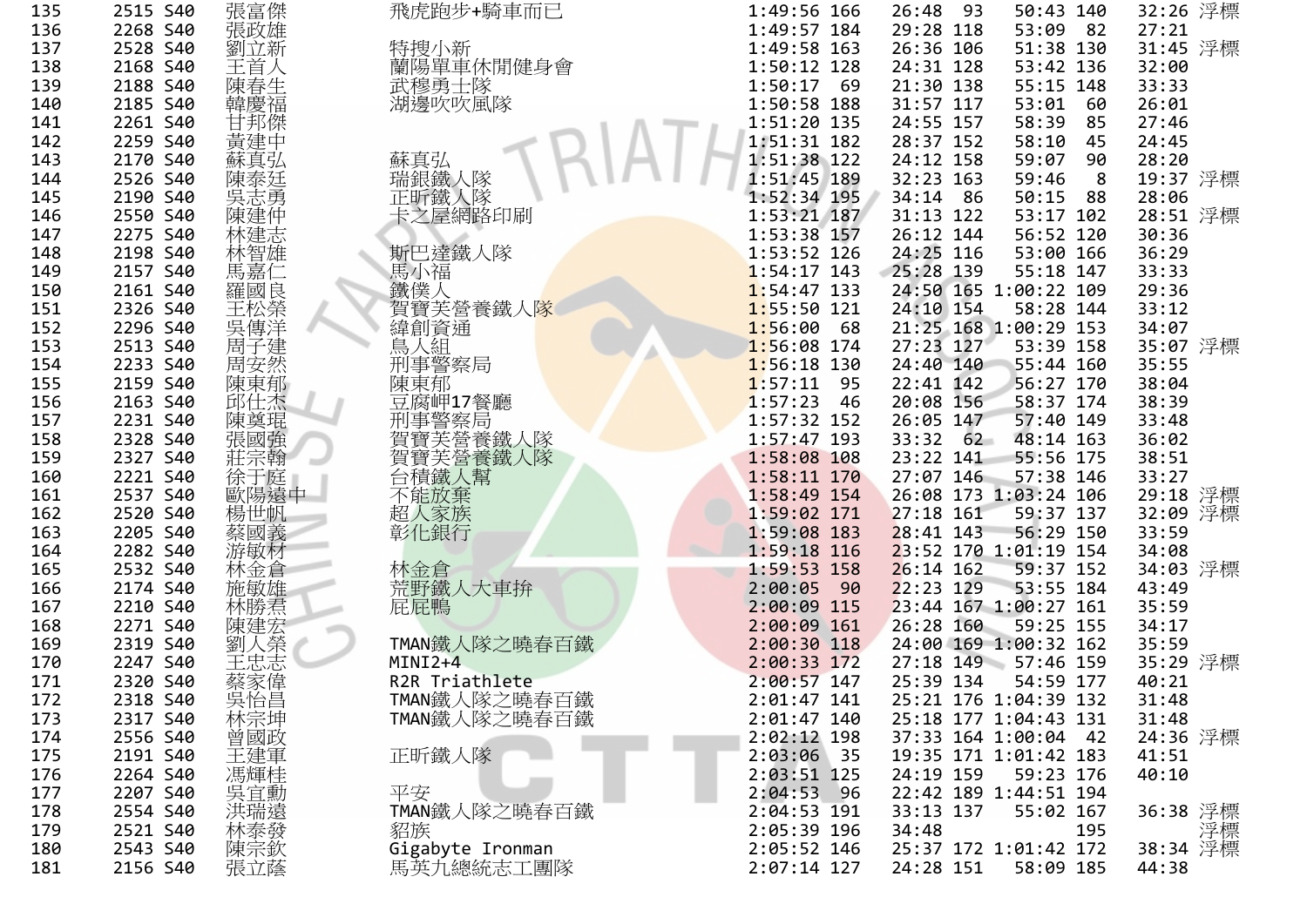| 182<br>183<br>184<br>$185 *$<br>186<br>187<br>188<br>189<br>190<br>191<br>192<br>193<br>194<br>195 | 2324 S40<br>2523 S40<br>2183 S40<br>2211 S40<br>2200 S40<br>2196 S40<br>2276 S40<br>2308 S40<br>2222 S40<br>2223 S40<br>2224 S40<br>2242 S40<br>2514 S40<br>2527 S40<br>2187 S40<br>2171 S40<br>2158 S40<br>2255 S40<br>DNF 2540 S40 | 陳培山<br>池鴻唐<br>!李沈蕭闕?<br>萧孟名錦!<br>褚定義<br>胡家豪<br>劉耀東<br>張志堅<br>林文雄<br>李冠屏<br>陳文耀<br>王亭凱<br>林醒民<br>林文斌<br>林育立 | 賀寶芙營養鐵人隊<br>肉腳大輸<br>『瑞登三鐵隊<br>寶樹銀聯合<br>文化國中鐵人隊<br>有利車隊<br>北市大樂活隊<br>台積鐵人幫<br>台積鐵人幫<br>台積鐵人幫<br>Run Run Run<br>飛虎跑步+騎車而已<br>瑞銀鐵入隊<br>武穆勇士隊<br>蘇澳慢跑-極限鐵 <mark>人隊</mark><br>陽明鐵人<br>MINI2+4 |         | 2:08:20 186<br>2:09:37 117<br>2:10:03<br>- 73<br>2:11:03 175<br>2:11:27 102<br>2:12:53 162<br>2:13:54 134<br>2:16:30 199<br>2:17:54 192<br>2:17:54 190<br>2:17:54 194<br>2:19:43 179<br>2:20:02 197<br>2:24:25 150<br>153<br>144<br>165<br>137<br>200 | 30:12 148<br>23:52 188 1:19:21 66<br>21:40 166 1:00:23 186<br>27:24 179 1:06:27 169<br>23:08 186 1:12:08 165<br>26:32 182 1:08:13 171<br>24:53 181 1:07:19 182<br>40:59 185 1:11:00<br>33:31 175 1:03:42 179<br>32:24 178 1:04:43 180<br>33:36 174 1:03:29 181<br>27:53 187 1:13:15 173<br>36:56 180 1:06:55 164<br>25:54 184 1:10:16 187<br>26:07 183 1:08:47<br>25:32<br>26:46<br>25:11<br>43:26 | 57:45 178<br>-40           | 40:24<br>26:25 浮標<br>48:01<br>37:14<br>36:12<br>38:09<br>41:43<br>24:31<br>40:42<br>40:48<br>40:50<br>38:36<br>36:12 浮標<br>48:15 浮標 | SWIM DNF |
|----------------------------------------------------------------------------------------------------|--------------------------------------------------------------------------------------------------------------------------------------------------------------------------------------------------------------------------------------|------------------------------------------------------------------------------------------------------------|------------------------------------------------------------------------------------------------------------------------------------------------------------------------------------------|---------|-------------------------------------------------------------------------------------------------------------------------------------------------------------------------------------------------------------------------------------------------------|----------------------------------------------------------------------------------------------------------------------------------------------------------------------------------------------------------------------------------------------------------------------------------------------------------------------------------------------------------------------------------------------------|----------------------------|-------------------------------------------------------------------------------------------------------------------------------------|----------|
|                                                                                                    |                                                                                                                                                                                                                                      |                                                                                                            | 計時: Chinese Taipei Triathlon Association                                                                                                                                                 | 裁判長:黃金宏 |                                                                                                                                                                                                                                                       |                                                                                                                                                                                                                                                                                                                                                                                                    | Print 2014-10-01, 19:24:29 |                                                                                                                                     |          |
|                                                                                                    |                                                                                                                                                                                                                                      |                                                                                                            |                                                                                                                                                                                          |         |                                                                                                                                                                                                                                                       |                                                                                                                                                                                                                                                                                                                                                                                                    |                            |                                                                                                                                     |          |
|                                                                                                    |                                                                                                                                                                                                                                      |                                                                                                            |                                                                                                                                                                                          |         |                                                                                                                                                                                                                                                       |                                                                                                                                                                                                                                                                                                                                                                                                    |                            |                                                                                                                                     |          |
|                                                                                                    |                                                                                                                                                                                                                                      |                                                                                                            |                                                                                                                                                                                          |         |                                                                                                                                                                                                                                                       |                                                                                                                                                                                                                                                                                                                                                                                                    |                            |                                                                                                                                     |          |
|                                                                                                    |                                                                                                                                                                                                                                      |                                                                                                            |                                                                                                                                                                                          |         |                                                                                                                                                                                                                                                       |                                                                                                                                                                                                                                                                                                                                                                                                    |                            |                                                                                                                                     |          |
|                                                                                                    |                                                                                                                                                                                                                                      |                                                                                                            |                                                                                                                                                                                          |         |                                                                                                                                                                                                                                                       |                                                                                                                                                                                                                                                                                                                                                                                                    |                            |                                                                                                                                     |          |
|                                                                                                    |                                                                                                                                                                                                                                      |                                                                                                            |                                                                                                                                                                                          |         |                                                                                                                                                                                                                                                       |                                                                                                                                                                                                                                                                                                                                                                                                    |                            |                                                                                                                                     |          |
|                                                                                                    |                                                                                                                                                                                                                                      |                                                                                                            |                                                                                                                                                                                          |         |                                                                                                                                                                                                                                                       |                                                                                                                                                                                                                                                                                                                                                                                                    |                            |                                                                                                                                     |          |
|                                                                                                    |                                                                                                                                                                                                                                      |                                                                                                            |                                                                                                                                                                                          | CTTA    |                                                                                                                                                                                                                                                       |                                                                                                                                                                                                                                                                                                                                                                                                    |                            |                                                                                                                                     |          |
|                                                                                                    |                                                                                                                                                                                                                                      |                                                                                                            |                                                                                                                                                                                          |         |                                                                                                                                                                                                                                                       |                                                                                                                                                                                                                                                                                                                                                                                                    |                            |                                                                                                                                     |          |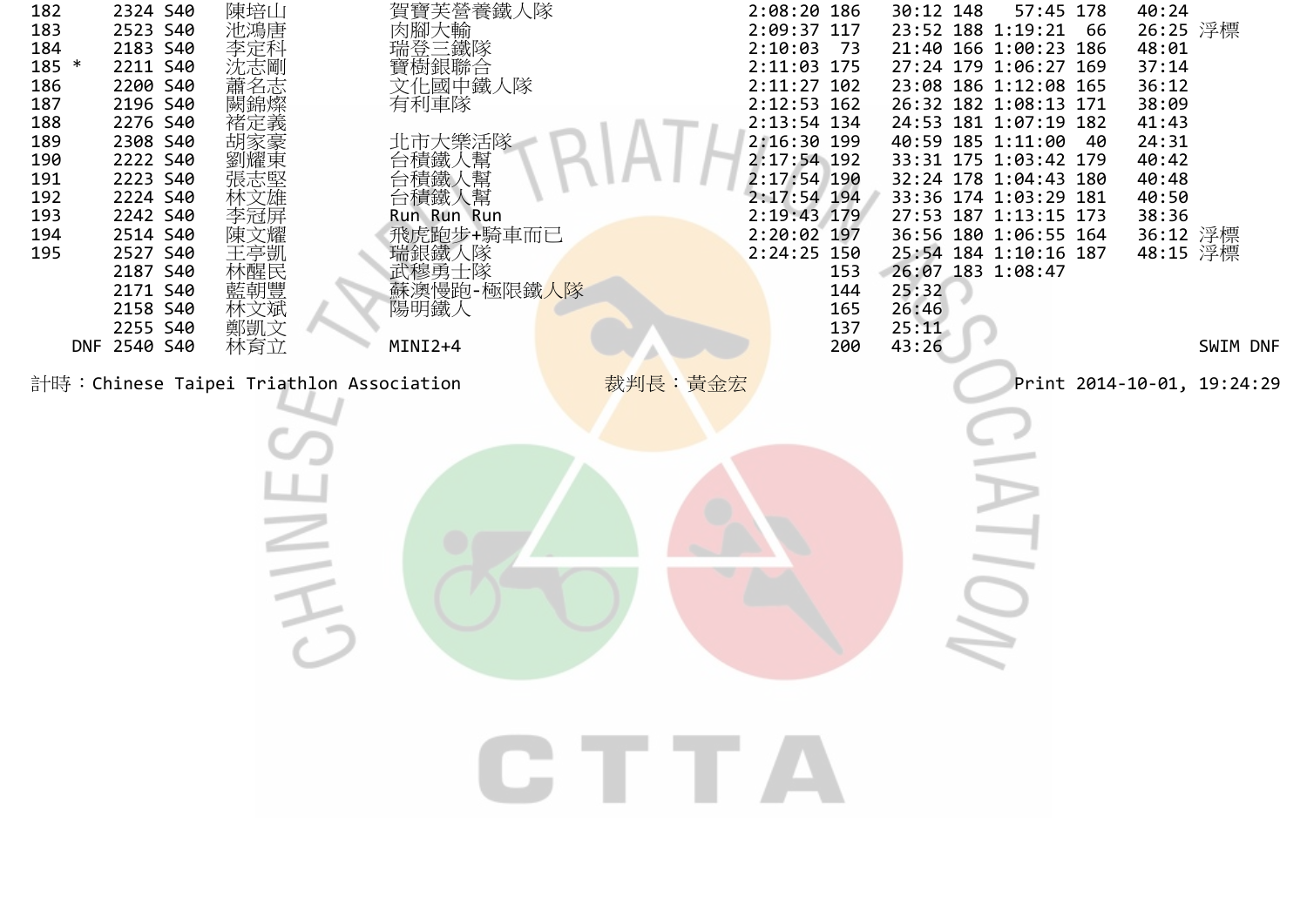S30 組成績

|                | 2014-09-14 13:00 |       |             |                                |               |            |                 |                 |                         |                         |          |         |
|----------------|------------------|-------|-------------|--------------------------------|---------------|------------|-----------------|-----------------|-------------------------|-------------------------|----------|---------|
| Pos            | No.              | Div   | Name        | Team                           | Time          | Rnk        | Swim            | Rnk             | <b>Bike</b>             | Rnk                     | Run      | Remarks |
| ===            |                  | ===== |             | ===============<br>=========== |               | ====== === | $=$ $=$ $=$ $=$ | $= 1$           | $=$ $=$ $=$ $=$ $=$ $=$ | $==$                    | ======   |         |
| 1              | 2091 S30         |       | 潘典陵         | 文山高中                           | 1:06:00       | 4          | 11:57           | $\overline{2}$  | 36:33                   | 8                       | 17:31    |         |
| $\overline{2}$ | 1781 S30         |       | ·李育仁<br>鄒昇陽 | 鐵馬牧場                           | 1:06:36       | 8          | 15:22           | $\mathbf{1}$    | 34:03                   | 6                       | 17:12    |         |
| 3              | 1783 S30         |       |             | 愛愛愛                            | 1:07:38       | 3          | 11:32           | 4               | 37:04                   | 15                      | 19:03    |         |
| 4              | 2124 S30         |       | 蘇稚翔         | TMAN鐵人隊之曉春百鐵                   | 1:13:11       | 17         | 17:06           | 6               | 37:16                   | 13                      | 18:50    |         |
| 5              | 1956 S30         |       | 江昭寬         | 冰淇淋鐵人隊                         | 1:13:41       | 43         | 18:57           | 13              | 39:06                   | $\overline{\mathbf{3}}$ | 15:39    |         |
| 6              | 2060 S30         |       | 張勇傑         |                                | 1:14:19       | 49         | 19:11           | 12              | 38:34                   | 5                       | 16:35    |         |
| 7              | 1935 S30         |       | 陳偉振         | 國立體育大學鐵人隊                      | 1:14:57       | 56         | 19:36           | 3               | 36:53                   | 11                      | 18:29    |         |
| 8              | 2072 S30         |       | 江小勇         |                                | 1:15:01       | 61         | 19:44           | 7               | 37:18                   | 9                       | 18:00    |         |
| 9              | 1785 S30         |       | 冥志聖         | 鴨子不會飛-D.N.F                    | 1:15:06       | 24         | 17:36           | 8               | 37:28                   | 18                      | 20:03    |         |
| 10             | 2095 S30         |       | 王裕閔         |                                | 1:15:14       | 11         | 16:03           | 15              | 39:09                   | 19                      | 20:04    |         |
| 11             | 2099 S30         |       | 沈士棠         | 緯創資通                           | 1:15:33       | 46         | 19:07           | 9               | 38:00                   | 10                      | 18:28    |         |
| 12             | 1782 S30         |       | 童偉鵬         | 熠誠自由行                          | 1:16:21       | 28         | 17:48           | 5 <sup>1</sup>  | 37:06                   | 27                      | 21:28    |         |
| 13             | 1841 S30         |       | 林秋銘         | 祟越鐵人隊                          | $1:16:44$ 110 |            | 21:16           | 10              | 38:08                   | $\overline{7}$          | 17:21    |         |
| 14             | 1860 S30         |       | 廣文賢         | 泰年青<br>張騰巍建築師事務 <mark>所</mark> | 1:16:59       | 5          | 13:41           | 46              | 44:17                   | 14                      | 19:02    |         |
| 15             | 1914 S30         |       | 張騰巍         |                                | 1:17:18       | 44         | 19:02           | 11              | 38:30                   | 17                      | 19:47    |         |
| 16             | 1985 S30         |       | 杜彰彬         | Profile Design-Ceepo           | 1:18:31       | 13         | 16:47           | 21              | 41:28                   | 20                      | 20:17    |         |
| 17             | 2466 S30         |       | 葉子瑋         | 創惟跑跑                           | 1:21:19       | 31         | 17:59           | 16 <sup>1</sup> | 40:17                   | 52                      | 23:05 浮標 |         |
| 18             | 1861 S30         |       | 林裔璽         | 泰年青                            | 1:21:21       | 26         | 17:39           | 29              | 42:48                   | 23                      | 20:55    |         |
| 19             | 2115 S30         |       |             | 熱血玩咖   X-MAN                   | 1:21:35       | 45         | 19:06           | 18              | 41:05                   | 25                      | 21:25    |         |
| 20             | 2005 S30         |       | 陳泓文<br>蔡昇達  | MINI2+4                        | 1:21:51       | 64         | 19:47           | 19              | 41:19                   | 22                      | 20:46    |         |
| 21             | 2138 S30         |       | 謝佳豪         | High ゔY                        | 1:22:03       | 60         | 19:41           |                 |                         | 395                     |          |         |
| 22             | 2125 S30         |       | 曾尉傑         | TMAN鐵人隊之曉春百鐵                   | 1:22:08       | 89         | 20:43           | 14              | 39:08                   | 40                      | 22:18    |         |
| 23             | 1986 S30         |       | 江曉帆         | Profile Design-Ceepo           | 1:22:50       | 63         | 19:46           | 24              | 42:20                   | 21                      | 20:45    |         |
| 24             | 2064 S30         |       | 廖雷凱         |                                | 1:22:59       | 19         | 17:14           | 26              | 42:43                   | 50                      | 23:03    |         |
| 25             | 2090 S30         |       | 陳建志         | 蘇澳慢跑-極限鐵人隊                     | 1:23:27       | 54         | 19:28           | 17              | 40:28                   | 56                      | 23:32    |         |
| 26             | 2016 S30         |       | 黃清睿         | <b>HUANG</b>                   | 1:23:58 104   |            | 21:05           | 33              | 43:07                   | 16                      | 19:46    |         |
| 27             | 1925 S30         |       | 潘政君         | 宜中校友鐵人隊                        | 1:24:25       | 7          | 15:02           | 48              | 44:35                   | 81                      | 24:49    |         |
| 28             | 2089 S30         |       | 謝世偉         | 蘇澳慢跑-極限鐵人隊                     | 1:25:14       | 14         | 16:50           | 27              | 42:45 104               |                         | 25:39    |         |
| 29             | 1966 S30         |       | 鄭壹誠         | 今朝有路今朝跑                        | 1:25:19       | 67         | 19:58           | 28              | 42:46                   | 44                      | 22:36    |         |
| 30             | 1974 S30         |       | 黃証廉         | 三角褲戰隊                          | 1:25:24       | 42         | 18:57           | 51              | 44:46                   | 28                      | 21:43    |         |
| 31             | 1899 S30         |       | 高偉智         | 愛人家族<br>憲光鐵人                   | 1:25:33       | 29         | 17:53           | 37              | 43:34                   | 73                      | 24:07    |         |
| 32             | 1895 S30         |       | 王志豪         |                                | 1:25:43 141   |            | 22:04           | 20              | 41:24                   | 38                      | 22:16    |         |
| 33             | 1866 S30         |       | 林程文         | 林程文                            | 1:25:45       | 66         | 19:54           | 41              | 43:50                   | 33                      | 22:01    |         |
| 34             | 1836 S30         |       | 鍾任遠         | 義泳                             | 1:25:56       | 6          | 14:41           | 87              | 47:29                   | 63                      | 23:48    |         |
| 35             | 2111 S30         |       | 鄭閎原         | 熱血玩咖<br>X-MAN                  | 1:26:23       | 90         | 20:47           | 22              | 41:42                   | 65                      | 23:54    |         |
| 36             | 2085 S30         |       | 林家毓         | 蘇澳慢跑-極限鐵人隊                     | 1:26:23       | 68         | 20:02           | 23              | 42:09                   | 74                      | 24:13    |         |
| 37             | 2009 S30         |       | 黃雍(直心)      | Marine                         | 1:26:30       | 18         | 17:13           | 80              | 47:02                   | 39                      | 22:17    |         |
| 38             | 1842 S30         |       | 施昌政         | 石牌幫                            | 1:26:31       | 95         | 20:55           | 47              | 44:25                   | 24                      | 21:13    |         |
| 39             | 1820 S30         |       | 邱思圍         | 遠東新鐵人隊                         | 1:26:42       | 22         | 17:26           | 58              | 45:11                   | 70                      | 24:06    |         |
| 40             | 1880 S30         |       | 何家寧         | 文化國中鐵人隊                        | $1:26:45$ 100 |            | 21:03           | 36              | 43:34                   | 37                      | 22:09    |         |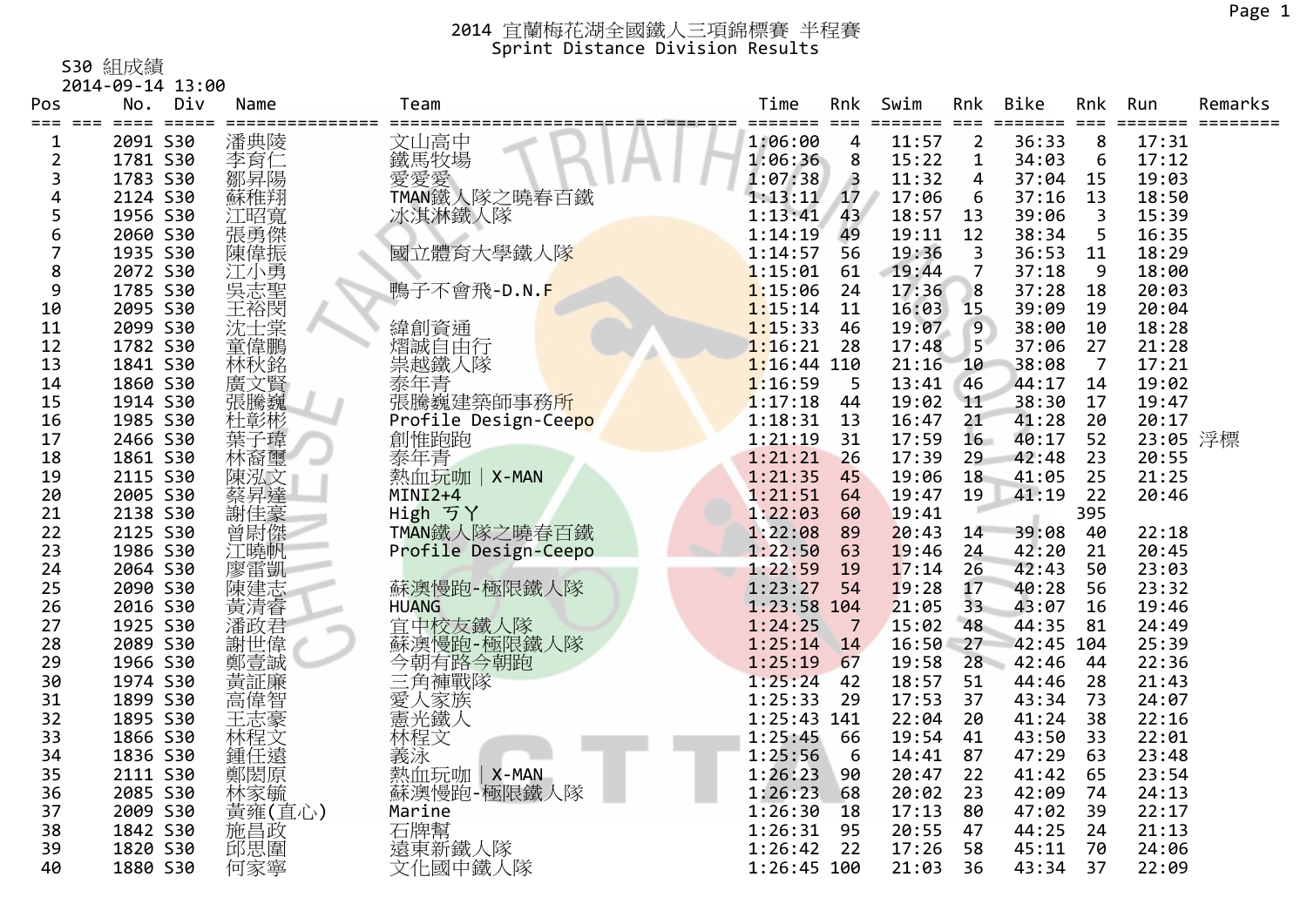| 41     | 2002 S30 | 許肇棠             | <b>MXIC</b>        | 1:27:07<br>34   | 18:10<br>31   | 43:00 113    | 25:58      |
|--------|----------|-----------------|--------------------|-----------------|---------------|--------------|------------|
| 42     | 1840 S30 | 周宗義             | 祟越鐵人隊              | $1:27:16$ 144   | 22:10<br>25   | 42:33<br>-43 | 22:35      |
| 43     | 1936 S30 | lintsungyin     | 國立體育大學鐵人隊          | 1:27:59<br>50   | 19:18<br>75   | 32<br>46:46  | 21:57      |
| 44     | 1893 S30 | 孫紹基             | 憲光鐵人<br>蘇澳慢跑-極限鐵人隊 | 1:28:07 132     | 21:52<br>44   | 35<br>44:10  | 22:06      |
| 45     | 2086 S30 | 黃柏清             |                    | 1:28:15<br>- 53 | 19:27<br>34   | 43:11 100    | 25:37      |
| 46     | 2117 S30 | 王偉宏             | 熱血玩咖   X-MAN       | 1:28:32 161     | 22:43<br>42   | 43:53<br>31  | 21:57      |
| 47     | 1809 S30 | 徐書桓             | 鐵僕人                | 1:29:00 156     | 22:22<br>52   | 29<br>44:46  | 21:53      |
| 48     | 2037 S30 | 粘孝帆             | 302暴力熊             | 1:29:07 101     | 21:04<br>32   | 43:00<br>89  | 25:04      |
| 49     | 2057 S30 | 李皓翔             |                    | 1:29:20 57      | 19:37<br>83   | 47:11<br>42  | 22:32      |
| 50     | 2073 S30 | 藍明乾             |                    | 1:29:30 117     | 21:24<br>39   | 43:44<br>77  | 24:23      |
| 51     | 1947 S30 | 陳宗麟             | 北檢鐵人幫              | 1:29:36<br>32   | 18:06<br>72   | 46:39<br>82  | 24:52      |
| 52     | 2050 S30 |                 |                    | $1:29:44$ 21    | 17:24<br>63   | 45:47 130    | 26:34      |
|        | 1867 S30 | 尤明祈             |                    |                 |               |              |            |
| 53     |          | 林子顏             | 林子顏<br>黃氏兄弟        | 1:29:53 126     | 21:43<br>43   | 44:05<br>71  | 24:06      |
| 54     | 2414 S30 | 黃義銘             |                    | 1:30:11 154     | 22:20<br>62   | 45:47<br>34  | 22:06 浮標   |
| 55     | 1965 S30 |                 | 余斯逸                | $1:30:26$ 150   | 22:15<br>35   | 43:17<br>83  | 24:55      |
| 56     | 1821 S30 | 〈余宋高!           | 道格拉斯               | 1:30:51<br>- 79 | 20:27<br>89   | 47:39<br>46  | 22:46      |
| 57     | 2054 S30 |                 |                    | $1:31:05$ 146   | 22:11<br>66   | 45:57<br>49  | 22:58      |
| 58     | 2139 S30 | 楊淵森             | 賀寶芙營養鐵人隊           | 1:31:15<br>99   | 21:02<br>71   | 46:28<br>62  | 23:47      |
| 59     | 1886 S30 | 莊澤均             | 接力利                | 1:31:21<br>16   | 16:55<br>88   | 47:30 143    | 26:57      |
| 60     | 2058 S30 | 張菁峰             |                    | $1:31:28$ 120   | 21:29<br>64   | 45:53<br>72  | 24:07      |
| 61     | 2104 S30 | 戴宇男             | 四處趴趴跑              | 1:31:35<br>-96  | 20:57<br>73   | 46:40<br>67  | 23:59      |
| 62     | 2087 S30 | 黃柏凱             | 蘇澳慢跑-極限鐵人隊         | 1:32:11<br>75   | 20:20<br>65   | 45:54 112    | 25:58      |
| 63     | 1827 S30 | 林澤龍             | 豆腐岬17餐廳            | 1:32:13<br>88   | 20:43 102     | 48:28<br>51  | 23:03      |
| $64 *$ | 1846 S30 | 鄭進寶             | 玩                  | 1:32:17 184     | 23:22<br>50   | 44:43<br>75  | 24:13 少圈補跑 |
| 65     | 1789 S30 | 李明順             | 頭份夜跑團              | 1:32:23 187     | 23:23<br>30   | 42:50 118    | 26:10      |
| 66     | 1964 S30 | 江智傑             | 保長石破天驚             | 1:32:24<br>71   | 20:06 227     | 53:38<br>12  | 18:41      |
| 67     | 1991 S30 | 張惟亦             | PEGA-IPC           | 1:32:24 166     | 22:50<br>69   | 46:15<br>55  | 23:20      |
| 68     | 1798 S30 | 王志文             | 阿斯八樂               | 1:32:30<br>- 84 | 20:38<br>77   | 46:57<br>84  | 24:55      |
| 69     | 1934 S30 | 蔡耀羽             | 地球防衛軍              | 1:32:41 247     | 24:49<br>49   | 44:40<br>54  | 23:13      |
| 70     | 2110 S30 | 陳明俊             | 內湖鐵人               | 1:33:11<br>80   | 20:30<br>67   | 46:00 134    | 26:43      |
| 71     | 1863 S30 | 劉仁春             | 泰年青                | 1:33:13 113     | 40<br>21:17   | 43:48 179    | 28:10      |
| 72     | 1926 S30 | 莊學康             | 宜中校友鐵人隊            | 1:33:16 137     | 22:00<br>68   | 46:06<br>-93 | 25:11      |
| 73     | 1837 S30 | 林吉祥             | 羅東龍                | $1:33:18$ 107   | 21:11 119     | 49:18<br>48  | 22:51      |
| 74     | 2126 S30 | 葉宗維             | TMAN鐵人隊之曉春百鐵       | 1:34:04<br>20   | 17:19 127     | 49:29 151    | 27:17      |
| 75     | 1859 S30 | 何明雄             | 泰年青                | 1:34:08<br>41   | 18:52 70      | 46:18 201    | 28:59      |
| 76     | 2498 S30 |                 | 卡之屋網路印刷            | 1:34:37 196     | 23:35<br>60   | 45:24 103    | 25:39 浮標   |
| 77     | 1996 S30 | 李建豐偉            | Old lee            | 1:34:51<br>39   | 18:39 104     | 48:31 162    | 27:42      |
| 78     | 1932 S30 |                 | 地球防衛軍PLUS          | $1:35:01$ 12    | 16:40 94      | 48:10 229    | 30:13      |
| 79     | 1889 S30 | 陳永裕             |                    | 1:35:09 260     | 25:00<br>-38  | 43:39 128    | 26:31      |
|        |          |                 | 挑戰鐵人               | $1:35:15$ 112   | 21:16 114     | 48:54 90     |            |
| 80     | 1933 S30 |                 | 地球防衛軍PLUS          |                 |               |              | 25:06      |
| 81     | 2045 S30 |                 |                    | $1:35:32$ 74    | 20:14 105     | 48:33 135    | 26:46      |
| 82     | 1826 S30 | )修周李林監<br>不松像裕然 | 貓流感                | 1:35:36 310     | 26:44<br>- 79 | 46:59<br>30  | 21:54      |
| 83     | 1973 S30 |                 | 三鐵初體驗              | 1:35:40 192     | 23:29<br>- 85 | 47:16<br>85  | 24:56      |
| 84     | 1795 S30 | 陳怡翔             | 陳怡翔                | $1:35:49$ 197   | 23:37 107     | 48:40<br>57  | 23:34      |
| 85     | 1976 S30 | 鍾政晏             | YM family          | 1:35:51 245     | 24:47         | 397          |            |
| 86     | 1876 S30 | (示者)慶鴻          | 新手村出發              | $1:35:57$ 58    | 19:39 231     | 53:48<br>41  | 22:32      |
| 87     | 2113 S30 | 劉彥宏             | 熱血玩咖 X-MAN         | 1:36:02 153     | 22:17 125     | 49:29<br>76  | 24:17      |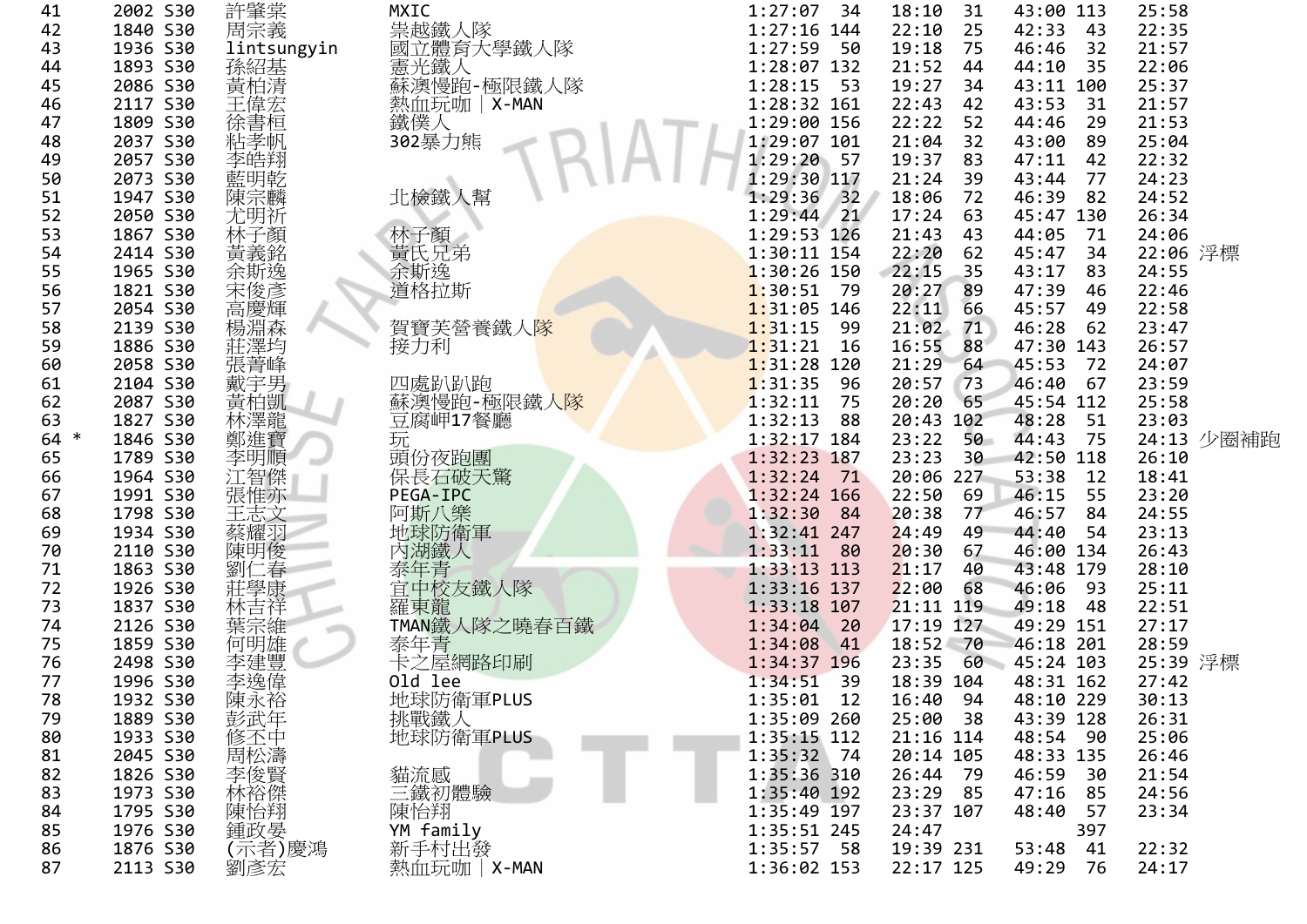| 88  | 1805 S30 | 柯璉建    | 鐵僕人                       | 1:36:05 115     | 21:22<br>56            | 45:09 212     | 29:36    |
|-----|----------|--------|---------------------------|-----------------|------------------------|---------------|----------|
| 89  | 1896 S30 | 蔡柏憲    | 憲光鐵人                      | 1:36:10 219     | 24:08<br>81            | 47:06<br>87   | 24:57    |
| 90  | 2075 S30 | 廖偉鈞    |                           | $1:36:17$ 25    | 17:38<br>93            | 47:54 241     | 30:45    |
| 91  | 2426 S30 | 黃鈺霖    | 身體健康                      | 1:36:19 203     | 23:43 111              | 48:47<br>- 64 | 23:50 浮標 |
| 92  | 2118 S30 | 紀茂松    | 熱血玩咖 X-MAN                | 1:36:21 130     | 21:51 92               | 47:50 133     | 26:41    |
| 93  | 2053 S30 | 徐開祥    |                           | 1:36:27 114     | 21:20 129              | 49:30 101     | 25:38    |
| 94  | 2070 S30 | 游秉凡    |                           | 1:36:41 230     | 24:24 126              | 49:29<br>47   | 22:50    |
| 95  | 1803 S30 | 章新偉    | 阿嘴隊                       | 1:36:46 293     | 26:06 55               | 45:02 102     | 25:38    |
| 96  | 1873 S30 | 蔡明祥    | 明昇復健科診所                   | 1:37:19 128     | 21:48 121              | 49:22 119     | 26:11    |
| 97  | 1788 S30 |        | 馬仔                        | 1:37:28 250     | 24:52 113              | 48:52<br>- 61 | 23:45    |
| 98  | 1892 S30 | 莊昀霖    | 我來試水溫                     | 1:37:28<br>69   | 20:04<br>- 96          | 48:14<br>205  | 29:11    |
| 99  | 2092 S30 | 陳登聖    | 卡之屋網路印刷                   | $1:37:30$ 177   | 23:04<br>82            | 47:09 153     | 27:19    |
| 100 | 2133 S30 | 游浩華    | High ラY                   | 1:37:32 315     | 26:55<br>78            | 46:58<br>58   | 23:39    |
| 101 | 1844 S30 | 黃世傑    | 盤古                        | 1:37:42<br>- 38 | 18:33 260              | 54:44<br>79   | 24:26    |
| 102 | 2021 S30 | 林毅維    | BG                        | $1:37:43$ 147   | 22:11 147              | 50:12<br>96   | 25:21    |
| 103 | 2041 S30 | 蔡柏浩    |                           | 1:37:46<br>- 30 | 17:54 115              | 49:03 243     | 30:50    |
| 104 | 1949 S30 | 江天偉    | 勇者無懼                      | $1:37:50$ 135   | 21:57                  | 396           |          |
| 105 | 1856 S30 | 張智傑    | 清流                        | 1:37:53.308     | $26:40$ $61$           | 45:34 105     | 25:40    |
| 106 | 1917 S30 | 潘任峰    | 富威鐵人                      | 1:38:13<br>-73  | 20:09 246              | 54:21<br>60   | 23:45    |
| 107 | 2105 S30 | 蘇世昌    | 四處趴趴跑                     | 1:38:22<br>10   | 15:58 144              | 50:09<br>276  | 32:16    |
| 108 | 1885 S30 | 王崇     | 搭肩勾                       | 1:38:25<br>47   | 19:08 110              | 48:46 237     | 30:32    |
| 109 | 1961 S30 | 黃志中    | 保長石破天驚                    | 1:38:33 159     | 22:41 90               | 47:48 174     | 28:06    |
| 110 | 1962 S30 | 郭為雄    | 保長石破天驚                    | 1:38:41<br>- 40 | 18:43 178              | 51:45 181     | 28:14    |
| 111 | 2018 S30 | 林德純    | Garmin-Yes                | 1:38:52 149     | $22:14$ 108            | 48:42 168     | 27:57    |
| 112 | 1916 S30 | 陳勃升    | 富威鐵人                      | 1:38:53 305     | 26:36<br>74            | 46:45<br>- 99 | 25:33    |
| 113 | 1958 S30 | 陳賜典    | 保長石破天驚                    | 1:38:59<br>77   | 20:23 181              | 52:02 131     | 26:34    |
| 114 | 2052 S30 | 游長諭    |                           | 1:39:00 217     | 24:05 139              | 49:56<br>88   | 25:00    |
| 115 | 1784 S30 |        |                           | 1:39:03 138     |                        | 50:09 139     | 26:53    |
|     |          | 黃嘉銘    | 黃氏兄弟                      | 1:39:12 123     | 22:02 145<br>21:32 174 | 51:33 116     | 26:08    |
| 116 | 1898 S30 | 陳品全    | 愛家                        | 1:39:15         |                        | 52:28 117     |          |
| 117 | 2013 S30 | 黃聖凱    | kelvin@mail.e-land.gov.tw | 87              | 20:40 191              |               | 26:08    |
| 118 | 1879 S30 | 周立偉    | 斯巴達鐵人隊                    | 1:39:21 111     | 21:16<br>99            | 48:21 216     | 29:45    |
| 119 | 2067 S30 | 林伯全    |                           | 1:39:26<br>- 48 | 19:08 183              | 52:06 180     | 28:13    |
| 120 | 1977 S30 | 羅正烽    | YM family                 | 1:39:35 270     | 25:19<br>86            | 47:25 138     | 26:52    |
| 121 | 2068 S30 | 黃乙鈞    |                           | 1:39:38<br>35   | 18:20 101              | 48:26 293     | 32:54    |
| 122 | 2034 S30 | 楊偉琳    | 91體跡                      | 1:39:55<br>82   | 20:35 168              | 51:22 170     | 28:00    |
| 123 | 1812 S30 | 施宜孝    | 鐵丸3角鐵                     | 1:39:56 160     | 22:42 149              | 50:19 142     | 26:56    |
| 124 | 1945 S30 | 陳百慶    | 只想完賽隊                     | $1:39:57$ 145   | 22:11 200              | 52:39 91      | 25:08    |
| 125 | 1946 S30 | 梁介凡    | 只想完賽隊                     | 27<br>1:39:57   | 17:46 134              | 49:44 281     | 32:28    |
| 126 | 2017 S30 | 林祐儀    | Garmin-Yes                | 1:40:13 223     | 24:16 137              | 49:55 115     | 26:03    |
| 127 | 2082 S30 | 張仁碩    | 鐵馬牧場                      | 1:40:35 121     | 21:31 59               | 45:24 317     | 33:41    |
| 128 | 2048 S30 |        |                           | 1:40:57 214     | 24:00 120              | 49:20 160     | 27:37    |
| 129 | 2015 S30 |        | K15                       | 1:41:00 194     | 23:34 177              | 51:42 108     | 25:46    |
| 130 | 1797 S30 | ·鄭柳黃黃! | 阿統師                       | $1:41:03$ 93    | 20:54 209              | 52:58 150     | 27:11    |
| 131 | 1877 S30 |        | 新手村出發                     | $1:41:13$ 163   | 22:44 248              | 54:26<br>-68  | 24:05    |
| 132 | 2077 S30 | 楊元誠    |                           | 1:41:15 109     | 21:16 170              | 51:25 188     | 28:36    |
| 133 | 1939 S30 | 陳洪霖    | 商周【慢步月球社】                 | 1:41:26 281     | 25:41 109              | 48:44 146     | 27:01    |
| 134 | 2476 S30 | 馮堯俊    | Gigabyte Ironman          | 1:41:30 283     | 25:44<br>- 98          | 48:19 158     | 27:28 浮標 |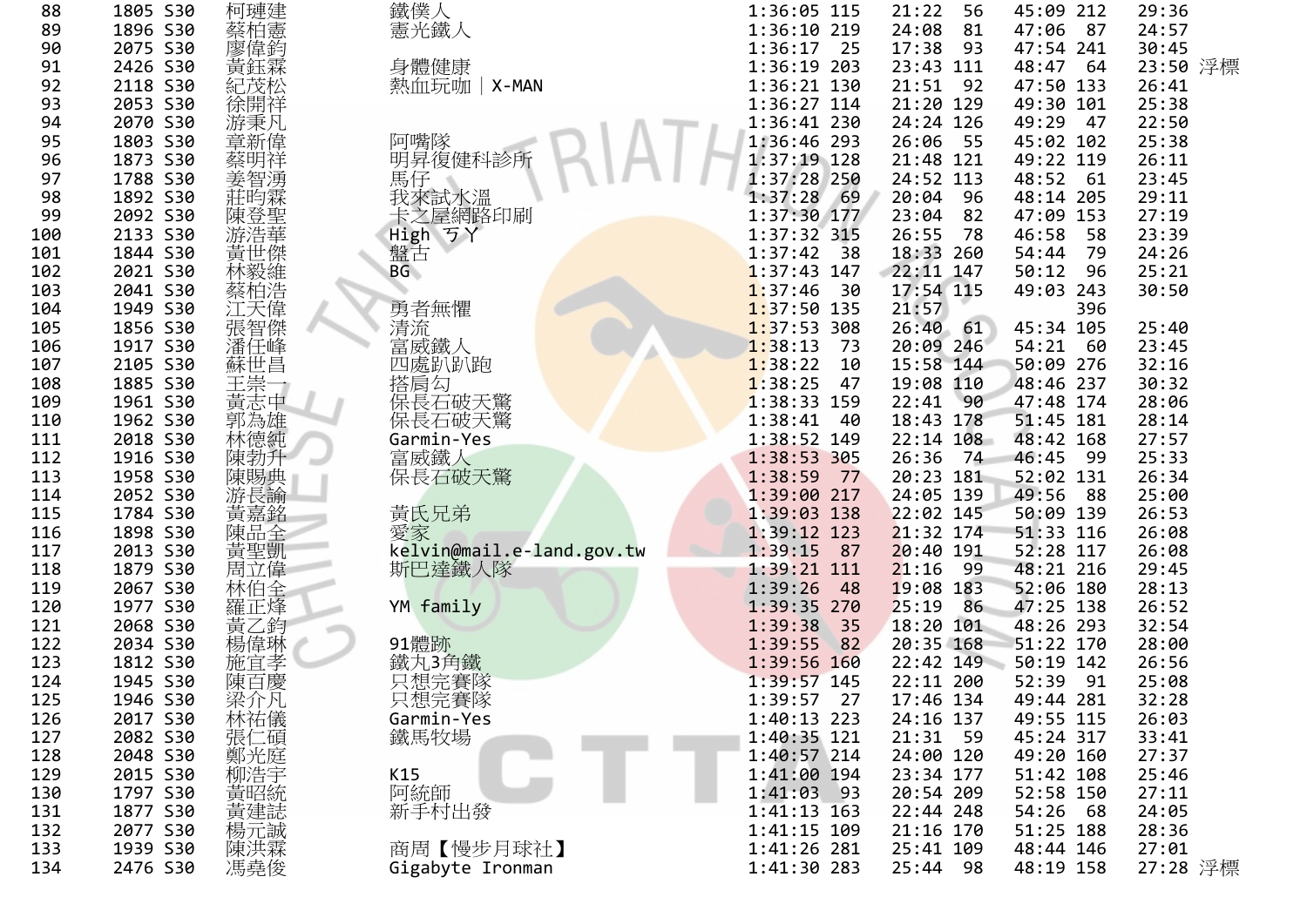| 135     | 2116 S30 | 蕭聖峰              | 熱血玩咖   X-MAN             | 1:41:33<br>65           | 19:50 148     | 50:16 262     | 31:29           |
|---------|----------|------------------|--------------------------|-------------------------|---------------|---------------|-----------------|
| 136     | 2028 S30 | 洪裕勛              | Alex-Shin                | 1:41:39<br>- 36         | 18:32 254     | 54:32 187     | 28:35           |
| 137     | 1819 S30 | 郭先達              | 郭先達                      | 1:41:46 189             | 23:25 175     | 51:35 136     | 26:47           |
| 138     | 2061 S30 | 劉冠佑              |                          | 1:41:50 190             | 23:26 156     | 50:45 161     | 27:40           |
| 139     | 2012 S30 | 林錫輝              | LDS騎士團                   | 1:41:51 252             | 24:53<br>97   | 48:16 192     | 28:42           |
| 140     | 1865 S30 | 張智益              | 榮富鐵人隊                    | 1:42:19<br>- 37         | 18:33 167     | 51:19 282     | 32:28           |
| 141     | 1838 S30 | 林佳緯              | 羅東龍                      | 1:42:22 206             | 23:45 116     | 49:10 210     | 29:27           |
| 142     | 1814 S30 | 楊政潢              | 鐵丸3角鐵                    | 1:42:30<br>55           | 19:29 285     | 56:04 144     | 26:58           |
| 143     | 2044 S30 | 方元利              |                          | 1:42:36 182             | 23:18 153     | 50:37 191     | 28:42           |
| 144     | 1901 S30 | 吳昌霖              | 愛人家族                     | 1:42:40 241             | 24:43 151     | 50:23 159     | 27:35           |
| 145     | 1975 S30 | 張建風              | Y0Y0s鐵人                  | 1:42:42 108             | 21:15 161     | 51:04 233     | 30:24           |
| 146     | 2063 S30 | Shintaro Kataok  |                          | $1:42:43$ 62            | 19:46 219     | 53:16 213     | 29:41           |
| 147     | 2020 S30 | 王景祺              | ccwang                   | 1:42:44 238             | 24:37 176     | 51:37 127     | 26:31           |
| 148     | 1913 S30 | 呂金駿              | 彌飛浪                      | $1:42:45$ 254           | 24:54 152     | 50:26 157     | 27:27           |
| 149     | 2097 S30 | 呂友雄              | 緯創資通                     | $1:42:52$ 200           | 23:39 118     | 49:13 222     | 30:00           |
| 150     | 1806 S30 | 張家綸              | 鐵僕人                      | $1:42:53$ 171           | 22:52 142     | 50:07 221     | 29:55           |
| 151     | 1831 S30 | 陳家和              | 蘇澳慢跑-極限鐵人隊               | 1:42:56<br>52           | 19:27 230     | 53:46 214     | 29:44           |
| 152     | 2485 S30 | 楊政基              |                          | $1:42:58$ 334           | $27:24$ 54    | 44:54 240     | 30:40 浮標        |
| 153     | 1906 S30 | 李英龍              | 志在参加之哪根 <mark>筋不隊</mark> | $1:43:01$ 274           | 25:24 106     | 48:39 202     | 28:59           |
| 154     | 1908 S30 | 江英豪              | 微笑牙醫鐵人隊                  | $1:43:02$ 140           | 22:03 225     | 53:36 155     | 27:24           |
| 155     | 2032 S30 | 吳國誠              | 91體跡                     | $1:43:10$ 266           | $25:10$ 172   | 51:31 125     | 26:30           |
| 156     | 2127 S30 | 李彥慶              | R2R Triathlete           | $1:43:11$ 208           | 23:51 150     | 50:22 203     | 29:00           |
| 157     | 2492 S30 | 林威翰              |                          | 1:43:17 349             | 28:39<br>57   | 45:09 211     | 29:30 浮標        |
| 158     | 1941 S30 | 蔡孟諺              | 台中IRON MAN               | 1:43:22<br>97           | 20:59 180     | 51:58 235     | 30:26           |
| 159     | 1857 S30 | 王志恆              | 清流                       | 1:43:23 263             | 25:05 141     | 50:05 182     | 28:15           |
| 160     | 1920 S30 |                  |                          | $1:43:29$ 143           | 22:08 143     | 50:09 253     | 31:13           |
| 161     | 1869 S30 | 吳志霖<br>紀世邦       | 富威鐵人<br>杰迪老爸             | 1:43:39 207             | 23:47<br>- 76 | 46:56 297     | 32:57           |
| 162     | 1817 S30 | 孫志中              | 金色狂風                     | 1:43:46 365             | 30:01<br>84   | 47:15 126     | 26:30           |
| 163     | 1918 S30 |                  |                          | $1:43:50$ 180           | 23:04 179     | 51:51 198     | 28:56           |
|         | 2094 S30 | 葉俊男<br>高志聖       | 富威鐵人                     | $1:43:59$ 169           | $22:51$ 160   | 50:56 228     |                 |
| 164     | 1994 S30 | 張華偉              |                          | $1:44:01$ 226           | 24:20 284     | 55:58<br>- 59 | 30:12           |
| 165     |          |                  | <b>OVER POWER</b>        | $1:44:02$ 185           |               | 52:40 171     | 23:43           |
| 166     | 1970 S30 | 鍾孝昇              | 中壢鴿子幫                    |                         | 23:22 202     |               | 28:00           |
| 167     | 1883 S30 | 游維哲              | 文化國中鐵人隊                  | $1:44:04$ 188           | 23:25 280     | 55:44<br>86   | 24:56           |
| 168     | 1813 S30 | 謝又安              | 鐵丸3角鐵                    | $1:44:23$ 155           | 22:21 235     | 53:55 176     | 28:07           |
| 169     | 2004 S30 | 吳健綸              | $MINI2+4$                | $1:44:27$ 94            | 20:54 133     | 49:43 320     | 33:50           |
| 170     | 1804 S30 | 張嘉元              | 阿元                       | 1:44:28<br>76           | 20:20 140     | 50:02 323     | 34:06           |
| 171     | 2449 S30 | 許柏皓              | 月半隊                      | $1:44:33$ 211           | 23:55 166     | 51:17 206     | 29:21 浮標        |
| 172     | 2040 S30 |                  |                          | 1:44:35 350             | 28:44 135     | 49:50 114     | 26:02           |
| 173     | 2459 S30 |                  | 小綿羊                      | 1:44:38 338             | 27:43 131     | 49:37 152     | 27:18 浮標        |
| 174     | 2415 S30 |                  | 麥奇貝姬~自由傳奇                | 1:44:38 264             | 25:06 199     | 52:38 141     | 26:55 浮標<br>掉晶片 |
| $175 *$ | 2114 S30 | ā塗王楊溫黃潘&P政世明昆昱冠M | 熱血玩咖   X-MAN             | 1:44:44<br>$\mathbf{1}$ | 4:47          | 398           |                 |
| 176     | 2128 S30 |                  | R2R Triathlete           | 1:44:53 129             | 21:49 208     | 52:55 227     | 30:10           |
| 177     | 2145 S30 |                  | 宜府鐵人隊                    | 1:44:53 234             | 24:31 237     | 53:58 124     | 26:25           |
| 178     | 1967 S30 | 詹承祐              | 人人更更                     | 1:44:58 272             | 25:22 194     | 52:30 148     | 27:07           |
| 179     | 2130 S30 | 沈振成<br>吳家偉       | High ラY                  | 1:45:01 103             | 21:04 158     | 50:51 304     | 33:07           |
| 180     | 2135 S30 |                  | High ゔY                  | 1:45:01 105             | 21:07 159     | 50:51 300     | 33:04           |
| 181     | 2131 S30 | 葉明龍              | High ゔY                  | 1:45:01 341             | 27:46<br>- 45 | 44:15 299     | 33:02           |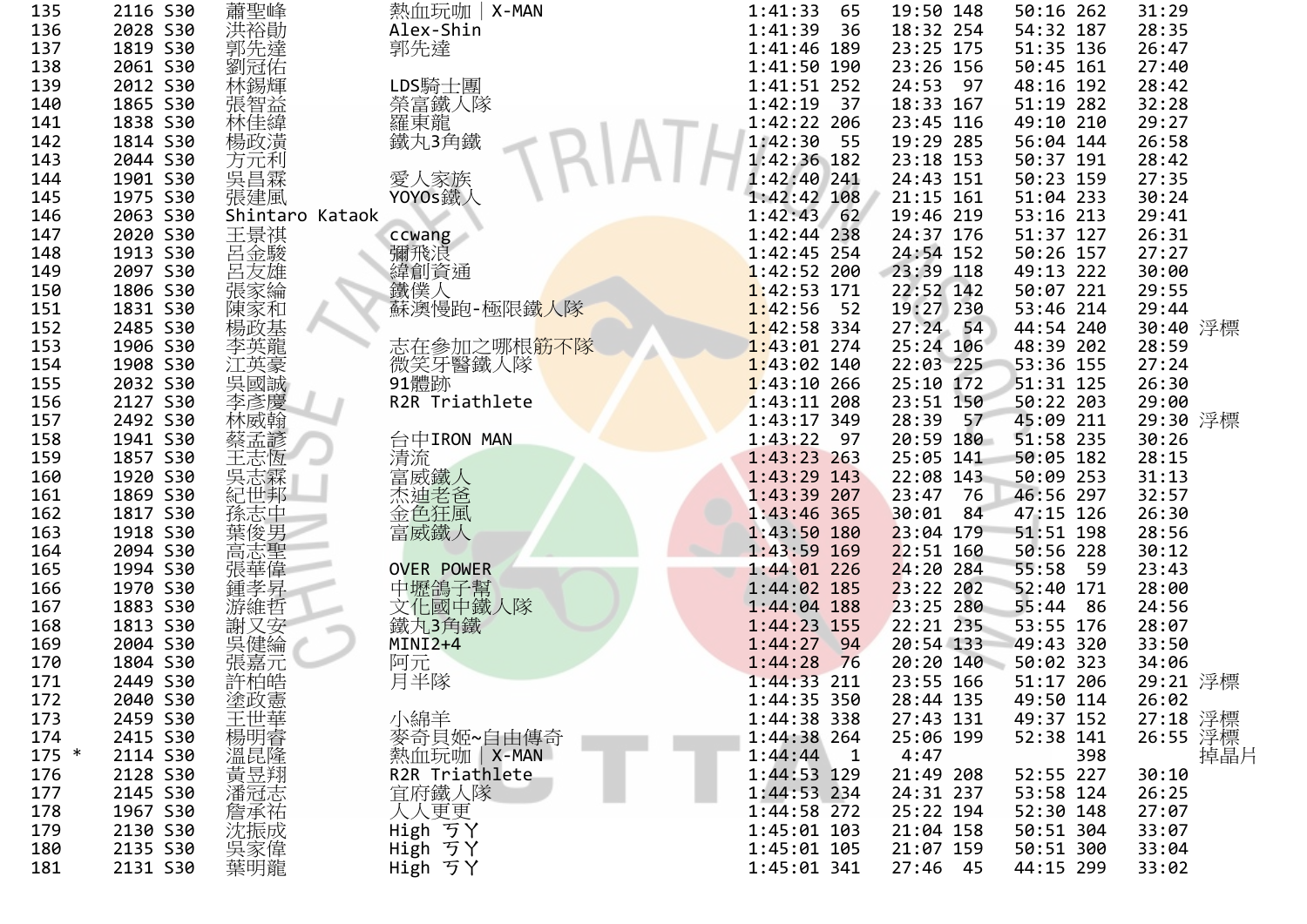| 182   | 2083 S30 | 曾祥棟                 | 鐵馬牧場         | 1:45:02 236               | 24:34 233         | 53:53 132           | 26:37                            |
|-------|----------|---------------------|--------------|---------------------------|-------------------|---------------------|----------------------------------|
| 183   | 2132 S30 | 蔡佳樺                 | High ゔY      | $1:45:04$ 164             | 22:45 117         | 49:13 303           | 33:07                            |
| 184   | 1924 S30 | 曾治緯                 | 宜中校友鐵人隊      | 1:45:07 125               | 21:41 304         | 57:34 109           | 25:53                            |
| 185   | 1954 S30 | 吳國源                 | 刑事警察局        | 1:45:08 165               | 22:47 270         | 55:14 149           | 27:07                            |
| 186   | 2417 S30 |                     | 鳥聖與部下們       | 1:45:20 332               | 27:23 128         | 49:29 186           | 28:30 浮標                         |
| 187   | 1993 S30 | (吳崇聖男)              | OVER POWER   | 1:45:31 225               | 24:20 286         | 56:04<br>92         | 25:08                            |
| 188   | 2107 S30 | 吳志堅                 | 台北捷運鐵人聯隊     | 1:45:31 181               | 23:09 171         | 51:30 244           | 30:53                            |
| 189   | 1868 S30 | 甘凱文                 | 松山蟑嘯蜷        | 1:45:34 379               | 32:25 91          | 47:49 97            | 25:21                            |
| 190 * | 1855 S30 | 陳韋廷                 | 湖邊吹吹風隊       | 1:45:35 320               | 27:00 359 1:03:34 | $\overline{1}$      | 15:02                            |
| 191   | 2046 S30 | 方凡碩                 |              | 1:45:42 201               | 23:40 335         | 59:54 36            | 22:08                            |
| 192   | 1849 S30 | 王威凱                 | 熱血阿!         | 1:45:42 118               | 21:26 228         | 53:42 238           | 30:35                            |
| 193   | 1874 S30 | 陳克銘                 | 明昇復健科診所      | $1:45:49$ 224             | 24:18 164         | 51:11 232           | 30:20                            |
| 194   | 2008 S30 | 施振富                 | <b>MBTW</b>  | 1:45:49 204               | 23:45 155         | 50:42 260           | 31:22                            |
| 195   | 1790 S30 | 洪怡能                 | 頭份夜跑團        | $1:45:51$ 333             | 27:23 154         | 50:41 164           | 27:48                            |
| 196   | 2141 S30 | 陳裕昌                 | 賀寶芙營養鐵人隊     | $1:45:51$ 158             | 22:36 122         | 49:23 321           | 33:53                            |
| 197   | 2440 S30 |                     | 瑞銀鐵人隊        | $1:46:02$ 321             | 27:00 136         | 49:53 204           | 29:10 浮標                         |
| 198   | 2036 S30 | 陳冠穎                 | 6453         | $1:46:03$ 122             | 21:32 223         | 53:34 246           | 30:59                            |
| 199   | 2042 S30 | 詹訓銘                 |              | $1:46:04$ 255             | 24:55 263         | 54:47 123           | 26:23                            |
| 200   | 2503 S30 | 古哲維                 | 緯創資通         | $1:46:08$ 335             | 27:32 273         | 55:24 53            |                                  |
| 201   | 2441 S30 | 徐同廣                 | 瑞銀鐵人隊        | $1:46:22$ 304             | 26:36 250         | 54:26<br>95         | 23:13 浮標<br>25:21 浮標<br>22:42 浮標 |
| 202   | 2504 S30 | 何書毅                 | 緯創資通         | $1:46:29$ 368             | 30:21 221         | 53:27<br>45         |                                  |
| 203   | 2454 S30 | 王志強                 | 愛鐵腿          | $1:46:47$ 298             | 26:22 259         | 54:42 106           | 25:44 浮標                         |
| 204   | 1998 S30 | 林俊輝                 | <b>NIKER</b> | 1:46:48 216               | 24:01 313         | 58:18<br>- 80       | 24:30                            |
| 205   | 2429 S30 | 張國暉                 | 跑的快          | 1:46:50 280               | $25:41$ $163$     | 51:10 223           | 30:01 浮標                         |
| 206   | 2436 S30 | 張泰嘉                 | 石牌幫          | 1:46:52 229               | 24:23 251         | 54:29 172           | 28:01 浮標                         |
| 207   | 1912 S30 | 童國育                 | 彩色人生         | 1:47:00 213               | 23:58 132         | 49:40 312           | 33:24                            |
| 208   | 1816 S30 | 郭宜讓                 | 金色狂風         | $1:47:02$ 59              | 19:39 268         | 55:11 275           | 32:13                            |
| 209   | 1871 S30 | 吳政德                 | 有利車隊         | 1:47:08 294               | 26:08 157         | 50:48 230           | 30:13                            |
| 210   | 2494 S30 | 許書華                 |              | 1:47:13 286               | $25:50$ 198       | 52:38 195           | 28:46 浮標                         |
| 211   | 1853 S30 | 蔡鴻州                 | 熊神隊          | $1:47:22$ 277             | $25:32$ 146       | 50:10 265           | 31:41                            |
| 212   | 2486 S30 | 許吉榮                 |              | $1:47:28$ 302             | $26:25$ 184       | 52:07 199           | 28:57 浮標                         |
| 213   | 1959 S30 | 吳家榮                 | 保長石破天驚       | $1:47:47$ 116             | 21:22 222         | 53:33 292           | 32:53                            |
| 214   | 1878 S30 | 許順傑                 | 斯巴達鐵人隊       | $1:47:47$ 172             | $22:52$ 53        | 44:49 380           | 40:07                            |
| 215   | 1943 S30 | 柯耿誌                 | 台中IRON MAN   | 1:47:48 244               | 24:46 187         | 52:17 242           | 30:46                            |
| 216   | 1829 S30 | 蔡名峰                 | 蘇澳慢跑-極限鐵人隊   | 1:47:49 136               | 22:00 291         | 56:26 207           | 29:24                            |
| 217   | 2025 S30 | 陳祥鈞                 | Best         | 1:48:00<br>$\overline{9}$ |                   | 15:56 309 57:57 325 | 34:08                            |
| 218   | 2119 S30 | 童振昭                 | 熱血玩咖   X-MAN | 1:48:06 239               | 24:39 289         | 56:22 147           | 27:06                            |
| 219   | 1791 S30 |                     |              | 1:48:15 340               | 27:45 226         | 53:38 140           | 26:53                            |
| 220   | 2031 S30 |                     | 《雞貓體跡》       | 1:48:21 218               | 24:05 234         | 53:53 234           | 30:24                            |
| 221   | 1802 S30 |                     |              | 1:48:24 173               | 22:54 323         | 58:56 129           | 26:34                            |
| 222   | 2463 S30 |                     | 北勢三人組+1      | 1:48:32 362               | 29:45 123         | 49:24 208           | 29:24 浮標                         |
| 223   | 1807 S30 | 陳楊黃蘇簡  <br> 张世明紹嘉志曾 | 鐵僕人          | 1:48:39 191               | 23:26 239         | 54:02 252           | 31:12                            |
| 224   | 2106 S30 | 王興鴻                 | 四處趴趴跑        | 1:48:56 102               | 21:04 213         | 53:08 335           | 34:45                            |
| 225   | 2442 S30 | 高鴻文                 | 瑞銀鐵人隊        | 1:48:57 387               | 35:02 100         | 48:24 98            | 25:31 浮標                         |
| 226   | 2445 S30 |                     | 清流           | 1:48:57 367               | 30:05 196         | 52:33 122           | 26:21 浮標                         |
| 227   | 1978 S30 | 汪宗翰                 | TK鐵人         | 1:49:01 210               | 23:54 201         | 52:39 283           | 32:29                            |
| 228   | 2049 S30 | 呂秉勳                 |              | 1:49:05 98                | 21:01 272         | 55:20 291           | 32:45                            |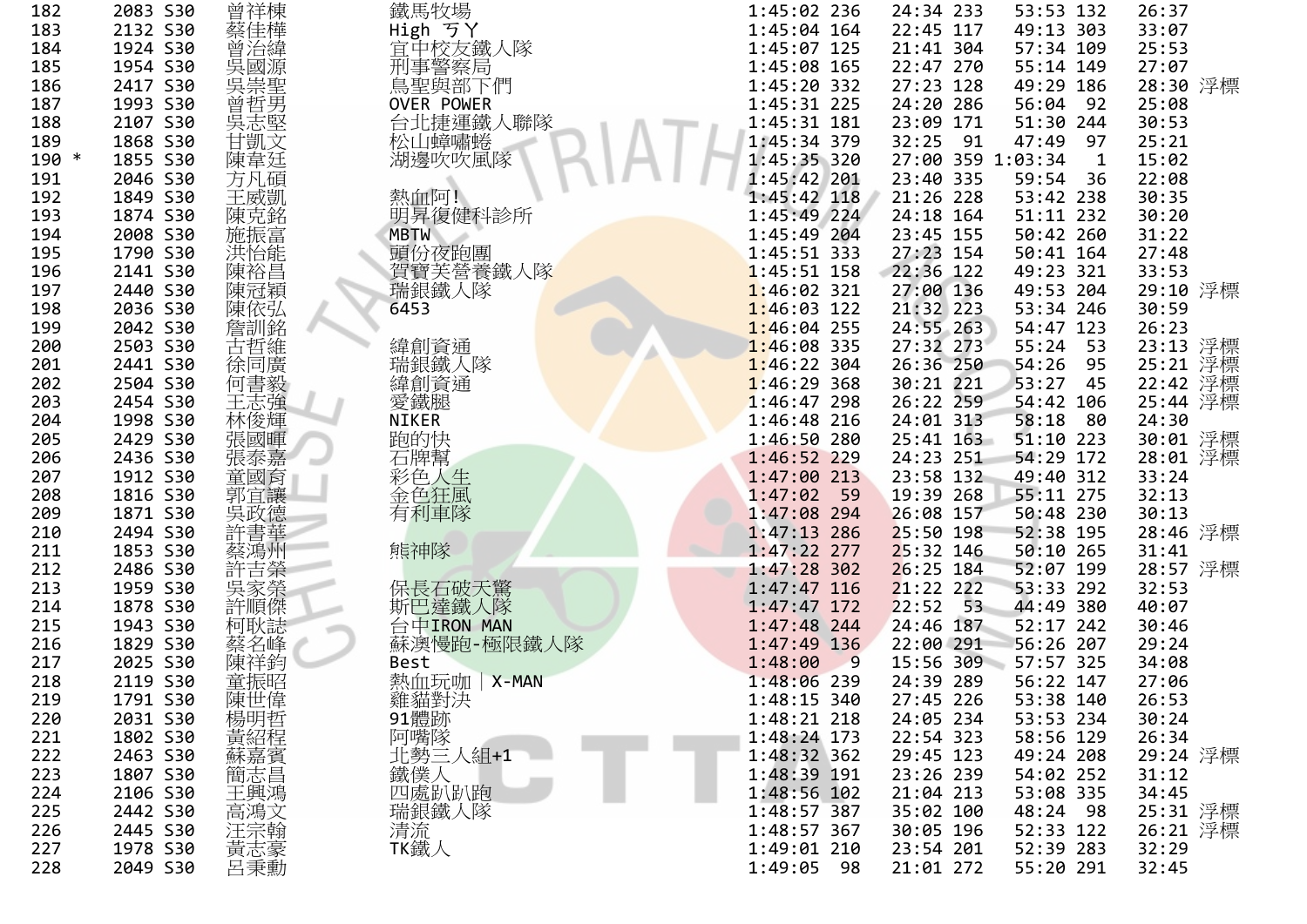| 229 | 2416 S30         | 麥昌富                  | 鳳凰快飛                          | 1:49:08 377   | 31:42 130<br>49:32 167                        | 27:54 浮標   |
|-----|------------------|----------------------|-------------------------------|---------------|-----------------------------------------------|------------|
| 230 | 1938 S30         | 蔡家鴻                  | 啦啦隊                           | 1:49:09 83    | 20:37 396 1:46:01 399                         |            |
| 231 | 2038 S30         | 李正胤                  |                               | 1:49:12 292   | 26:04 247<br>54:22 196                        | 28:47      |
| 232 | 1832 S30         | 王威傑                  | 萬華吾厭煮                         | 1:49:13 300   | 26:23 211<br>53:00 217                        | 29:50      |
| 233 | 2010 S30         | 李立維                  | <b>LSD</b>                    | 1:49:13 253   | 24:54 220<br>53:18 248                        | 31:03      |
| 234 | 2071 S30         | 劉威廷                  |                               | 1:49:14 359   | 29:28 256<br>54:35 94                         | 25:11      |
| 235 | 1811 S30         | 吳一帆                  | 鐵人帆                           | 1:49:14 330   | 27:16 232<br>53:50 177                        | 28:09      |
| 236 | 1801 S30         | 廖佑翔                  | 阿嘴隊                           | 1:49:15 209   | 23:54 308<br>57:56 156                        | 27:26      |
| 237 | 1942 S30         |                      | 台中IRON MAN                    | 1:49:21 268   | 25:15 182<br>52:03 274                        | 32:05      |
|     | 2438 S30         | 蕭傑仁                  |                               |               | 54:29 290                                     |            |
| 238 |                  | 江建宗                  | 真男人三鐵隊                        | 1:49:22 148   | 22:12 252                                     | 32:42 浮標   |
|     | 239 +30 2129 S30 | 郭晉羽                  | R2R Triathlete                | 1:49:27 233   | 24:28 290<br>56:24 189                        | 28:36 裸露上身 |
| 240 | 1928 S30         | 王派翔                  | 夢想家<br>緯創資通                   | 1:49:33 276   | 25:27 188<br>52:21 266                        | 31:46      |
| 241 | 2096 S30         | 謝秉孝                  |                               | 1:49:35 279   | 25:35 243<br>54:07 220                        | 29:54      |
| 242 | 1937 S30         | 蔡家平                  | 啦啦隊                           | 1:49:35 297   | 26:18 283<br>55:57 154                        | 27:21      |
| 243 | 2557 S30         | 盧彥夆                  | <b>NIKER</b>                  | $1:49:47$ 331 | $27:22$ 255<br>54:35 166                      | 27:51 浮標   |
| 244 | 2014 S30         | 游嘉沂                  | K15                           | $1:49:59$ 395 | 37:24 103<br>48:31 69                         | 24:05      |
| 245 | 1968 S30         | 趙啟宏                  | 中興大地防災三 <mark>鐵康樂隊</mark>     | 1:50:05 175   | 52:13 337<br>23:01 185                        | 34:52      |
| 246 | 2444 S30         | 黃棱駿                  | 玩樂鋼鐵人                         | 1:50:09 198   | 23:37 236<br>53:57 286                        | 32:36 浮標   |
| 247 | 2446 S30         | 王俊男                  | 正崴精密工業股份有限公司職工福利委 1:50:14 378 |               | 49:27 193<br>32:03 124                        | 28:44 浮標   |
| 248 | 2024 S30         | 張介綸                  | BG                            | $1:50:15$ 212 | 23:57 306<br>57:38 190                        | 28:41      |
| 249 | 2029 S30         | 林忠義                  | AE                            | $1:50:21$ 345 | 28:04 112<br>48:48 314                        | 33:30      |
| 250 | 1862 S30         | 廣克龍                  | 泰年青                           | $1:50:27$ 193 | 23:33 197<br>52:35 328                        | 34:20      |
| 251 | 1923 S30         | 陳子能                  | 富威鐵人                          | 1:50:31 259   | 52:28 302<br>24:59 190                        | 33:06      |
| 252 | 2069 S30         | 林峻民                  |                               | $1:50:34$ 248 | 24:50 216<br>53:13 284                        | 32:32      |
| 253 | 1999 S30         | 王允志                  | <b>NIKER</b>                  | $1:50:40$ 222 | 24:13 217<br>53:14 309                        | 33:14      |
| 254 | 1872 S30         | 劉哲瑋                  |                               | 1:50:43 295   | 26:10 281<br>55:49 194                        | 28:45      |
| 255 | 2103 S30         | 申寶順                  | 最高殿堂<br>四處趴趴跑                 | 1:50:44 246   | 24:47 138<br>49:56 355                        | 36:02      |
| 256 | 1897 S30         | 陳緯峰                  | 愛德萬鐵人隊                        | 1:50:49 106   | 21:08 266<br>55:08 333                        | 34:34      |
| 257 | 1875 S30         | 林仁凱                  | 新手村出發                         | 1:50:59 267   | $25:12$ 206<br>52:53 296                      | 32:55      |
| 258 | 2506 S30         | 謝豐全                  | TMAN鐵人隊之曉春百鐵                  | $1:51:01$ 215 | 24:01<br>401                                  | 浮標         |
| 259 | 2464 S30         | 蔣煙俊                  | 北勢三人組+1                       | 1:51:01 319   | 26:59 189<br>52:24 264                        | 31:39 浮標   |
|     |                  |                      |                               |               |                                               |            |
| 260 | 2100 S30         | 翁啟芳                  | 緯創資通                          | 1:51:03 296   | 26:16 300<br>57:02 163                        | 27:47      |
| 261 | 2023 S30         | 吳致頡                  | <b>BG</b>                     | $1:51:13$ 167 | $22:50$ 302<br>57:22 247                      | 31:02      |
| 262 | 2479 S30         | 羅偉中                  | dwd                           | 1:51:27 352   | 28:54 186<br>52:15 231                        | 30:20 浮標   |
| 263 | 2481 S30         | 林宜楨                  | 777999                        | 1:51:28 273   | 25:23 385 1:10:53<br>$\overline{\phantom{0}}$ | 15:13 浮標   |
| 264 | 1839 S30         | 陳秉弘                  | 羅東龍                           | 1:51:30 231   | 24:24 292 56:29 239                           | 30:38      |
| 265 | 2011 S30         | 張清華                  | <b>LSD</b>                    | $1:51:37$ 374 | 31:04 193<br>52:30 173                        | 28:04      |
| 266 | 1952 S30         | 詹志文                  | 刑事警察局                         | 1:51:52 290   | 25:58 203<br>52:42 308                        | 33:14      |
| 267 | 2480 S30         | 張寬宥                  | ВG                            | 1:51:53 364   | 29:59 169<br>51:23 236                        | 30:31 浮標   |
| 268 | 2059 S30         |                      |                               | 1:51:55 237   | 24:36 328<br>59:28 165                        | 27:51      |
| 269 | 2143 S30         |                      | 賀寶芙營養鐵人隊                      | 1:52:00 227   | 24:21 269<br>55:13 280                        | 32:28      |
| 270 | 2475 S30         |                      | K15                           | 1:52:03 195   | 23:35 299<br>57:01 261                        | 31:29 浮標   |
| 271 | 1987 S30         |                      | PEGA-IPC                      | 1:52:08<br>72 | 20:07 218<br>53:16 375                        | 38:46      |
| 272 | 2122 S30         |                      | 熱血玩咖 X-MAN                    | 1:52:10<br>86 | 20:40 298<br>56:59 332                        | 34:33      |
| 273 | 1858 S30         |                      | 泰年青                           | 1:52:11 176   | 23:01 212<br>53:07 356                        | 36:05      |
| 274 | 2432 S30         | 陳楊李黃劉蔡# <br> 売達彥炳煒孟# | 第一次へ驚                         | 1:52:13 316   | 26:56 331<br>59:33 107                        | 25:45 浮標   |
| 275 | 2093 S30         | 林楷翔                  | 卡之屋網路印刷                       | 1:52:18 242   | 24:44 317<br>58:36 200                        | 28:59      |
|     |                  |                      |                               |               |                                               |            |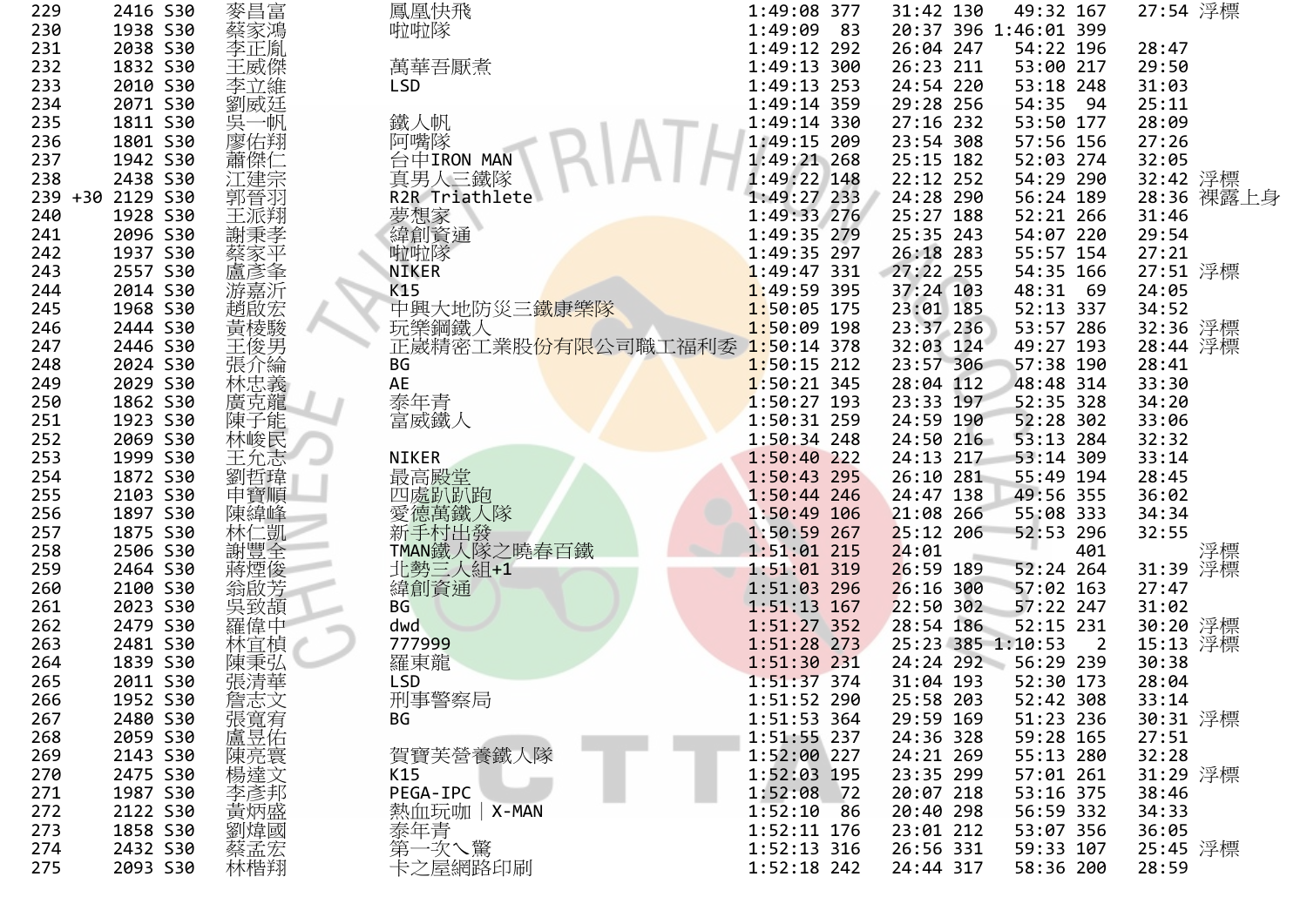| 276     | 1930 S30 | 柳葉圻                 | 基隆初之鐵                         | 1:52:20 174                  | 22:58 358 1:03:26 110      | 25:57          |
|---------|----------|---------------------|-------------------------------|------------------------------|----------------------------|----------------|
| 277     | 2477 S30 | 陳慶福                 | FM101                         | 1:52:23 312                  | 26:51 195<br>52:32 298     | 33:01 浮標       |
| 278     | 1884 S30 | 陳建宏                 | 文化國中鐵人隊                       | 1:52:33 183                  | 23:18 301<br>57:11 273     | 32:05          |
| 279     | 2465 S30 | 蔡江河                 | 北勢三人組+1                       | 1:52:35 357                  | 29:05 242<br>54:05 209     | 29:26 浮標       |
| 280     | 1891 S30 | 黃國輝                 | 我來試水溫                         | 1:52:40 291                  | 55:33 250<br>26:01 274     | 31:07          |
| 281     | 1851 S30 | 李信螢                 | 熱血阿!                          | 1:52:42 299                  | 26:23 215<br>53:12 305     | 33:08          |
| 282     | 2482 S30 | 羅右斯                 | 302暴力熊                        | 1:52:44 386                  | 34:51 95<br>48:10 215      | 29:44 浮標       |
| 283     | 2471 S30 | 陳正翰                 | TVBS T三鐵                      | 1:52:49 275                  | 25:27 261<br>54:45 287     | 32:39 浮標       |
| 284     | 1818 S30 | 林子翔                 |                               | 1:52:52 81                   | 20:33 336 1:00:04 277      | 32:16          |
| 285     | 1919 S30 |                     | :金憨慢戰隊<br>富威鐵人<br>鴨子不會飛-D.N.F | 1:52:53 131                  | 21:51 238<br>54:01 365     | 37:02          |
|         |          | 李國章                 |                               | $1:52:58$ 91                 | 20:52 240<br>54:02 370     |                |
| 286     | 1786 S30 | 古家旺                 |                               |                              |                            | 38:05<br>31:55 |
| 287     | 1833 S30 | 胡健民                 | 胡健民                           | $1:53:02$ 303                | 54:38 271<br>26:30 257     |                |
| 288     | 2427 S30 | 應漢傑                 | 身體健康                          | 1:53:05 265                  | 25:06 294<br>56:46 255     | 31:14 浮標       |
| 289     | 2003 S30 | 呂彥宏                 | MTK Dino                      | 1:53:06 235                  | 24:33 316<br>58:24 226     | 30:09          |
| 290     | 2035 S30 | 楊仁傑                 | 91體跡                          | $1:53:14$ 15                 | $16:51$ 333<br>59:44 363   | 36:39          |
| 291     | 2489 S30 | 陳肯立                 |                               | $1:53:19$ 228                | 55:36 310<br>24:21 276     | 33:22 浮標       |
| 292     | 1894 S30 | 洪英凱                 | 憲光鐵人                          | $1:53:21$ 262                | 53:36 334<br>25:02 224     | 34:45          |
| 293     | 1995 S30 | 錢質价                 | <b>OVER POWER</b>             | $1:53:45$ 157                | 57:49 311<br>22:34 307     | 33:24          |
| 294     | 1922 S30 | 陳彥諱                 | 富威鐵人                          | $1:53:48$ 249                | 57:36 259<br>24:51 305     | 31:22          |
| 295     | 2447 S30 | 陳紹煒                 | 正崴精密工業股份有限公司職工福利委             | $1:53:55$ 317                | 55:05 272<br>26:56 265     | 31:55 浮標       |
| 296     | 2055 S30 | 何東明                 |                               | $1:54:01$ 240                | 55:33 319<br>24:41 275     | 33:48          |
| 297     | 2450 S30 | 詹詠先                 | 新日光能源科技-老 <mark>人活動中心</mark>  | $1:54:13$ 347                | 28:28 165<br>51:16 331     | 34:30 浮標       |
| 298     | 2500 S30 |                     | 緯創資通                          | 1:54:24 306                  | 26:39 345 1:00:58 137      | 26:48 浮標       |
| 299     | 2102 S30 | 鄭勝仁                 | 緯創資通                          | 1:54:33 243                  | 24:45 264 54:50 340        | 34:58          |
| 300     | 1888 S30 | 林俊宏                 | 接力利                           | 1:54:33 127                  | 21:45 340 1:00:25 279      | 32:24          |
| 301     | 1890 S30 | 毛新智宗文               | 我們這一家                         | $1:54:35$ 284                | 25:46 339 1:00:23 185      | 28:28          |
| 302     | 1822 S30 |                     | 逼逼逼逼逼                         | $1:54:42$ 251                | 24:53 318<br>58:36 254     | 31:14          |
| 303     | 2062 S30 | 王志仁                 |                               | 1:54:52 119                  | 21:28 341 1:00:31 295      | 32:54          |
| 304     | 1955 S30 | 陳宏池                 | 刑事警察局                         | 1:55:05 258                  | 24:58 245<br>54:15 352     | 35:53          |
| 305     | 1911 S30 | 許書豪                 | 彩色人生                          | $1:55:11$ 278                | 25:34 297<br>56:59 288     | 32:39          |
| $306 *$ | 2487 S30 | 林旻翰                 |                               | $1:55:13$ 313                | 26:51 314<br>58:21 224     | 30:01 少圈補跑     |
| 307     | 1847 S30 | 顏寬鴻                 | 熱血雙人組                         | $1:55:21$ 346                | 28:18 346 1:01:08 111      | 25:57          |
| 308     | 2039 S30 | 陳萬坤                 |                               | $1:55:26$ 326                | 27:06 249<br>54:26 322     | 33:55          |
| 309     | 2428 S30 | 唐志豪                 | 跑的快                           | $1:55:27$ 261                | 25:01 244<br>54:13 358     | 36:14 浮標       |
| 310     | 2424 S30 |                     | 身體健康                          | 1:55:28 205                  | 23:45 357 1:03:24 183      | 28:19 浮標       |
|         |          | 郭文裕                 |                               |                              | 22:44 277 55:37 366        | 37:16          |
| 311     | 2081 S30 | 陳建宇                 | 鐵馬牧場                          | 1:55:36 162<br>$1:55:37$ 324 | 52:42 351                  |                |
| 312     | 2490 S30 | 李君豪                 |                               |                              | 27:05 204                  | 35:50 浮標       |
| 313     | 1915 S30 |                     | 寶樹銀聯合<br>逼逼逼逼                 | 1:55:40 348                  | 28:32 207<br>52:54 327     | 34:15          |
| 314     | 1824 S30 |                     |                               | 1:55:42 318                  | 26:58 342 1:00:38 175      | 28:07          |
| 315     | 2142 S30 |                     |                               | $1:55:59$ 152                | 22:17 375 1:07:32 120      | 26:11          |
| 316     | 2452 S30 |                     |                               | 1:56:05 401                  | 38:41 210<br>53:00<br>- 78 | 24:26 浮標       |
| 317     | 2501 S30 | +謝蔡蔡邱黃:<br>宗俊忠詠進】   | 篇實美營養鐵人隊<br>文化國中鐵人隊<br>緯創資通   | 1:56:26 287                  | 25:50 352 1:01:48 197      | 28:49 浮標       |
| 318     | 2422 S30 |                     | 進擊的黑狗兄                        | 1:56:28 384                  | 33:52 288<br>56:21 121     | 26:16 浮標       |
| 319     | 1953 S30 |                     |                               | 1:56:46 351                  | 28:54 271<br>55:18 285     | 32:35          |
| 320     | 1828 S30 | 《林黃謝王<br>新聞<br>《新聞》 |                               | 1:56:51 186                  | 23:23 315<br>58:23 344     | 35:06          |
| 321     | 2088 S30 | 王書珩                 | 蘇澳慢跑-極限鐵人隊                    | 1:57:28 355                  | 29:00 241<br>54:03 330     | 34:26          |
| 322     | 2462 S30 | 島田純                 | 只求完賽初鐵體驗隊                     | $1:57:47$ 168                | 22:51 351 1:01:45 306      | 33:12 浮標       |
|         |          |                     |                               |                              |                            |                |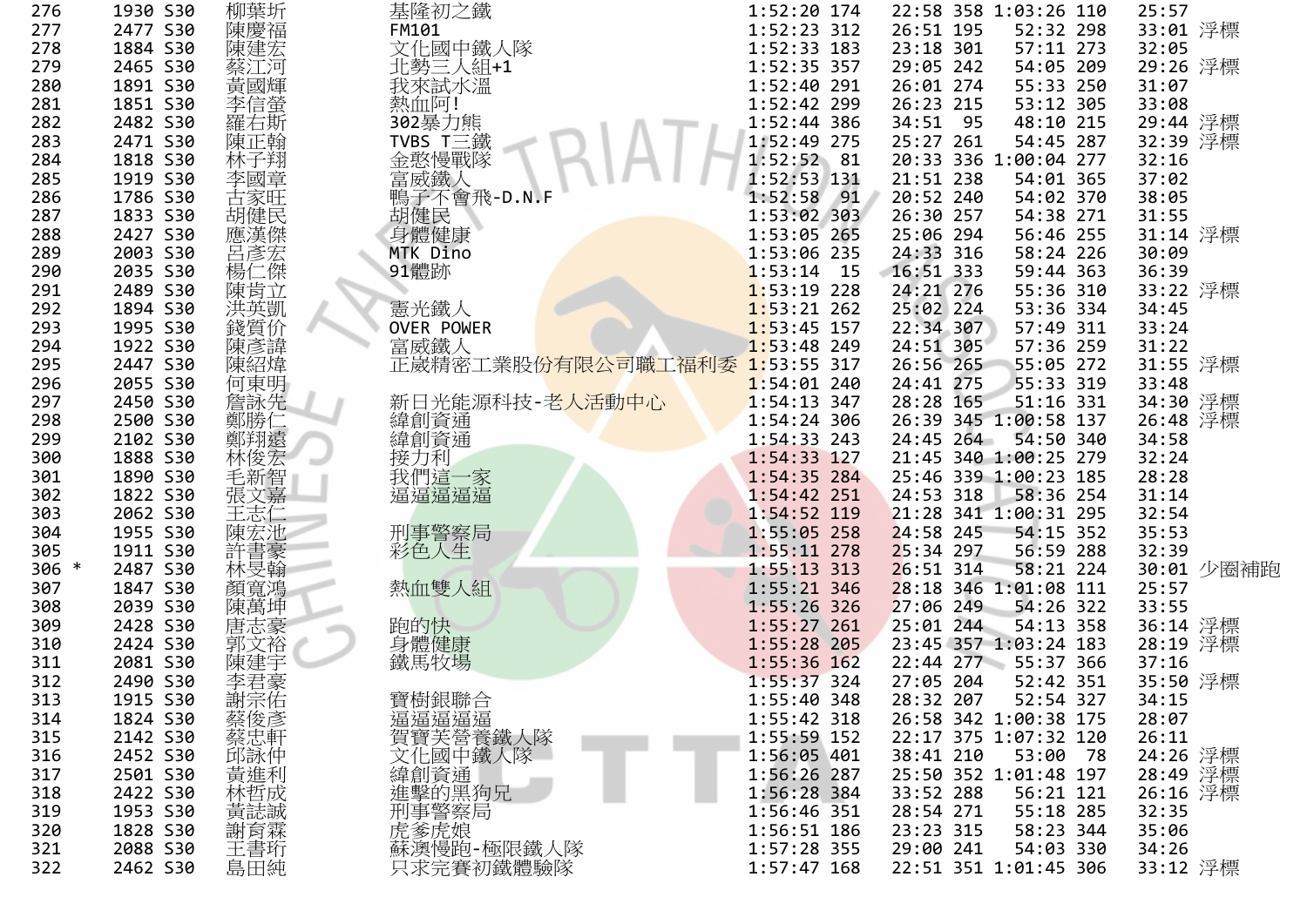| 323   | 2001 S30 | 鍾志均      | NelsonWinner      | 1:57:52 285   | 25:47 324         | 59:11 294                | 32:54                |
|-------|----------|----------|-------------------|---------------|-------------------|--------------------------|----------------------|
| 324   | 1969 S30 | 許聿廷      | 中興大地防災三鐵康樂隊       | $1:58:10$ 78  | 20:27             | 400                      |                      |
| 325   | 2474 S30 | 葉甫凡      | K15               | 1:58:34 343   | 27:50 334         | 59:50 245                | 30:55 浮標             |
| 326   | 2101 S30 | 張皓敏      | 緯創資通              | 1:58:45 288   |                   | 25:52 371 1:05:55 145    | 26:59                |
| 327   | 1950 S30 | 劉世祥      | 劉世祥               | 1:58:49 309   | 26:41 295         | 56:56 347                | 35:13                |
| 328   | 1989 S30 | 高銀清      | PEGA-IPC          | 1:58:56 199   | 23:38 320         | 58:43 361                | 36:36                |
| 329   | 2495 S30 | 余泰山      |                   | 1:59:08 398   | 38:16 205         | 52:43 178                | 28:10 浮標             |
| 330   | 1957 S30 | 郭志偉      | 光頭泳訓隊             | 1:59:13 51    | 19:24 321         | 58:54 383                | 40:55                |
| 331   | 2496 S30 | 黃正源      |                   | 1:59:31 373   | 31:04 214         | 53:10 348                |                      |
| 332   | 2448 S30 | 黃富勇      | 正崴精密工業股份有限公司職工福利委 | 1:59:36 371   | 30:43 262         | 54:47 324                | 35:19 浮標<br>34:07 浮標 |
| 333   | 1796 S30 |          |                   | 1:59:43 179   | 23:04 287         | 56:05 382                | 40:35                |
| 334   |          | 陳建民      | 阿薩布魯隊<br>文化國中鐵人隊  | 1:59:45 344   | 27:55 296         | 56:58 338                |                      |
|       | 1882 S30 | 游政勳      |                   |               |                   |                          | 34:53                |
| 335   | 1792 S30 | 朱元康      | 陽明鐵人              | 1:59:53 151   | 22:16 329         | 59:30 371                | 38:08                |
| 336   | 1848 S30 | 劉亦凱      | 熱血雙人組             | 1:59:55 133   |                   | 21:53 365 1:04:49 307    | 33:14                |
| 337   | 1992 S30 | 徐福君      | <b>OVER POWER</b> | $2:00:01$ 381 | $32:28$ 173       | 51:33 354                | 36:02                |
| 338   | 2469 S30 | 林煌展      | 三鐵小霸王             | $2:00:18$ 271 |                   | 25:19 374 1:06:40 184    | 28:20 浮標             |
| 339   | 1835 S30 | 賴運欽      | 老海格               | $2:00:23$ 336 | 27:37 332         | 59:42 301                | 33:05                |
| 340   | 1988 S30 | 謝宜典      | PEGA-IPC          | $2:01:01$ 363 | 29:55 325         | 59:17 269                | 31:51                |
| 341   | 1979 S30 | 黃常偉      | TK鐵人              | $2:01:07$ 388 | 35:05 162         | 51:09 339                | 34:54                |
| 342   | 2461 S30 | 陳威政      | 只求完賽初鐵體驗隊         | $2:01:14$ 372 | 30:55 229         | 53:43 362                | 36:37 浮標             |
| 343   | 2076 S30 | 武<br>田宏恩 |                   | $2:01:28$ 221 |                   | 24:10 370 1:05:32 268    | 31:47                |
| 344   | 1931 S30 |          | 基隆初之鐵             | 2:01:33 139   |                   | 22:02 364 1:04:20 346    | 35:12                |
| 345   | 2026 S30 | 翁聖凱      | bagaylo           | 2:02:04 170   |                   | 22:52 383 1:09:09 225    | 30:05                |
| 346   | 2505 S30 | 蔡嘉承      | 熱血玩咖   X-MAN      | $2:02:04$ 311 |                   | 26:49 369 1:05:24 218    | 29:52 浮標<br>38:44 浮標 |
| 347   | 2509 S30 |          | 賀寶芙營養鐵人隊          | $2:02:12$ 342 | 27:50 278         | 55:39 374                |                      |
| 348   | 2484 S30 | 李家名      |                   | $2:02:15$ 325 |                   | 27:05 361 1:03:52 258    | 31:19 浮標             |
| 349   | 2430 S30 |          | 豪氣小鐵人             | 2:02:20 202   | 23:41 303         | 57:29 385                | 41:11 浮標             |
| 350   | 1971 S30 | 黃宇玄      | 三高單車兩腳行           | 2:02:24 124   |                   | 21:38 356 1:03:02 368    | 37:44                |
| 351   | 1845 S30 | 黃翔瑜      | 生命輪轉社             | $2:02:34$ 282 | $25:43$ 312       | 58:10 372                | 38:42                |
| 352   | 1948 S30 | 王建鑫      | 北勢三人組+1           | $2:03:00$ 289 |                   | 25:53 354 1:02:00 345    | 35:07                |
| 353   | 1800 S30 | 楊明哲      | 阿嘴隊               | $2:03:12$ 134 |                   | 21:56 386 1:11:23 219    | 29:54                |
| 354   | 2491 S30 | 陳辰慶      |                   | $2:03:14$ 327 | 27:07 282         | 55:53 381                | 40:15 浮標             |
| 355   | 2497 S30 | 黃明智      |                   | $2:03:29$ 220 |                   | 24:09 360 1:03:49 350    | 35:32 浮標             |
| 356   | 1815 S30 | 李百赦      | 金色狂風              | $2:03:31$ 301 | 26:24 327         | 59:26 367                | 37:41                |
| 357 * | 1984 S30 | 李威寬      | <b>PSW</b>        | $2:03:44$ 314 |                   | 26:52 367 1:04:58 270    | 31:55 少圈補跑           |
| 358   | 1927 S30 | 廖朝祈      | 奶油獅               | $2:04:01$ 92  |                   | 20:53 267 55:09 392      | 48:00                |
| 359   | 2508 S30 | 林程鈞      | 賀寶芙營養鐵人隊          | $2:04:13$ 397 | 38:16 258         | 54:42 256                | 31:16 浮標             |
| 360   | 1902 S30 |          | 愛人家族              | 2:04:27 142   |                   | 22:05 373 1:06:25 353    | 35:58                |
| 361   | 1981 S30 |          |                   | 2:04:29 409   | 44:01 192         | 52:30 169                | 27:59                |
| 362   | 1850 S30 |          | TK鐵人<br>熱血阿!      | 2:04:31 391   | 36:13 279         | 55:40 289                | 32:39                |
|       |          |          |                   |               |                   |                          |                      |
| 363   | 2433 S30 |          | 第一次へ驚             | 2:04:32 375   |                   | 31:15 353 1:01:48 263    | 31:30 浮標             |
| 364   | 2420 S30 |          | 鐵僕人               | $2:04:41$ 404 | 39:40 378 1:08:33 | $\overline{\phantom{a}}$ | 16:29 浮標<br>46:11 浮標 |
| 365   | 2468 S30 |          | 三鐵小霸王             | 2:05:28 85    | 20:39 319         | 58:40 390                |                      |
| 366   | 2144 S30 |          |                   | 2:05:35 269   |                   | 25:15 350 1:01:39 373    | 38:42                |
| 367   | 2483 S30 |          |                   | 2:05:53 366   |                   | 30:03 348 1:01:26 329    | 34:25 浮標             |
| 368   | 2043 S30 |          |                   | 2:05:57 354   |                   | 28:58 355 1:02:11 336    | 34:49                |
| 369   | 2098 S30 |          | 緯創資通              | 2:06:00 232   |                   | 24:28 338 1:00:20 386    | 41:13                |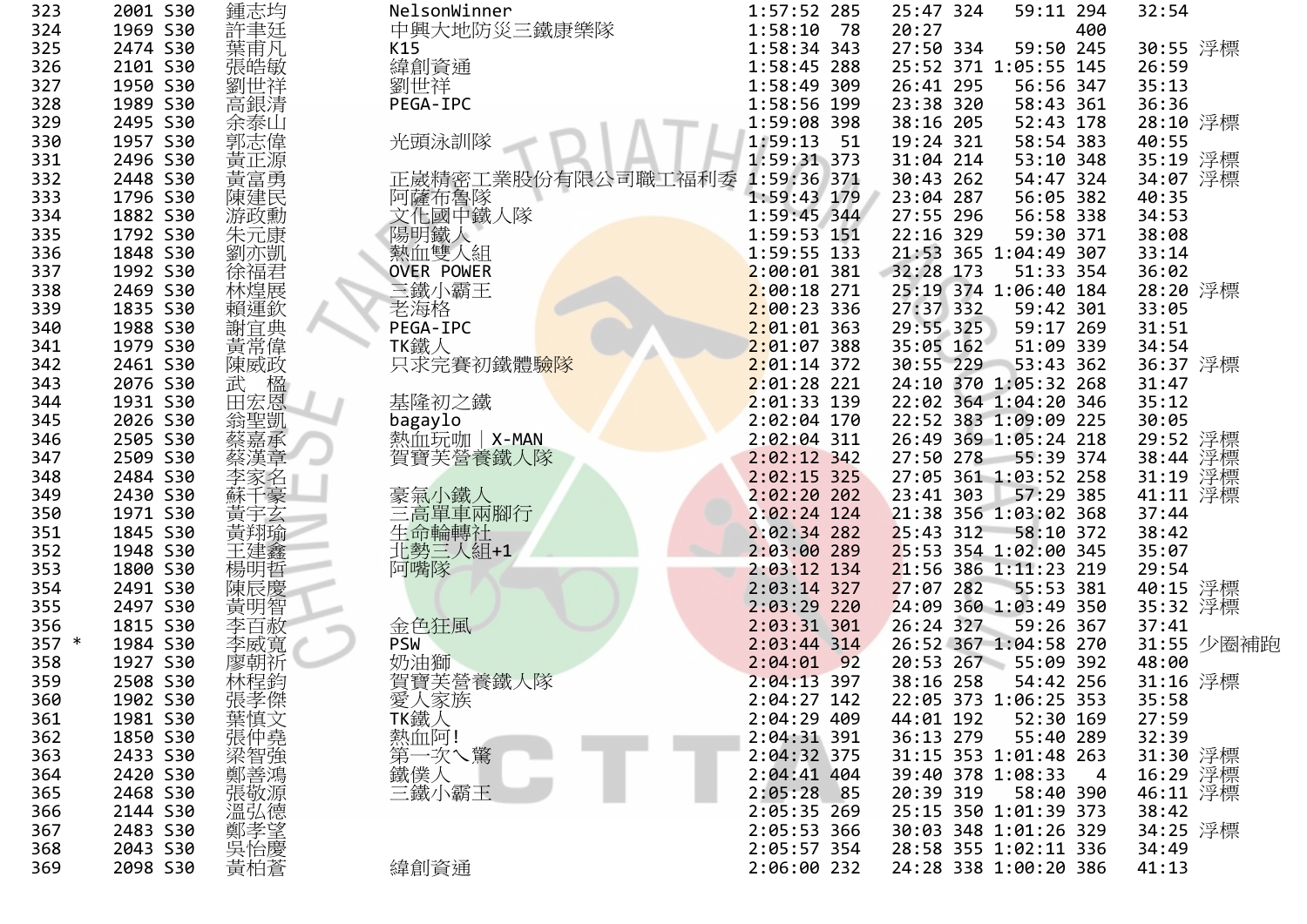| 370   | 2443 S30     | 江峰豪                 | 瑞銀鐵人隊                      | 2:06:45 390    | 35:33 326 | 59:26 267             |     | 31:47 浮標 |                 |
|-------|--------------|---------------------|----------------------------|----------------|-----------|-----------------------|-----|----------|-----------------|
| 371   | 2421 S30     | 卜鍵民                 | 進擊的黑狗兄                     | 2:06:57 389    | 35:16 293 | 56:37 343             |     | 35:05 浮標 |                 |
| 372   | 2458 S30     | 莊豐榮                 | 快散骨頭隊                      | 2:07:11 307    |           | 26:39 377 1:08:11 278 |     | 32:21 浮標 |                 |
| 373   | 2112 S30     | 李天運                 | 熱血玩咖 X-MAN                 | $2:07:19$ 70   |           | 20:05 372 1:06:10 384 |     | 41:05    |                 |
| 374   | 2137 S30     | 蔡文茂                 | High ラY                    | 2:07:20 339    |           | 27:44 363 1:04:05 349 |     | 35:31    |                 |
| 375   | 2470 S30     | 施學彰                 | TVBS T三鐵                   | 2:07:27 380    | 32:28 310 | 58:01 364             |     | 36:59 浮標 |                 |
| 376   | 2434 S30     | 吳長江                 |                            | 2:07:33 358    |           | 29:20 349 1:01:39 360 |     | 36:35 浮標 |                 |
| 377   | 2510 S30     | 游順翔                 |                            | 2:07:33 396    | 37:27 322 | 58:55 251             |     | 31:11 浮標 |                 |
| 378   | 2525 S30     | 呂濬明                 |                            | 2:07:33 376    |           | 31:40 366 1:04:50 249 |     |          | 31:04 原2437     |
| 379   | 1951 S30     | 陳翼宏                 |                            | 2:07:59 385    |           | 34:12 337 1:00:08 316 |     | 33:40 浮標 |                 |
| 380   | 2507 S30     | 黃士育                 | 賀寶芙營養鐵人隊                   | 2:08:01 394    | 37:12 330 | 59:33 257             |     | 31:18 浮標 |                 |
| 381   | 1910 S30     | 吳耿偉                 | 彩色人生                       | $2:08:11$ 256  |           | 24:55 368 1:05:12 369 |     | 38:04    |                 |
| 382   | 1907 S30     | 蔣偉善                 | をロベート<br>志在参加之哪根筋不隊        | 2:08:28 406    | 40:16 253 | 54:30 318             |     | 33:43    |                 |
| 383   | 2431 S30     | 蘇科旭                 | 肉腳大輸                       | 2:09:06 356    |           | 29:03 393 1:16:09 66  |     | 23:55 浮標 |                 |
| 384   | 2467 S30     | 胡哲榮                 | 三鐵小霸王                      | 2:09:17 329    |           | 27:14 379 1:08:33 313 |     | 33:30 浮標 |                 |
| 385   | 2121 S30     | 許文鎮                 | 熱血玩咖   X-MAN               | $2:09:40$ 33   |           | 18:09 391 1:15:19 357 |     | 36:13    |                 |
| 386   | 2493 S30     | 鄭弘旻                 |                            | $2:09:46$ 392  | 36:28     |                       | 402 |          | 浮標              |
| 387   | 1944 S30     | 嚴邦文                 | 台中IRON MAN                 | $2:11:35$ 393  |           | 37:11 344 1:00:51 315 |     | 33:34    |                 |
| 388   | 1983 S30     | 張仕謙                 | Run Run Run                | $2:13:29$ 257  |           | 24:56 381 1:08:47 378 |     | 39:46    |                 |
| 389   | 1929 S30     | 呂誌杰                 | 夢想家                        | $2:13:30$ 370  |           | 30:41 347 1:01:16 387 |     | 41:33    |                 |
| 390   | 2473 S30     | 陳俊偉                 | Love Sport                 | $2:15:59$ 328  |           | 27:11 387 1:12:14 359 |     | 36:34 浮標 |                 |
| 391 * | 2478 S30     | 黃俊豪                 | ET                         | $2:16:17$ 400  | 38:31 311 | 58:09 377             |     |          | 39:38 折返異常      |
| 392   | 2084 S30     | 周柏勳                 | 鐵馬牧場                       | 2:16:19 360    |           | 29:35 389 1:12:32 326 |     | 34:14    |                 |
| 393   | 1843 S30     | 盧永勝                 | 盧永勝                        | 2:18:42 353    |           | 28:58 384 1:10:15 376 |     | 39:30    |                 |
| 394   | 2047 S30     | 謝秉鈞                 |                            | $2:18:50$ 361  |           | 29:37 382 1:09:09 379 |     | 40:05    |                 |
| 395   | 2074 S30     | 曾俊榮                 |                            | $2:19:27$ 322  |           | 27:00 343 1:00:43 394 |     | 51:44    |                 |
| 396   | 2007 S30     | 陳翰祥                 | MINI2+4                    | 2:19:58 383    |           | 33:44 362 1:03:59 388 |     | 42:15 浮標 |                 |
| 397   | 1825 S30     | 范仕一                 | 逍遙隊                        | $2:22:04$ 399  |           | 38:26 380 1:08:40 341 |     | 34:59    |                 |
| 398   | 1794 S30     | 傅冠純                 | 陽明單車社                      | 2:31:51 412    |           | 53:50 395 1:16:35     | 26  | 21:27    |                 |
| 399   | 2435 S30     | 尤竣皇                 | 第一次へ驚                      | $2:34:34$ 405  |           | 39:40 376 1:07:34 391 |     | 47:21 浮標 |                 |
| 400   | 2439 S30     | 李冠霆                 | 環職部                        | $2:35:17$ 369  |           | 30:34 394 1:16:26 393 |     | 48:18 浮標 |                 |
| 401   | 1823 S30     | 劉瑞彬                 | 逼逼逼逼逼                      | $2:35:47$ 410  |           | 48:20 388 1:12:25 342 |     | 35:03    |                 |
| 402   | 1834 S30     | 曾泳舜                 | 肉腳大輸                       | 2:49:37 411    |           | 49:48 392 1:15:33 389 |     | 44:17    |                 |
|       | DSQ 1854 S30 | 林琮脤                 | 火車向前衝                      |                |           | 54:42                 |     |          | 31:36 無安全帽      |
|       | DSQ 2019 S30 | 黃昱人                 | Garmin-Yes                 | 178            |           | 23:04 390 1:13:25     |     |          | <b>BIKE DNF</b> |
|       | DNF 1990 S30 |                     | PEGA-IPC                   | $\overline{2}$ | 6:48      |                       |     |          | SWIM DNF        |
|       | 1982 S30     | 蔡蔚浮                 | Super Fitness              | 23             | 17:28     |                       |     |          |                 |
|       | 2078 S30     |                     |                            | 323            | 27:00     |                       |     |          |                 |
|       | 1980 S30     |                     | TK鐵人                       | 382            | 33:27     |                       |     |          |                 |
|       | DNF 2451 S30 | 《洪士志育》<br>「太太有志有志有志 | 新手村出發                      | 337            | 27:39     |                       |     |          | <b>BIKE DNF</b> |
|       | 2419 S30     |                     | 鐵僕人                        | 403            | 39:21     |                       |     |          |                 |
|       | 2511 S30     | 呂東泰<br>鄭鴻銘          | 賀寶芙營養鐵人隊                   | 402            | 38:42     |                       |     |          | 浮標<br>浮標        |
|       | DNF 2460 S30 | 張祐輔                 | $\oplus$ $\oplus$ IRON MAN | 407            | 41:05     |                       |     |          | SWIM DNF        |
|       | DNF 2472 S30 | 周晟弘                 | MINI2+4                    | 408            | 43:21     |                       |     |          | SWIM DNF        |
|       |              |                     |                            |                |           |                       |     |          |                 |

計時:Chinese Taipei Triathlon Association 裁判長:黃金宏 Print 2014-10-01, 19:24:29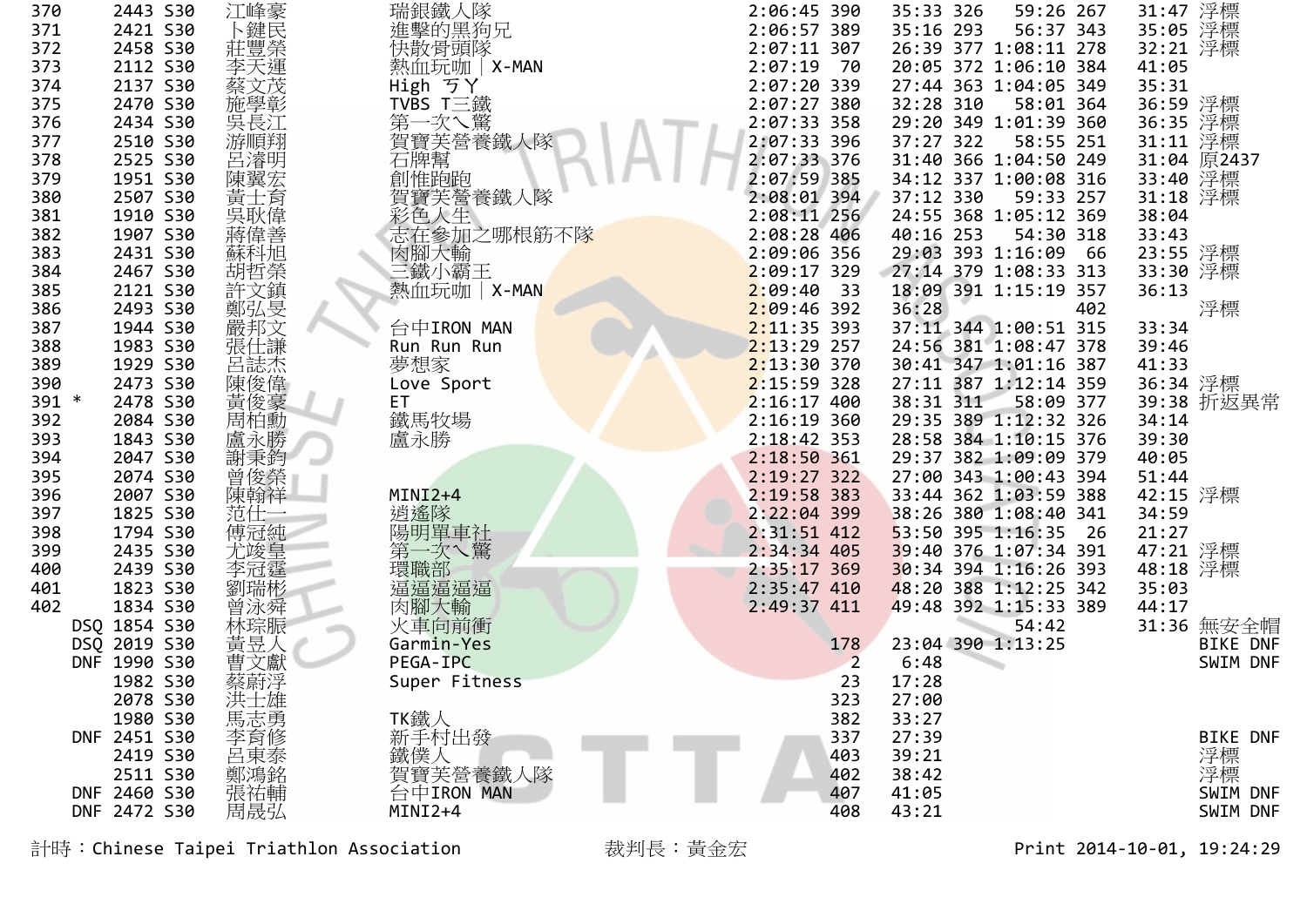S20 組成績

|                 | 2014-09-14 13:00 |                 |                                      |             |                |           |                 |             |                |              |            |
|-----------------|------------------|-----------------|--------------------------------------|-------------|----------------|-----------|-----------------|-------------|----------------|--------------|------------|
| Pos             | No. Div          | Name            | Team                                 | Time        | Rnk            | Swim      | Rnk             | <b>Bike</b> | Rnk            | Run          | Remarks    |
| $== =$<br>$===$ |                  |                 |                                      | ======= === |                | ===== === |                 | =======     | ===            | ======= ==== |            |
| 1               | 1586 S20         | 王顥翔             |                                      | 1:02:42     | $\mathbf 1$    | 11:27     | $\mathbf{1}$    | 35:29       | 4              | 15:47        |            |
| $\overline{2}$  | 1663 S20         | 徐君宇             | 冰淇淋鐵人隊                               | 1:08:02     | 5              | 14:31     | 6               | 38:29       | 3              | 15:03        |            |
| 3               | 1736 S20         | 林敬航             | 鐵馬牧場                                 | 1:08:45     | 9              | 15:28     | 3               | 36:12       | 5              | 17:06        |            |
| 4               | 1720 S20         | 李承峰             |                                      | 1:09:16     | $\overline{2}$ | 12:31     | $\overline{2}$  | 35:51       | 17             | 20:55        |            |
| 5               | 1593 S20         | 林群馨<br>劉家源      | Featherlight TriTeam                 | 1:10:05     | $\overline{a}$ | 14:23     | 4               | 36:30       | $\overline{7}$ | 19:12        |            |
| 6               | 1751 S20         |                 | 熱血玩咖   X-MAN                         | 1:14:13     | $\overline{3}$ | 12:41     | 10              | 40:40       | 16             | 20:53        |            |
|                 | 1735 S20         | 林義昌             | 鐵馬牧場<br>鐵馬牧場                         | 1:14:22     | 8              | 15:25     | 5               | 38:10       | 14             | 20:47        |            |
| 8               | 1737 S20         | 饒皓昀             |                                      | 1:17:01     | 13             | 16:00     | 7               | 39:28       | 23             | 21:34        |            |
| 9               | 1664 S20         | 邱文鴻<br>蕭仁信      | 冰淇淋鐵人隊<br>TMAN鐵人隊之曉 <mark>春百鐵</mark> | 1:18:23     | 15             | 17:07     | 16              | 42:41       | 6              | 18:36        |            |
| 10              | 1757 S20         |                 |                                      | 1:18:46     | 24             | 18:44     | 8               | 39:43       | 12             | 20:20        |            |
| 11              | 1595 S20         | 陳世和             | 阿雄鐵人團                                | 1:18:56     | 21             | 18:16     | 9               | 39:45       | 18             | 20:56        |            |
| 12              | 1748 S20         | 王宣堯             | 台北捷運鐵人聯 <mark>隊</mark>               | 1:19:49     | 11             | 15:55     | 11              | 40:42       | 36             | 23:13        |            |
| 13              | 1769 S20         | 陳彥辰             | High ラY                              | 1:21:22     | 39             | 20:29     | 12              | 40:43       | 11             | 20:10        |            |
| 14              | 1658 S20         | Thomas Hilder   | 吐司演講會                                | 1:21:34     | 50             | 21:06     | 13              | 40:49       | 9              | 19:39        |            |
| 15              | 1627 S20         | 紀志新             | 東風鐵人                                 | 1:23:22     | 28             | 19:06     | 20              | 43:36       | 13             | 20:40        |            |
| 16              | 1688 S20         | 吳小龍             | Super Fitness                        | 1:23:25     | 25             | 18:57     | 18              | 43:30       | 21             | 20:59        |            |
| 17              | 1750 S20         | 謝季璁             | 熱血玩咖   X-MAN+J68                     | 1:23:29     | 31             | 19:22     | 14              | 41:43       | 28             | 22:26        |            |
| 18              | 1587 S20         | 賴承諺             | Lai-ki team                          | 1:23:34     | 23             | 18:40     | 19              | 43:35       | 22             | 21:19        |            |
| 19              | 1752 S20         | 陳柏宇             | 熱血玩咖   X-MAN                         | 1:25:06     | 6              | 14:33     | 33 <sup>°</sup> | 46:37       | 41             | 23:57        |            |
| 20              | 1600 S20         | 張偉庭             | 鐵丸3角鐵                                | 1:25:07     | 7              | 14:38     | 49              | 48:06       | 27             | 22:24        |            |
| 21              | 1624 S20         | ·吴文浩<br>羅       | 泰年青                                  | 1:25:21     | 34             | 19:49     | 24              | 44:34       | 20             | 20:59        |            |
| 22              | 1740 S20         |                 | 蘇澳慢跑-極限鐵人隊                           | 1:25:53     | 44             | 20:44     | 23              | 44:14       | 19             | 20:57        |            |
| 23              | 1754 S20         | 何慕霖             | 熱血玩咖<br>$X-MAN$                      | 1:29:22     | 42             | 20:37     | 27              | 45:06       | 40             | 23:40        |            |
| 24              | 1682 S20         | 黃政釜             | 不要掉晶片                                | 1:29:40     | 54             | 21:16     | 15              | 42:32       | 62             | 25:53        |            |
| 25              | 1770 S20         | 張祺祿             | High ゔY                              | 1:29:46 111 |                | 24:33     | 29              | 45:23       | 10             | 19:51        |            |
| 26              | 1685 S20         | 吳易達             | 三角褲戰隊                                | 1:30:20     | 56             | 21:30     | 32 <sub>2</sub> | 46:15       | 29             | 22:36        |            |
| 27              | 1756 S20         | 邱繼廷             | 熱血玩咖<br>$X-MAN$                      | 1:30:59     | 10             | 15:32     | 40              | 47:38       | 87             | 27:49        |            |
| 28              | 1743 S20         | 黃炤方             | 蘇澳慢跑-極限鐵人隊                           | 1:31:12     | 94             | 23:41     | 26              | 44:45       | 31             | 22:47        |            |
| 29              | 1631 S20         | 林學詠             | 新手也超車                                | 1:31:33     | 36             | 20:03     | 22              | 44:06       | 82             | 27:26        |            |
| 30              | 1659 S20         | Jon David Hansf | 吐司演講會                                | 1:32:29     | 33             | 19:49     | 37              | 47:05       | 59             | 25:36        |            |
| 31              | 1590 S20         | 陳佑男<br>陳耘智      | 風神特攻                                 | 1:32:49     | 29             | 19:16     | 50              | 48:21       | 56             | 25:13        |            |
| 32              | 1660 S20         |                 | 台北大學游泳隊                              | 1:33:20     | 14             | 16:29     | 93              | 53:31       | 37             | 23:21        |            |
| 33              | 1697 S20         | 顏浚益             | Forever Biker                        | 1:33:46     | 91             | 23:29     | 39              | 47:36       | 30             | 22:43        |            |
| 34              | 1723 S20         | 張隆盛             |                                      | 1:33:49     | 26             | 18:58     | 54              | 48:29       | 71             | 26:23        |            |
| 35              | 1730 S20         | 羅楚鈞             |                                      | 1:34:01     | 20             | 17:56     | 34              | 46:37 113   |                | 29:29        |            |
| 36              | 1666 S20         | 李逸鎮             |                                      | 1:34:04     | 84             | 23:19     | 30              | 45:34       | 55             | 25:12        |            |
| 37              | +30 1636 S20     | 彭暉豪             | 冬山鐵人隊<br>我最搖擺鐵人團                     | 1:34:06     | 75             | 22:39     | 46              | 48:00       | 38             |              | 23:27 裸露上身 |
| 38              | 1623 S20         | 林裕峰             | 生命輪轉社                                | 1:34:43     | 30             | 19:20     | 51              | 48:23       | 76             | 27:01        |            |
| 39              | 1767 S20         | 李昭延             | High ゔY                              | 1:34:47 107 |                | 24:21     | 25              | 44:41       | 61             | 25:46        |            |
| 40              | 1761 S20         | 林岳騰             | High 丂Y                              | 1:34:48 136 |                | 26:38     | 17              | 43:21       | 52             | 24:51        |            |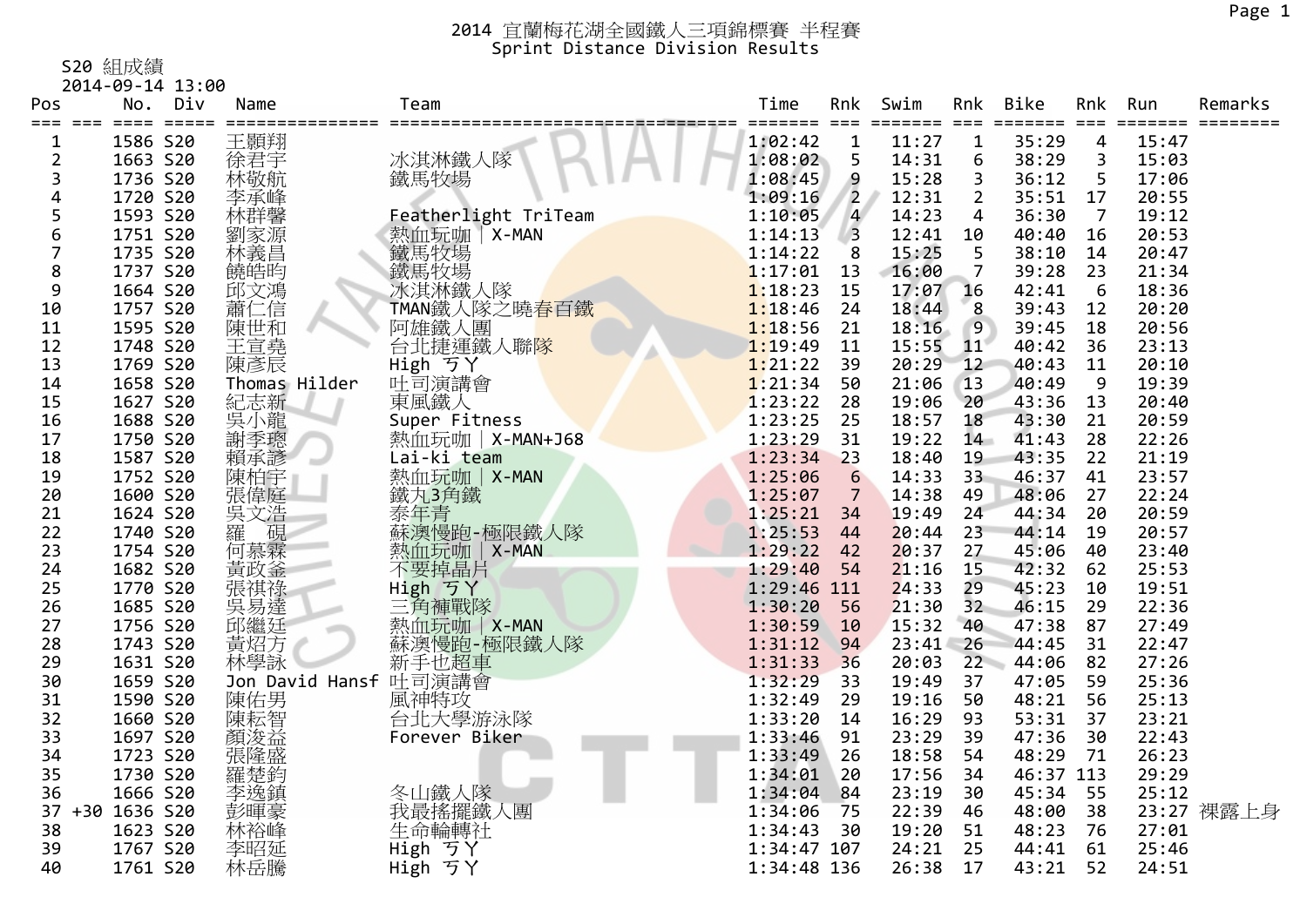| 41     | 1775 S20 | 林義峰                                                                                              | 宜府鐵人隊                | 1:34:53<br>51            | 21:08<br>35     | 46:38<br>78           | 27:07      |
|--------|----------|--------------------------------------------------------------------------------------------------|----------------------|--------------------------|-----------------|-----------------------|------------|
| 42     | 1645 S20 | 陳永憲<br>何欣諺                                                                                       | 宜中校友鐵人隊              | 1:34:58<br>40            | 20:31<br>42     | 47:40<br>74           | 26:49      |
| 43     | 1678 S20 |                                                                                                  | 人人更更                 | 1:35:05 105              | 24:20<br>41     | 47:39<br>34           | 23:07      |
| 44     | 1731 S20 | 蔡明聰                                                                                              |                      | 1:35:36<br>47            | 20:55<br>55     | 48:29<br>69           | 26:13      |
| 45     | 1621 S20 |                                                                                                  | 義泳                   | 1:35:55<br>88            | 23:25<br>52     | 48:24<br>46           | 24:07      |
| 46     | 1698 S20 |                                                                                                  | BST聯盟                | 1:36:05 128              | 25:57<br>63     | 49:17<br>15           | 20:52      |
| 47     | 1702 S20 |                                                                                                  | bagaylo              | 1:36:12<br>-64           | 22:01<br>81     | 51:54<br>26           | 22:19      |
| 48     | 1774 S20 | 《張夏蕭陳#                                                                                           | 賀寶芙營養鐵人隊             | 1:36:57 133              | 26:31<br>36     | 46:51<br>39           | 23:35      |
| 49     | 1693 S20 | 陳泰霖                                                                                              | <b>NGU</b>           | $1:37:02$ 92             | 23:32<br>70     | 50:21<br>35           | 23:10      |
| 50     | 1690 S20 | 江立堯                                                                                              | Profile Design-Ceepo | $1:37:19$ 113            | 24:35<br>53     | 48:25<br>49           | 24:21      |
| 51     | 1681 S20 | 詹鈞皓                                                                                              |                      | $1:37:24$ 137            | 26:38<br>62     | 49:13<br>24           | 21:34      |
| 52     | 1599 S20 | 呂家和                                                                                              | 中壢鴿子幫<br>鐵僕人         | 1:38:06 108              | 24:23<br>43     | 47:42<br>65           | 26:02      |
| 53     | 1696 S20 | 黃右翔                                                                                              | Hold on              | 1:38:13<br>35            | 20:02<br>48     | 48:03 118             | 30:09      |
| 54     | 1679 S20 |                                                                                                  | 人人更更                 | 1:39:25<br>61            | 21:51<br>28     | 45:18 146             | 32:17      |
| 55     | 2411 S20 |                                                                                                  |                      | 1:39:32 117              | 25:00<br>77     | 51:43<br>32           |            |
|        |          |                                                                                                  | 賀寶芙營養鐵人隊             |                          |                 |                       | 22:50 浮標   |
| 56     | 1708 S20 | 《高連林馬監神》<br><br><br><br><br><br><br><br><br><br><br><br><br><br><br><br><br><br><br><br><br><br> | 302暴力熊               | $1:39:53$ 143<br>1:40:06 | 26:53<br>60     | 48:55<br>45           | 24:06      |
| $57 *$ | 1715 S20 |                                                                                                  |                      | 49                       | 21:00<br>87     | 52:52<br>70           | 26:14 少圈補跑 |
| 58     | 2405 S20 | 陳世恆                                                                                              | 緯創資通                 | 1:40:08<br>58            | 21:40<br>75     | 51:36<br>75           | 26:53 浮標   |
| 59     | 1684 S20 | 張玉龍                                                                                              | 三角褲戰隊                | $1:40:12$ 118            | 25:06<br>59     | 48:55<br>68           | 26:12      |
| 60     | 1699 S20 |                                                                                                  | bagaylo              | 1:40:18<br>69            | 22:11<br>38     | 47:07 131             | 31:01      |
| 61     | 1650 S20 | 郭展孟<br>林劉<br>朝林                                                                                  | 夢想家                  | $1:40:29$ 129            | 26:08           | 190                   |            |
| 62     | 1694 S20 |                                                                                                  | LDS騎士團               | $1:40:56$ 121            | 25:15<br>44     | 92<br>47:44           | 27:58      |
| 63     | 1742 S20 | 李洋煥                                                                                              | 蘇澳慢跑-極限鐵人隊           | 1:41:31<br>76            | 22:47<br>73     | 51:25<br>81           | 27:19      |
| 64     | 2406 S20 | 蔣佳丞                                                                                              | 緯創資通                 | 1:41:50<br>96            | 23:51<br>$71 -$ | 50:56<br>77           | 27:03 浮標   |
| 65     | 1728 S20 | 蔡昇鴻                                                                                              |                      | 1:42:05<br>81            | 23:05<br>72     | 51:04<br>91           | 27:57      |
| 66     | 1633 S20 | 何承霖                                                                                              | 新手上路                 | 1:42:09<br>45            | 20:49 133       | 57:03<br>48           | 24:18      |
| 67     | 1639 S20 | 林舜仁                                                                                              | 愛人家族                 | 1:42:30<br>55            | 21:20 110       | 55:08<br>66           | 26:03      |
| 68     | 2398 S20 | 廖澤宇                                                                                              | Garmin-Yes           | 1:42:38<br>90            | 23:26<br>47     | 48:01 133             | 31:12 浮標   |
| 69     | 1738 S20 | 詹勝翔                                                                                              |                      | 1:42:38<br>77            | 22:50<br>56     | 48:43 132             | 31:06      |
| 70     | 1747 S20 |                                                                                                  | 鐵馬牧場<br>宜蘭縣鐵人三項協會    | 1:43:16<br>80            | 22:55<br>98     | 53:58<br>72           | 26:25      |
| 71     | 1704 S20 | 林家聖<br>張裕崇                                                                                       | bagaylo              | 1:43:18<br>66            | 22:07<br>79     | 51:52 112             | 29:21      |
| 72     | 2404 S20 | 曾能意                                                                                              |                      | 1:43:24 183              | 36:45<br>21     | 43:45<br>33           | 22:54 浮標   |
| 73     | 1713 S20 | 江彥輝                                                                                              |                      | 1:43:29<br>62            | 21:51 104       | 54:27<br>80           | 27:12      |
| 74     | 1732 S20 | 曾柏翔                                                                                              |                      | 1:43:30 122              | 25:17<br>83     | 52:15<br>64           | 25:59      |
| 75     | 1773 S20 | 陳冠魁                                                                                              | 賀寶芙營養鐵人隊             | 1:43:34 124              | $25:26 - 69$    | 50:06<br>96           | 28:03      |
| 76     | 1613 S20 | 范仲元                                                                                              | 逍遙隊<br>翻插覆股份有限公司     | 1:43:36 106              | 24:20 115       | 55:19<br>42           | 23:59      |
| 77     | 1617 S20 | 楊智鈞                                                                                              |                      | 1:43:49<br>- 38          | 20:13 101       | 54:17 111             | 29:20      |
| 78     | 1608 S20 | 藍志彬                                                                                              | 金色狂風                 | $1:44:10$ 65             | 22:02 45        | 47:46 163             | 34:23      |
| 79     | 2396 S20 |                                                                                                  | 台中IRON MAN           | 1:44:13<br>- 93          | 23:38 113       | 55:14<br>57           | 25:22 浮標   |
| 80     | 1766 S20 | 廖庭蔚                                                                                              | High ゔY              | $1:44:15$ 135            | 26:37<br>- 68   | 50:02<br>85           | 27:36      |
| 81     | 2399 S20 |                                                                                                  |                      | $1:44:15$ 181            | 36:00<br>-95    | 53:40<br>$\mathbf{1}$ | 14:36 浮標   |
| 82     | 1661 S20 | 陳皇州                                                                                              | 台北大學游泳隊              | 1:44:15<br>$\sqrt{16}$   | 17:20 124       | 56:20 125             | 30:35      |
| 83     | 1642 S20 | 陳建宇                                                                                              | 愛人家族                 | 1:44:20<br>52            | 21:09 117       | 55:22<br>- 88         | 27:50      |
| 84     | 1755 S20 | 邱繼峰                                                                                              | $X-MAN$<br>熱血玩咖      | 1:44:28<br>12            | 15:59 139       | 57:51 127             | 30:39      |
| 85     | 1695 S20 | 陳淵琮                                                                                              | Just For Fun         | 1:44:36<br>-99           | 23:57 112       | 55:14<br>- 58         | 25:26      |
| 86     | 1712 S20 |                                                                                                  |                      | $1:44:45$ 125            | 25:30 109       | 55:00<br>47           | 24:16      |
| 87     | 1643 S20 | 白家宇<br>戴銘泉                                                                                       | 彩色人生                 | 1:44:56 100              | 24:00 80        | 51:53 107             | 29:05      |
|        |          |                                                                                                  |                      |                          |                 |                       |            |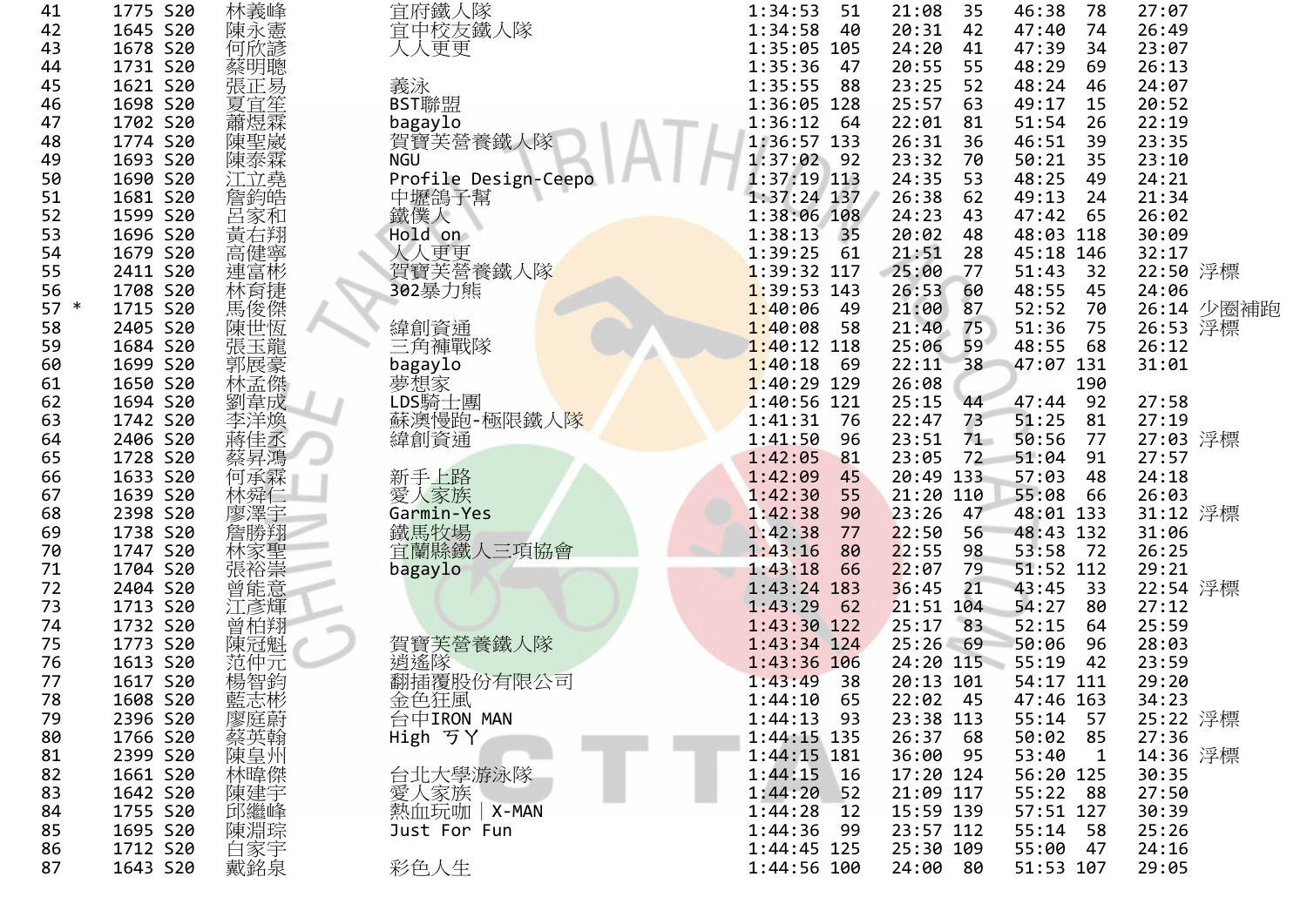| 88  | 1610 S20 | 陳俊瑋       | 金憨慢戰隊                  | 1:45:02 60      | 21:50 118             | 55:33<br>86   | 27:40                |
|-----|----------|-----------|------------------------|-----------------|-----------------------|---------------|----------------------|
| 89  | 1705 S20 | 謝佳穎       | bagaylo                | 1:45:06 127     | 25:49 132             | 57:01<br>25   | 22:16                |
| 90  | 1714 S20 | 黃奕翔       |                        | 1:45:10<br>85   | 23:22 76              | 51:39 119     | 30:10                |
| 91  | 2400 S20 | 文瑞竹       |                        | 1:45:39<br>59   | 21:42 145             | 58:21<br>- 60 | 25:37 浮標             |
| 92  | 1762 S20 | 黃敏智       | High ゔY                | 1:45:50 157     | 29:33<br>- 61         | 49:06<br>- 79 | 27:12                |
| 93  | 1669 S20 |           | 傑森鋁合金                  | $1:45:51$ 72    | 22:23<br>89           | 52:59 123     | 30:30                |
| 94  | 1605 S20 |           | 金色狂風                   | 1:46:01 152     | 28:22<br>31           | 45:45 137     | 31:55                |
| 95  | 1646 S20 | 簡兆炫       | 宜中校友鐵人隊                | 1:46:14 110     | 24:31<br>- 66         | 49:29 144     | 32:15                |
| 96  | 2408 S20 | 蘇恕德       | 緯創資通                   | 1:46:17 170     | 31:59 65              | 49:27 53      | 24:53 浮標             |
| 97  | 1655 S20 | 張家銘       | 地球防衛軍                  | 1:46:19<br>97   | 23:54 94              | 53:35 105     | 28:51                |
| 98  | 1674 S20 |           |                        | 41<br>1:46:41   | 20:37 138             | 57:50 100     | 28:15                |
|     |          | 唐翊祺       | 保長石破天驚                 | $1:47:06$ 79    | 22:52 157             |               |                      |
| 99  | 1651 S20 | 林臻宥       | 基隆初之鐵                  |                 |                       | 59:51<br>50   | 24:24                |
| 100 | 1709 S20 | 陳滿慶       | 302暴力熊                 | $1:47:10$ 144   | 27:06<br>57           | 48:44 135     | 31:22                |
| 101 | 1763 S20 | 林昆達       | High ライ<br>夢想家         | 1:47:19<br>73   | 22:25 126             | 56:26 102     | 28:29                |
| 102 | 1649 S20 | 許博皓       |                        | 1:47:40<br>87   | 23:25 143             | 58:12<br>- 67 | 26:05                |
| 103 | 2410 S20 | 洪立軒       | 賀寶芙營養鐵人隊<br>蘇澳慢跑-極限鐵人隊 | $1:47:54$ 140   | 26:47 90              | 53:05<br>95   | 28:03 浮標             |
| 104 | 1741 S20 | 蘇哲毅       |                        | $1:48:15$ 132   | 26:26 102             | 54:22<br>- 84 | 27:27                |
| 105 | 1630 S20 | 王經遠       | 『最高殿堂<br>冬山鐵人隊         | $1:48:30$ 74    | 22:28 107             | 54:48 134     | 31:16                |
| 106 | 1665 S20 | 張智鈞       |                        | 1:48:38 155     | 28:59 67              | 49:51 114     | 29:49                |
| 107 | 1667 S20 | 李詠真       | 冬山鐵人隊                  | $1:48:40$ 126   | 25:48 141             | 57:55 54      | 24:58                |
| 108 | 1683 S20 | 黃政彥       | 不要掉晶片                  | $1:48:41$ 139   | 26:46<br>58           | 48:44 155     | 33:12                |
| 109 | 1701 S20 | 周偉任       | bagaylo                | 1:48:46<br>32   | 19:27 172 1:03:21     | - 63          | 25:59                |
| 110 | 1729 S20 |           |                        | 1:48:49 48      | 21:00 146             | 58:48 106     | 29:03                |
| 111 | 1707 S20 | 林修安       | 3060                   | $1:48:52$ 147   | 27:30<br>92           | 53:30<br>- 89 | 27:54                |
| 112 | 1620 S20 | 詹傑淳       | 義泳                     | 1:49:05 82      | 23:15<br>88           | 52:54 153     | 32:57                |
| 113 | 1668 S20 | 張瑋銘       | 冬山鐵人隊                  | $1:49:27$ 142   | 26:51 84              | 52:15 121     | 30:21                |
| 114 | 1618 S20 | 李成章       | 翻插覆股份有限公司              | 1:49:27 115     | 24:45 128             | 56:33<br>98   | 28:10                |
| 115 | 1640 S20 | 魏傳義       | 愛人家族                   | $1:49:44$ 57    | 21:39 108             | 54:53 156     | 33:12                |
| 116 | 1597 S20 | 沈文揚       | 阿嘴隊                    | $1:49:51$ 98    | 23:55 120             | 56:08 115     | 29:49                |
| 117 | 1619 S20 | 賴勤翔       | 翻插覆股份有限公司              | 1:50:08 171     | $32:03$ 64            | 49:23 104     | 28:42                |
| 118 | 1616 S20 | 黃啟賢       | 行天宮特戰隊                 | 1:50:28<br>78   | $22:51$ 154           | 59:42<br>- 90 | 27:56                |
| 119 | 1710 S20 | 林育璽       |                        | 1:50:58 158     | 30:00<br>78           | 51:50 108     | 29:09                |
| 120 | 1644 S20 | 林緯壹       | 建皇車業                   | 1:51:00<br>43   | 20:42 136             | 57:23 151     | 32:55                |
| 121 | 1628 S20 | 翁銘襄       | 木蘭花                    | 1:51:14<br>71   | 22:23 161 1:00:34 101 |               | 28:18                |
| 122 | 1726 S20 | 詹惟瀚       |                        | 1:51:31<br>70   | 22:14 159 1:00:08 109 |               | 29:10                |
| 123 | 2390 S20 | 黃冠霖       | 翻插覆股份有限公司              | 1:51:44<br>95   | 23:51 100 54:08 162   |               | 33:46 浮標             |
| 124 | 1734 S20 | 林家駿       |                        | $1:52:01$ 101   | 24:05 149             | 59:26 103     | 28:31                |
| 125 | 1614 S20 |           | 逍遙隊                    | 1:52:36 83      | 23:18 96              | 53:44 172     | 35:36                |
| 126 | 1611 S20 | 范光濠       |                        | 1:52:55 103     | 24:08 140             | 57:55 129     | 30:53                |
| 127 | 1765 S20 |           | 郭庭仲                    | $1:52:59$ 172   | 32:04 86              | 52:51 97      |                      |
|     |          |           | High 5Y                | 1:53:05 153     |                       | 57:40         | 28:05                |
| 128 | 1745 S20 |           | 博愛鐵人GO                 |                 | 28:46 137             | 73            | 26:40                |
| 129 | 2397 S20 | {郭黃吳賴呂H程庭 | 台中IRON MAN             | 1:53:08 116     | 24:55 105             | 54:29 161     | 33:45 浮標             |
| 130 | 1717 S20 |           |                        | $1:53:25$ 18    | 17:52 134             | 57:16 182     | 38:17                |
| 131 | 2392 S20 | 王雨禾       | 王雨禾                    | 1:53:26<br>- 68 | 22:11 122             | 56:10 168     | 35:06 浮標<br>32:17 浮標 |
| 132 | 2395 S20 | 廖展蔚       | 台中IRON MAN             | 1:53:29 109     | 24:27 129             | 56:45 147     |                      |
| 133 | 1700 S20 |           | bagaylo                | 1:53:30 102     | 24:07 147             | 58:57 122     | 30:27                |
| 134 | 1753 S20 | 林彥成       | 熱血玩咖   X-MAN           | 1:53:32 17      | 17:45 162 1:00:51 167 |               | 34:57                |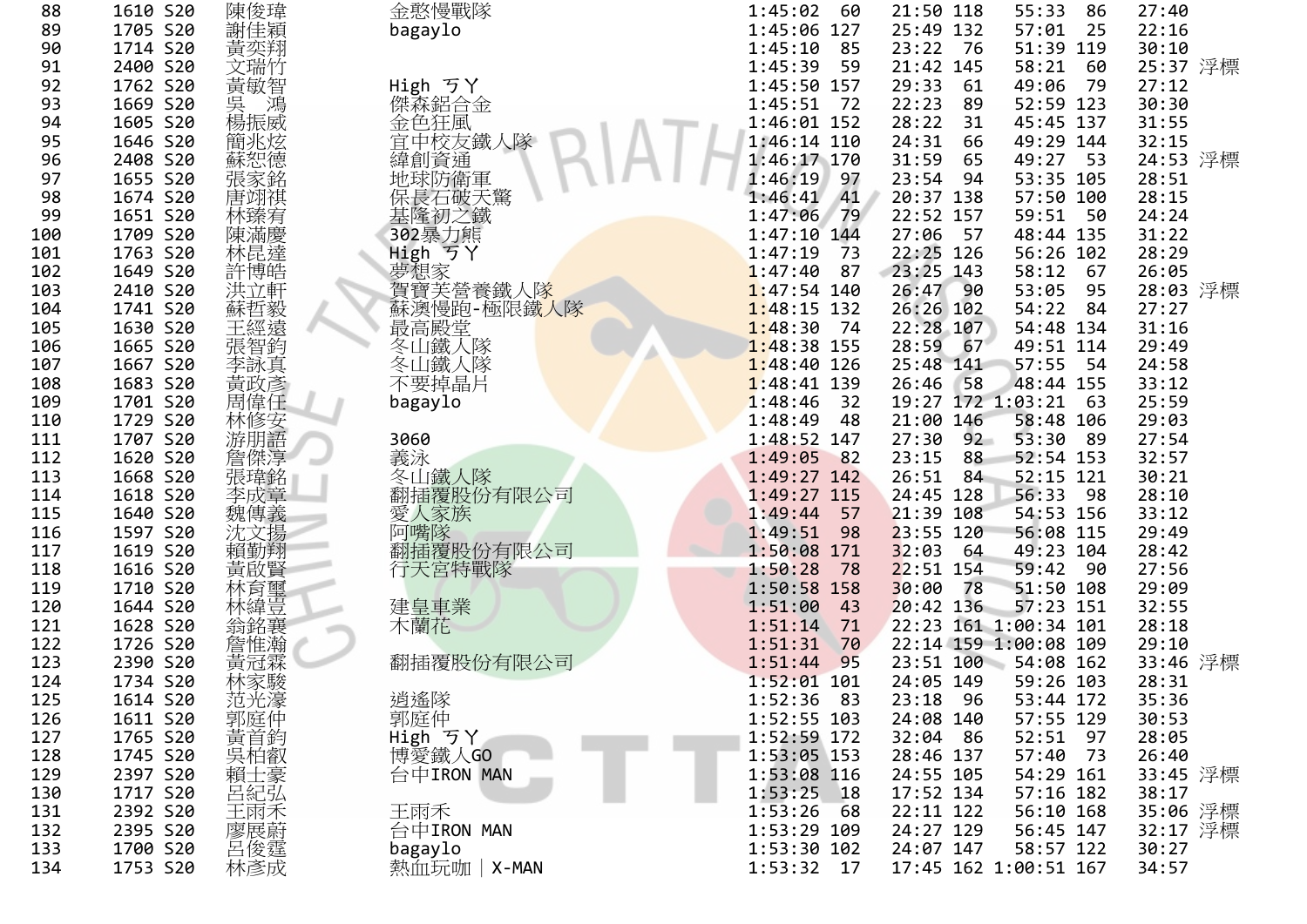| 135   | 2394 S20 | 謝文龍        | 快散骨頭隊                                      | 1:53:33 146   | 27:08 123               | 56:12 120             | 30:14 浮標   |
|-------|----------|------------|--------------------------------------------|---------------|-------------------------|-----------------------|------------|
| 136   | 1772 S20 | 卓仁凱        | 賀寶芙營養鐵人隊                                   | 1:53:35 161   | 30:09 111               | 55:14 99              | 28:13      |
| 137   | 1637 S20 | 杜文豪        | 愛德萬鐵人隊                                     | 1:54:02 131   | 26:13 114               | 55:17 149             | 32:33      |
| 138 * | 2391 S20 | 鄭博哲        | 真男人三鐵隊                                     | 1:54:03 138   | 26:42 103               | 54:25 152             | 32:56 浮標補跑 |
| 139   | 1632 S20 | 鍾國友        | 新手也超車                                      | 1:54:39 174   | 32:32 74                | 51:33 126             | 30:36      |
| 140   | 1596 S20 | 楊崴凱        | 阿嘴隊                                        | $1:55:17$ 19  |                         | 17:54 177 1:06:31 128 | 30:53      |
| 141   | 1749 S20 | 江修瑞        | 內湖鐵人                                       | 1:55:26 114   | 24:42 121               | 56:09 164             | 34:36      |
| 142   | 1648 S20 | 林奂廷        | 夢想家                                        | 1:55:32 63    |                         | 21:53 158 1:00:03 159 | 33:36      |
| 143   | 1677 S20 | 黃禹程        | 人人更更                                       | 1:55:46 166   | 30:58 97                | 53:53 130             | 30:56      |
| 144   | 1711 S20 | 黃存澤        |                                            | $1:55:46$ 112 | 24:34 151               | 59:37 136             | 31:36      |
| 145   | 1768 S20 | 蘇柏豪        | High ゔY                                    | 1:55:58 151   | 28:17 155               | 59:42 93              | 27:59      |
| 146   | 1725 S20 | 陳俊男        |                                            | $1:55:59$ 145 | 27:06 153               | 59:41 110             | 29:13      |
| 147   | 1760 S20 | 黃啟峰        | High ラY                                    | 1:56:36 156   | 29:15 131               | 56:51 124             | 30:31      |
| 148   | 1588 S20 | 吳偌凡        | 鴨子不會飛-D.N.F                                | $1:56:54$ 86  | 23:23 127               | 56:30 178             | 37:02      |
| 149   | 1641 S20 | 沈柏志        | 愛人家族                                       | $1:58:26$ 130 | 26:13 130               | 56:46 171             | 35:28      |
| 150   | 1592 S20 | 何維碩        | 陽明單車社                                      | $1:58:41$ 37  |                         | 20:09 173 1:04:48 160 | 33:45      |
| 151   | 2393 S20 | 羅士傑        | 會怕就好單車社                                    | $1:58:54$ 179 | 34:54 82                | 51:58 138             | 32:02 浮標   |
| 152   | 1662 S20 | 趙偲雅        | 刑事警察局                                      | $1:59:03$ 182 | 36:16 116               | 55:21 83              | 27:27      |
| 153   | 1722 S20 | 黃偉豪        |                                            | $1:59:08$ 160 | 30:08 119               | 55:33 158             | 33:27      |
| 154   | 1603 S20 | 林士鈞        |                                            | $1:59:09$ 154 | 28:55 142               | 58:07 139             | 32:07      |
| 155   | 1601 S20 | 郭孟宣        | 銘傳會計六帥暨 <mark>超級鐵人隊</mark><br>銘傳會計六帥暨超級鐵人隊 | $1:59:09$ 22  |                         | 18:33 182 1:08:28 141 | 32:09      |
| 156   | 1604 S20 | 林信杰        | 銘傳會計六帥暨超級鐵人隊                               | $1:59:09$ 123 |                         | 25:25 163 1:01:37 140 | 32:09      |
| 157   | 1691 S20 | 游子毅        | PLAY ONE                                   | 1:59:22 141   |                         | 26:48 160 1:00:21 143 | 32:14      |
| 158   | 1706 S20 | 郭繼剛        | bagaylo                                    | 1:59:51 159   |                         | 30:07 85 52:39 179    | 37:07      |
| 159   | 1653 S20 | 呂家駿        | 地球防衛軍                                      | $2:00:05$ 162 |                         | 30:29 174 1:05:12 51  | 24:25      |
| 160   | 2402 S20 | 郭名駿        |                                            | $2:00:16$ 148 |                         | 27:32 169 1:02:38 117 | 30:07 浮標   |
| 161   | 1744 S20 | 匡載麒        | 博愛鐵人GO                                     | $2:01:30$ 134 | 26:32 156               | 59:43 170             | 35:16      |
| 162   | 1724 S20 | 蔡鎔仲        |                                            | $2:02:03$ 89  |                         | 23:26 171 1:02:59 173 | 35:39      |
| 163   | 1716 S20 | 蔡秉諭        |                                            | $2:02:12$ 149 |                         | 27:41 167 1:02:23 142 | 32:09      |
| 164   | 1680 S20 | 賴敏軒        | 交友不慎三鐵部                                    | $2:02:20$ 46  |                         | 20:52 178 1:06:48 165 | 34:42      |
| 165   | 2413 S20 |            | 賀寶芙營養鐵人隊                                   | $2:03:19$ 163 | 30:38 99                | 53:59 184             | 38:44 浮標   |
|       |          | 王冠倫        |                                            |               |                         | 19:00 179 1:08:05 176 |            |
| 166   | 1602 S20 | 郭子閱        | 銘傳會計六帥暨超級鐵人隊<br>PLAY ONE                   | $2:03:48$ 27  |                         | 59:17 177             | 36:43      |
| 167   | 1692 S20 | 林建志        |                                            | $2:03:58$ 150 | $27:53$ 148             |                       | 36:48      |
| 168   | 1626 S20 | 吳育愷        | 正昕鐵人隊                                      | $2:04:10$ 175 | 32:43 91                | 53:22 181             | 38:06      |
| 169   | 1733 S20 | 張博為        |                                            | $2:04:42$ 104 |                         | 24:13 180 1:08:11 148 | 32:19      |
| 170   | 1719 S20 | 紀柏雄        |                                            | $2:05:22$ 53  |                         | 21:14 175 1:05:29 183 | 38:40      |
| 171   | 1638 S20 | 夏繼琤        | 愛德萬鐵人隊                                     | $2:05:59$ 67  |                         | 22:09 176 1:06:20 180 | 37:31      |
| 172   | 2403 S20 | 徐慶忠<br>林世錫 |                                            | 2:06:20 177   |                         | 34:35 165 1:01:45 116 | 30:02 浮標   |
| 173   | 1634 S20 |            | 接力利                                        | 2:06:42 173   | 32:28 150               | 59:32 166             | 34:43      |
| 174   | 1654 S20 | 許育銑        | 地球防衛軍                                      | 2:06:51 165   |                         | 30:55 170 1:02:46 154 | 33:11      |
| 175   | 1721 S20 | 顏吉宏        |                                            | $2:08:28$ 164 |                         | 30:47 168 1:02:28 169 | 35:13      |
| 176   | 1589 S20 | 唐乃元        | 鬍子阿唐                                       | 2:08:30 180   | 35:31 125               | 56:21 175             | 36:38      |
| 177   | 1764 S20 | 黃啟修        | High ゔY                                    | 2:08:47 176   |                         | 33:59 164 1:01:37 157 | 33:13      |
| 178   | 1594 S20 | 陳柏豪        | 陳柏豪                                        | 2:10:09 119   |                         | 25:10 186 1:12:44 145 | 32:16      |
| 179   | 1622 S20 | 侯志融<br>林裕峰 | 真男人三鐵隊                                     | 2:15:27 120   |                         | 25:14 181 1:08:18 185 | 41:56      |
| 180   | 1672 S20 |            | 健康人生隊                                      |               | 2:15:31 190 1:06:18 106 | 54:34<br>2            | 14:40      |
| 181   | 2389 S20 | 黃文宏        | 金色狂風                                       | 2:20:52 184   | 37:12 152               | 59:39 186             | 44:02 浮標   |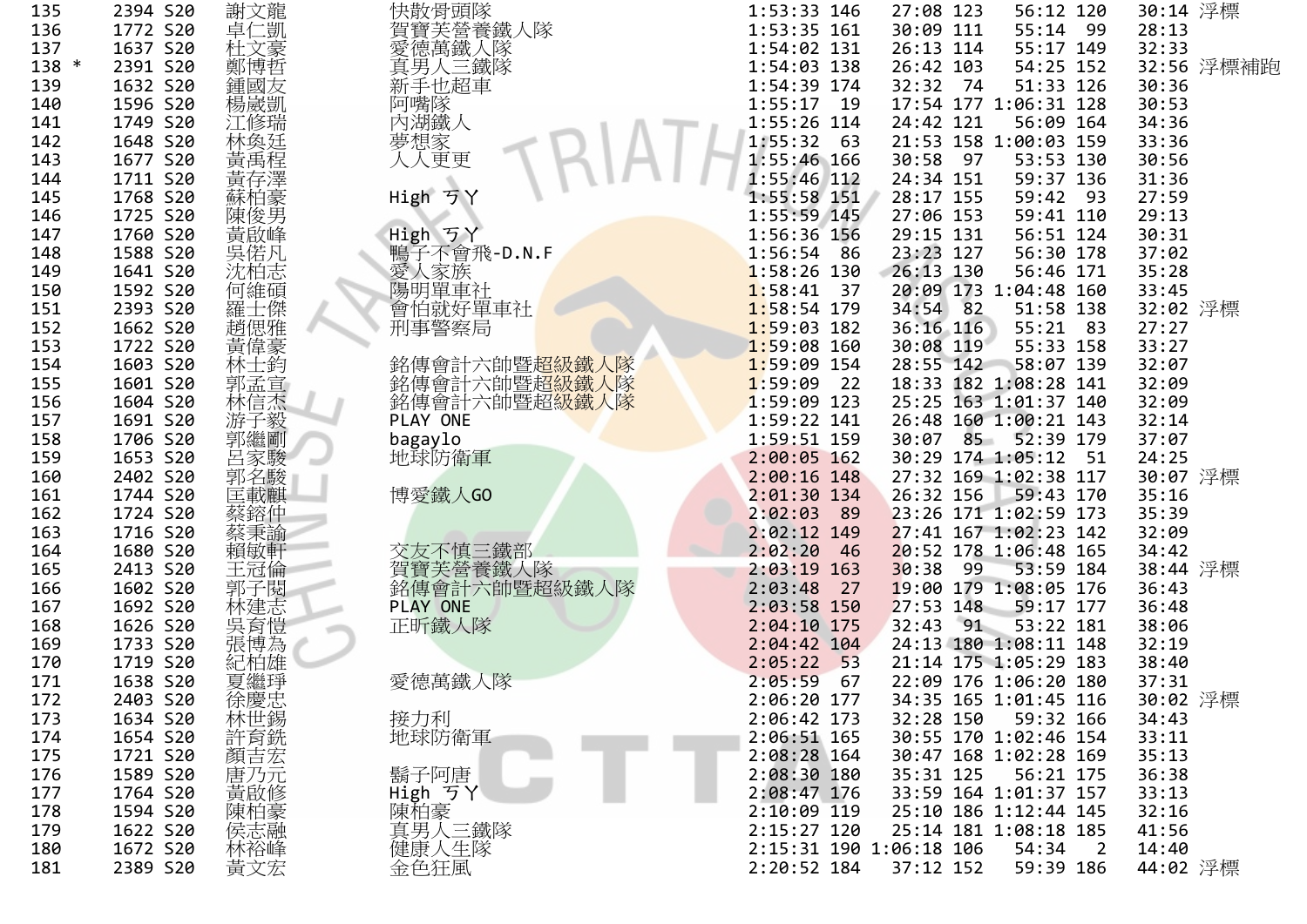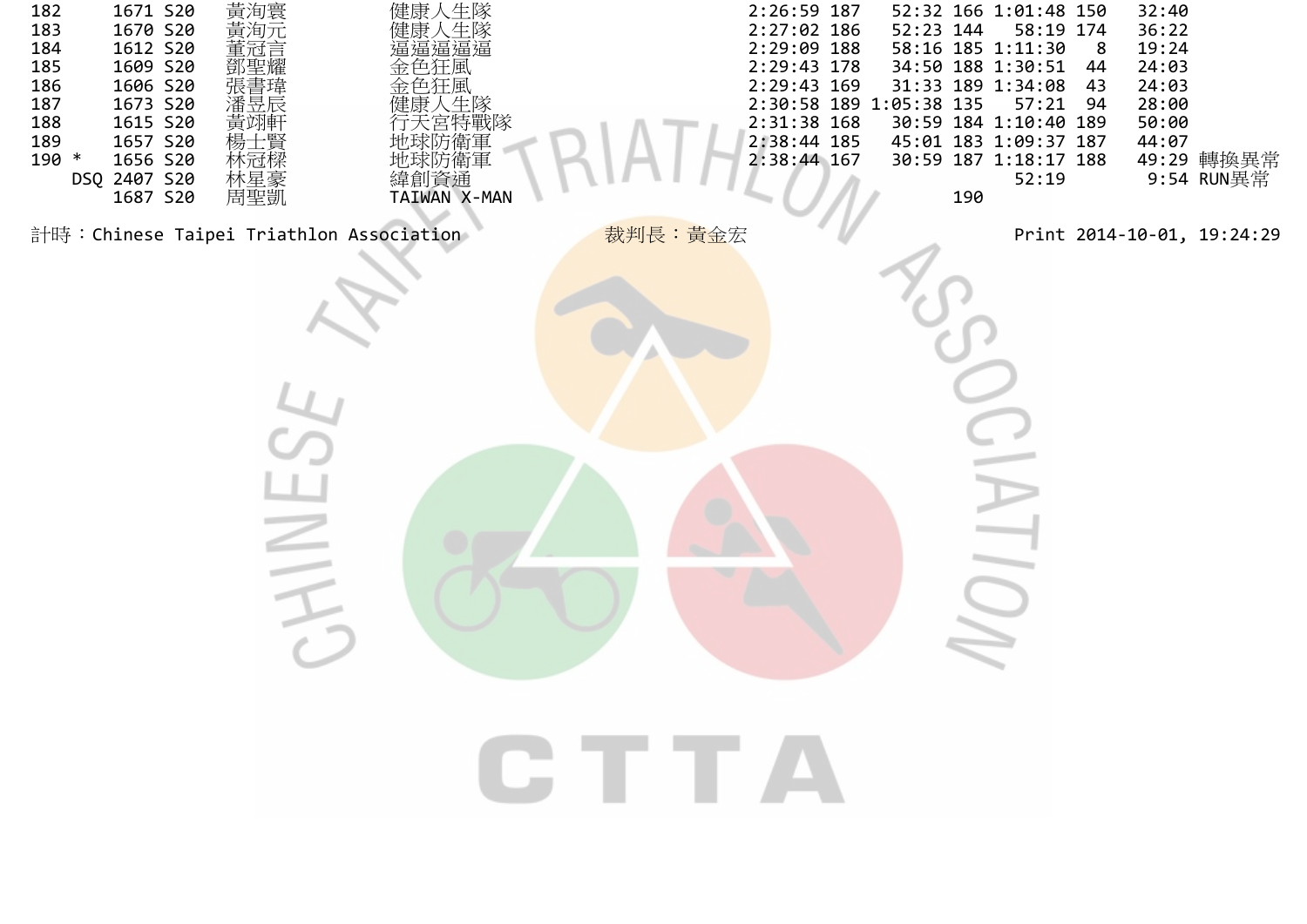S16 組成績

|                | 2014-09-14 13:00 |                   |                                                    |              |                 |            |                         |                                |                |                   |            |
|----------------|------------------|-------------------|----------------------------------------------------|--------------|-----------------|------------|-------------------------|--------------------------------|----------------|-------------------|------------|
| Pos            | No. Div          | Name              | Team                                               | Time         | Rnk             | Swim       | Rnk                     | Bike                           | Rnk            | Run               | Remarks    |
| $\mathbf 1$    | 1526 S16         | 林志峰               | ===============<br>RBSC銳騎佰客VOLANDO鐵人隊_強恕高中 1:02:35 |              | 13              | 12:13      | $\overline{2}$          | ===== === ======= ===<br>34:05 | $\overline{2}$ |                   | 16:18 高中甄試 |
| $\overline{2}$ | 1527 S16         | 柳承宇               | RBSC銳騎佰客VOLANDO鐵人隊 南港高中 1:03:17                    |              | $\overline{7}$  | 11:35      | $\mathbf{1}$            | 33:49                          | 6              |                   | 17:54 高中甄試 |
| 3              | 1557 S16         | 魯仲宣               | 泓輪國際                                               | 1:04:17      | 6               | 11:32      | 6                       | 35:21                          | 5              | 17:24             |            |
| 4              | 1552 S16         |                   | OSTIA啟動自游跑鐵人隊                                      | 1:05:00      | 24              | 14:31      | $\overline{4}$          | 35:03                          | $\mathbf{1}$   | 15:27             |            |
| 5              | 1530 S16         | 謝育宏               | RBSC銳騎佰客VOLANDO鐵人隊 瑞祥高中 1:05:13                    |              | 12 <sup>7</sup> | 12:12      | $\overline{7}$          | 36:10                          | $\overline{3}$ |                   | 16:52 高中甄試 |
| 6              | 1529 S16         | 李汶陽               | OSTIA啟動自游跑鐵人隊_左營高中                                 | 1:05:22      | 19              | 13:14      | 5                       | 35:06                          | $\overline{4}$ |                   | 17:03 高中甄試 |
| 7              | 1528 S16         | 駱政彥               | OSTIA啟動自游跑鐵人隊 中正高中                                 | 1:07:13      | 14              | 12:34      | $\overline{\mathbf{3}}$ | 34:35                          | 15             |                   | 20:05 高中甄試 |
| 8              | 1554 S16         | 鄭家澤               | RBSC銳騎佰客VOLANDO鐵入隊                                 | 1:07:32      | 8               | 11:47      | 10                      | 36:39                          | 9              | 19:07             |            |
| 9              | 1543 S16         | 柯伯臻               | 文山高中                                               | 1:08:48      | 18              | 13:05      | 9                       | 36:32                          | 11             |                   | 19:12 高中甄試 |
| 10             | 1534 S16         | 林威志               | OSTIA啟動自游跑鐵人隊                                      | 1:09:21      | 4               | 11:27      | 16                      | 38:46                          | 10             |                   | 19:10 高中甄試 |
| 11             | 1542 S16         | 鄭堯尹               |                                                    | 1:10:03      | 22              | 14:13      | 12                      | 37:56                          | $\overline{7}$ |                   | 17:55 高中甄試 |
| 12             | 1547 S16         | 蔡維恩               | RBSC銳騎佰客VOLANDO鐵人隊_鳳甲國中 1:10:41                    |              | 17              | 12:51      | 15 <sup>7</sup>         | 38:34                          | 12             |                   | 19:17 高中甄試 |
| 13             | 1561 S16         | 陳威仁               | 東山高中                                               | 1:11:14      | 5               | 11:28      | 22                      | 40:14                          | 13             | 19:33             |            |
| 14             | 1560 S16         | 吳立冬               | 東山高中                                               | 1:12:47      | 2               | 11:11      | 23                      | 40:20                          | 21             | 21:17             |            |
| 15             | 1532 S16         | 柳俊瑋               | 虎尾高中                                               | 1:13:05      | 20              | 13:31      | 14                      | 38:23                          | 20             |                   | 21:11 高中甄試 |
| 16             | 1550 S16         | 林益謙               | 中正高中                                               | 1:13:07      | 3               | 11:15      | 20                      | 39:59                          | 26             |                   | 21:54 高中甄試 |
| 17             | 1535 S16         | 高至謙               | <b>HLDS</b>                                        | 1:13:33      | 25              | 14:36      | $11 -$                  | 37:33                          | 22             |                   | 21:24 高中甄試 |
| 18             | 1573 S16         | 李念錚               |                                                    | 1:13:50      | 11              | 12:02      | 8                       | 36:28                          | 36             | 25:21             |            |
| 19             | 1533 S16         | 毛培瑞               | 羅東慢跑                                               | 1:14:03      | 32              | 16:33      | 18                      | 39:16                          | 8              |                   | 18:15 高中甄試 |
| 20             | 1551 S16         | 周裕勳               | RBSC銳騎佰客VOLANDO鐵人隊_安康高中 1:15:40                    |              | 30              | 16:17      | 13                      | 38:00                          | 23             |                   | 21:25 高中甄試 |
| 21             | 1559 S16         | 陳室宸               | 東山高中                                               | 1:15:52      | 16              | 12:42      | 24                      | 41:19                          | 25             | 21:53             |            |
| 22             | 1531 S16         | 陳世銘               | 阿雄鐵人團                                              | 1:17:23      | 34              | 17:04      | 17 <sub>2</sub>         | 39:14                          | 19             |                   | 21:06 高中甄試 |
| 23             | 1565 S16         | 廖大翔               | 師大附中音樂班                                            | 1:17:29      | 28              | 15:50      | 25                      | 41:30                          | 16             | 20:11             |            |
| 24             | 1581 S16         | 林冠廷               | RBSC銳騎佰客VOLANDO鐵人隊                                 | 1:17:46      | 21              | 14:05      | 19                      | 39:59                          | 33             | 23:43             |            |
| 25             | 1575 S16         | 邱苡綸               |                                                    | 1:20:07      | 23              | 14:30      | 29                      | 43:18                          | 28             | 22:20             |            |
| 26             | 1545 S16         | 胡祖濠               | TMAN鐵人隊之曉春百鐵                                       | 1:21:17      | 33              | 16:59      | 26                      | 42:19                          | 27             |                   | 22:00 高中甄試 |
| 27             | 1546 S16         | 賴暐杰               | RBSC銳騎佰客VOLANDO鐵人隊_瑞祥高中 1:21:35                    |              | 15              | 12:36      | 36                      | 46:05                          | 31             |                   | 22:54 高中甄試 |
| 28             | 1566 S16         | 羅大信               | 啦啦隊                                                | 1:21:38      | 36              | $18:23$ 31 |                         | 43:37                          | 14             | 19:40             |            |
| 29             | 1558 S16         | 陳正軒               | 極限鐵人隊                                              | 1:22:27      | 26              | 14:56      |                         | 33 44:44                       | 30             | 22:48             |            |
| 30             | 1570 S16         | 鄭詮翰               | Emmanuel                                           | 1:23:49      | 27              | 15:17      | 39                      | 47:38                          | 18             | 20:55             |            |
| 31             | 1536 S16         | 黃憲瑞               | <b>HLDS</b>                                        | 1:27:48      | 35              | 17:23      | 32                      | 44:36                          | 38             |                   | 25:51 高中甄試 |
| 32             | 1578 S16         | 劉鎮愷               | 蘇澳慢跑-極限鐵人隊                                         | 1:28:03      | 42              | 22:48      | 28                      | 42:55                          | 29             | 22:21             |            |
| 33             | 1548 S16         | 李宗穎               | 賀寶芙營養鐵人隊                                           | 1:30:17      | 39              | 22:12      | 27                      | 42:53                          | 35             |                   | 25:13 高中甄試 |
| 34             | 1563 S16         | 鄭(吉吉)             | 憲光鐵人                                               | 1:30:48      | 47              | 26:41      | 30                      | 43:18                          | 17             | 20:50             |            |
| 35             | 1577 S16         |                   |                                                    | 1:34:54      | 51              | 27:52      | 34                      | 45:16                          | 24             | 21:47             |            |
| 36             | 1569 S16         | 游哲豪<br>震          |                                                    | $1:35:12$ 46 |                 | 25:22      | 21                      | 40:11                          | 44             | 29:40             |            |
| 37             | 1572 S16         | 朱                 | Taitung T1DM<br>3060                               | 1:40:31      | 41              | 22:24      | 38                      | 47:23                          | 48             | 30:46             |            |
| 38             | 2388 S16         | <b>蘇亭昊</b><br>王沐恩 | 賀寶芙營養鐵人隊                                           | 1:41:33      | 48              | 26:42      | 43                      | 50:03                          | 34             |                   |            |
| 39             | 1574 S16         |                   |                                                    | 1:41:57      | 49              | 26:58      | 41                      | 49:10                          | 37             | 24:50 浮標<br>25:50 |            |
| 40             |                  | 蔡旻諭               | 刑事警察局                                              |              |                 |            | 47                      |                                | 45             |                   |            |
|                | 1568 S16         | 徐梓堯               |                                                    | 1:43:42      | 37              | 20:58      |                         | 52:44                          |                | 30:02             |            |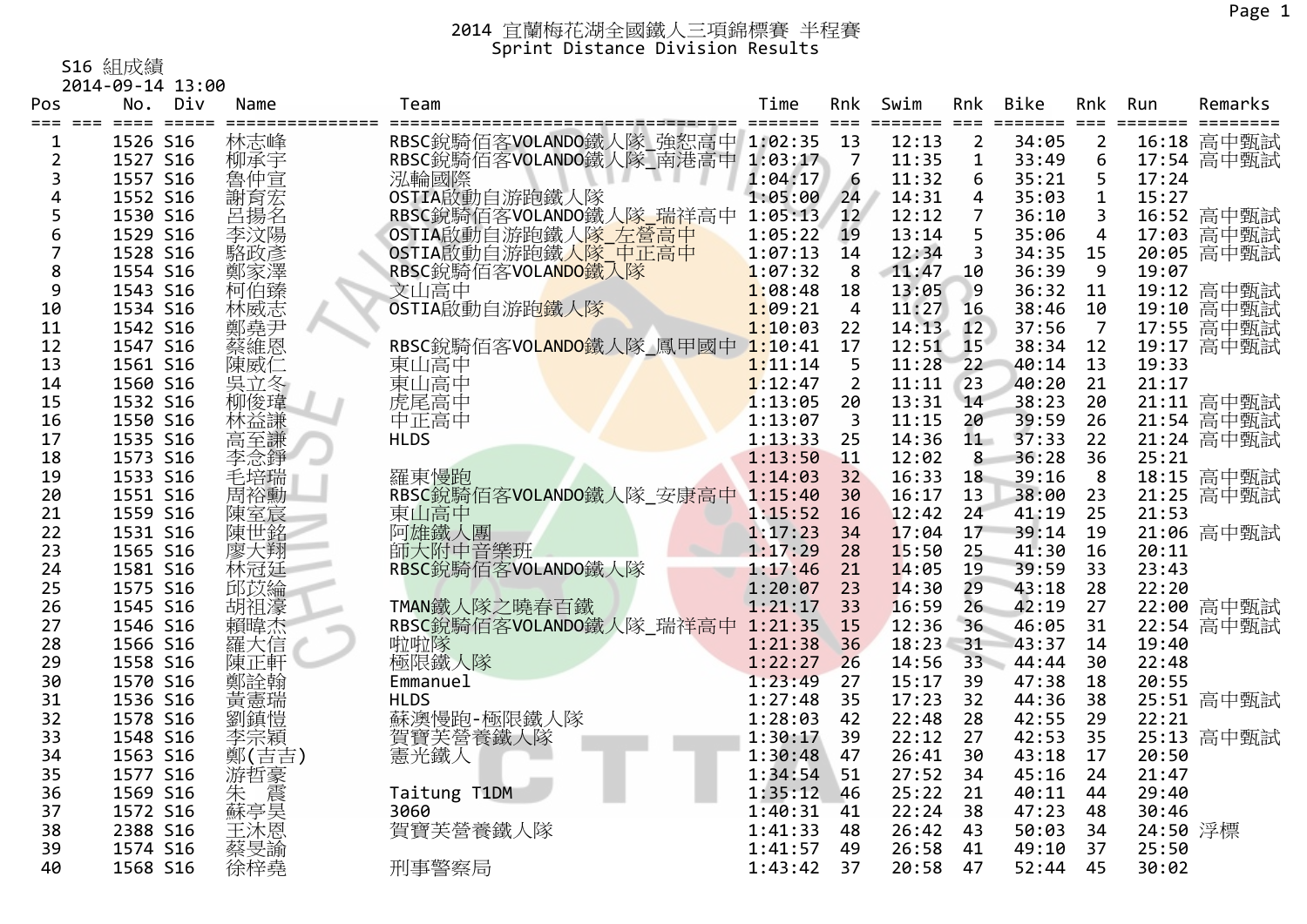| 1580 S16<br>41<br>42<br>1576 S16<br>43 *<br>1562 S16<br>1579 S16<br>44<br>1537 S16<br>45<br>2558 S16<br>46<br>2384 S16<br>47<br>2383 S16<br>48<br>2385 S16<br>49<br>1582 S16<br>50<br>1567 S16<br>51<br>2386 S16<br>52<br>1538 S16<br>53<br>1539 S16<br>54<br>1541 S16<br>55<br>1583 S16<br>1544 S16<br>1553 S16<br>DNF 2412 S16<br>1564 S16 | 李文豪<br>黃敬涵<br>高靖閔<br>林子聖<br>林柏廷<br>鄭倫沅<br>黃弘熙<br>張宇翔<br>趙啟安<br>郭松柏<br>黃楷舜<br>林詮盛<br>林有騏<br>吳家豪<br>蘇泰祐<br>《李張陳徐》<br>秦王<br>康治<br>徐 <sup>朝</sup><br>徐 <i></i><br>徐<br>許昭宇 | 四處趴趴跑<br>憲光鐵人<br>宜蘭縣鐵人三項協會<br><b>HLDS</b><br><b>FSP</b><br>華邦研發家族<br>鐵僕人<br>賀寶芙營養鐵人隊<br>寶芙營養鐵人隊<br>創惟跑跑<br>賀寶芙營養鐵人隊<br><b>HLDS</b><br><b>HLDS</b><br>191鐵人隊<br>中正高中<br>文山高中<br>OSTIA啟動自游跑 <mark>鐵人隊</mark><br>賀寶芙營養鐵人隊<br>悍將鐵人 |         | 1:43:55<br>44<br>1:44:09<br>43<br>1:44:23<br>1:45:12<br>45<br>1:46:00<br>53<br>1:46:28<br>50<br>1:53:54<br>54<br>1:55:56<br>38<br>1:56:23<br>52<br>1:57:10<br>40<br>1:59:22<br>57<br>2:00:15<br>58<br>2:05:28<br>56<br>2:06:17<br>29<br>2:24:52<br>59<br>9<br>10<br>31<br>1<br>55 | 22:59<br>22:54<br>24:48<br>29:31<br>27:32<br>30:23<br>21:39<br>28:44<br>22:18<br>36:27<br>40:22<br>34:18<br>16:13<br>59:56<br>11:50<br>11:59<br>16:32<br>5:57<br>34:16 | 52:35<br>46<br>42<br>49:41<br>55<br>51<br>57:25<br>45:58<br>35<br>44<br>51:05<br>53:26<br>49<br>54 1:08:00<br>51:41<br>45<br>53 1:03:42<br>53:55<br>50<br>52:52<br>48<br>48:57<br>40<br>59:10<br>52<br>46:41<br>37 | 42<br>50<br>32<br>47<br>41<br>46<br>39<br>51<br>49<br>43<br>40<br>53<br>54<br>52 | 28:21<br>31:36<br>55 1:31:01 掉晶片<br>23:00<br>35:59 浮標<br>31:12<br>29:00 浮標<br>27:02 浮標<br>38:15 | 30:32 高中甄試<br>27:51 高中甄試<br>30:06 浮標<br>26:19 浮標<br>42:13 高中甄試<br>50:55 高中甄試<br>高中甄試<br>高中甄試<br>高中甄試<br>SWIM DNF |
|----------------------------------------------------------------------------------------------------------------------------------------------------------------------------------------------------------------------------------------------------------------------------------------------------------------------------------------------|------------------------------------------------------------------------------------------------------------------------------------------------------------------------|--------------------------------------------------------------------------------------------------------------------------------------------------------------------------------------------------------------------------------|---------|-----------------------------------------------------------------------------------------------------------------------------------------------------------------------------------------------------------------------------------------------------------------------------------|------------------------------------------------------------------------------------------------------------------------------------------------------------------------|--------------------------------------------------------------------------------------------------------------------------------------------------------------------------------------------------------------------|----------------------------------------------------------------------------------|-------------------------------------------------------------------------------------------------|------------------------------------------------------------------------------------------------------------------|
| 計時: Chinese Taipei Triathlon Association                                                                                                                                                                                                                                                                                                     |                                                                                                                                                                        |                                                                                                                                                                                                                                | 裁判長:黃金宏 |                                                                                                                                                                                                                                                                                   |                                                                                                                                                                        |                                                                                                                                                                                                                    |                                                                                  |                                                                                                 | Print 2014-10-01, 19:24:29                                                                                       |
|                                                                                                                                                                                                                                                                                                                                              |                                                                                                                                                                        |                                                                                                                                                                                                                                | CITTA   |                                                                                                                                                                                                                                                                                   |                                                                                                                                                                        |                                                                                                                                                                                                                    |                                                                                  |                                                                                                 |                                                                                                                  |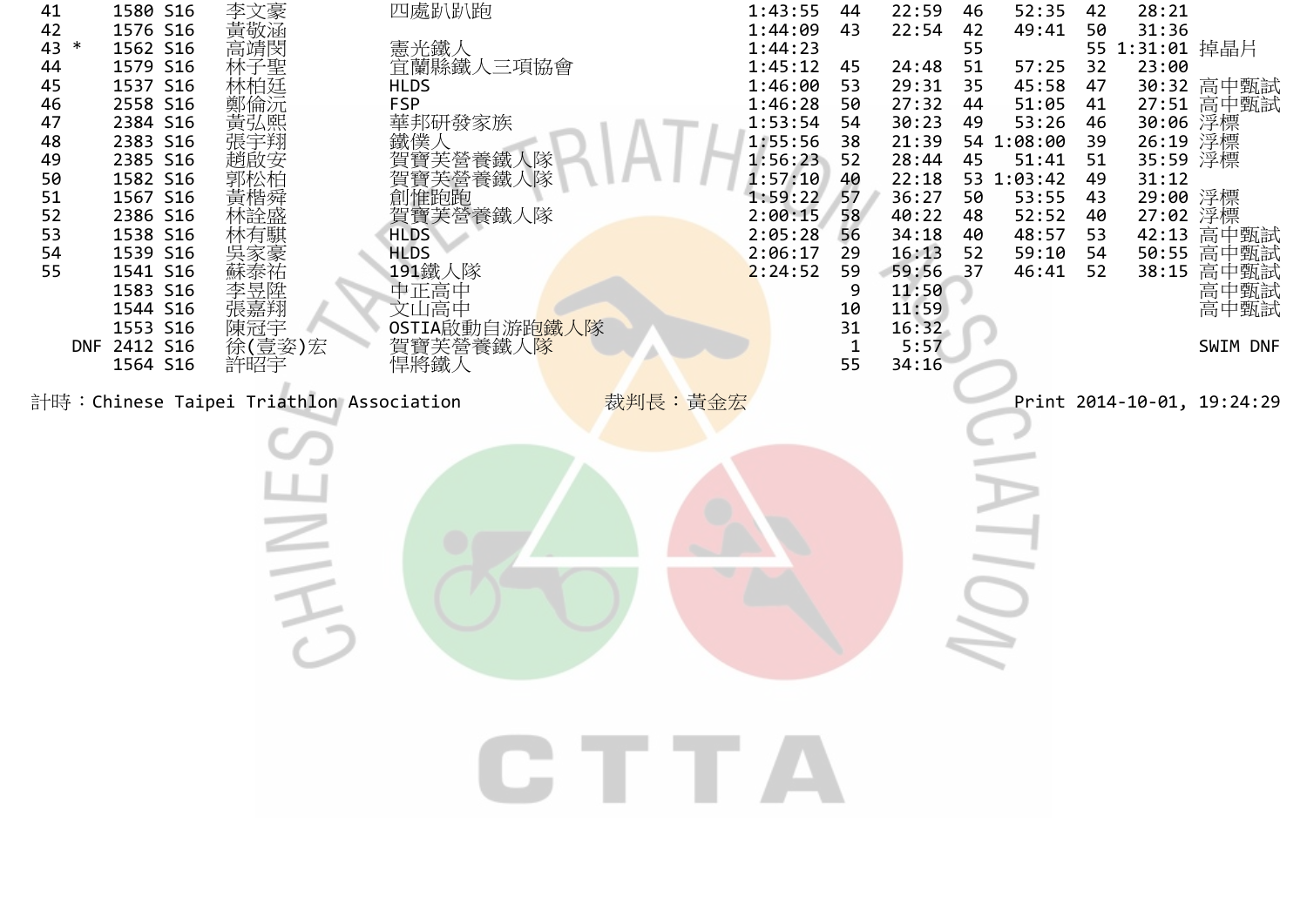S13 組成績

|                    | 2014-09-14 13:00  |            |                                 |         |                |                   |                 |                  |                       |       |            |
|--------------------|-------------------|------------|---------------------------------|---------|----------------|-------------------|-----------------|------------------|-----------------------|-------|------------|
| Pos                | No.<br>Div        | Name       | Team                            | Time    | Rnk            | Swim              | Rnk             | Bike             | Rnk                   | Run   | Remarks    |
| ===<br>$\mathbf 1$ | $===$<br>1476 S13 | 張家豪        | ===============<br>維格鐵人隊(古亭國中)  | 1:01:47 | $\overline{4}$ | ==== ===<br>12:53 | $\mathbf{1}$    | =======<br>33:54 | $===$<br>$\mathbf{1}$ |       | 15:00 國中甄試 |
| 2                  | 1493 S13          | 李家豐        | RBSC銳騎佰客VOLANDO鐵人隊_鳳甲國中 1:11:31 |         | 11             | 14:06             | 4               | 38:04            | 3                     |       | 19:21 國中甄試 |
| 3                  | 1477 S13          | 方尊賢        | RBSC銳騎佰客VOLANDO鐵人隊 鳳甲國中         | 1:12:25 | 18             | 15:18             | 3               | 36:48            | 5                     |       | 20:19 國中甄試 |
| 4                  | 1497 S13          |            | 春風車隊                            | 1:12:34 | 15             | 14:35             | $\overline{2}$  | 36:46            | 9                     | 21:14 |            |
| 5                  | 1509 S13          | 鄭家昌<br>孫大智 | 勝航鐵人                            | 1:14:44 | 6              | 12:55             | $\overline{7}$  | 40:58            | 8                     | 20:51 |            |
| 6                  | 1521 S13          | 葉鈞財        | 文山高中                            | 1:14:48 | $\sqrt{1}$     | 11:52             | 6               | 40:02            | 15                    | 22:56 |            |
| 7                  | 1488 S13          | 林秉佑        | 宜中校友鐵人隊                         | 1:15:16 | 21             | 15:28             | 5               | 39:19            | 6                     |       | 20:30 國中甄試 |
| 8                  | 1498 S13          | 王亭烜        | 高雄市福誠高中國中部                      | 1:15:53 | 16             | 14:36             | $\overline{11}$ | 41:34            | $\overline{4}$        | 19:44 |            |
| 9                  | 1514 S13          | 鄭詮鏵        | Emmanuel                        | 1:17:33 | 8              | 13:11             | 18              | 43:44            | $\overline{7}$        | 20:39 |            |
| 10                 | 1520 S13          | 蔡宇恆        |                                 | 1:17:36 | 13             | 14:15             | 22              | 44:49            | $\overline{2}$        | 18:32 |            |
| 11                 | 1513 S13          | 石柏昱        | <b>TMAN</b>                     | 1:18:10 | 10             | 13:16             | 8               | 40:59            | 18                    | 23:56 |            |
| 12                 | 1495 S13          | 陳釋維        | RBSC銳騎佰客VOLANDO鐵人隊_鳳甲國中 1:18:33 |         | 12             | 14:08             | 15 <sup>2</sup> | 42:28            | 11                    |       | 21:58 國中甄試 |
| 13                 | 1479 S13          | 張維庭        | 台中市大華國中                         | 1:19:07 | 17             | 14:37             | 14              | 42:20            | 12                    |       | 22:11 國中甄試 |
| 14                 | 1518 S13          | 黃煜珽        |                                 | 1:20:05 | 7              | 13:06             | 9               | 41:22            | 26                    | 25:38 |            |
| 15                 | 1505 S13          | 張祐維        | 快樂鐵人                            | 1:20:42 | 20             | 15:27             | 12              | 41:53            | 16                    | 23:23 |            |
| 16                 | 1480 S13          | 瓏<br>嚴     | 巴吉拉家族                           | 1:21:02 | 5              | 12:54             | 10              | 41:29            | 30                    |       | 26:40 國中甄試 |
| 17                 | 1508 S13          | 張翔竣        | 台中市大華國中                         | 1:22:29 | 22             | 15:31             | 20              | 44:17            | 13                    | 22:42 |            |
| 18                 | 1490 S13          | 何廷加        | gagago                          | 1:22:39 | 35             | 18:58             | 13              | 42:00            | 10                    |       | 21:43 國中甄試 |
| 19                 | 1487 S13          | 李裕翔        | 宜中校友鐵人隊                         | 1:23:08 | 19             | 15:24             | 17              | 43:31            | 20                    |       | 24:14 國中甄試 |
| 20                 | 1478 S13          | 洪稚濰        | OSTIA啟動自游跑鐵人隊                   | 1:23:38 | $\overline{3}$ | 12:23             | 19              | 44:14            | 33                    |       | 27:02 國中甄試 |
| 21                 | 1512 S13          | 陳沐義        | <b>TMAN</b>                     | 1:23:40 | 26             | 16:34             | 16              | 43:22            | 17                    | 23:45 |            |
| 22                 | 1504 S13          | 張家豪        | 極限鐵人隊                           | 1:26:41 | 27             | 16:46             | 25              | 45:26            | 22                    | 24:31 |            |
| 23                 | 1484 S13          | 李崇翊        | 李崇翊                             | 1:26:51 | 9              | 13:14             | 31              | 48:01            | 25                    |       | 25:37 國中甄試 |
| 24                 | 1482 S13          | 張勝諺        | 東風鐵人                            | 1:27:36 | 28             | 16:56             | 21              | 44:44            | 27                    |       | 25:57 國中甄試 |
| 25                 | 1481 S13          | 林冠穎        | 榮富鐵人隊                           | 1:29:44 | 32             | 17:19             | 32              | 48:22            | 19                    |       | 24:04 國中甄試 |
| 26                 | 1502 S13          | 吳佳翰        | 極限鐵人隊                           | 1:30:23 | 36             | 18:59             | 23              | 45:09            | 28                    | 26:17 |            |
| 27                 | 1503 S13          | 陳頎翔        | 極限鐵人隊                           | 1:30:38 | 25             | 16:27             | 28              | 47:20            | 32                    | 26:51 |            |
| 28                 | 1492 S13          | 劉宥均        |                                 | 1:31:20 | 38             | $21:37 - 24$      |                 | 45:26            | 21                    |       | 24:18 國中甄試 |
| 29                 | 1483 S13          | 廖鍇驊        | 東風鐵人                            | 1:32:10 | 29             | 16:58             |                 | 27 47:07         | 35                    |       | 28:06 國中甄試 |
| 30                 | 1515 S13          | 成昌仁        |                                 | 1:33:09 | 24             | 15:59             | 30              | 47:48            | 36                    | 29:24 |            |
| 31                 | 1519 S13          | 李奕學        |                                 | 1:34:34 | 37             | 19:03             | 35              | 48:55            | 29                    | 26:36 |            |
| 32                 | 1507 S13          | 羅大晏        | 啦啦隊                             | 1:39:17 | 41             | 23:56             | 36              | 52:28            | 14                    | 22:55 |            |
| 33                 | 1517 S13          | 林育正        |                                 | 1:40:25 | 42             | 24:17             | 26              | 46:11            | 37                    | 29:58 |            |
| 34                 | 1510 S13          | 謝嘉軒        | 光頭泳訓隊                           | 1:40:31 | 31             | 17:16             | 34              | 48:32            | 44                    | 34:44 |            |
| 35                 | 1485 S13          | 何宜雋        | 新北市錦和高中                         | 1:41:40 | $\overline{2}$ | 12:20             | 39              | 57:10            | 41                    |       | 32:11 國中甄試 |
| 36                 | 1511 S13          | 徐士閎        | 光頭泳訓隊                           | 1:41:47 | 34             | 18:01             | 42              | 58:21            | 24                    | 25:26 |            |
| 37                 | 1486 S13          | 蔡祐鈞        | 新北市錦和高中                         | 1:42:05 | 14             | 14:34             | 40              | 57:12            | 38                    |       | 30:20 國中甄試 |
| 38                 | 1516 S13          | 黃子為        |                                 | 1:45:16 | 43             | 25:11             | 37              | 52:29            | 34                    | 27:36 |            |
| 39                 | 1501 S13          | 官宗賢        | 海洋家鐵人隊                          | 1:45:21 | 30             | 17:14             |                 | 45 1:03:26       | 23                    | 24:42 |            |
| 40                 | 1489 S13          | 謝博安        | OSTIA啟動自游跑鐵人隊                   | 1:45:37 | 23             | 15:46             |                 | 44 1:03:02       | 31                    |       | 26:50 國中甄試 |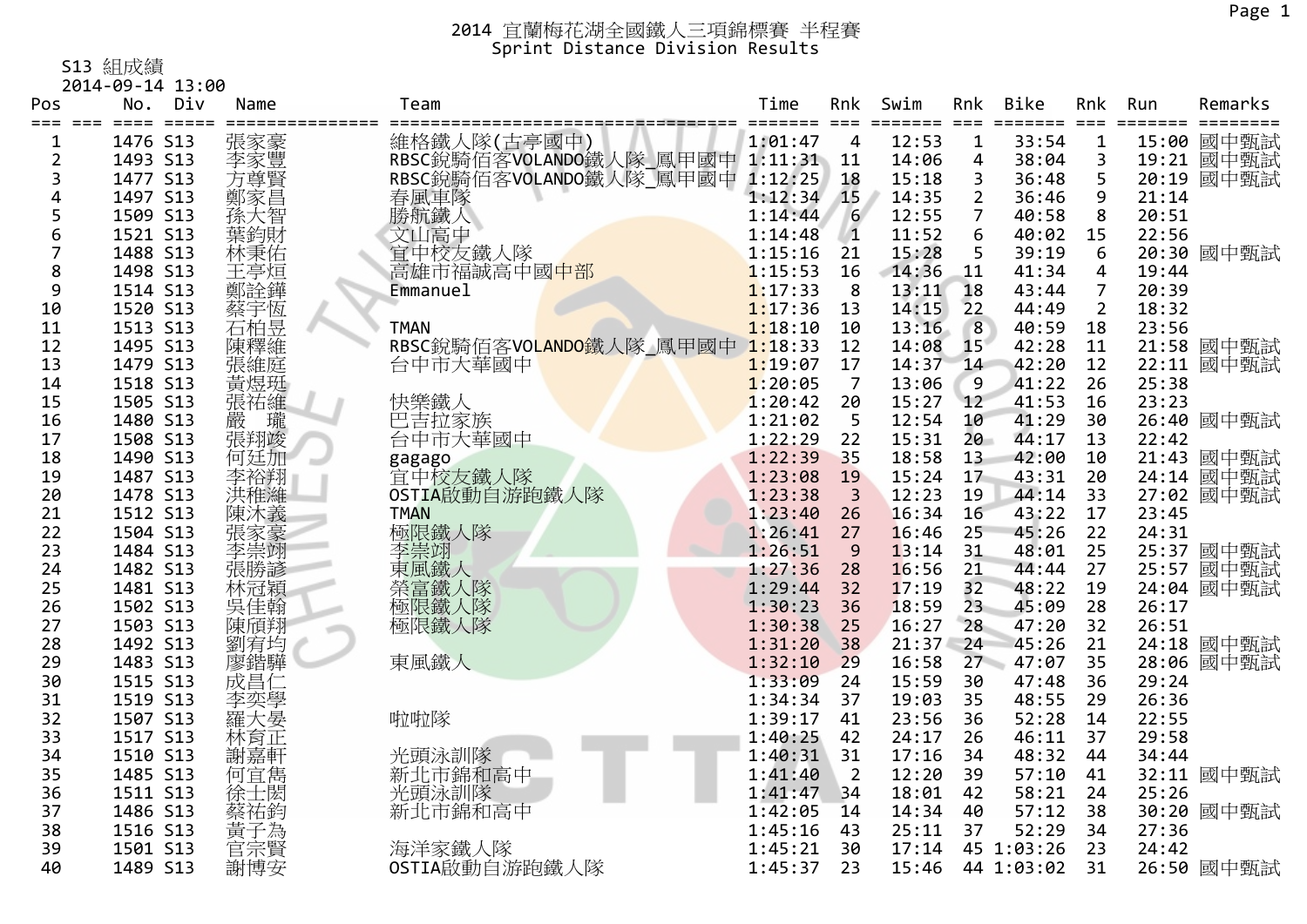| 41<br>42<br>43<br>44<br>45 *<br>46<br>47<br>48<br>49 | 2381 S13<br>1500 S13<br>2382 S13<br>1506 S13<br>1491 S13<br>2377 S13<br>2379 S13<br>2380 S13<br>2378 S13 | 王緖承<br>廖柏源<br>林曉龍<br>吳秉樺<br>劉子謙<br>黃瑞博<br>顏宇裴 | 花蓮珍成車隊<br>平安<br>191鐵人隊<br>i東來來來<br>  風七七七<br> 水水<br>  風七七七 | 1:50:14<br>1:50:41<br>1:56:22<br>1:58:57<br>2:12:43<br>2:12:59<br>2:23:59<br>2:24:00<br>2:28:13 | 39<br>33<br>48<br>40<br>49<br>44<br>45<br>46<br>47 | 23:21<br>17:40<br>36:28<br>23:33<br>51:28<br>25:18<br>26:52<br>29:27<br>30:58 | 38<br>41<br>33<br>29 | 56:05<br>57:21<br>48:32<br>43 1:01:49<br>47:45<br>48 1:09:33<br>47 1:08:09<br>46 1:05:34<br>49 1:19:30 | 39<br>45<br>40<br>43<br>42<br>47<br>48<br>49<br>46 | 30:50 浮標<br>35:41<br>31:22 浮標<br>33:37<br>37:45 浮標 | 33:31 少圈補跑<br>38:09 浮標<br>49:00 浮標<br>49:00 浮標 |
|------------------------------------------------------|----------------------------------------------------------------------------------------------------------|-----------------------------------------------|------------------------------------------------------------|-------------------------------------------------------------------------------------------------|----------------------------------------------------|-------------------------------------------------------------------------------|----------------------|--------------------------------------------------------------------------------------------------------|----------------------------------------------------|----------------------------------------------------|------------------------------------------------|
|                                                      |                                                                                                          |                                               | 計時: Chinese Taipei Triathlon Association                   | 裁判長: 黃金宏                                                                                        |                                                    |                                                                               |                      |                                                                                                        |                                                    |                                                    | Print 2014-10-01, 19:24:29                     |
|                                                      |                                                                                                          |                                               |                                                            | <b>CTTTA</b>                                                                                    |                                                    |                                                                               |                      |                                                                                                        |                                                    |                                                    |                                                |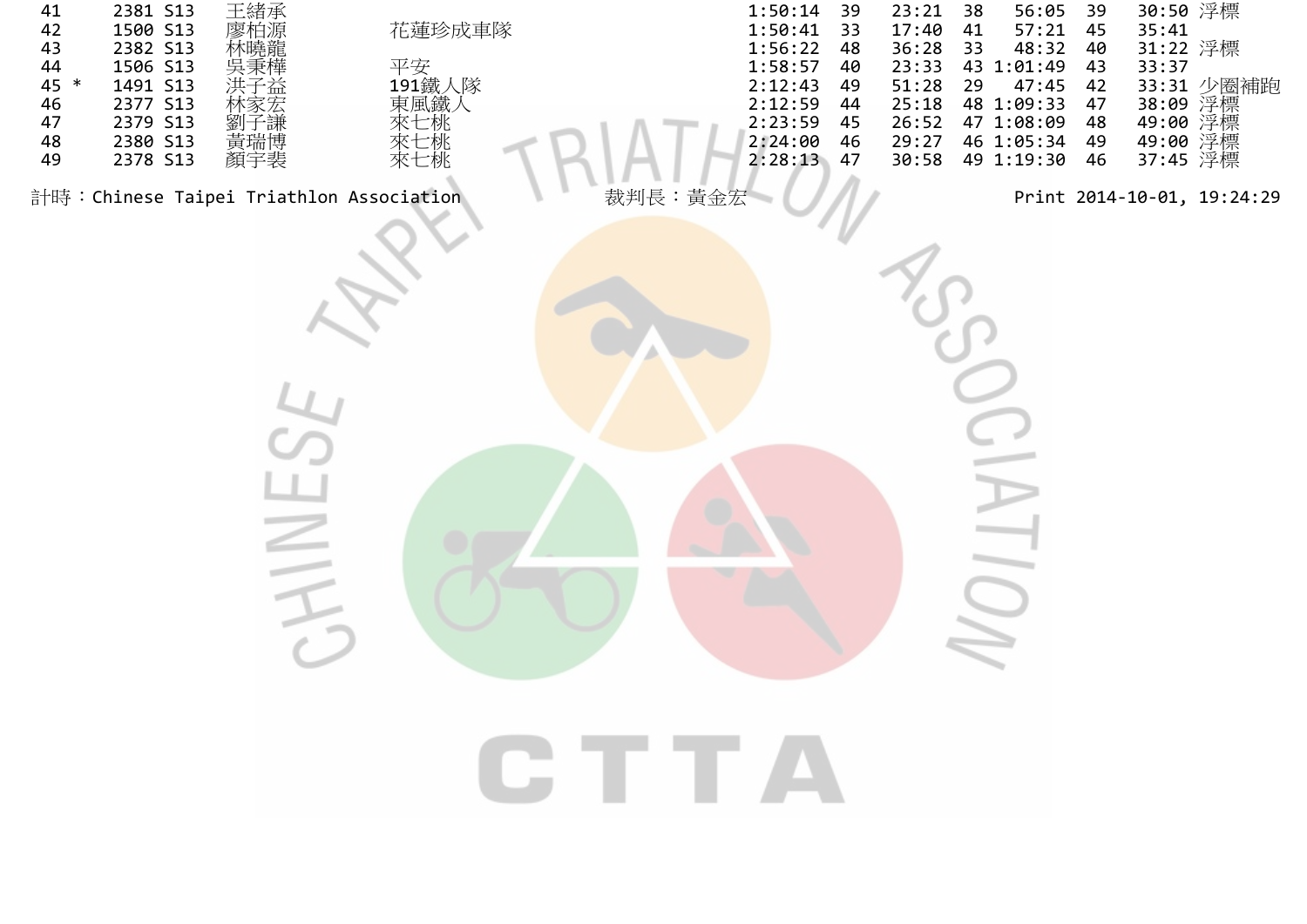### 2014 宜蘭梅花湖全國鐵人三項錦標賽 半程賽 Division Results

WOMAN 組成績

|                         | 2014-09-14 13:00 |     |      |                                                                                                                                                                                                             |                        |                                         |       |               |          |         |
|-------------------------|------------------|-----|------|-------------------------------------------------------------------------------------------------------------------------------------------------------------------------------------------------------------|------------------------|-----------------------------------------|-------|---------------|----------|---------|
| Pos                     | No.              | Div | Name |                                                                                                                                                                                                             | Team<br>============   | Time<br>======= ======= ======= ======= | Swim  | <b>Bike</b>   | Run      | Remarks |
| $\mathbf 1$             |                  |     |      | 2603 WOMAN 墨俐兒. 張秋蘭. 陳怡潓                                                                                                                                                                                    | Z00T                   | 1:05:09                                 | 10:58 | 35:20         | 18:51    |         |
| $\overline{2}$          |                  |     |      | 2611 WOMAN 陶宇安.許芷莉.許慧明                                                                                                                                                                                      | 熠誠自由行                  | 1:17:03                                 | 12:59 | 43:35         | 20:30    |         |
| 3                       |                  |     |      | 2632 WOMAN 王韻偵.文嫚琳.文璐琳                                                                                                                                                                                      |                        | 1:19:04                                 | 15:06 | 40:34         | 23:24    |         |
| $\overline{\mathbf{4}}$ |                  |     |      |                                                                                                                                                                                                             | 大直營光幫<br>OSTIA啟動自游跑鐵人隊 | 1:19:32                                 | 18:18 | 40:00         | 21:14    |         |
| 5                       |                  |     |      | 2626 WOMAN 劉宇平.田珮甄.吳念芝<br>2640 WOMAN 蔡宛倫.張羽青.李惠如                                                                                                                                                            | TMAN鐵人隊之曉春百鐵           | 1:23:51                                 | 16:24 | 45:33         | 21:55    |         |
| 6                       |                  |     |      |                                                                                                                                                                                                             | 東之皇華                   | 1:24:05                                 | 21:40 | 41:43         | 20:44    |         |
| $\overline{7}$          |                  |     |      |                                                                                                                                                                                                             | 大直營光幫                  | 1:24:10                                 | 20:01 | 42:23         | 21:47    |         |
| 8<br>$\ast$             |                  |     |      |                                                                                                                                                                                                             | TMAN鐵人隊之曉春百鐵           | 1:32:16                                 | 25:35 | 46:56         | 19:46    |         |
| 9                       |                  |     |      | 2649 MOMAN 李君惠.陳麗方.簡體慧<br>2633 MOMAN 范瑞君.趙蓓文.張書綺<br>2636 MOMAN 潘思言.陳雅淳.王竹賢<br>2627 MOMAN 金明明.周典玉.宋嘉莉                                                                                                        | <b>JDC</b>             | 1:32:31                                 | 18:22 | 46:41         | 27:29    |         |
| 10                      |                  |     |      | 2638 WOMAN 劉淑琪.畢黛瑮.蘇詩雅                                                                                                                                                                                      | TMAN鐵人隊之曉春百鐵           | 1:33:35                                 | 26:50 | 42:43         | 24:03    |         |
| 11                      |                  |     |      | 2612 WOMAN 李明憶.陳曉蓓.陳玉雯                                                                                                                                                                                      | 民生女鐵人                  | 1:35:51                                 | 21:04 | 49:02         | 25:46    |         |
| 12                      |                  |     |      |                                                                                                                                                                                                             | TMAN鐵人隊之曉春百鐵           | 1:37:22                                 | 21:24 | 52:22         | 23:37    |         |
| 13                      |                  |     |      | 2639 WOMAN 徐至筠.陳雅手.林秀燕<br>2623 WOMAN 簡宏恩.陳沛嫺.劉佳琪                                                                                                                                                            | <b>TEC SOULMATE</b>    | 1:38:22                                 | 21:05 | 50:15         | 27:03    |         |
| 14                      |                  |     |      |                                                                                                                                                                                                             | 賀寶芙營養鐵人隊               | 1:38:53                                 | 28:06 | 46:47         | 24:01 浮標 |         |
| 15                      |                  |     |      |                                                                                                                                                                                                             | 想什麼隊名麻煩死了              | 1:40:09                                 | 29:40 | 47:04         | 23:26    |         |
| 16                      |                  |     |      |                                                                                                                                                                                                             | 義泳                     | 1:41:35                                 | 24:31 | 51:32         | 25:34 浮標 |         |
| 17                      |                  |     |      | 2025 MOMAN 郭怡婷.李郡庭.林庭昀<br>2618 WOMAN 黃思蕾.余欣穎.蔡佳純<br>2948 WOMAN 林芸竹.蕭惠文.林毓芬<br>2615 WOMAN 章雅雯.陳昱伶.虞皓安                                                                                                        | 技安妹                    | 1:42:05                                 | 18:29 | 59:46         | 23:51    |         |
| 18                      |                  |     |      | 2635 WOMAN 邴宥慈.朱玨茹.夏立心                                                                                                                                                                                      | 北市大樂活隊                 | 1:43:10                                 | 22:00 | 54:50         | 26:21    |         |
| 19                      |                  |     |      |                                                                                                                                                                                                             | 微笑牙醫鐵人隊                | 1:43:11                                 | 25:48 | 50:28         | 26:56 浮標 |         |
| 20                      |                  |     |      | 2035 MOMAN 余、余、法、发出、1994<br>2601 MOMAN 柳怡卉·柳怡瑩·陳美<br>2607 MOMAN 鄭佳文·高碧春·楊婉言<br>2607 MOMAN 鄭佳文·高碧子楊婉言<br>2622 MOMAN 崇業·張子子(李詩古<br>2622 MOMAN 許瑾怡·羅塞方·黃宇君<br>2622 MOMAN 連雅雯·賴秋君·陳富涵<br>2634 MOMAN 連雅雯·賴秋君·陳富涵 | RBSC銳騎佰客VOLANDO鐵人隊     | 1:43:27                                 |       | 12:59 1:04:48 | 25:42    |         |
| 21                      |                  |     |      |                                                                                                                                                                                                             | 荒野鐵人大車拚                | 1:44:44                                 |       | 20:49 1:02:03 | 21:53    |         |
| 22                      |                  |     |      |                                                                                                                                                                                                             | 球類全能運動團                | 1:44:54                                 | 22:49 | 50:41         | 31:25    |         |
| 23                      |                  |     |      |                                                                                                                                                                                                             | YM family              | 1:45:25                                 | 28:58 | 52:29         | 23:59    |         |
| 24                      |                  |     |      |                                                                                                                                                                                                             | High ゔY                | 1:46:13                                 | 22:04 | 55:17         | 28:53    |         |
| 25                      |                  |     |      |                                                                                                                                                                                                             | 北市大樂活隊                 | 1:46:50                                 | 21:48 |               |          |         |
| 26                      |                  |     |      | 2608 WOMAN 簡孜潔.賴怡妏.莊蜜蜜                                                                                                                                                                                      | 第一次參加隊                 | 1:48:12                                 |       | 21:13 1:00:39 | 26:21    |         |
| 27                      |                  |     |      |                                                                                                                                                                                                             | 福慧鐵娘子<br>賀寶芙營養鐵人隊      | 1:48:15                                 | 20:21 | 59:31         | 28:24    |         |
| 28                      |                  |     |      |                                                                                                                                                                                                             |                        | 1:48:16                                 | 29:48 | 50:53         | 27:36    |         |
| 29                      |                  |     |      | 2609 WOMAN 吴珊如.王詩勻.蘇惠君<br>2630 WOMAN 林心如.吳孟宇.許 芸<br>2637 WOMAN 羅婉嘉.谷婉琳.謝雯怡                                                                                                                                  | TMAN鐵人隊之曉春百鐵           | 1:49:08                                 | 22:52 | 49:05         | 37:11    |         |
| $30 *$                  |                  |     |      | 2624 WOMAN 陳玫今.呂怡萱.蕭<br>荷                                                                                                                                                                                   | <b>SHM</b>             | 1:49:25                                 | 13:58 |               |          | 掉晶片     |
| 31                      |                  |     |      | 2951 WOMAN 宋成敏.陳姿蓓.高郁婷<br>2946 WOMAN 方玉玲.李雅雲.陳玟璇                                                                                                                                                            | Free style             | 1:49:57                                 | 23:53 | 51:51         | 34:13 浮標 |         |
| 32                      |                  |     |      |                                                                                                                                                                                                             | 鐵娘子                    | 1:50:16                                 | 28:59 | 49:56         | 31:22 浮標 |         |
| 33                      |                  |     |      | 2621 WOMAN 彭鈺婷.張紋華.胡寶琳                                                                                                                                                                                      | 三朵花                    | 1:50:25                                 | 24:48 | 56:34         | 29:03    |         |
| 34                      |                  |     |      | 2952 WOMAN 吳悅敏.廖信華.蘇柔螢                                                                                                                                                                                      | DigiWin鐵贏隊             | 1:50:31                                 | 35:01 | 49:49         | 25:42 浮標 |         |
| 35                      |                  |     |      | 2631 WOMAN 許雅玲.陳怡吟.翁詩婷<br>2614 WOMAN 翁書雅.阮楷媄.張宛婷                                                                                                                                                            | 賀寶芙營養鐵人隊<br>木蘭花        | 1:50:31                                 | 30:03 | 50:27         | 30:02    |         |
| 36                      |                  |     |      |                                                                                                                                                                                                             |                        | 1:51:47                                 | 27:13 | 52:26         | 32:08    |         |
| 37                      |                  |     |      | 2641 WOMAN 楊秀華.徐婉婷.黃詠婕                                                                                                                                                                                      | TMAN鐵人隊之曉春百鐵           | 1:57:01                                 | 33:11 | 56:10         | 27:41    |         |
| 38                      |                  |     |      | 2605 WOMAN 林曉恬. 連郁勤. 劉質涵                                                                                                                                                                                    | 說到做到                   | 1:57:36                                 |       | 24:51 1:06:57 | 25:49    |         |
| 39                      |                  |     |      | 2947 WOMAN 孫蓓萱.詹育瑄.詹雅婷                                                                                                                                                                                      | 詹育瑄                    | 2:00:34                                 | 31:26 | 53:33         | 35:36 浮標 |         |
| 40 *                    |                  |     |      | 2954 WOMAN 張絜晶. 吳 (壹姿)翾. 吳孟璇                                                                                                                                                                                | 賀寶芙營養鐵人隊               | 2:01:14                                 |       | 20:59 1:08:36 | 31:39 浮標 |         |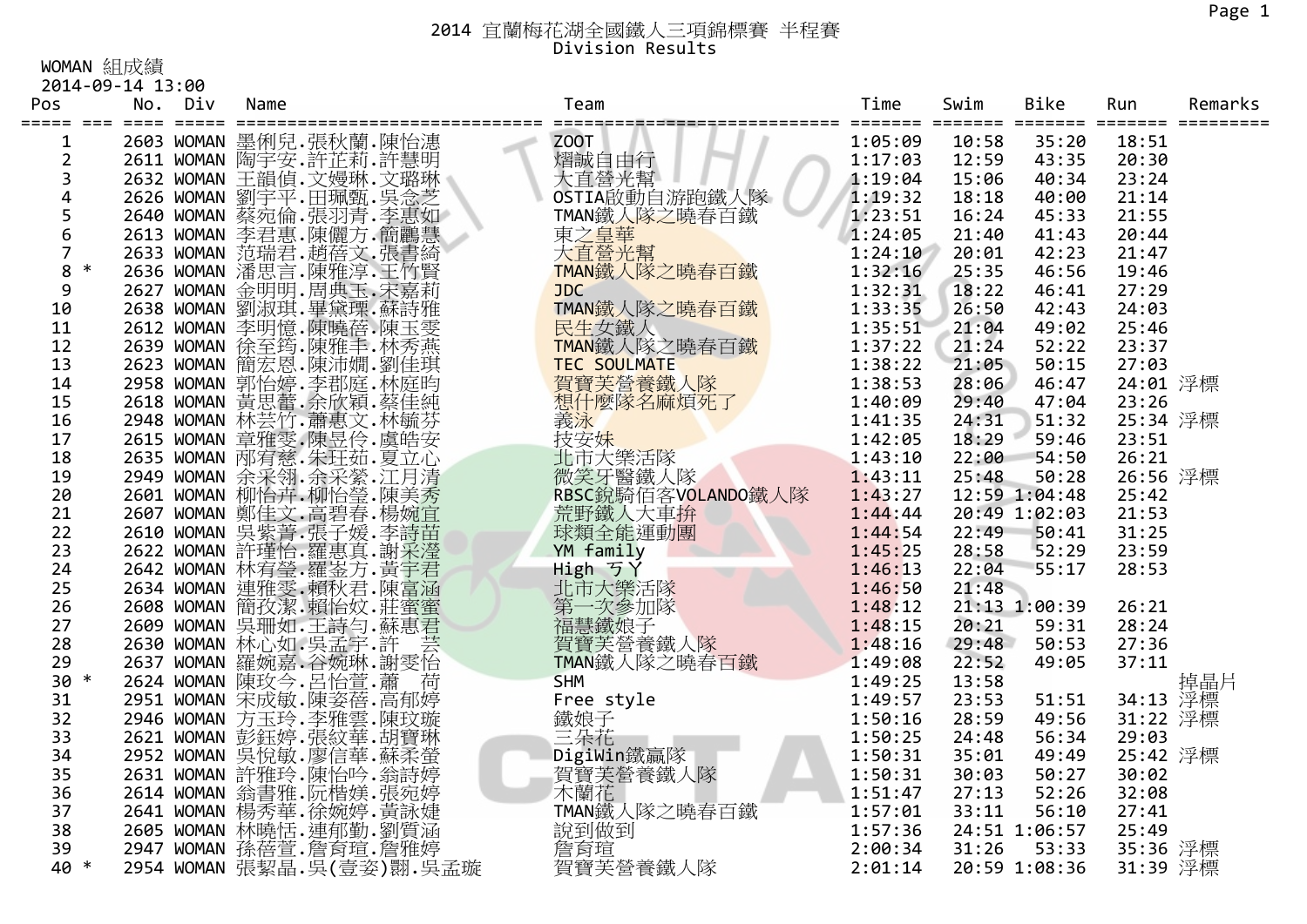| 41<br>42<br>43<br>44<br>45<br>46<br>47<br>48<br>49<br>∗ | 2604 WOMAN 王暐婷.王瑩玫.徐秀瑩<br>2950 WOMAN 陳虹屹.吳姝穎.陳彥均<br>2959 WOMAN 張嘉晏.蔡華玲.劉文靜<br>2955 WOMAN 林慧如.鍾佳蓉.林語晴<br>2955 WOMAN 潘瑜婕.林冠伶.陳美勳<br>2956 WOMAN 瀏貞汝.黃珞君.黃家芸<br>2620 WOMAN 劉貞汝.黃珞君.黃家芸<br>2619 WOMAN 彭盈碩 李青馨 陳雅婷<br>2602 WOMAN 洪綺妘 鄭蓓芬 黃于嫣<br>2629 WOMAN 吳欣晏.陳怡婷.鄭華文<br>2617 WOMAN 劉昀筑.林雅惠.陳玟君<br>DNF 2616 WOMAN 謝涵穎.黃姿琦.王鳳美 | 鴨子不會飛-D.N.F<br>三鐵小花<br>台北捷運鐵人聯隊<br>賀寶芙營養鐵人隊<br>買寶芙營養鐵人隊<br>刑事鐵人隊<br>大生玩家<br>志在參加之哪根筋不隊<br>賀寶芙營養鐵人隊<br>愛人家族<br>愛玩咖 | 2:02:59<br>2:04:12<br>2:04:38<br>2:06:23<br>2:06:58<br>2:08:31<br>2:08:53<br>2:12:07<br>2:14:47 | 31:13<br>56:40<br>57:33<br>34:18<br>28:26 1:05:54<br>59:29<br>36:27<br>55:20<br>36:02<br>35:10 1:01:26<br>21:39 1:08:07<br>36:04 1:05:48<br>33:53 1:09:31<br>13:59<br>18:50 | 35:06<br>32:23 浮標<br>30:20 浮標<br>30:28 浮標<br>35:38 浮標<br>31:56<br>39:08<br>30:16<br>31:24 | 掉晶片<br>SWIM DNF |
|---------------------------------------------------------|--------------------------------------------------------------------------------------------------------------------------------------------------------------------------------------------------------------------------------------------------------------------------------------------------------------------------|-------------------------------------------------------------------------------------------------------------------|-------------------------------------------------------------------------------------------------|-----------------------------------------------------------------------------------------------------------------------------------------------------------------------------|-------------------------------------------------------------------------------------------|-----------------|
| 計時:Chinese Taipei Triathlon Association                 |                                                                                                                                                                                                                                                                                                                          | 裁判長:黃金宏                                                                                                           |                                                                                                 | Print 2014-10-01, 19:24:29                                                                                                                                                  |                                                                                           |                 |
|                                                         |                                                                                                                                                                                                                                                                                                                          |                                                                                                                   |                                                                                                 |                                                                                                                                                                             |                                                                                           |                 |
|                                                         |                                                                                                                                                                                                                                                                                                                          | GTTA                                                                                                              |                                                                                                 |                                                                                                                                                                             |                                                                                           |                 |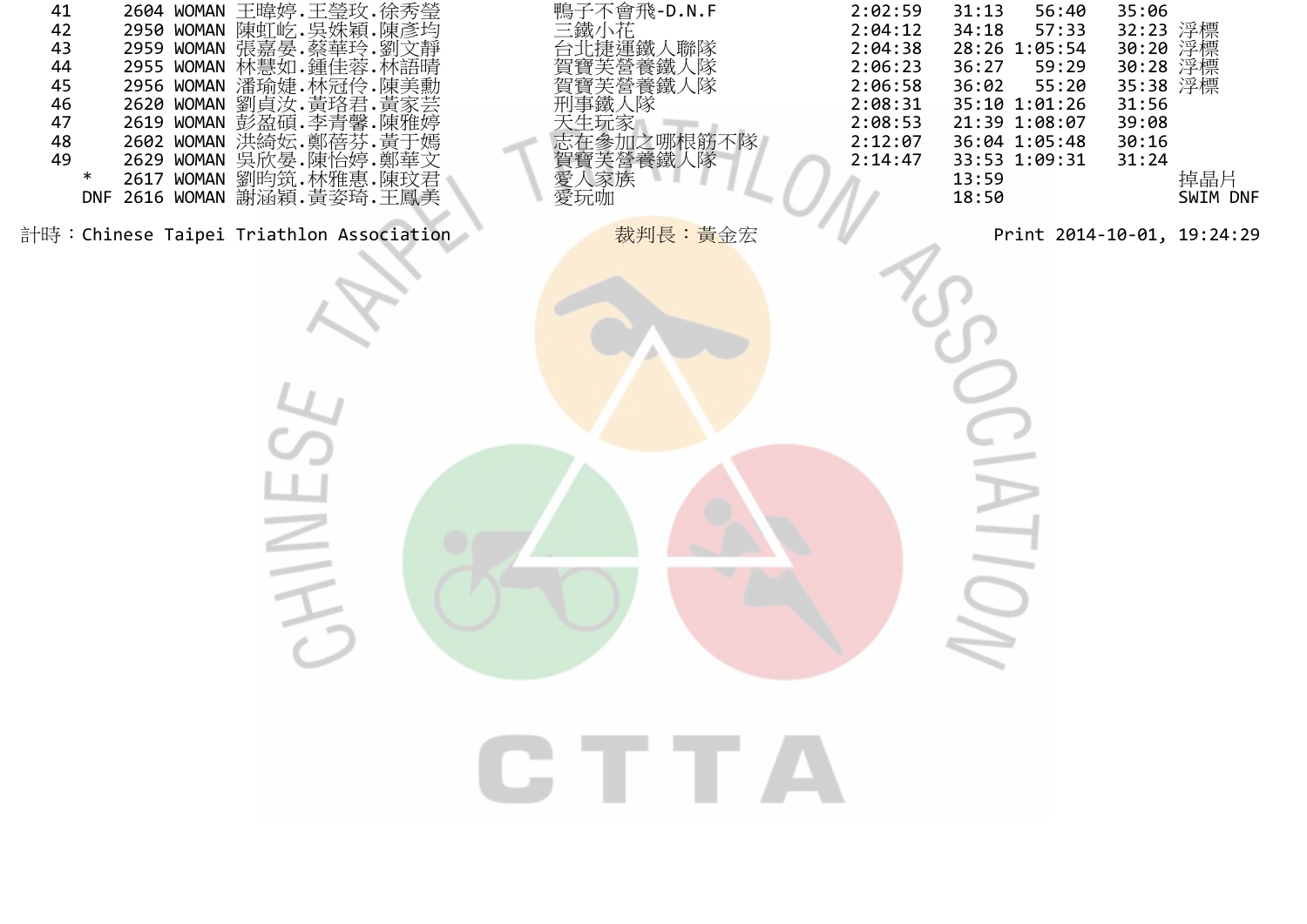### 2014 宜蘭梅花湖全國鐵人三項錦標賽 半程賽 Division Results

MIX 組成績

2014‐09‐14 13:00

| Pos            | No.      | Div | Name |                                                                                                                                                                                                                             | Team                                | Time    | Swim  | <b>Bike</b> | Run      | Remarks    |
|----------------|----------|-----|------|-----------------------------------------------------------------------------------------------------------------------------------------------------------------------------------------------------------------------------|-------------------------------------|---------|-------|-------------|----------|------------|
| $\mathbf{1}$   | 2813 MIX |     |      | 黃詩綽.節章   新聞   『黄詩雄.邱華麗歌』   『新聞』   『天論』   『天文』   『天文』   『天文』   『天文』   『天文』   『天文』   『天文』   『天文』   『天<br>『天文』   『天文』   『天文』   『天文』   『天文』   『天文』   『天文』   『天文』   『天文』   『天文』   『天文』   『天文』   『天文』   『天文』   『天文』   『天文』   『天文』 | 熠誠自由行                               | 1:01:37 | 12:59 | 33:47       | 14:53    |            |
| $\overline{2}$ | 2846 MIX |     |      |                                                                                                                                                                                                                             |                                     | 1:01:39 | 12:45 | 34:12       | 14:43    |            |
| 3              | 2885 MIX |     |      |                                                                                                                                                                                                                             | 四連霸<br>OSTIA啟動自游跑鐵人隊                | 1:05:18 | 13:03 | 34:08       | 18:08    |            |
| 4              | 2831 MIX |     |      |                                                                                                                                                                                                                             |                                     | 1:06:42 | 16:27 | 35:20       | 14:56    |            |
| 5              | 2808 MIX |     |      |                                                                                                                                                                                                                             | 愛翻寶-拼戰組<br>羅東龍                      | 1:13:00 | 20:25 | 35:58       | 16:38    |            |
| 6              | 2883 MIX |     |      |                                                                                                                                                                                                                             | OSTIA啟動自游跑鐵人隊                       | 1:14:57 | 18:44 | 37:45       | 18:29    |            |
| $\overline{7}$ | 2847 MIX |     |      | 劉育君.黃少亭.曾本嵂                                                                                                                                                                                                                 | 喀噴騰小隊                               | 1:15:52 | 20:31 | 37:12       | 18:10    |            |
| 8              | 2812 MIX |     |      | 副黃郭佳謙.陳子李李鑑<br>李安儀.王志賢.頼長廷<br>李姿儀.王志賢.陳辰靉<br>李鑑哲.県俊霖.冼卉<br>李鑑世。呉俊霖.杜子<br>李盛哲.吳俊霖.杜子                                                                                                                                         | 玩樂鋼鐵人                               | 1:16:32 | 15:20 | 39:51       | 21:23    |            |
| 9              | 2932 MIX |     |      |                                                                                                                                                                                                                             | TMAN鐵人隊之曉春百鐵                        | 1:17:51 | 17:37 | 37:47       | 22:28    |            |
| 10             | 2927 MIX |     |      |                                                                                                                                                                                                                             | 熱血玩咖   X-MAN                        | 1:18:12 | 19:56 | 40:38       | 17:39    |            |
| 11             | 2807 MIX |     |      |                                                                                                                                                                                                                             | 羅東龍B                                | 1:19:32 | 19:18 | 36:43       | 23:33    |            |
| 12             | 2908 MIX |     |      |                                                                                                                                                                                                                             | 羅東偉展-出張嘴車隊                          | 1:19:49 | 21:26 | 36:58       | 21:26    |            |
| 13             | 2900 MIX |     |      | #林蕭奕・林蘭奕・『大学』 - 『天然天』 - 『天然天』 - 『天然天』 - 『天然天』 - 『天然天』 - 『天然天』 - 『天然天』 - 『天然天』 - 『天然天』 - 『天然天』 - 『天然                                                                                                                         | 林家gogogo                            | 1:21:42 | 16:48 | 39:07       | 25:48    |            |
| 14             | 2915 MIX |     |      |                                                                                                                                                                                                                             | 大直營光幫                               | 1:22:02 | 19:50 | 40:54       | 21:20 浮標 |            |
| 15             | 2930 MIX |     |      |                                                                                                                                                                                                                             | TMAN鐵人隊之曉春百鐵                        | 1:22:14 | 19:36 | 36:20       | 26:19    |            |
| 16             | 2882 MIX |     |      |                                                                                                                                                                                                                             | OSTIA啟動自游跑鐵人隊                       | 1:23:13 | 21:22 | 39:44       | 22:07    |            |
| 17             | 2816 MIX |     |      |                                                                                                                                                                                                                             | 火星人布魯克                              | 1:23:18 | 22:44 |             |          |            |
| 18             | 2897 MIX |     |      |                                                                                                                                                                                                                             | 鐵馬牧場<br>中興大地防災三鐵康樂隊                 | 1:23:51 | 17:54 | 40:52       | 25:05    |            |
| 19             | 2868 MIX |     |      |                                                                                                                                                                                                                             |                                     | 1:24:40 | 17:59 | 43:19       | 23:22    |            |
| 20             | 2928 MIX |     |      |                                                                                                                                                                                                                             | 熱血玩咖   X-MAN                        | 1:24:52 | 19:20 | 39:27       | 26:06    |            |
| 21             | 2906 MIX |     |      |                                                                                                                                                                                                                             | 蘇漢慢跑-極限鐵人隊<br>TMAN鐵人隊之曉春百鐵<br>大直營光幫 | 1:26:16 | 20:31 | 43:38       | 22:08    |            |
| 22 < 3         | 2931 MIX |     |      |                                                                                                                                                                                                                             |                                     | 1:27:16 | 17:33 | 44:18       |          | 25:25 未滿3人 |
| 23             | 2911 MIX |     |      |                                                                                                                                                                                                                             |                                     | 1:27:26 | 20:14 | 46:41       | 20:32 浮標 |            |
| 24             | 2912 MIX |     |      | 蔡宗翰.余佩珈.柯力群                                                                                                                                                                                                                 | 大直營光幫                               | 1:27:32 | 19:02 | 48:02       | 20:29    |            |
| 25             | 2914 MIX |     |      | 沈希言.王世安.魏庭楨                                                                                                                                                                                                                 | 大直營光幫                               | 1:28:18 | 23:38 | 40:34       | 24:06    |            |
| 26             | 2806 MIX |     |      |                                                                                                                                                                                                                             | 胖搭桑<br>幸福家庭隊<br>OSTIA啟動自游跑鐵人隊       | 1:28:27 | 24:45 | 42:52       | 20:51    |            |
| 27             | 2989 MIX |     |      |                                                                                                                                                                                                                             |                                     | 1:28:42 | 22:21 | 45:09       | 21:13 浮標 |            |
| $28 *$         | 2881 MIX |     |      |                                                                                                                                                                                                                             |                                     | 1:29:10 | 19:16 | 43:23       |          | 26:31 轉換異常 |
| 29             | 2922 MIX |     |      |                                                                                                                                                                                                                             | 熱血玩咖   X-MAN                        | 1:29:17 | 17:21 | 44:28       | 27:28    |            |
| 30             | 2809 MIX |     |      |                                                                                                                                                                                                                             |                                     | 1:29:22 | 19:51 |             |          |            |
| 31             | 2814 MIX |     |      |                                                                                                                                                                                                                             |                                     | 1:29:32 | 19:00 | 49:28       | 21:05    |            |
| 32             | 2815 MIX |     |      |                                                                                                                                                                                                                             |                                     | 1:29:50 | 24:29 | 45:13       | 20:08    |            |
| 33             | 2917 MIX |     |      |                                                                                                                                                                                                                             | 哇系A隊<br>羅東偉展-出張嘴車隊                  | 1:30:21 | 24:16 | 40:57       | 25:09    |            |
| 34             | 2907 MIX |     |      |                                                                                                                                                                                                                             |                                     | 1:30:39 | 22:59 | 41:23       | 26:19    |            |
| 35             | 2802 MIX |     |      | 林明弘.廖泰鈞.叟布恩巴袞<br>朱韋龍.王雅竹.鄭欣鴻                                                                                                                                                                                                | 花蓮北埔地下室狂人A隊                         | 1:30:56 | 19:28 | 42:34       | 28:55    |            |
| 36             | 2926 MIX |     |      |                                                                                                                                                                                                                             | 熱血玩咖「X-MAN                          | 1:30:58 | 17:51 | 50:06       | 23:02    |            |
| $37 *$         | 2861 MIX |     |      | 王漢章.闕昀澤.林庭宇                                                                                                                                                                                                                 | 公共電視自行車社                            | 1:32:16 | 16:26 | 50:50       |          | 25:00 轉換異常 |
| 38 < 3         | 2905 MIX |     |      | 李岱瞭.李岱瞭.賴麗琴                                                                                                                                                                                                                 | 191賴麗琴                              | 1:32:20 | 20:04 | 44:06       |          | 28:11 未滿3人 |
| 39             | 2843 MIX |     |      | 楊秉豫.顏添宗.顏如君                                                                                                                                                                                                                 | 天才阿公                                | 1:32:25 | 16:06 | 42:23       | 33:56    |            |
| 40             | 2862 MIX |     |      | 陳銘森.賴玉庭.陳葦璉                                                                                                                                                                                                                 | 公共電視自行車社                            | 1:32:52 | 21:59 | 44:10       | 26:44    |            |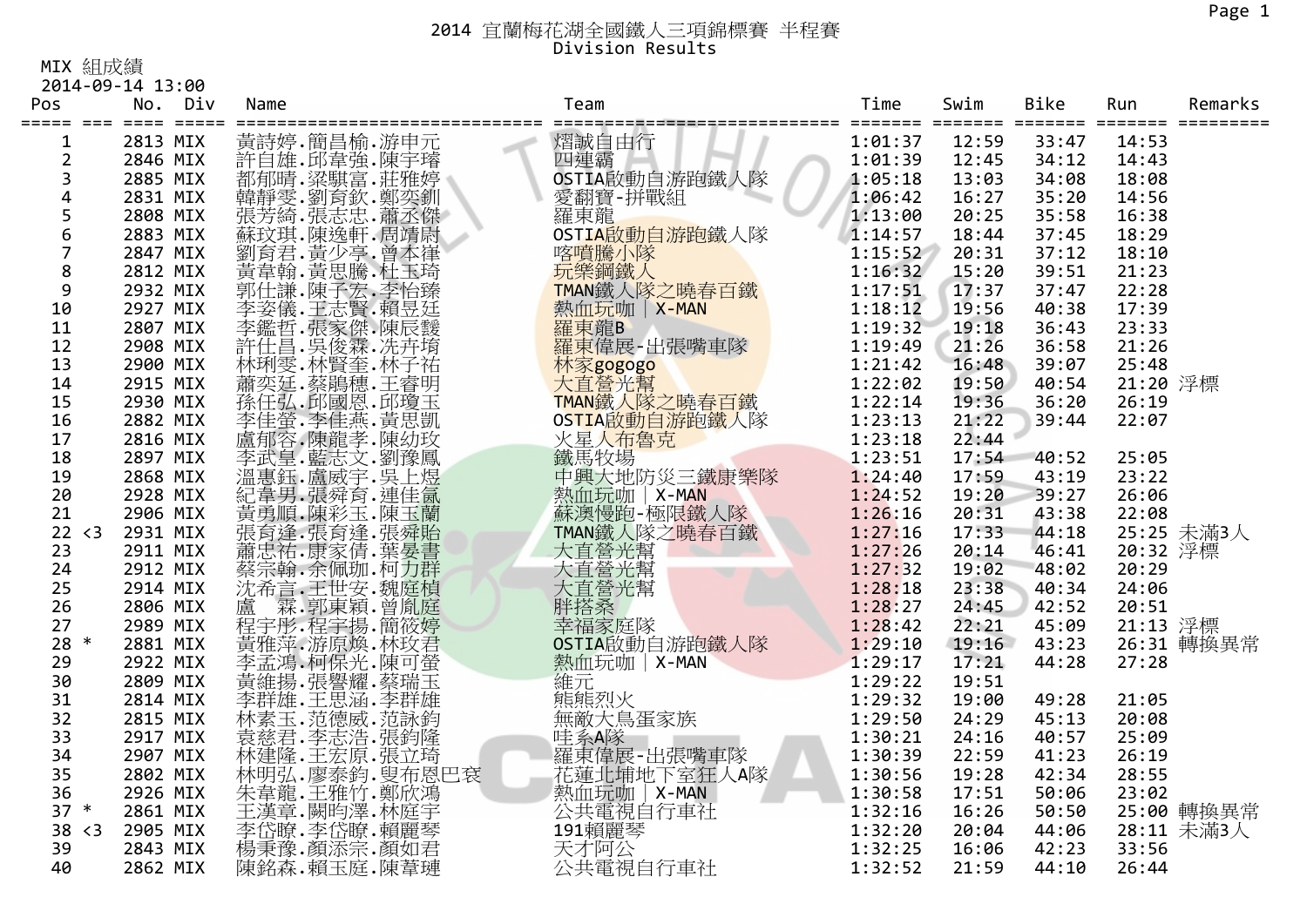| 41     | 2880 MIX |                                                                                                                                                                                                                               | S.I.M 鐵腿人                                         | 1:32:59 | 22:02<br>44:46 | 26:13       |
|--------|----------|-------------------------------------------------------------------------------------------------------------------------------------------------------------------------------------------------------------------------------|---------------------------------------------------|---------|----------------|-------------|
| 42     | 2898 MIX | 林奕誠.蕭弘偉.陳憶欣<br>徐裕淵.林筱珊.楊<br>邱繼凡.陳思妤.吳瀚崴<br>賴您帆.賴俊帆.陳怡                                                                                                                                                                         | 賀寶芙營養鐵人隊                                          | 1:33:00 | 53:04<br>14:08 | 25:49       |
| 43     | 2925 MIX |                                                                                                                                                                                                                               | 熱血玩咖   X-MAN                                      | 1:33:04 | 54:48<br>14:09 | 24:08       |
| 44 < 3 | 3006 MIX |                                                                                                                                                                                                                               | 哇系A隊<br>玩樂鋼鐵人                                     | 1:33:06 | 20:03<br>44:46 | 28:18 浮標未滿3 |
| 45     | 2984 MIX |                                                                                                                                                                                                                               |                                                   | 1:33:26 | 21:31<br>47:12 | 24:44 浮標    |
| 46     | 2879 MIX |                                                                                                                                                                                                                               | Valar Morghulis                                   | 1:33:42 | 19:41<br>49:22 | 24:39       |
| 47     | 2866 MIX |                                                                                                                                                                                                                               |                                                   | 1:33:42 | 19:46<br>44:42 | 29:15       |
| 48 *   | 2851 MIX |                                                                                                                                                                                                                               |                                                   | 1:33:57 | 20:22<br>46:20 | 27:17       |
| 49     | 2874 MIX |                                                                                                                                                                                                                               |                                                   | 1:34:09 | 21:18<br>42:31 | 30:21       |
| 50     | 2985 MIX |                                                                                                                                                                                                                               | "仁美司中50週午11美国中50週午11月1日,1950週午11日。"               | 1:34:23 | 47:24<br>23:13 | 23:48 浮標    |
| 51     | 2839 MIX |                                                                                                                                                                                                                               | 小米                                                | 1:34:52 | 21:58<br>47:19 | 25:36       |
| 52     | 3007 MIX |                                                                                                                                                                                                                               | 咪路鐵人                                              | 1:34:57 | 22:29<br>46:26 | 26:03 浮標    |
| 53     | 2884 MIX |                                                                                                                                                                                                                               | OSTIA啟動自游跑鐵人隊                                     | 1:35:03 | 19:49<br>45:38 | 29:37       |
| 54     | 2875 MIX |                                                                                                                                                                                                                               |                                                   | 1:35:18 | 22:12<br>47:44 | 25:22       |
| 55     | 2919 MIX |                                                                                                                                                                                                                               | 熱血玩咖<br>北市大樂活隊                                    | 1:35:35 | 28:14<br>45:09 | 22:14       |
| 56     | 2825 MIX |                                                                                                                                                                                                                               |                                                   | 1:35:38 | 17:41<br>49:51 | 28:07       |
| 57     | 2933 MIX |                                                                                                                                                                                                                               | 搭肩勾<br>TMAN鐵人隊之曉春百鐵                               | 1:35:55 | 22:32<br>52:12 | 21:11       |
| 58     | 2993 MIX |                                                                                                                                                                                                                               |                                                   | 1:36:12 | 28:42<br>45:04 | 22:27 浮標    |
| 59     | 2838 MIX |                                                                                                                                                                                                                               |                                                   | 1:36:34 | 21:24<br>47:19 | 27:52       |
| 60     | 2865 MIX |                                                                                                                                                                                                                               | 交友不慎三鐵部<br>幫幫忙<br>假面三鐵團                           | 1:36:46 | 19:21<br>46:24 | 31:03       |
| 61     | 2923 MIX |                                                                                                                                                                                                                               | 熱血玩咖   X-MAN                                      | 1:36:49 | 24:30<br>44:55 | 27:25       |
| 62     | 2844 MIX |                                                                                                                                                                                                                               |                                                   | 1:37:45 | 22:18<br>45:16 | 30:12       |
| 63 *   | 2901 MIX |                                                                                                                                                                                                                               | 夢想家<br>文山高中                                       | 1:37:48 | 15:51<br>47:53 | 34:05       |
| 64     | 2790 MIX |                                                                                                                                                                                                                               |                                                   | 1:37:58 | 20:02<br>47:45 | 30:13       |
| 65 *   | 2995 MIX | 邱賴蕭刁翁吳黃周王陳游江陳游和新海流會林陳蒙無可黃陳江林習普爾賴爾斯同畫面為是黃田东方,所說的第三次都就在論注意,是世姿志保康主编建書碩式的說,我們也是我們,我們的意味,是他們的意味,我們也沒有是做 人名尼亚 的复数 计标准 全見世姿志保享美能建書印第一次,他们们,他们的忘记就来看看我们,你们的东西,我们的东西,我们们也没有听到这里,我们们也没有说话,我们们的时间,我们们的时间,我们们的时间,我们们的时间,我们们的时间,我们们的时间,我们 | 隨便湊一隊                                             | 1:38:11 | 47:24<br>24:03 | 26:45 浮標    |
| 66     | 2937 MIX |                                                                                                                                                                                                                               | 熱血玩咖                                              | 1:38:21 | 48:18<br>23:36 | 26:28       |
| 67     | 2830 MIX |                                                                                                                                                                                                                               | ぷ曲♪ 予丫<br>愛露營三朵花<br>愛露晶晶<br>買斯伯與麗莎                | 1:38:33 | 49:31<br>21:08 | 27:55       |
| 68     | 2867 MIX |                                                                                                                                                                                                                               |                                                   | 1:38:39 | 22:14<br>48:01 | 28:25       |
| 69 < 3 | 2796 MIX |                                                                                                                                                                                                                               |                                                   | 1:38:45 | 28:07<br>44:25 | 26:14 未滿3人  |
| 70     | 2821 MIX |                                                                                                                                                                                                                               |                                                   | 1:38:52 | 19:47<br>44:16 | 34:50       |
| 71     | 2903 MIX |                                                                                                                                                                                                                               | 木先生                                               | 1:38:55 | 22:07<br>45:38 | 31:10       |
| 72     | 2824 MIX |                                                                                                                                                                                                                               |                                                   | 1:38:56 | 21:56<br>55:33 | 21:28       |
| 73     | 2793 MIX |                                                                                                                                                                                                                               |                                                   | 1:38:59 | 19:16<br>47:09 | 32:35       |
| 74     | 2788 MIX |                                                                                                                                                                                                                               | 不卡文化图中鐵人隊<br>卡文化國中鐵人<br>菲羅斯人的名字<br>菲羅斯倫雷<br>接力適倫雷 | 1:39:06 | 22:33<br>50:56 | 25:38       |
| 75     | 2827 MIX |                                                                                                                                                                                                                               |                                                   | 1:39:11 |                | 25:19       |
|        | 2805 MIX |                                                                                                                                                                                                                               |                                                   | 1:39:12 | 26:49<br>47:03 |             |
| 76     |          |                                                                                                                                                                                                                               |                                                   |         | 17:52<br>54:39 | 26:42       |
| 77     | 2787 MIX |                                                                                                                                                                                                                               | 鬆一團                                               | 1:39:18 | 27:55<br>41:37 | 29:47       |
| 78 < 3 | 2899 MIX |                                                                                                                                                                                                                               |                                                   | 1:39:23 | 23:30 1:02:52  | 13:02 未滿3人  |
| 79     | 2811 MIX |                                                                                                                                                                                                                               |                                                   | 1:39:28 | 21:27<br>48:05 | 29:56       |
| 80     | 2828 MIX |                                                                                                                                                                                                                               |                                                   | 1:39:31 | 21:32<br>56:33 | 21:27       |
| 81     | 2909 MIX |                                                                                                                                                                                                                               |                                                   | 1:39:59 | 23:50<br>53:31 | 22:39       |
| 82     | 2873 MIX |                                                                                                                                                                                                                               |                                                   | 1:40:03 | 25:43<br>44:12 | 30:09       |
| 83     | 2870 MIX |                                                                                                                                                                                                                               |                                                   | 1:40:04 | 23:44<br>46:12 | 30:10       |
| 84     | 2791 MIX |                                                                                                                                                                                                                               |                                                   | 1:40:14 | 55:58<br>20:56 | 23:21       |
| 85     | 2990 MIX |                                                                                                                                                                                                                               | 就愛papa造                                           | 1:40:20 | 51:27<br>22:59 | 25:54 浮標    |
| 86     | 2864 MIX |                                                                                                                                                                                                                               | 假面三鐵團<br>快樂玩                                      | 1:40:52 | 19:46<br>46:07 | 35:01       |
| 87     | 2836 MIX |                                                                                                                                                                                                                               |                                                   | 1:41:14 | 22:23<br>48:27 | 30:26       |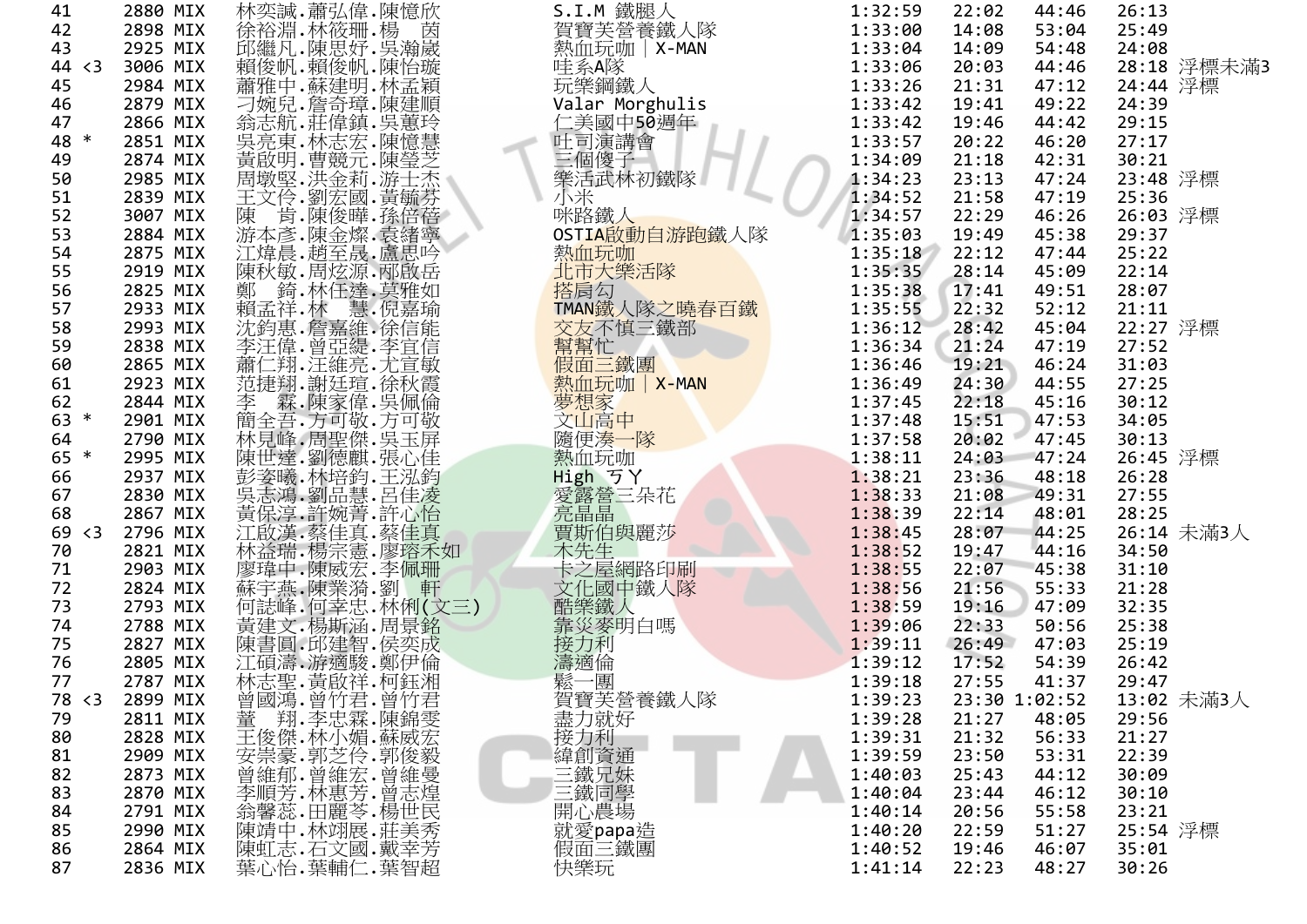| 88      | 2992 MIX | 鍾孟良.柯怡賢.林孟璇                                | 假面三鐵團                                                | 1:41:17<br>29:29         | 31:32 浮標<br>40:17             |
|---------|----------|--------------------------------------------|------------------------------------------------------|--------------------------|-------------------------------|
| 89 < 3  | 2890 MIX | 篇紹儒.周紹儒.朱淑君<br>吳建龍.黃俞豪.李如玉<br>石家雅.游朝棟.黃筱淇. | 191朱淑君                                               | 1:41:32<br>23:03         | 40:29<br>38:00 未滿3人           |
| 90      | 2841 MIX |                                            | 富威鐵人                                                 | 1:41:43<br>22:21         | 51:24<br>27:59                |
| 91      | 2929 MIX |                                            | 熱血玩咖   X-MAN                                         | 1:41:48<br>21:30         |                               |
| 92      | 2889 MIX |                                            | 191莊琬渝                                               | 1:41:50<br>23:05         | 25:45<br>53:01                |
| 93      | 2792 MIX |                                            | 鐵丸3角鐵                                                | 1:41:50<br>23:57         | 45:52<br>32:02                |
| 94      | 2935 MIX |                                            | $R2R$ Triathlete                                     | 1:42:03<br>19:12         | 59:12<br>23:40                |
| 95      | 2986 MIX |                                            |                                                      | 1:42:10<br>27:33         | 24:17 浮標<br>50:21             |
| 96      | 2795 MIX |                                            |                                                      | 1:42:25<br>23:28         | 51:14<br>27:45                |
| $97 *$  | 2798 MIX |                                            |                                                      | 1:42:28<br>22:58         | 46:52<br>32:40                |
| 98      | 2863 MIX |                                            | "樂道普遍"<br>"第一次,我们的。"<br>"第一次,我们的人的。"<br>"第一次,我们的人的。" | 1:42:32<br>23:31         | 25:24<br>53:39                |
| 99      | 2896 MIX |                                            | 賀寶芙營養鐵人隊                                             | 1:42:34<br>26:03         | 46:51<br>29:41                |
| 100 *   | 2856 MIX |                                            |                                                      | 1:42:49<br>25:42         | 29:07 轉換異常<br>48:01           |
| 101     | 2840 MIX |                                            |                                                      | 1:42:50<br>22:20         | 54:02<br>26:29                |
| $102 *$ | 3003 MIX |                                            |                                                      | 1:42:55<br>23:13         | 27:05 浮標<br>52:37             |
| 103     | 2817 MIX |                                            |                                                      | 1:43:04<br>28:46         |                               |
| 104     | 2801 MIX |                                            |                                                      | 1:43:14<br>23:04         |                               |
| 105     | 2803 MIX |                                            |                                                      | 23:16<br>1:43:15         | 32:57<br>47:03                |
| 106     | 3005 MIX |                                            |                                                      | 1:43:41<br>34:12         | 24:37 浮標<br>44:53             |
| 107 < 3 | 2794 MIX |                                            | 文章克小骨頭<br>生命不能<br>遠東新鐵人隊                             | 1:44:14<br>24:17         | 32:09 未滿3人<br>47:49           |
| 108     | 2910 MIX |                                            |                                                      | 1:44:35<br>21:47 1:02:08 | 20:41                         |
| 109     | 2823 MIX |                                            | 緯創資通                                                 | 1:44:47<br>27:18         | 31:31<br>45:59                |
| 110     | 2904 MIX |                                            | 卡之屋網路印刷                                              | 1:44:54<br>28:28         | 27:28 浮標<br>48:59             |
| 111     | 2924 MIX |                                            | 熱血玩咖   X-MAN                                         | 1:45:21<br>23:44         | 55:51<br>25:47                |
| 112     | 2918 MIX |                                            | 哇系A隊                                                 | 1:45:21<br>22:19         | 29:02<br>54:01                |
| 113     | 2913 MIX |                                            | 大直營光幫                                                | 1:45:40<br>27:04         | 50:13                         |
| 114     | 3000 MIX |                                            | Garmin-Yes                                           | 1:46:21<br>32:06         | 28:24 浮標<br>30:43 浮標<br>43:33 |
| 115     | 2848 MIX |                                            | 啾咪                                                   | 1:46:24<br>23:14         | 54:29<br>28:43                |
| 116     | 2916 MIX |                                            |                                                      | 1:46:28<br>24:28         | 51:51<br>30:10                |
| 117     | 2818 MIX |                                            |                                                      | 1:46:36<br>25:16         | 49:41<br>31:40                |
| 118     | 3008 MIX |                                            | 、主人的<br>汗林傳說鐵人家族<br>咪路鐵人<br>緯創資通                     | 1:46:55<br>22:12         | 27:06 浮標<br>57:39             |
| 119     | 3004 MIX |                                            |                                                      | 1:47:19<br>26:56         | 24:10 浮標<br>56:14             |
| 120     | 2822 MIX |                                            | 曼尼                                                   | 1:48:40<br>27:53         |                               |
| 121     | 2858 MIX |                                            |                                                      | 1:49:31<br>25:28         | 27:57<br>56:07                |
| 122     | 2800 MIX |                                            | 史蒂芬瞇瞇旋<br>荒芬鐵人大車拚<br>三國無雙2<br>受太太<br>文·              | 1:50:03<br>24:53         | 26:50<br>58:22                |
| 123     | 2994 MIX |                                            |                                                      | 1:50:16<br>30:17         | 31:56 浮標<br>48:04             |
| 124     | 2834 MIX |                                            |                                                      | 1:50:42<br>29:40         | 22:57<br>58:06                |
| 125     | 2853 MIX | Richard Maud. 謝品渝. 徐啟航                     |                                                      | 1:50:51<br>24:57         | 55:38<br>30:17                |
| 126     | 2983 MIX |                                            |                                                      | 1:51:03<br>25:46         | 30:15 浮標<br>55:03             |
| 127     | 2987 MIX |                                            |                                                      | 1:51:25<br>33:03         | 21:06 浮標<br>57:17             |
| 128     | 2842 MIX |                                            |                                                      | 1:51:25<br>18:39 1:03:12 | 29:34                         |
| 129     | 2920 MIX |                                            |                                                      | 1:51:34<br>26:18         | 50:26<br>34:51                |
| 130 *   | 2845 MIX |                                            |                                                      | 1:51:41<br>23:13 1:02:53 | 25:37                         |
| 131     | 2921 MIX |                                            | 熱血玩咖 X-MAN                                           | 1:51:46<br>21:34         | 57:30<br>32:42                |
| 132     | 2892 MIX |                                            | 賀寶芙營養鐵人隊                                             | 1:51:47<br>26:10         | 49:12<br>36:26                |
| 133     | 2820 MIX |                                            |                                                      | 1:51:48<br>24:34         |                               |
| 134     | 2988 MIX | 黃添威.曹逸帆.黃如意                                | 東東隊<br>愛鐵腿                                           | 1:51:58<br>21:44 1:00:22 | 29:53 浮標                      |
|         |          |                                            |                                                      |                          |                               |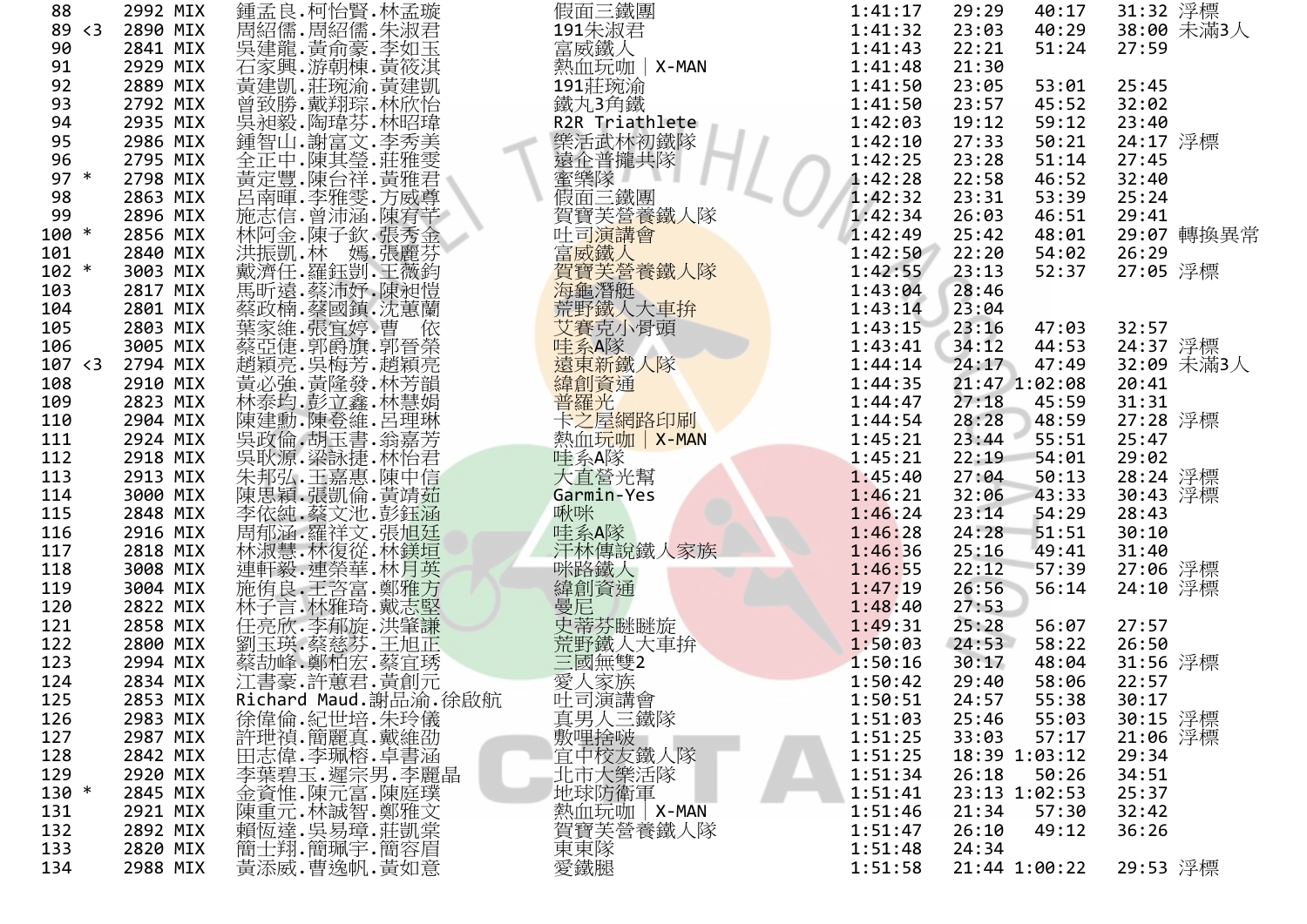| 135     | 2854 MIX     | 曾啟書.溫千泓.王宜玫                                                                                          | 吐司演講會             | 1:52:09 | 25:09 | 57:40         | 29:21    |                 |
|---------|--------------|------------------------------------------------------------------------------------------------------|-------------------|---------|-------|---------------|----------|-----------------|
| 136     | 3001 MIX     | 陳國華.黃文良.白佳加<br>葉柏揚.葉柏揚.蔡穎玫<br>賴政國·賴怡安·繆慧姆                                                            | 36 FITNESS        | 1:52:12 | 29:20 | 56:01         | 26:52 浮標 |                 |
| 137 < 3 | 2886 MIX     |                                                                                                      | Moldex3D模流鐵人      | 1:53:10 |       | 21:38 1:00:11 |          | 31:22 未滿3人      |
| 138     | 2837 MIX     |                                                                                                      | 御飯團               | 1:53:41 |       | 22:12 1:01:03 | 30:26    |                 |
| 139     | 2939 MIX     | 王莉惠.柯興男.黃尹珊                                                                                          | S.I.M 鐵腿人         | 1:53:56 | 25:35 | 56:31         | 31:52    |                 |
| 140     | 2934 MIX     | 張志祥.張芷寧.張哲亞                                                                                          | TMAN鐵人隊之曉春百鐵      | 1:54:10 |       | 21:20 1:06:12 | 26:39    |                 |
| $141 *$ | 2860 MIX     |                                                                                                      | 動動BODY            | 1:54:45 |       | 21:29 1:08:22 | 24:56    |                 |
| 142 < 3 | 2826 MIX     | 洪如萱.李佳純.張哲瑋<br>翁浩博.郭烜維.郭烜維                                                                           | 控肉碰醬              | 1:55:30 | 35:46 | 50:44         |          | 29:02 未滿3人      |
| 143     | 2978 MIX     | 陳儷瑩.陳建倫.吳瑾瑜                                                                                          |                   | 1:55:34 |       | 31:05 1:00:10 | 24:20 浮標 |                 |
| $144 *$ | 2887 MIX     | 陳彥豪.林姿瑩.李冠霆                                                                                          | 阿薩布魯隊<br>HYT三鐵大隊  | 1:56:02 |       | 27:31 1:05:52 |          | 22:40 轉換異常      |
| 145     | 2869 MIX     |                                                                                                      | 不鏽鋼鐵人             | 1:56:21 | 22:18 |               |          |                 |
| 146     | 2850 MIX     |                                                                                                      | 向前跑               | 1:56:27 | 29:38 | 50:29         | 36:20    |                 |
| 147     | 2878 MIX     |                                                                                                      | <b>VJA</b>        | 1:57:33 | 31:46 | 55:06         | 30:42    |                 |
| 148     | 3002 MIX     | 吳國興.李皇翰.李佳純                                                                                          | 24                | 1:57:36 | 32:36 | 48:46         | 36:15 浮標 |                 |
| 149     | 2895 MIX     |                                                                                                      | 賀寶芙營養鐵人隊          | 1:58:11 | 29:23 | 57:42         | 31:07    |                 |
| 150 < 3 | 2810 MIX     | 林裕翔.許月瑛.康贊清<br>林茂群.陳柔臻.陳柔臻                                                                           | 破BP               | 1:59:03 | 22:38 | 59:27         |          |                 |
|         |              |                                                                                                      |                   |         |       | 25:47 1:01:54 |          | 36:59 未滿3人      |
| 151     | 2799 MIX     | 吳冠瑋.許源均.李嘉雯                                                                                          | 虎爹虎娘              | 1:59:05 |       |               | 31:26    |                 |
| 152     | 2980 MIX     | 賀彥凱.賀湘婷.吳曉玲                                                                                          | 肉腳隊               | 1:59:33 | 28:19 | 54:50         | 36:26 浮標 |                 |
| $153 *$ | 2981 MIX     | 陳靜如.閔文祥.莊奇庭<br>李美雪.游嘉政.廖紫伶                                                                           | 精英鐵人隊             | 1:59:44 |       | 27:21 1:02:04 |          | 30:21 少圈補跑      |
| 154     | 2857 MIX     |                                                                                                      | 吐司演講會             | 1:59:50 |       | 26:33 1:07:06 | 26:12    |                 |
| 155     | 2833 MIX     | 孫成翰.許琇景.莊盛智                                                                                          | 愛人家族              | 2:01:28 |       | 20:43 1:08:14 | 32:32    |                 |
| 156     | 2877 MIX     | 陳仕杰.郭家鳴.程<br>薇                                                                                       | WAGO Taiwan       | 2:01:50 |       | 24:09 1:04:52 | 32:50    |                 |
| $157 *$ | 2991 MIX     | 陳聖文.李明和.林玟君<br>陶祥麟.謝紫倫.陳景沖                                                                           | 地球防衛軍             | 2:02:30 | 34:39 | 56:31         | 31:21 浮標 |                 |
| 158     | 2849 MIX     |                                                                                                      | 向前跑               | 2:03:04 |       | 29:38 1:07:03 | 26:24    |                 |
| 159     | 2804 MIX     | 江語嫣.張天怡.陳碩彥                                                                                          | 胖胖勒?              | 2:03:20 |       | 19:06 1:20:59 | 23:17    |                 |
| $160 *$ | 2893 MIX     |                                                                                                      |                   | 2:04:03 |       | 26:40 1:00:08 | 37:15    |                 |
| $161 *$ | 2982 MIX     | 林子晏.李昀珈.劉家亨<br>楊傑凱.許凱銘.許嘉玫                                                                           | 賀寶芙營養鐵人隊<br>精英鐵人隊 | 2:04:05 |       | 28:44 58:48   | 36:34 浮標 |                 |
| 162     | 2872 MIX     | 廖子翔.邱佩茹.洪克綸                                                                                          | 三鐵初體驗             | 2:05:45 |       | 29:35 1:07:51 | 28:20    |                 |
| 163     | 2871 MIX     | 鄭兆傑.邱琇瑩.鍾依潔                                                                                          | 三鐵初體驗             | 2:05:53 |       | 29:33 1:08:07 | 28:14    |                 |
| 164     | 2936 MIX     | 黃世翔.林政廷.黃鈺雲                                                                                          | R2R Triathlete    | 2:05:58 |       | 20:21 1:03:19 | 42:20    |                 |
| 165     | 2888 MIX     | 林韋佐.林建昌.林宜韻                                                                                          | 60歲爸爸玩鐵人          | 2:08:32 |       | 18:15 1:18:41 | 31:37    |                 |
| 166     | 2835 MIX     | 官義文·藍芊璽·伍承威                                                                                          | 愛人家族              | 2:13:18 | 40:40 |               |          |                 |
| 167     | 2832 MIX     |                                                                                                      | 愛人家族              | 2:13:28 |       | 27:36 1:17:25 | 28:28    |                 |
| 168     | 2855 MIX     |                                                                                                      | 吐司演講會             | 2:18:10 |       | 26:56 1:09:07 | 42:08    |                 |
| $169 *$ | 2999 MIX     |                                                                                                      | Moldex3D模流鐵人      | 2:19:33 |       | 30:57 1:15:59 |          | 32:38 少圈補跑      |
| $170 *$ | 2852 MIX     |                                                                                                      | 吐司演講會             | 2:32:16 |       | 32:59 1:21:31 |          | 37:47 少圈補跑      |
|         | DSQ 2891 MIX |                                                                                                      | 賀寶芙營養鐵人隊          |         |       |               |          | 29:13 SWIM DNS  |
|         | DNF 2997 MIX | 林千惠.林建豪.林建宏                                                                                          | Monga DHC         |         |       |               |          | SWIM DNF        |
|         | DSQ 2938 MIX |                                                                                                      | 真勁強               |         |       |               |          | 33:05 SWIM DNS  |
|         | DSQ 2998 MIX |                                                                                                      | Moldex3D模流鐵人      |         |       | 1:09:24       |          | 27:47 未依梯次      |
|         | DNF 2996 MIX |                                                                                                      | WAGO Taiwan       |         | 6:41  |               |          | SWIM DNF        |
|         | DNF 2979 MIX |                                                                                                      | 誰是老鼠屎             |         | 6:46  |               |          | SWIM DNF        |
|         | 2829 MIX     | が廖武、崇真、魏王、李家、张嘉、张嘉、张嘉、张志、杨家、张志、杨家、张嘉、张嘉、张志、杨家、张志、杨家、张志、杨家、张家、杨家、张家、杨家、张家、杨家、张家、杨家、张家、张家、张家、张家、张家、张家、 | 我最搖擺鐵人團           |         | 16:46 |               |          |                 |
|         | DNF 2789 MIX | 王晨羲.許惠如.許惠如                                                                                          | 電爆水龍頭             |         | 22:14 |               |          | <b>BIKE DNF</b> |
|         |              |                                                                                                      |                   |         |       |               |          |                 |

計時:Chinese Taipei Triathlon Association 裁判長:黃金宏 Print 2014-10-01, 19:24:29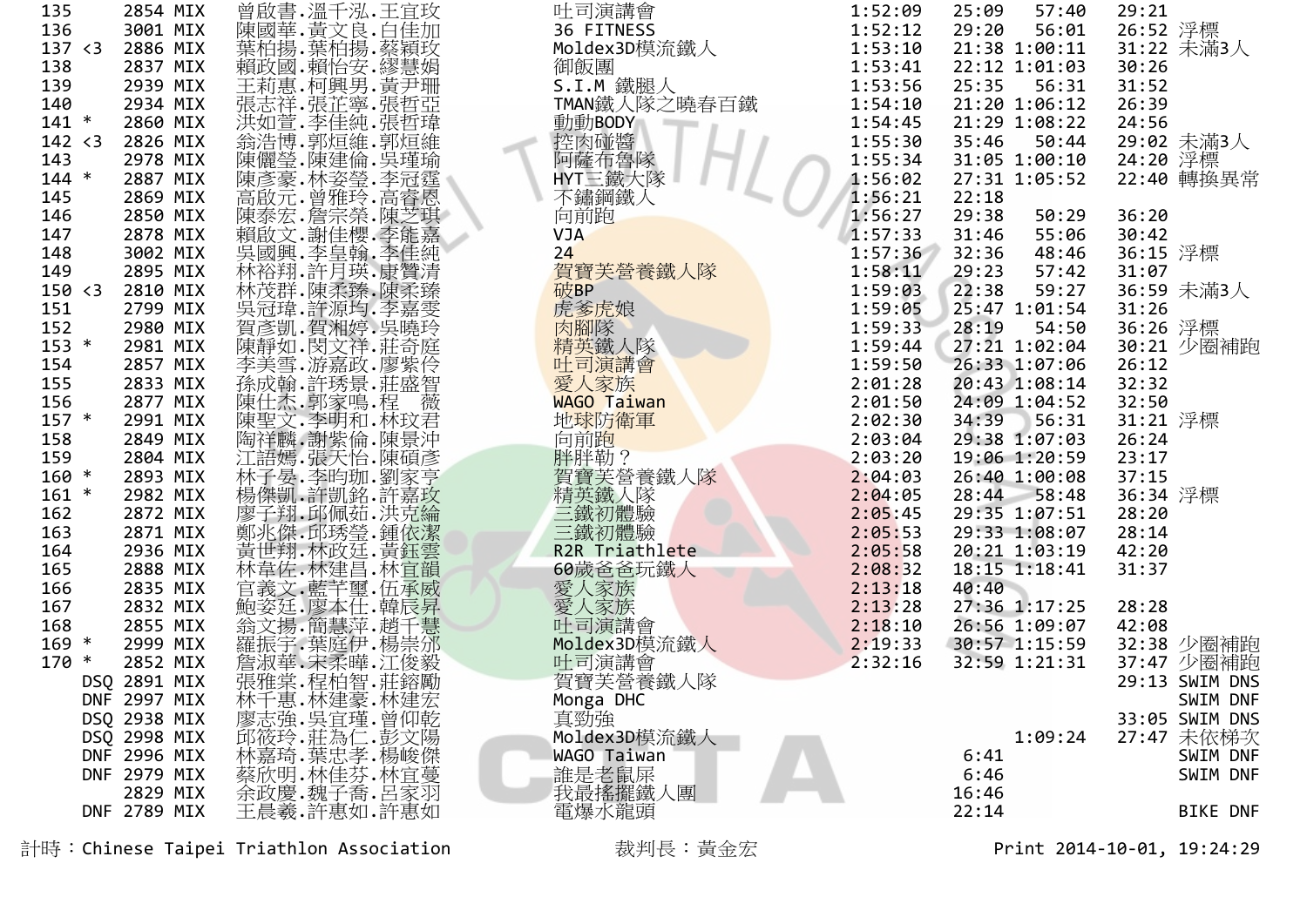### 2014 宜蘭梅花湖全國鐵人三項錦標賽 半程賽 Division Results

MAN 組成績

|                         | 2014-09-14 13:00 |                                                                                                 |                        |         |       |                                         |          |            |
|-------------------------|------------------|-------------------------------------------------------------------------------------------------|------------------------|---------|-------|-----------------------------------------|----------|------------|
| Pos                     | No. Div          | Name<br>============================                                                            | Team<br>============== | Time    | Swim  | Bike<br>======= ======= ======= ======= | Run      | Remarks    |
| 1                       | 2764 MAN         |                                                                                                 | 羅東偉展-出張嘴車隊             | 1:00:50 | 14:03 | 31:48                                   | 15:00    |            |
| $\overline{2}$          | 2686 MAN         |                                                                                                 | 熠誠自由行                  | 1:00:56 | 12:02 | 34:57                                   | 13:58    |            |
| 3                       | 2738 MAN         |                                                                                                 | <b>STU</b>             | 1:01:24 | 13:31 | 32:30                                   | 15:23    |            |
| $\overline{\mathbf{4}}$ | 2733 MAN         |                                                                                                 | Z I V運動眼鏡              | 1:01:40 | 13:20 | 32:26                                   | 15:55    |            |
| 5                       | 2646 MAN         |                                                                                                 | - 黑騎士<br>羅東龍           | 1:02:43 | 11:28 |                                         |          |            |
| 6                       | 2672 MAN         |                                                                                                 |                        | 1:04:28 | 15:40 | 32:31                                   | 16:18    |            |
| $\overline{7}$          | 2732 MAN         |                                                                                                 | ZOOT                   | 1:04:59 | 10:59 | 38:07                                   | 15:53    |            |
| $\bf 8$                 | 2739 MAN         |                                                                                                 | NKNU PE走吧-程伊涵好漂亮       | 1:10:14 | 14:38 | 35:34                                   | 20:03    |            |
| 9                       | 2649 MAN         |                                                                                                 | 鳳翔鐵三角                  | 1:10:35 | 15:09 |                                         |          |            |
| 10                      | 2751 MAN         |                                                                                                 | BST聯盟                  | 1:11:44 | 16:39 | 37:16                                   | 17:51    |            |
| 11                      | 2749 MAN         |                                                                                                 | Core Performance運動空間   | 1:11:56 | 14:57 |                                         |          |            |
| 12                      | 2778 MAN         |                                                                                                 | 熱血玩咖   X-MAN           | 1:12:32 | 16:01 | 39:56                                   | 16:36    |            |
| 13                      | 2697 MAN         |                                                                                                 | 拼鬥39兄弟                 | 1:14:06 | 17:37 | 41:11                                   | 15:19    |            |
| 14                      | 2745 MAN         |                                                                                                 | FHK FG                 | 1:14:10 | 20:37 | 36:08                                   | 17:26    |            |
| $15 *$                  | 2651 MAN         |                                                                                                 | 風神特攻                   | 1:14:13 | 19:39 | 40:16                                   | 14:19    |            |
| 16                      | 2779 MAN         |                                                                                                 | TMAN鐵人隊之曉春百鐵           | 1:14:34 | 16:34 | 39:12                                   | 18:49    |            |
| 17                      | 2717 MAN         |                                                                                                 | 國華國中游泳隊                | 1:15:32 | 16:02 | 37:50                                   | 21:41    |            |
| 18                      | 2683 MAN         | 洪裕凱.吳英志.簡正錐<br>陳冠宇.林東緯.陳冠順<br>周伯超.周仲豪.周阿順                                                       | 父老兄弟隊                  | 1:16:18 | 17:11 | 40:16                                   | 18:51    |            |
| 19                      | <b>2777 MAN</b>  | 陳啟章.陳揚旭.陳志恒                                                                                     | 熱血玩咖<br>X-MAN          | 1:16:39 | 16:40 | 39:00                                   | 21:01    |            |
| 20                      | 2774 MAN         |                                                                                                 | 熱血玩咖<br>X-MAN          | 1:16:45 | 16:36 | 41:13                                   | 18:57    |            |
| 21                      | 2677 MAN         |                                                                                                 | 竹東榮院鐵馬社                | 1:17:43 | 20:41 | 39:12                                   | 17:51    |            |
| 22                      | 2734 MAN         |                                                                                                 | WIN拿                   | 1:18:48 | 19:57 | 38:53                                   | 19:59    |            |
| 23                      | 2659 MAN         |                                                                                                 | 蘭陽單車休閒健身會              | 1:18:57 | 21:13 | 40:04                                   | 17:41    |            |
| 24                      | 2650 MAN         |                                                                                                 | 魯蛇                     | 1:19:57 | 20:30 | 38:57                                   | 20:31    |            |
| 25                      | 2741 MAN         |                                                                                                 | LDS騎士團                 | 1:21:31 | 20:55 | 40:04                                   | 20:34    |            |
| 26                      | 2761 MAN         |                                                                                                 | 蘇杭餐飲                   | 1:21:32 | 18:07 | 42:48                                   | 20:39    |            |
| 27                      | 2766 MAN         |                                                                                                 | 羅東偉展-出張嘴車隊             | 1:21:48 | 16:32 | 41:42                                   | 23:34    |            |
| 28                      | 2781 MAN         |                                                                                                 | 太魯閣鐵人<br>超越自我<br>超越自我  | 1:21:55 | 20:30 | 40:22                                   | 21:05    |            |
| 29                      | 2656 MAN         |                                                                                                 |                        | 1:22:58 | 20:33 | 43:04                                   | 19:21    |            |
| 30                      | 2775 MAN         |                                                                                                 | 熱血玩咖   X-MAN           | 1:23:10 | 18:24 | 42:06                                   | 22:41    |            |
| 31                      | 2713 MAN         |                                                                                                 | 天生玩家                   | 1:23:30 | 22:15 | 42:55                                   | 18:21    |            |
| $32 *$                  | 2776 MAN         | ·王明、王孔昭.朱耀、宋武、宋明、王子、楊弘川.吴嘉銘<br>顏不至.楊弘川.吳嘉銘<br>許至[璿·邊光輝.楊淯誠]                                     | 熱血玩咖   X-MAN           | 1:23:38 | 16:28 | 42:37                                   |          | 24:34 轉換異常 |
| 33                      | 2737 MAN         |                                                                                                 | Super Fitness          | 1:23:53 | 18:26 | 37:30                                   | 27:58    |            |
| 34                      | 2725 MAN         |                                                                                                 | 來亂的那一隊                 | 1:24:36 | 22:30 | 40:41                                   | 21:25    |            |
| 35                      | 2736 MAN         |                                                                                                 | TEC SOULMATE           | 1:24:52 | 19:15 | 45:17                                   | 20:21    |            |
| 36                      | 2674 MAN         | 品賴蘇徐勤.吳德<br>新天,斯添男,是他的一個成本,我們的生活,我們是我們的一個情報。我們是我們的一個情報,我們的一個情報。我們的一個情報,我們的一個情報,我們的一個情報,我們的一個情報。 | 精英鐵人隊                  | 1:24:57 | 19:55 | 41:55                                   | 23:08    |            |
| 37                      | 2752 MAN         |                                                                                                 | <b>AVRD</b>            | 1:25:50 | 15:40 | 43:20                                   | 26:51    |            |
| 38                      | 2744 MAN         |                                                                                                 | Formosa Fish           | 1:25:58 | 17:43 | 48:03                                   | 20:13    |            |
| 39                      | 2760 MAN         |                                                                                                 | 鐵馬牧場                   | 1:26:04 | 18:53 | 40:05                                   | 27:07    |            |
| 40                      | 2976 MAN         | 陳震宇.陳步雲.黃岳涵                                                                                     | 咪路鐵人                   | 1:26:16 | 24:08 | 44:31                                   | 17:37 浮標 |            |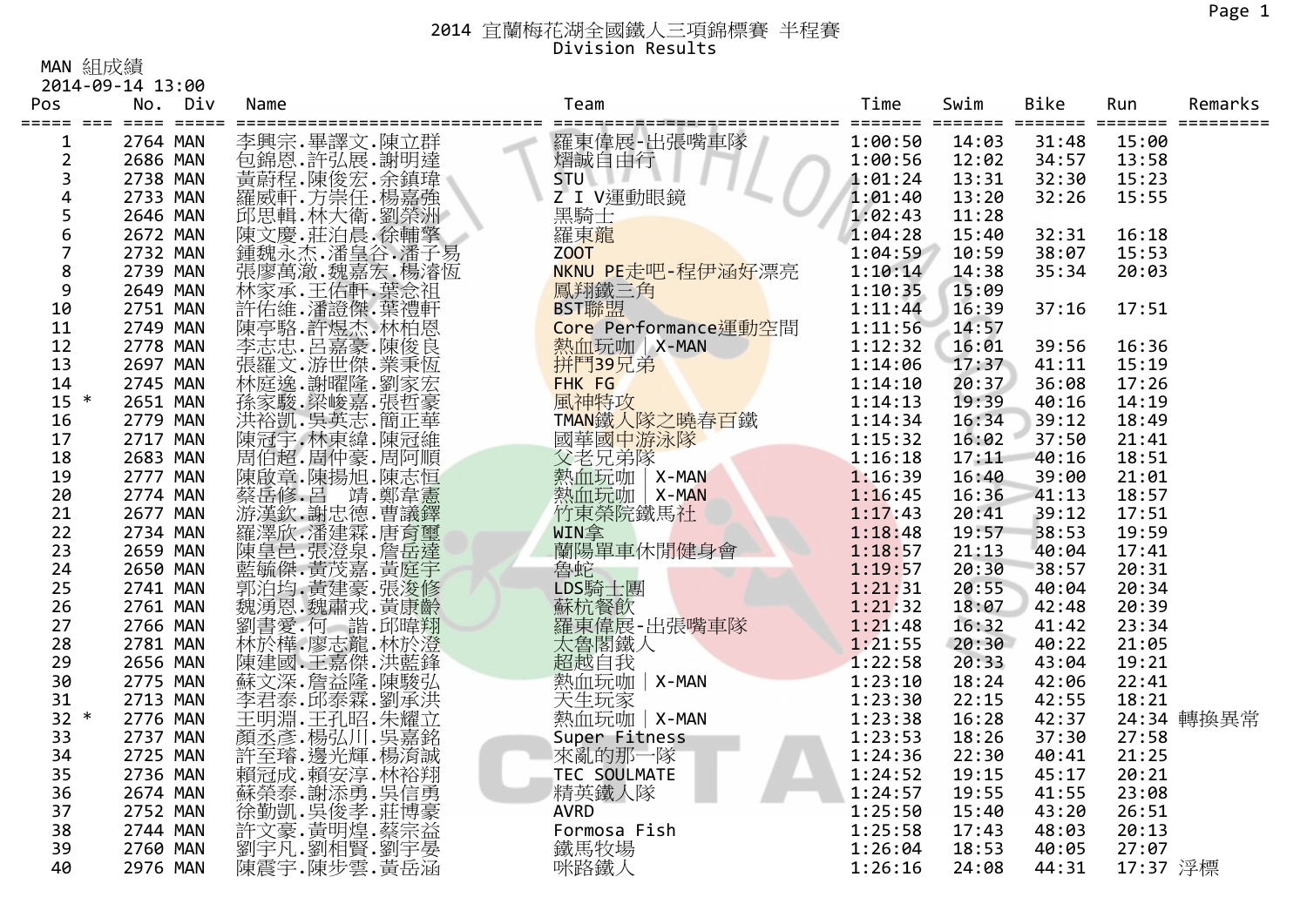| 41     | 2746 MAN | 吳明政.范長隆.闕瑞銘                                                                                                                             | FAMIGLIA                                                                   | 1:27:04 | 21:24<br>44:20 | 21:22      |
|--------|----------|-----------------------------------------------------------------------------------------------------------------------------------------|----------------------------------------------------------------------------|---------|----------------|------------|
| 42     | 2967 MAN |                                                                                                                                         | 機三乙<br>宜府農業處                                                               | 1:27:35 | 23:29<br>41:19 | 22:48 浮標   |
| 43     | 2783 MAN |                                                                                                                                         |                                                                            | 1:27:40 | 18:21<br>44:28 | 24:52      |
| 44     | 2671 MAN |                                                                                                                                         | 義泳                                                                         | 1:27:51 | 18:46<br>51:44 | 17:22      |
| 45     | 2754 MAN |                                                                                                                                         |                                                                            | 1:28:03 | 22:00<br>43:01 | 23:04      |
| 46     | 2726 MAN |                                                                                                                                         |                                                                            | 1:28:25 | 21:40<br>44:44 | 22:02      |
| 47     | 2685 MAN |                                                                                                                                         |                                                                            | 1:28:47 | 22:35<br>39:49 | 26:25      |
| 48     | 2689 MAN |                                                                                                                                         |                                                                            | 1:29:06 | 22:53<br>45:50 | 20:24      |
| 49     | 2727 MAN |                                                                                                                                         | <sup>我</sup> 賀芙營養鐵人隊<br>來亂的那一隊<br>原人生<br>海武人生<br>海頭中50週年<br>仁美國中13週        | 1:29:33 | 21:03<br>43:57 | 24:34      |
| 50     | 2648 MAN |                                                                                                                                         | 黃頁超人隊                                                                      | 1:29:49 | 22:12<br>41:46 | 25:51      |
| 51     | 2724 MAN |                                                                                                                                         |                                                                            | 1:30:39 | 20:53<br>51:31 | 18:16      |
| 52     | 2731 MAN |                                                                                                                                         | 偉勇俊<br>三杯雞                                                                 | 1:30:40 | 19:59<br>49:42 | 21:00      |
| 53     | 2719 MAN |                                                                                                                                         | 三杯雞<br>哈爾 <mark>普斯</mark><br>小人拉拉隊<br>大支隊                                  | 1:30:46 | 23:41<br>45:30 | 21:37      |
| 54     | 2708 MAN |                                                                                                                                         |                                                                            | 1:31:06 | 22:23<br>48:06 | 20:37      |
| 55     | 2715 MAN |                                                                                                                                         | 大支隊                                                                        | 1:31:12 | 21:55<br>47:22 | 21:55      |
| 56     | 2729 MAN |                                                                                                                                         | 中興大地防災三鐵康樂隊                                                                | 1:31:13 | 18:51<br>49:42 | 22:41      |
| 57     | 2758 MAN |                                                                                                                                         |                                                                            | 1:31:21 | 20:46<br>45:20 | 25:16      |
| 58     | 2709 MAN |                                                                                                                                         |                                                                            | 1:31:45 | 22:35<br>45:20 | 23:51      |
| 59     | 2763 MAN |                                                                                                                                         |                                                                            | 1:31:50 | 25:51<br>44:45 | 21:16      |
| 60     | 2765 MAN |                                                                                                                                         | - 賀寶芙營養鐵人隊<br>對不隊<br>蘇澳慢跑-極限鐵人隊<br>羅東偉展-出張嘴車隊                              | 1:32:19 | 24:10<br>47:02 | 21:08      |
| 61     | 2664 MAN |                                                                                                                                         | 花蓮北埔地下室狂人C隊                                                                | 1:32:23 | 51:27<br>19:17 | 21:41      |
| 62     | 2753 MAN |                                                                                                                                         | <b>36 FITNESS</b>                                                          | 1:32:40 | 25:11<br>44:24 | 23:06      |
| 63     | 2665 MAN |                                                                                                                                         | 花蓮北埔地下室狂人B隊                                                                | 1:33:08 | 15:59<br>48:52 | 28:17      |
| 64     | 2681 MAN |                                                                                                                                         |                                                                            | 1:33:33 | 22:55<br>45:37 | 25:02      |
| 65     | 2730 MAN |                                                                                                                                         | ℡瘋狂鐵人隊<br>遍狂鐵初體驗<br>芭識初體 接力吼<br>三世大学<br>大王、大王、大王、<br>大王、<br>東西<br>中方<br>東西 | 1:33:46 | 42:38<br>28:05 | 23:04      |
| 66     | 2666 MAN |                                                                                                                                         |                                                                            | 1:34:13 | 19:47          |            |
| 67     | 2966 MAN |                                                                                                                                         |                                                                            | 1:34:24 | 26:22<br>42:11 | 25:51 浮標   |
| 68     | 2771 MAN |                                                                                                                                         |                                                                            | 1:34:29 | 32:08<br>43:41 | 18:41      |
| 69     | 2699 MAN |                                                                                                                                         |                                                                            | 1:34:37 | 50:51<br>21:31 | 22:16      |
| 70     | 2704 MAN | #江葉庭主義 - 『大学大学大学大学大学大学 - 『大学大学』 - 『大学』 - 『大学の『大学』 - 『大学の『大学』 - 『大学』 - 『大学』 - 『大学の『大学』 - 『大学』 - 『大学の                                     | 康軒B隊                                                                       | 1:34:42 | 20:49<br>48:27 | 25:27      |
| 71     | 2728 MAN | 除劉李蘇桐,提升第一次第一次第一次,我有乃傑.李燿廷.杜柯中将先錦統:江都桃子錦北,李燿廷.許恩箖.林冠剛供,李耀廷.林冠逸,第一次,李耀王.張永德,<br>秦東,崔睿元.張永德皇太子,<br>太子、張太子<br>李朝代.李耀廷.江西平世界<br>李朝朝代.李耀王.阿思 | 人中呂布包中致仁                                                                   | 1:34:56 | 52:01<br>22:33 | 20:22      |
| 72     | 2747 MAN |                                                                                                                                         | DigiWin鐵贏隊                                                                 | 1:35:03 | 22:09<br>43:38 | 29:18      |
| 73     | 2694 MAN |                                                                                                                                         |                                                                            | 1:35:17 | 43:29<br>23:08 | 28:42      |
| 74     | 2687 MAN |                                                                                                                                         | h有利車隊<br>無限期支持波多野結衣<br>無限期支持波多野結衣<br>接力王<br><sup>建議員</sup> 資通              | 1:35:34 | 24:53<br>52:56 | 17:46      |
| 75     | 2696 MAN |                                                                                                                                         |                                                                            | 1:35:40 | 24:56<br>48:52 | 21:52      |
| 76     | 2667 MAN |                                                                                                                                         |                                                                            | 1:36:34 | 23:03<br>50:10 | 23:23      |
| 77     | 2767 MAN | 楊昀中.朱恆毅.羅世分                                                                                                                             |                                                                            | 1:36:41 | 25:08<br>46:35 | 25:00      |
| 78     | 2716 MAN |                                                                                                                                         | 地球防衛軍                                                                      | 1:37:02 | 22:23<br>50:01 | 24:40      |
| 79     | 2670 MAN |                                                                                                                                         |                                                                            | 1:37:15 | 52:41<br>20:55 | 23:40      |
| 80     | 2782 MAN |                                                                                                                                         | 『義流論』<br>義務論 <del>『</del><br>超強に<br>翔得                                     | 1:37:28 | 51:03<br>20:50 | 25:36      |
| 81     | 2669 MAN |                                                                                                                                         |                                                                            | 1:37:29 | 29:11<br>41:19 | 27:00      |
| 82     | 2711 MAN |                                                                                                                                         |                                                                            | 1:37:44 | 22:32<br>52:52 | 22:21      |
| 83     | 2960 MAN |                                                                                                                                         | ,宜中運動家<br>鐵菜鳥甲隊<br>北市大樂活隊                                                  | 1:37:44 | 23:38<br>47:52 | 26:15 浮標   |
| 84     | 2772 MAN |                                                                                                                                         |                                                                            | 1:37:47 | 27:54<br>47:48 | 22:05      |
| 85     | 2720 MAN |                                                                                                                                         | 呆呀哇隊                                                                       | 1:37:51 | 26:44<br>48:15 | 22:52      |
| 86     | 2968 MAN |                                                                                                                                         | 挺哥                                                                         | 1:37:59 | 22:59<br>46:54 |            |
| $87 *$ | 2678 MAN |                                                                                                                                         | 空姐讓我受傷了                                                                    |         | 19:35<br>56:11 | 28:08 浮標   |
|        |          |                                                                                                                                         |                                                                            | 1:38:01 |                | 22:17 轉換異常 |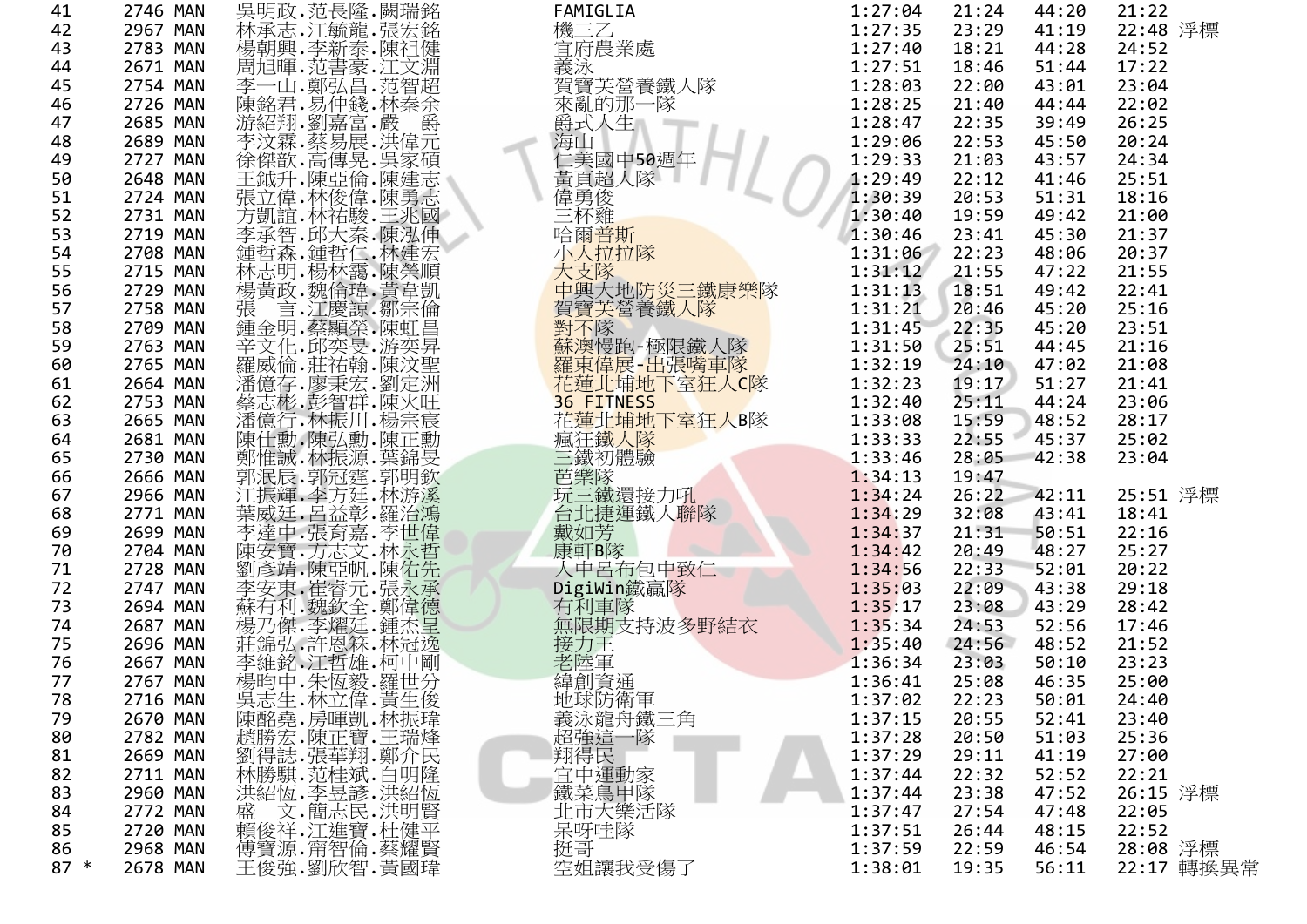| 88      | 2773 MAN | 謝懷寬.戰奕楨.林建鋐                                                                                                                                                                                                                    | 北市大樂活隊                                                                                                                       | 1:38:03 | 33:21<br>43:13 | 21:30                  |
|---------|----------|--------------------------------------------------------------------------------------------------------------------------------------------------------------------------------------------------------------------------------|------------------------------------------------------------------------------------------------------------------------------|---------|----------------|------------------------|
| 89      | 2963 MAN |                                                                                                                                                                                                                                |                                                                                                                              | 1:38:04 | 28:16<br>47:09 |                        |
| 90      | 2964 MAN |                                                                                                                                                                                                                                |                                                                                                                              | 1:38:14 | 52:38<br>24:32 | 22:39 浮標<br>21:05 浮標   |
| 91      | 2965 MAN |                                                                                                                                                                                                                                |                                                                                                                              | 1:38:22 | 27:19          | 浮標                     |
| 92      | 2975 MAN |                                                                                                                                                                                                                                |                                                                                                                              | 1:38:52 | 28:37<br>49:13 | 21:03 浮標               |
| 93      | 2757 MAN |                                                                                                                                                                                                                                |                                                                                                                              | 1:38:53 | 48:35<br>23:00 | 27:19                  |
| 94      | 2977 MAN |                                                                                                                                                                                                                                |                                                                                                                              | 1:38:55 | 45:35<br>24:29 |                        |
| $95 *$  | 2723 MAN |                                                                                                                                                                                                                                |                                                                                                                              | 1:39:03 | 49:57<br>21:49 | 28:52 浮標<br>27:17 轉換異常 |
| $96 *$  | 2688 MAN |                                                                                                                                                                                                                                |                                                                                                                              | 1:39:23 | 26:27<br>48:03 | 24:55 轉換異常             |
| 97      | 2770 MAN |                                                                                                                                                                                                                                |                                                                                                                              | 1:39:32 | 52:31<br>22:59 | 24:04                  |
| 98      | 2756 MAN |                                                                                                                                                                                                                                | 北羅精玩咪路寶台刑無咪賀畔「東葉路寶士事敵路寶士無味路建了無事。<br>『東漢鋼鐵人營運人隊 大宗には、「大学の事態人」(『東漢』)<br>『東葉織鐵人『東港運人大』(『東洋書集』)<br>『東葉調鐵人 大学賞人<br>『東葉語集』(『東洋書集』) | 1:39:48 | 52:37<br>25:51 | 21:21                  |
| 99      | 2762 MAN |                                                                                                                                                                                                                                | 胖丁                                                                                                                           | 1:39:52 | 44:24<br>20:40 | 34:49                  |
| 100     | 2712 MAN |                                                                                                                                                                                                                                | 姊姊跑慢點                                                                                                                        | 1:40:16 | 20:57<br>54:13 | 25:07                  |
| 101     | 2705 MAN |                                                                                                                                                                                                                                |                                                                                                                              | 1:40:19 | 27:35<br>50:03 | 22:41                  |
| 102     | 2759 MAN |                                                                                                                                                                                                                                | 康軒A隊                                                                                                                         | 1:40:38 | 26:41<br>48:43 | 25:15                  |
| 103     | 2660 MAN |                                                                                                                                                                                                                                |                                                                                                                              | 1:40:44 | 28:13<br>39:42 | 32:50                  |
| 104     | 2691 MAN |                                                                                                                                                                                                                                |                                                                                                                              | 1:41:25 | 26:45<br>49:12 | 25:29                  |
| $105 *$ | 2662 MAN |                                                                                                                                                                                                                                |                                                                                                                              | 1:42:21 | 20:02<br>54:14 | 28:06 轉換異常             |
| 106     | 2707 MAN |                                                                                                                                                                                                                                |                                                                                                                              | 1:42:36 | 27:40<br>52:14 | 22:44                  |
| 107     | 2974 MAN |                                                                                                                                                                                                                                | 藏陽單車休閒健身會<br>蘭陽單車休閒健身會<br>赤遠25<br>小鋼炮<br>咪路鐵人<br><sub>叶</sub><br><sub>小部鐵人</sub>                                             | 1:42:46 | 18:14<br>56:26 | 28:07 浮標               |
| 108     | 2768 MAN |                                                                                                                                                                                                                                |                                                                                                                              | 1:43:16 | 33:36<br>46:50 | 22:51                  |
| 109     | 2961 MAN |                                                                                                                                                                                                                                | 中系A隊<br>錐瘋少年<br>棒棒布林錐錐                                                                                                       | 1:43:22 | 27:47<br>46:36 | 29:00 浮標               |
| 110     | 2693 MAN |                                                                                                                                                                                                                                |                                                                                                                              | 1:43:33 | 24:33<br>55:09 | 23:52                  |
| 111     | 2970 MAN |                                                                                                                                                                                                                                | 悍歐寶有限公司                                                                                                                      | 1:44:01 | 29:24<br>49:46 | 24:52 浮標               |
| 112     | 2702 MAN | 謝蔡廖林謝李洪劉劉王李湯郭朱曾陳曾何梁陳王雄岳康王林許呉賴嗚賴是趙太守賓的南東北部北部北部北部國中佳明修、于顒明立守睿(裕文國軍的第一十四百年,他往往在後往往,為日本的國中世界大战,在日本的大战中, 法国有关 计数字子 计编码 计数字子 计多元 计多位 计数字子 计数字子 计数字子 计数字符号 计数字符号 计数字符号 计数字符号 计数字符号 计数字符号 计数字符号 计数字符号 计数字符号 计数字符号 计数字符号 计数字符号 计数字符号 计数 | 愛人家族                                                                                                                         | 1:44:27 | 21:19<br>52:55 | 30:14                  |
| 113     | 2735 MAN |                                                                                                                                                                                                                                | WAGO Taiwan                                                                                                                  | 1:45:49 | 22:18<br>52:16 | 31:16                  |
| 114     | 2722 MAN |                                                                                                                                                                                                                                | 刑事鐵人隊                                                                                                                        | 1:46:14 | 56:35<br>26:18 | 23:22                  |
| 115     | 2682 MAN |                                                                                                                                                                                                                                | 瘋狂喬治                                                                                                                         | 1:46:50 | 24:46<br>57:06 | 24:59                  |
| 116     | 2680 MAN |                                                                                                                                                                                                                                | 百加資通鐵人隊                                                                                                                      | 1:47:24 | 49:08<br>33:46 | 24:32                  |
| 117     | 2971 MAN |                                                                                                                                                                                                                                | 幼蟲隊                                                                                                                          | 1:48:06 | 51:47<br>25:36 | 30:45 浮標               |
| 118     | 2675 MAN | 《賴軍佑·陳重宇·王士銘<br>吳政憲·蔡景山·卓軍男<br>林侃賢·林傑鋒·許智鈞                                                                                                                                                                                     | 精英鐵人隊                                                                                                                        | 1:48:14 | 24:18<br>57:36 | 26:20                  |
| 119     | 2740 MAN |                                                                                                                                                                                                                                |                                                                                                                              | 1:48:28 | 20:24 1:01:49  | 26:16                  |
| $120 *$ | 2679 MAN |                                                                                                                                                                                                                                | mojo<br>百加資通鐵人隊                                                                                                              | 1:48:31 | 24:55<br>59:35 | 24:02 轉換異常             |
| 121     | 2718 MAN |                                                                                                                                                                                                                                | 噗攏共                                                                                                                          | 1:48:40 | 51:32<br>30:41 | 26:27                  |
| 122     | 2652 MAN |                                                                                                                                                                                                                                | 那一坨                                                                                                                          | 1:48:54 | 53:00<br>20:07 | 35:47                  |
| 123 < 3 | 2743 MAN |                                                                                                                                                                                                                                | IcaMan                                                                                                                       | 1:48:59 | 33:23<br>50:22 | 25:15 未滿3人             |
| 124     | 2654 MAN |                                                                                                                                                                                                                                | 逍遙隊                                                                                                                          | 1:49:31 | 29:29<br>47:04 | 32:58                  |
| $125 *$ | 2698 MAN |                                                                                                                                                                                                                                | 把拔跑給你看                                                                                                                       | 1:49:50 | 24:12<br>56:41 | 28:59                  |
| 126     | 2657 MAN | 蔡沛辰.王玠珣.鄧紹綺<br>林恩瑞.胡健華.湳潤伊斯坦大                                                                                                                                                                                                  | 豆腐岬17餐廳                                                                                                                      | 1:52:27 | 27:13 1:03:02  | 22:14                  |
| 127     | 2969 MAN |                                                                                                                                                                                                                                | 愛德萬鐵人隊 <br> 愛德國<br>精英鐵人隊                                                                                                     | 1:52:28 | 37:13<br>51:09 | 24:07 浮標               |
| 128     | 2700 MAN |                                                                                                                                                                                                                                |                                                                                                                              | 1:52:39 | 21:34 1:00:47  | 30:19                  |
| 129 < 3 | 2676 MAN |                                                                                                                                                                                                                                |                                                                                                                              | 1:53:02 | 26:06<br>51:39 | 35:18 少圈補跑             |
| 130     | 2742 MAN |                                                                                                                                                                                                                                | J <sub>2E</sub>                                                                                                              | 1:53:14 | 20:44 1:00:19  | 32:12                  |
| 131 < 3 | 2684 MAN |                                                                                                                                                                                                                                | 父子隊                                                                                                                          | 1:53:31 | 19:33<br>57:54 | 36:05 未滿3人             |
| 132     | 2703 MAN |                                                                                                                                                                                                                                | 悍歐寶有限公司                                                                                                                      | 1:54:01 | 22:27<br>58:24 | 33:12                  |
| 133     | 2663 MAN |                                                                                                                                                                                                                                |                                                                                                                              | 1:54:11 | 34:24<br>55:23 | 24:25                  |
| 134     | 2973 MAN |                                                                                                                                                                                                                                | 荒野鐵人大車拚<br>賀寶芙營養鐵人隊                                                                                                          | 1:55:20 | 34:25<br>55:09 | 25:47 浮標               |
|         |          |                                                                                                                                                                                                                                |                                                                                                                              |         |                |                        |